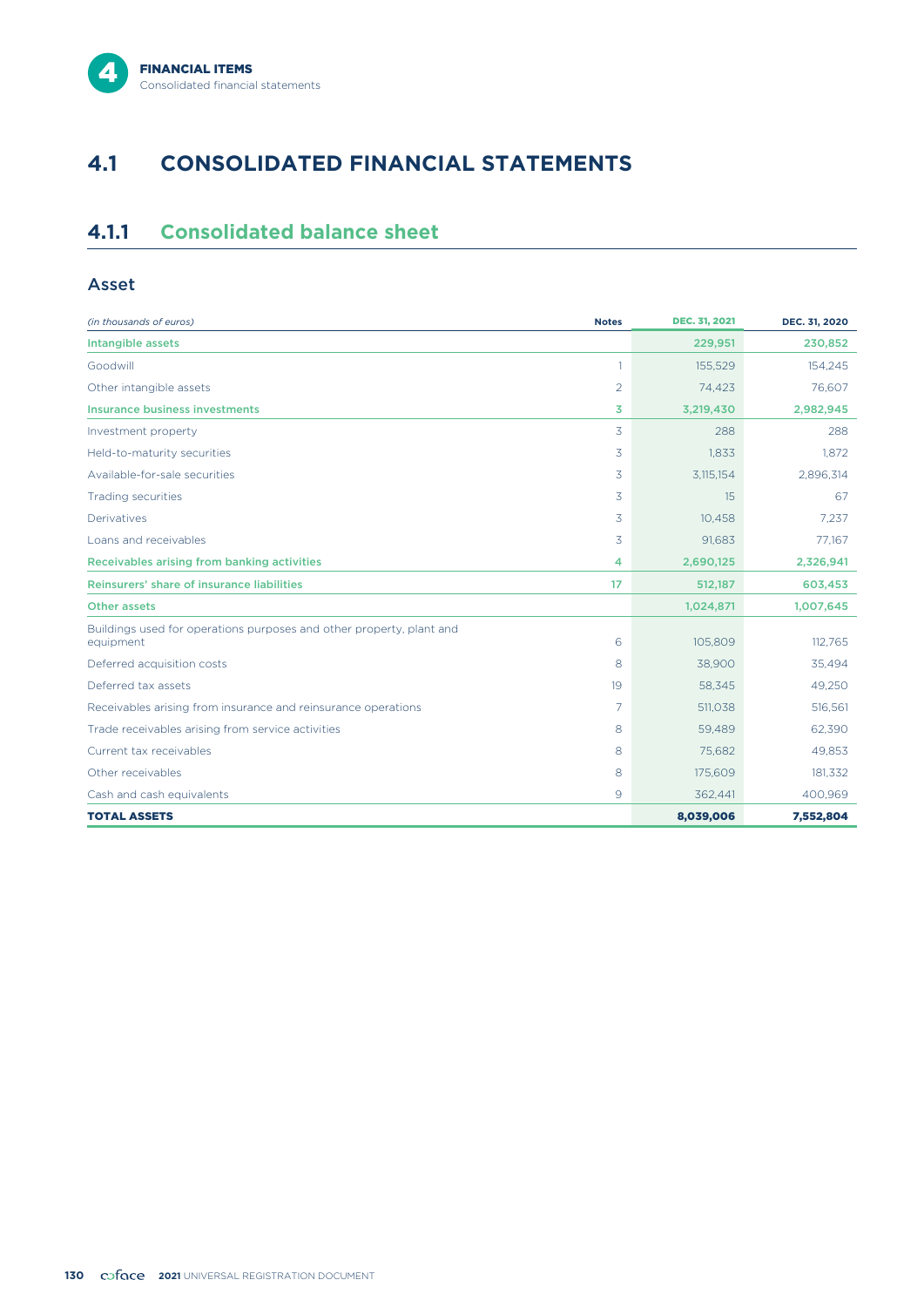



### Liability

| (in thousands of euros)                                    | <b>Notes</b>    | <b>DEC. 31, 2021</b> | DEC. 31, 2020 |
|------------------------------------------------------------|-----------------|----------------------|---------------|
| Equity attributable to owners of the parent                |                 | 2,141,041            | 1,998,308     |
| Share capital                                              | 10 <sup>°</sup> | 300,360              | 304,064       |
| Additional paid-in capital                                 |                 | 810,420              | 810,420       |
| Retained earnings                                          |                 | 644,807              | 656,118       |
| Other comprehensive income                                 |                 | 161,638              | 144,807       |
| Consolidated net income of the year                        |                 | 223,817              | 82,900        |
| <b>Non-controlling interests</b>                           |                 | 309                  | 267           |
| <b>Total equity</b>                                        |                 | 2,141,351            | 1,998,575     |
| Provisions for liabilities and charges                     | 13              | 85,748               | 96,307        |
| <b>Financing liabilities</b>                               | 15              | 390,553              | 389,810       |
| <b>Lease liabilities</b>                                   | 16              | 81,930               | 88,124        |
| Liabilities relating to insurance contracts                | 17              | 1,859,059            | 1,804,092     |
| Payables arising from banking activities                   | 18              | 2,698,525            | 2,318,392     |
| Amounts due to banking sector companies                    | 18              | 822.962              | 535,447       |
| Amounts due to customers of banking sector companies       | 18              | 376,788              | 357,384       |
| Debt securities                                            | 18              | 1,498,775            | 1,425,562     |
| <b>Other liabilities</b>                                   |                 | 781,841              | 857,504       |
| Deferred tax liabilities                                   | 19              | 120,326              | 110,507       |
| Payables arising from insurance and reinsurance operations | 20              | 286,583              | 414,133       |
| Current taxes payables                                     | 21              | 80,712               | 70,621        |
| Derivatives                                                | 21              | 3,480                | 26            |
| Other payables                                             | 21              | 290,739              | 262,219       |
| <b>TOTAL EQUITY AND LIABILITIES</b>                        | 21              | 8,039,006            | 7,552,804     |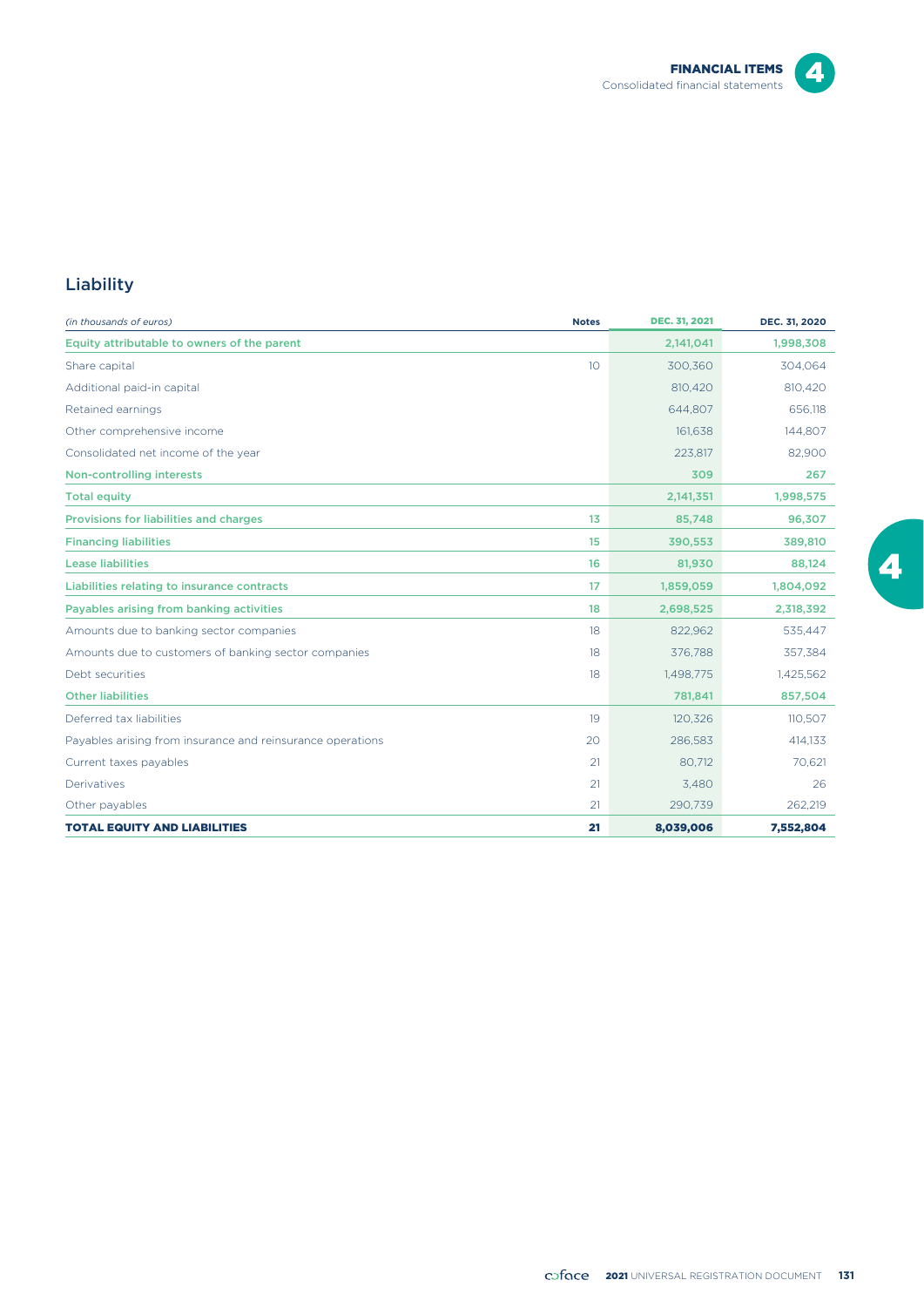

# **4.1.2 Consolidated income statement**

| (in thousands of euros)                                                 | <b>Notes</b> | <b>DEC. 31, 2021</b> | DEC. 31, 2020 |
|-------------------------------------------------------------------------|--------------|----------------------|---------------|
| Gross written premiums                                                  |              | 1.462.424            | 1,273,767     |
| Premium refunds                                                         |              | (121, 336)           | (78, 111)     |
| Net change in unearned premium provisions                               |              | (28, 451)            | 8,678         |
| <b>Earned premiums</b>                                                  | 22           | 1,312,637            | 1,204,334     |
| Fee and commission income                                               |              | 140.691              | 143.985       |
| Net income from banking activities                                      |              | 64,400               | 58,450        |
| Income from services activities                                         |              | 50.130               | 44,094        |
| Other revenue                                                           | 22           | 255,221              | 246,530       |
| <b>Revenue</b>                                                          |              | 1,567,858            | 1,450,864     |
| <b>Claims expenses</b>                                                  | 23           | (280, 456)           | (623, 653)    |
| Policy acquisition costs                                                | 24           | (259, 317)           | (238, 453)    |
| Administrative costs                                                    | 24           | (270, 990)           | (261, 807)    |
| Other insurance activity expenses                                       | 24           | (66, 243)            | (60, 971)     |
| Expenses from banking activities, excluding cost of risk                | 24/25        | (13, 103)            | (12, 833)     |
| Expenses from services activities                                       | 24           | (89, 674)            | (81, 608)     |
| <b>Operating expenses</b>                                               | 24           | (699, 327)           | (655, 672)    |
| <b>Risk cost</b>                                                        | 25           | 76                   | (100)         |
| <b>UNDERWRITING INCOME BEFORE REINSURANCE</b>                           |              | 588,150              | 171,439       |
| Income and expenses from ceded reinsurance                              | 26           | (314, 288)           | (44,116)      |
| <b>UNDERWRITING INCOME AFTER REINSURANCE</b>                            |              | 273,862              | 127,322       |
| Investment income, net of management expenses (excluding finance costs) | 27           | 42,177               | 26,903        |
| <b>CURRENT OPERATING INCOME</b>                                         |              | 316,039              | 154,225       |
| Other operating income and expenses                                     | 28           | (3,177)              | (13,787)      |
| <b>OPERATING INCOME</b>                                                 |              | 312,862              | 140,438       |
| Finance costs                                                           |              | (21, 477)            | (21,740)      |
| Share in net income of associates                                       |              | $\circ$              | $\Omega$      |
| <b>Badwill</b>                                                          |              | $\Omega$             | 8910,044      |
| Income tax expense                                                      | 29           | (67, 511)            | (44,704)      |
| <b>CONSOLIDATED NET INCOME BEFORE NON-CONTROLLING INTERESTS</b>         |              | 223,874              | 82,904        |
| Non-controlling interests                                               |              | (57)                 | (4)           |
| <b>NET INCOME FOR THE YEAR</b>                                          |              | 223,817              | 82,900        |
| Earnings per share (in $\epsilon$ )                                     | 31           | 1.50                 | 0.55          |
| Diluted earnings per share (in $\epsilon$ )                             | 31           | 1.50                 | 0.55          |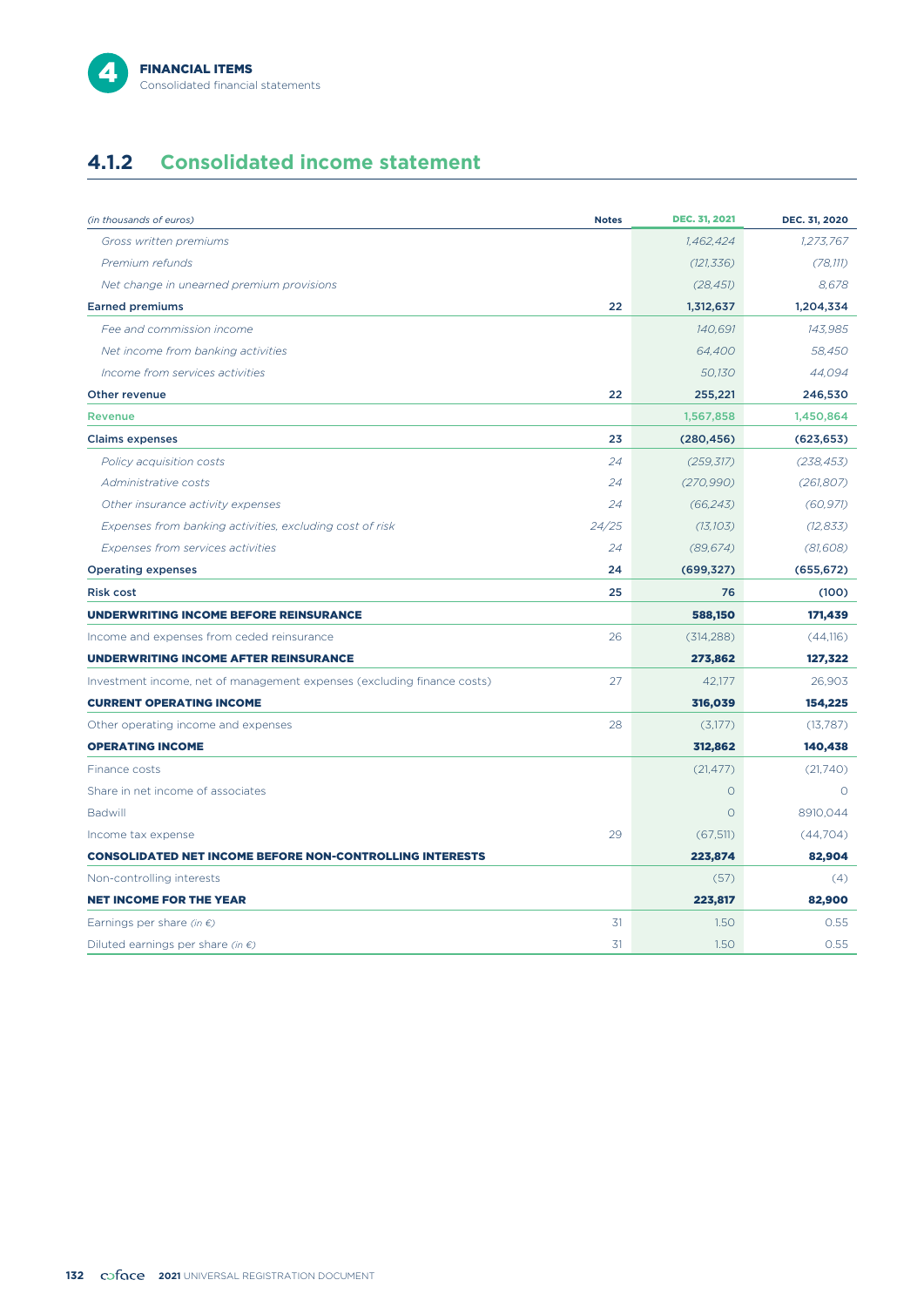# **4.1.3 Consolidated statement of comprehensive income**

| (in thousands of euros)<br><b>Notes</b>                                    | <b>DEC. 31, 2021</b> | DEC. 31, 2020 |
|----------------------------------------------------------------------------|----------------------|---------------|
| Net income of the period                                                   | 223,817              | 82,900        |
| Non-controlling interests                                                  | 57                   | 4             |
| Other comprehensive income                                                 |                      |               |
| Currency translation differences reclassifiable to income                  | 4.956                | (25, 150)     |
| Reclassified to income                                                     | $\overline{O}$       | $\Omega$      |
| Recognised in equity                                                       | 4,956                | (25,150)      |
| Fair value adjustments on available-for-sale financial assets<br>3; 12; 19 | 10,252               | 17,824        |
| Recognised in equity - reclassifiable to income - gross                    | 23,488               | 20,218        |
| Recognised in equity - reclassifiable to income - tax effect               | (5,873)              | (2,956)       |
| Reclassified to income - gross                                             | (9,185)              | 959           |
| Reclassified to income - tax effect                                        | 1,822                | (397)         |
| Fair value adjustments on employee benefit obligations<br>3; 12; 19        | 1,622                | 1,298         |
| Recognised in equity - not reclassifiable to income - gross                | 2.349                | 1.700         |
| Recognised in equity - not reclassifiable to income - tax effect           | (727)                | (402)         |
| Other comprehensive income of the period, net of tax                       | 16,830               | (6,028)       |
| <b>TOTAL COMPREHENSIVE INCOME OF THE PERIOD</b>                            | 240,704              | 76,876        |
| • attributable to owners of the parent                                     | 240.648              | 76.886        |
| • attributable to non-controlling interests                                | 56                   | (10)          |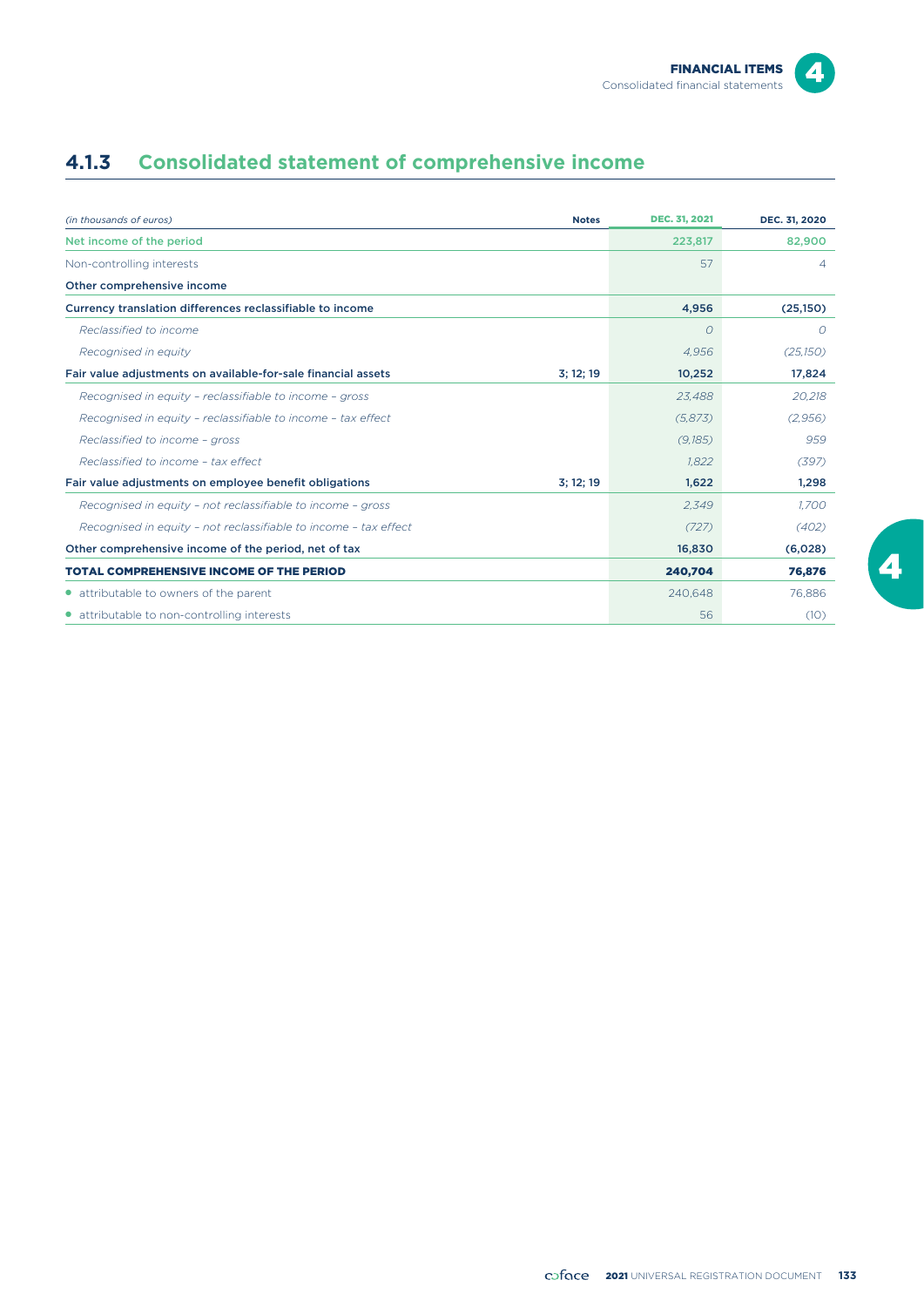

# **4.1.4 Statement of changes in equity**

| (in thousands of euros)                                                                           | <b>NOTES</b>  | <b>SHARE</b><br><b>CAPITAL</b> | <b>PREMIUMS</b> | <b>CONSOLIDATED</b><br><b>RESERVES</b> | <b>TREASURY</b><br><b>SHARES</b> |  |
|---------------------------------------------------------------------------------------------------|---------------|--------------------------------|-----------------|----------------------------------------|----------------------------------|--|
| <b>Equity at December 31, 2019</b>                                                                |               | 304.064                        | 810,420         | 523,628                                | (11, 190)                        |  |
| 2019 net income to be appropriated                                                                |               |                                |                 | 146.729                                |                                  |  |
| Payment of 2019 dividends in 2020                                                                 |               |                                |                 |                                        |                                  |  |
| <b>Total transactions with owners</b>                                                             |               | $\circ$                        | $\circ$         | 146,729                                | $\circ$                          |  |
| December 31, 2020 net income                                                                      |               |                                |                 |                                        |                                  |  |
| Fair value adjustments on available-for-sale financial assets<br>recognized in equity             |               |                                |                 |                                        |                                  |  |
| Fair value adjustments on available-for-sale financial assets<br>reclassified to income statement |               |                                |                 |                                        |                                  |  |
| Change in actuarial gains and losses (IAS 19R)                                                    |               |                                |                 |                                        |                                  |  |
| Currency translation differences                                                                  |               |                                |                 |                                        |                                  |  |
| Cancellation of COFACE SA shares                                                                  |               |                                |                 |                                        |                                  |  |
| Treasury shares elimination                                                                       |               |                                |                 |                                        | (4,632)                          |  |
| Free share plans expenses                                                                         |               |                                |                 | 1.698                                  |                                  |  |
| Transactions with shareholders and others                                                         |               |                                |                 | (116)                                  |                                  |  |
| <b>Equity at December 31, 2020</b>                                                                |               | 304.064                        | 810,420         | 671,939                                | (15, 822)                        |  |
| 2020 net income to be appropriated                                                                |               |                                |                 | 82,900                                 |                                  |  |
| Payment of 2020 dividends in 2021                                                                 |               |                                |                 | (81,976)                               |                                  |  |
| <b>Total transactions with owners</b>                                                             |               | $\circ$                        | O               | 924                                    | $\circ$                          |  |
| December 31, 2021 net income                                                                      |               |                                |                 |                                        |                                  |  |
| Fair value adjustments on available-for-sale financial assets<br>recognized in equity             | 3; 12; 14; 19 |                                |                 |                                        |                                  |  |
| Fair value adjustments on available-for-sale financial assets<br>reclassified to income statement | 3: 12: 14: 19 |                                |                 |                                        |                                  |  |
| Change in actuarial gains and losses (IAS 19R)                                                    |               |                                |                 |                                        |                                  |  |
| Currency translation differences                                                                  |               |                                |                 |                                        |                                  |  |
| Cancellation of COFACE SA shares                                                                  |               | (3,704)                        |                 | (11, 298)                              |                                  |  |
| Treasury shares elimination                                                                       |               |                                |                 |                                        | 10 <sub>3</sub>                  |  |
| Free share plans expenses                                                                         |               |                                |                 | 465                                    |                                  |  |
| Transactions with shareholders and others                                                         |               |                                |                 | (1,504)                                |                                  |  |
| <b>EQUITY AT DECEMBER 31, 2021</b>                                                                |               | 300,360                        | 810,420         | 660,526                                | (15,719)                         |  |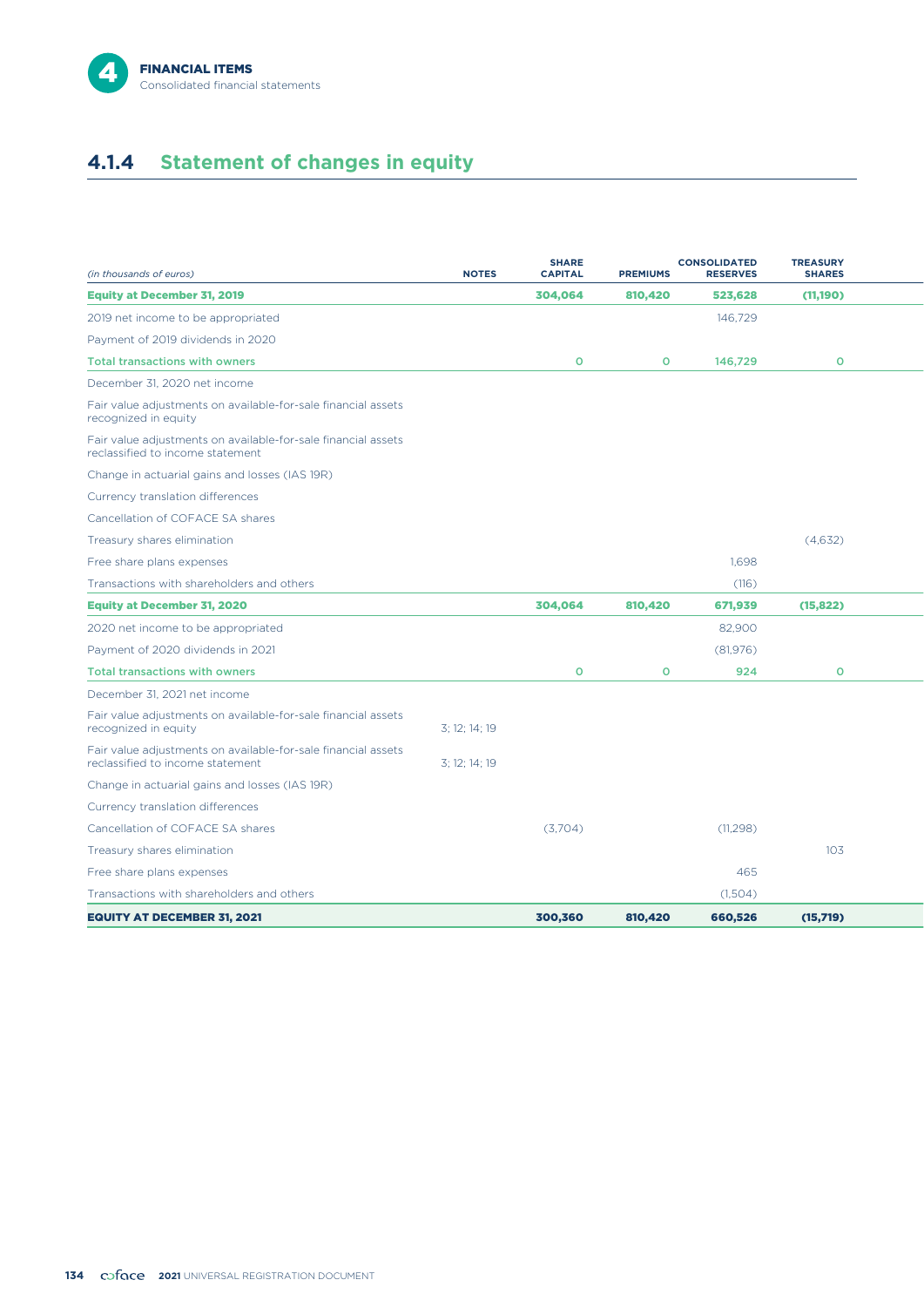

| <b>OTHER COMPREHENSIVE INCOME</b>                                         |                                                                |                                                                        |                                     |                                                                                  |                                                |                     |
|---------------------------------------------------------------------------|----------------------------------------------------------------|------------------------------------------------------------------------|-------------------------------------|----------------------------------------------------------------------------------|------------------------------------------------|---------------------|
| <b>FOREIGN</b><br><b>CURRENCY</b><br><b>TRANSLATION</b><br><b>RESERVE</b> | <b>RECLASSIFIABLE</b><br><b>REVALUATION</b><br><b>RESERVES</b> | NON-<br><b>RECLASSIFIABLE</b><br><b>REVALUATION</b><br><b>RESERVES</b> | <b>NET INCOME</b><br>FOR THE PERIOD | <b>EQUITY</b><br><b>ATTRIBUTABLE</b><br><b>TO OWNERS OF</b><br><b>THE PARENT</b> | NON-<br><b>CONTROLLING</b><br><b>INTERESTS</b> | <b>TOTAL EQUITY</b> |
| (8, 425)                                                                  | 184,659                                                        | (25, 413)                                                              | 146,729                             | 1,924,472                                                                        | 269                                            | 1,924,741           |
|                                                                           |                                                                |                                                                        | (146, 729)                          |                                                                                  |                                                |                     |
|                                                                           |                                                                |                                                                        |                                     |                                                                                  |                                                |                     |
| $\mathsf{o}$                                                              | $\mathbf O$                                                    | $\mathsf{o}\xspace$                                                    | (146729)                            | $\circ$                                                                          | $\mathbf O$                                    | $\mathbf O$         |
|                                                                           |                                                                |                                                                        | 82,900                              | 82,900                                                                           | $\overline{4}$                                 | 82,904              |
|                                                                           | 17,261                                                         |                                                                        |                                     | 17,261                                                                           | $\overline{1}$                                 | 17,262              |
|                                                                           | 562                                                            |                                                                        |                                     | 562                                                                              | $\circ$                                        | 562                 |
|                                                                           |                                                                | 1,298                                                                  |                                     | 1,298                                                                            | $\circ$                                        | 1,298               |
| (25, 135)                                                                 |                                                                |                                                                        |                                     | (25, 135)                                                                        | (15)                                           | (25,150)            |
|                                                                           |                                                                |                                                                        |                                     |                                                                                  |                                                |                     |
|                                                                           |                                                                |                                                                        |                                     | (4,632)                                                                          | $\circ$                                        | (4,632)             |
|                                                                           |                                                                |                                                                        |                                     | 1,698                                                                            | $\circ$                                        | 1,698               |
|                                                                           |                                                                |                                                                        |                                     | (116)                                                                            | 8                                              | (108)               |
| (33, 560)                                                                 | 202,482                                                        | (24, 115)                                                              | 82,900                              | 1,998,308                                                                        | 267                                            | 1,998,575           |
|                                                                           |                                                                |                                                                        | (82,900)                            |                                                                                  |                                                |                     |
|                                                                           |                                                                |                                                                        |                                     | (81, 976)                                                                        | $\overline{4}$                                 | (81,980)            |
| $\circ$                                                                   | $\circ$                                                        | $\circ$                                                                | (82,900)                            | (81, 976)                                                                        | (4)                                            | (81,980)            |
|                                                                           |                                                                |                                                                        | 223,817                             | 223,817                                                                          | 57                                             | 223,874             |
|                                                                           | 17,106                                                         |                                                                        |                                     | 17,106                                                                           | $\overline{1}$                                 | 17,107              |
|                                                                           | (7, 363)                                                       |                                                                        |                                     | (7,363)                                                                          | $\circ$                                        | (7,363)             |
|                                                                           |                                                                | 1,622                                                                  |                                     | 1,622                                                                            |                                                | 1,622               |
| 4,958                                                                     |                                                                |                                                                        |                                     | 4,958                                                                            | (2)                                            | 4,956               |
|                                                                           |                                                                |                                                                        |                                     | (15,002)                                                                         | $\circ$                                        | (15,002)            |
|                                                                           |                                                                |                                                                        |                                     | 103                                                                              | $\circ$                                        | 103                 |
|                                                                           |                                                                |                                                                        |                                     | 465                                                                              | $\circ$                                        | 465                 |
|                                                                           | 508                                                            |                                                                        |                                     | (996)                                                                            | (10)                                           | (1,006)             |
| (28, 602)                                                                 | 212,733                                                        | (22, 493)                                                              | 223,817                             | 2,141,042                                                                        | 309                                            | 2,141,351           |

 $\frac{1}{\sqrt{2}}$ 

 $\overline{\phantom{a}}$ 

٦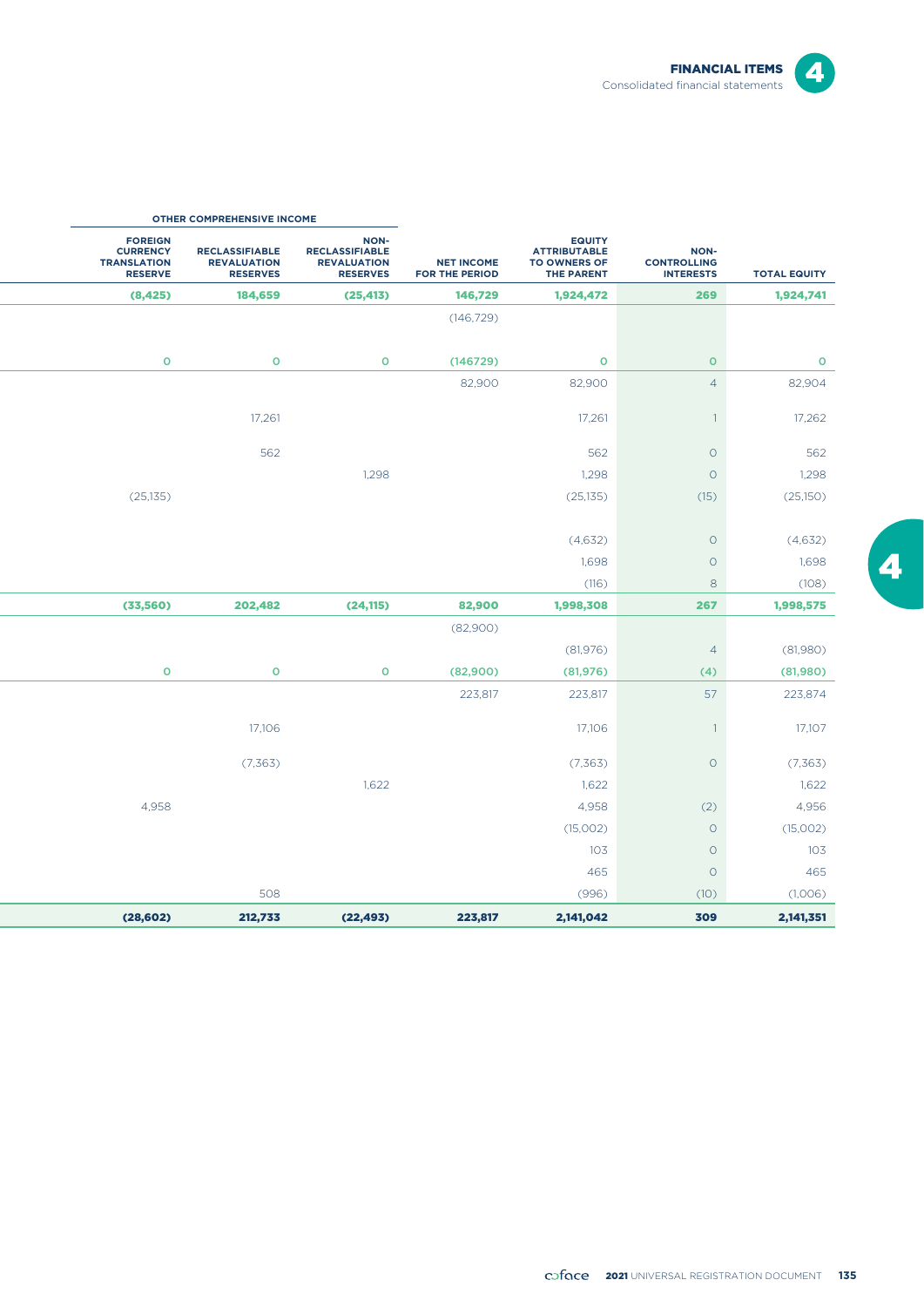

# **4.1.5 Consolidated statement of cash flows**

| Net income for the period<br>223,817<br>Non-controlling interests<br>57<br>67,511<br>Income tax expense<br>Finance costs<br>21,477<br><b>Operating income (A)</b><br>312,862<br>+/- Depreciation, amortization and impairment losses<br>30,153 | 82,900<br>44,704<br>21,740<br>149,348<br>39,216<br>(75, 244)<br>12,922<br>7,327<br>(15, 778)<br>133,570 |
|------------------------------------------------------------------------------------------------------------------------------------------------------------------------------------------------------------------------------------------------|---------------------------------------------------------------------------------------------------------|
|                                                                                                                                                                                                                                                |                                                                                                         |
|                                                                                                                                                                                                                                                |                                                                                                         |
|                                                                                                                                                                                                                                                |                                                                                                         |
|                                                                                                                                                                                                                                                |                                                                                                         |
|                                                                                                                                                                                                                                                |                                                                                                         |
|                                                                                                                                                                                                                                                |                                                                                                         |
| +/- Net additions to/reversals from technical provisions<br>106,475                                                                                                                                                                            |                                                                                                         |
| +/- Unrealized foreign exchange income/loss<br>13,499                                                                                                                                                                                          |                                                                                                         |
| +/- Non-cash items<br>24,219                                                                                                                                                                                                                   |                                                                                                         |
| 174,347<br>Total non-cash items (B)                                                                                                                                                                                                            |                                                                                                         |
| Gross cash flows from operations (C) = $(A) + (B)$<br>487,208                                                                                                                                                                                  |                                                                                                         |
| Change in operating receivables and payables<br>(90,077)                                                                                                                                                                                       | 118,692                                                                                                 |
| Net taxes paid<br>(87,081)                                                                                                                                                                                                                     | (32,419)                                                                                                |
| Net cash related to operating activities (D)<br>(177, 157)                                                                                                                                                                                     | 86,273                                                                                                  |
| Increase (decrease) in receivables arising from factoring operations<br>(366, 695)                                                                                                                                                             | (6,321)                                                                                                 |
| Increase (decrease) in payables arising from factoring operations<br>92,618                                                                                                                                                                    | (56, 841)                                                                                               |
| 290,984<br>Increase (decrease) in factoring liabilities                                                                                                                                                                                        | 37,677                                                                                                  |
| Net cash generated from banking and factoring operations (E)<br>16,907                                                                                                                                                                         | (25, 485)                                                                                               |
| Net cash generated from operating activities $(F) = (C + D + E)$<br>326,958                                                                                                                                                                    | 194,358                                                                                                 |
| Acquisitions of investments<br>(892,110)                                                                                                                                                                                                       | (655, 210)                                                                                              |
| Disposals of investments<br>693,321                                                                                                                                                                                                            | 631,206                                                                                                 |
| (198, 789)<br>Net cash used in movements in investments (G)                                                                                                                                                                                    | (24,004)                                                                                                |
| Acquisitions of consolidated subsidiaries, net of cash acquired<br>7,285                                                                                                                                                                       | (4,887)                                                                                                 |
| Disposals of consolidated companies, net of cash transferred                                                                                                                                                                                   | (0)                                                                                                     |
| Net cash used in changes in scope of consolidation (H)<br>7,285                                                                                                                                                                                | (4,887)                                                                                                 |
| Acquisitions of property, plant and equipment and intangible assets<br>(17,166)                                                                                                                                                                | (33,899)                                                                                                |
| Disposals of property, plant and equipment and intangible assets<br>728                                                                                                                                                                        | 8,456                                                                                                   |
| Net cash generated from (used in) acquisitions and disposals of property, plant and equipment and<br><i>intangible assets (I)</i><br>(16, 438)                                                                                                 | (25, 442)                                                                                               |
| Net cash used in investing activities $(J) = (G + H + I)$<br>(207,942)                                                                                                                                                                         | (54, 334)                                                                                               |
| Proceeds from the issue of equity instruments                                                                                                                                                                                                  | (0)                                                                                                     |
| Treasury share transactions<br>(14,886)                                                                                                                                                                                                        | (4,632)                                                                                                 |
| Dividends paid to owners of the parent<br>(81, 976)                                                                                                                                                                                            | $\circ$                                                                                                 |
| Dividends paid to non-controlling interests<br>(4)                                                                                                                                                                                             | (1)                                                                                                     |
| (96, 866)<br>Cash flows related to transactions with owners                                                                                                                                                                                    | (4, 632)                                                                                                |
| Proceeds from the issue of debt instruments<br>(0)                                                                                                                                                                                             | $\circ$                                                                                                 |
| Cash used in the redemption of debt instruments<br>$\circ$                                                                                                                                                                                     | (0)                                                                                                     |
| Lease liabilities variations<br>(16, 762)                                                                                                                                                                                                      | (13,629)                                                                                                |
| Interests paid<br>(20, 732)                                                                                                                                                                                                                    | (21, 193)                                                                                               |
| Cash flows related to the financing of Group operations<br>(37, 494)                                                                                                                                                                           | (34, 822)                                                                                               |
| Net cash generated from (used in) financing activities (K)<br>(134, 360)                                                                                                                                                                       | (39, 454)                                                                                               |
| Impact of changes in exchange rates on cash and cash equivalents (L)<br>(23, 187)                                                                                                                                                              | (20, 378)                                                                                               |
| <b>NET INCREASE IN CASH AND CASH EQUIVALENTS (F + J + K + L)</b><br>(38, 528)                                                                                                                                                                  | 80,192                                                                                                  |
| Net cash generated from operating activities (F)<br>326,958                                                                                                                                                                                    | 194,358                                                                                                 |
| Net cash used in investing activities (J)<br>(207, 942)                                                                                                                                                                                        | (54, 334)                                                                                               |
| Net cash generated from (used in) financing activities (K)<br>(134, 360)                                                                                                                                                                       | (39, 454)                                                                                               |
| Impact of changes in exchange rates on cash and cash equivalents (L)<br>(23,187)                                                                                                                                                               | (20,378)                                                                                                |
| 400,969<br>Cash and cash equivalents at beginning of period                                                                                                                                                                                    | 320,777                                                                                                 |
| Cash and cash equivalents at end of period<br>362,441                                                                                                                                                                                          | 400,969                                                                                                 |
| <b>NET CHANGE IN CASH AND CASH EQUIVALENTS</b><br>(38, 528)                                                                                                                                                                                    | 80,192                                                                                                  |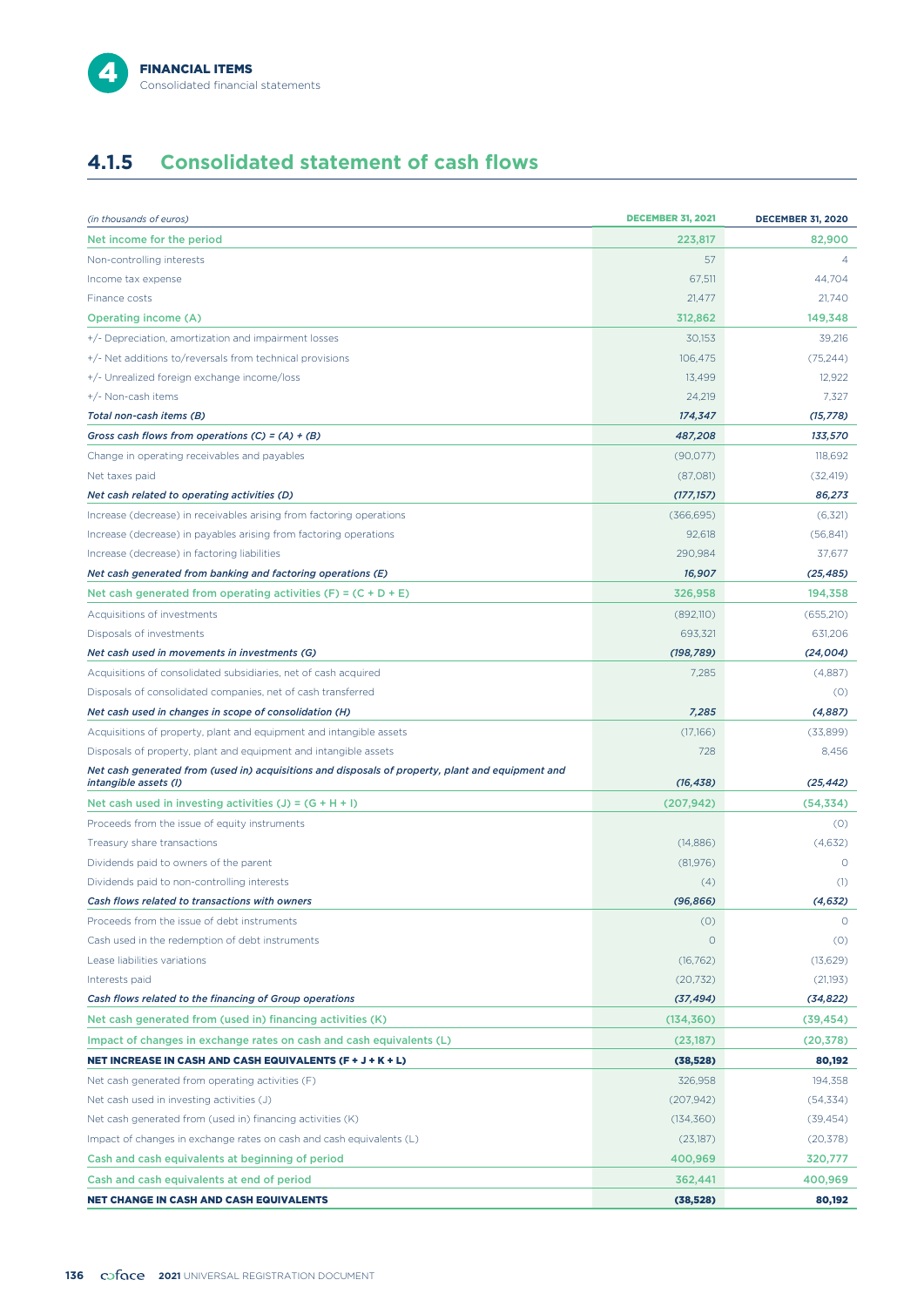# $\boldsymbol{4}$

# **4.1.6 Mandatory elements of the basic taxonomy**

| NAME OF REPORTING ENTITY OR OTHER MEANS OF IDENTIFICATION                                                                    | <b>COFACE SA</b>                                                                                                                                                                                                                                                                                                                                                                                                                                                                  |
|------------------------------------------------------------------------------------------------------------------------------|-----------------------------------------------------------------------------------------------------------------------------------------------------------------------------------------------------------------------------------------------------------------------------------------------------------------------------------------------------------------------------------------------------------------------------------------------------------------------------------|
| Explanation of change in name of reporting entity or other<br>means of identification from end of preceding reporting period | N/A                                                                                                                                                                                                                                                                                                                                                                                                                                                                               |
| Domicile of entity                                                                                                           | 1, place Costes et Bellonte, 92270 Bois-Colombes, France                                                                                                                                                                                                                                                                                                                                                                                                                          |
| Legal form of entity                                                                                                         | Limited corporation (société anonyme) under French law with a<br><b>Board of Directors</b>                                                                                                                                                                                                                                                                                                                                                                                        |
| Country of incorporation                                                                                                     | France                                                                                                                                                                                                                                                                                                                                                                                                                                                                            |
| Address of entity's registered office                                                                                        | 1, place Costes et Bellonte, 92270 Bois-Colombes, France                                                                                                                                                                                                                                                                                                                                                                                                                          |
| Principal place of business                                                                                                  | 1, place Costes et Bellonte, 92270 Bois-Colombes, France                                                                                                                                                                                                                                                                                                                                                                                                                          |
| Description of nature of entity's operations and principal<br>activities                                                     | With more than 75 years of experience and the most extensive<br>international network, Coface is a leader in trade credit insurance<br>and adjacent specialty services, including Factoring, Single Risk<br>insurance, Bonding and Information services. Coface helps<br>companies in their credit decisions. The Group's services and<br>solutions strengthen their ability to sell by protecting them against<br>the risks of non-payment in their domestic and export markets. |
| Name of parent entity                                                                                                        | <b>COFACE SA</b>                                                                                                                                                                                                                                                                                                                                                                                                                                                                  |
| Name of ultimate parent of Group                                                                                             | <b>COFACE SA</b>                                                                                                                                                                                                                                                                                                                                                                                                                                                                  |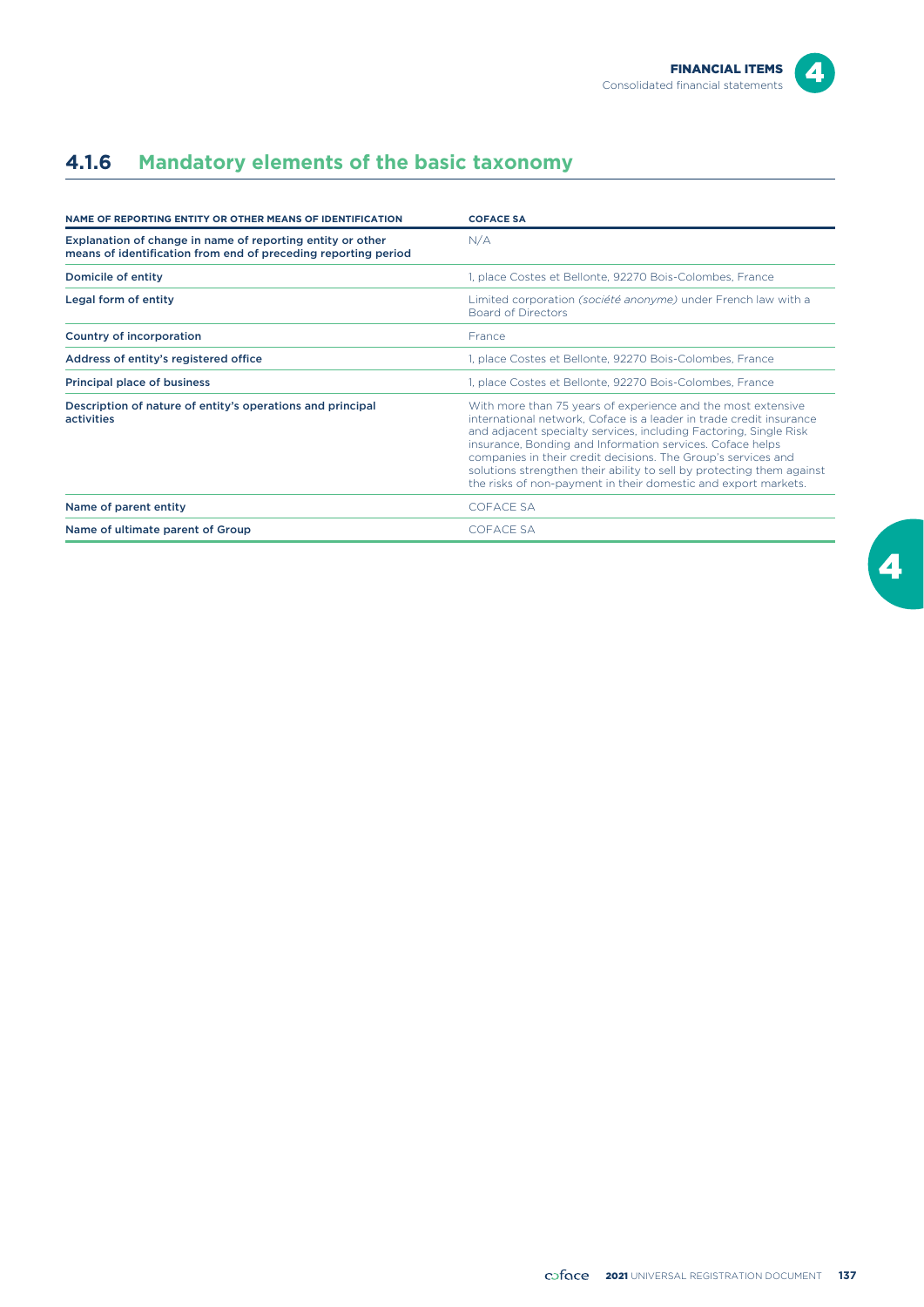# **4.2 NOTES TO THE CONSOLIDATED FINANCIAL STATEMENTS**

### CONTENTS

| <b>BASIS OF PREPARATION</b><br>139 |                                                                  |     |  |  |
|------------------------------------|------------------------------------------------------------------|-----|--|--|
|                                    | <b>SIGNIFICANT EVENTS</b>                                        | 139 |  |  |
|                                    | <b>SCOPE OF CONSOLIDATION</b>                                    | 140 |  |  |
|                                    | <b>ACCOUNTING PRINCIPLES</b>                                     | 143 |  |  |
| <b>SHEET</b>                       | <b>NOTES TO THE CONSOLIDATED BALANCE</b>                         | 155 |  |  |
| <b>NOTE1</b>                       | Goodwill                                                         | 155 |  |  |
| <b>NOTE 2</b>                      | Other intangible assets                                          | 156 |  |  |
| <b>NOTE 3</b>                      | Insurance business investments                                   | 157 |  |  |
| <b>NOTE 4</b>                      | Receivables arising from banking<br>activities                   | 162 |  |  |
| <b>NOTE 5</b>                      | Investments in associates                                        | 163 |  |  |
| <b>NOTE 6</b>                      | Tangible assets                                                  | 163 |  |  |
| <b>NOTE 7</b>                      | Receivables arising from insurance<br>and reinsurance operations | 166 |  |  |
| <b>NOTE 8</b>                      | Other assets                                                     | 166 |  |  |
| <b>NOTE 9</b>                      | Cash and cash equivalents                                        | 167 |  |  |
| <b>NOTE 10</b>                     | Share capital                                                    | 167 |  |  |
| <b>NOTE 11</b>                     | Share-based payments                                             | 168 |  |  |
| <b>NOTE 12</b>                     | <b>Revaluation reserves</b>                                      | 169 |  |  |
| <b>NOTE 13</b>                     | Provisions for liabilities and charges                           | 169 |  |  |
| <b>NOTE 14</b>                     | <b>Employee benefits</b>                                         | 171 |  |  |
| <b>NOTE 15</b>                     | <b>Financing liabilities</b>                                     | 176 |  |  |
| <b>NOTE 16</b>                     | Lease liabilities                                                | 177 |  |  |
| <b>NOTE 17</b>                     | Liabilities relating to insurance contracts                      | 177 |  |  |
| <b>NOTE 18</b>                     | Payables arising from banking activities                         | 177 |  |  |
| <b>NOTE 19</b>                     | Deferred tax                                                     | 178 |  |  |
| <b>NOTE 20</b>                     | Payables arising from insurance<br>and reinsurance operations    | 179 |  |  |
| <b>NOTE 21</b>                     | <b>Other liabilities</b>                                         | 179 |  |  |
|                                    |                                                                  |     |  |  |

|                        | <b>NOTES TO THE INCOME STATEMENTS</b>                                      | 180 |
|------------------------|----------------------------------------------------------------------------|-----|
| <b>NOTE 22 Revenue</b> |                                                                            | 180 |
|                        | <b>NOTE 23</b> Claim expenses                                              | 181 |
|                        | <b>NOTE 24</b> Overheads by function                                       | 182 |
|                        | <b>NOTE 25</b> Expenses from banking activities                            | 182 |
|                        | <b>NOTE 26</b> Income and expenses from ceded<br>reinsurance               | 182 |
| <b>NOTE 27</b>         | Investment income, net of management<br>expenses (excluding finance costs) | 183 |
|                        | <b>NOTE 29</b> Income tax expense                                          | 184 |
|                        | <b>NOTE 30</b> Breakdown of net income by segment                          | 185 |
| <b>NOTE 31</b>         | Earnings per share                                                         | 190 |
| <b>NOTE 32</b>         | Group's headcount                                                          | 190 |
|                        | <b>NOTE 33</b> Related parties                                             | 190 |
|                        | <b>NOTE 34</b> Key management compensation                                 | 192 |
|                        | <b>NOTE 35</b> Breakdown of audit fees                                     | 193 |
|                        | <b>NOTE 36</b> Off-balance sheet commitments                               | 193 |
|                        | <b>NOTE 37.</b> Operating leases                                           | 194 |
|                        | <b>NOTE 38.</b> Relationship between parent company<br>and subsidiaries    | 194 |
|                        | <b>NOTE 39</b> Events after the reporting period                           | 195 |
|                        | <b>NOTE 40</b> Risk management                                             | 195 |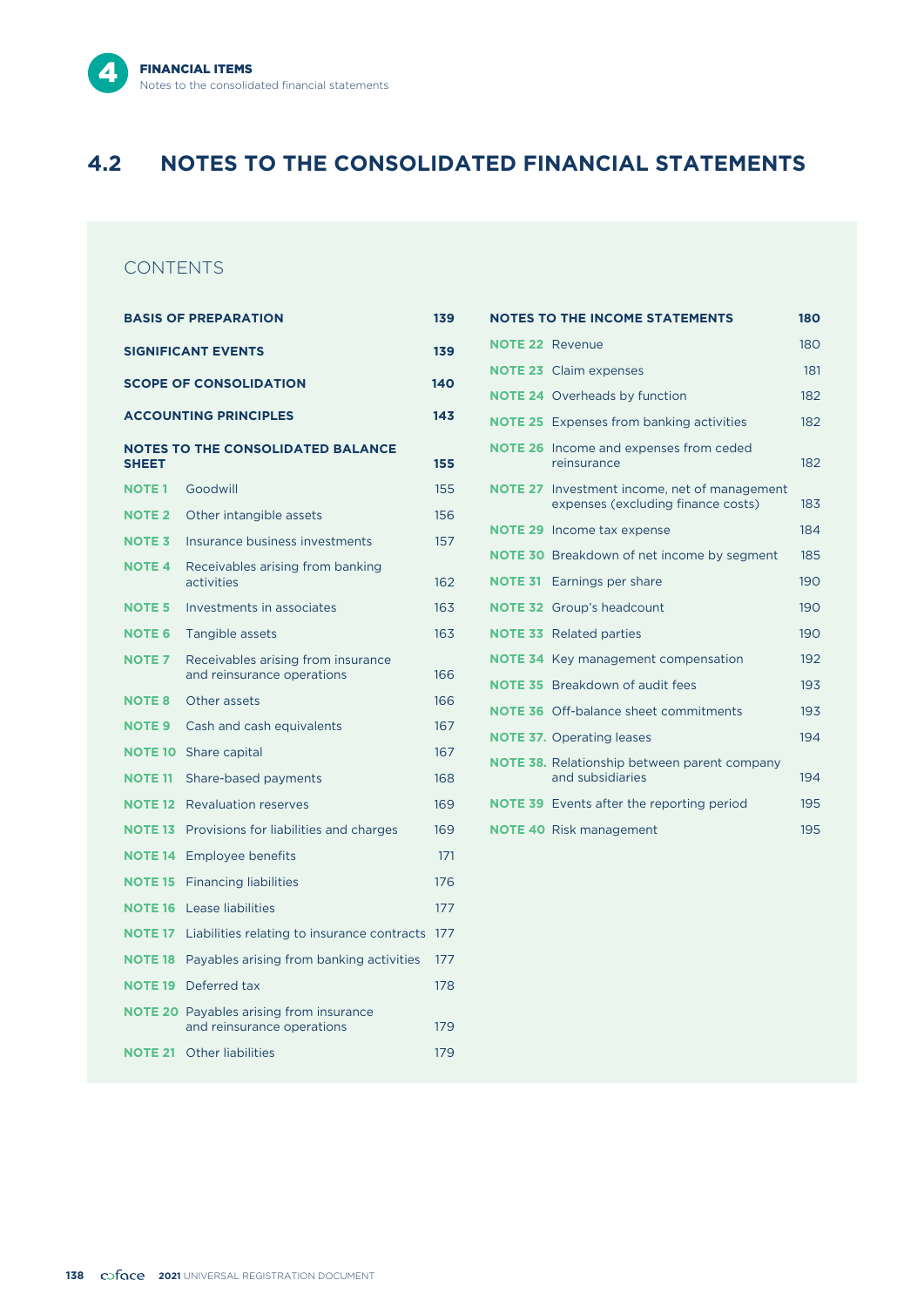

# **BASIS OF PREPARATION**

These IFRS consolidated financial statements of the Coface Group as at December 31, 2021 are established in accordance with the International Financial Reporting Standards (IFRS) as published by the IASB and as adopted by the European Union <sup>(1)</sup>. They are detailed in the Note "Accounting principles".

The balance sheet is presented with comparative financial information at December 31, 2020. The income statement is presented with comparative financial information at December 31, 2020.

These IFRS consolidated financial statements for the year ended December 31, 2021 were reviewed by the Coface Group's Board of Directors on February 15, 2022.

### **SIGNIFICANT EVENTS**

#### **Governance evolution**

#### In the Board of Directors

On February 10, 2021, Natixis and Arch Capital announced that the sale of a 29.5% stake in Coface capital had received all the necessary approvals for its closing. In line with the announcements made in February 2020, all the directors representing Natixis have resigned. The Board then co-opted four directors presented by Arch as well as Bernardo Sanchez Incera, who was then appointed Chairman of the Board. As of today, Coface's Board of Directors has therefore ten members, four women and six men, the majority (6) of whom are independent directors.

On July 28, 2021, the Board of Directors of COFACE SA co-opted David Gansberg, Chief Executive Officer, Global Mortgage Group at Arch, as a non-independent director at the Board of Directors taking the place of Benoît Lapointe de Vaudreuil who leaves the Board to focus on his other professional responsibilities.

#### In the Executive Committee

In 2021, several appointments were made to strengthen Coface's leadership team:

- on March 24, 2021, Declan Daly has been appointed Chief Operating Officer of the Coface Group, effective as of April 1, 2021;
- on September 1, 2021, several appointments were made:
	- Antonio Marchitelli, CEO of Coface Western Europe Region, was appointed as CEO, Global Specialties, and effective January 2022,
	- Carine Pichon, chief financial and risks officer, will replace Antonio as CEO of Coface Western Europe Region,
	- Phalla Gervais will replace Carine Pichon in her role of CFO, in charge of finance and risks as of September 6,
	- Jaroslaw Jaworski has been confirmed in the role of CEO of Coface Central and Eastern Europe Region, effective on September 1;
- on September 10, 2021, Marcele Lemos was appointed as the new CEO, Latin America Region, effective on Monday, September 13th.

### **Rating agencies recognise Coface's good performance**

On February 10, 2021, the rating agency Moody's has confirmed the financial strength rating (Insurance Financial Strength – IFS) for Coface at A2. The agency has also raised the outlook for Coface, which is now stable.

On March 18, 2021, the rating agency AM Best affirmed the A (Excellent) Insurer Financial Strength – IFS rating of Compagnie française d'assurance pour le commerce extérieur (la Compagnie), Coface North America Insurance Company (CNAIC) and Coface Re. The outlook for these ratings remain "stable".

On April 20, 2021, the rating agency Fitch affirmed Coface AA-Insurer Financial Strength (IFS) rating. The agency also removed the Rating Watch Negative. The outlook is now stable. On December 9, Fitch affirmed Insurer Financial Strength (IFS) rating and the outlook remains stable.

### **Capital reduction by cancellation of treasury shares**

The Board of Directors of COFACE SA, in its meeting of March 4, 2021, decided to cancel the 1,852,157 shares bought under the share buyback programme, as announced on October 27, 2020; and correlatively, to reduce the share capital of the Company.

Therefore, the share capital of COFACE SA now stands at €300,359,584 divided into 150,179,792 shares with a nominal value of €2 each.

### **Expiry of the main government schemes**

In 2020, many governments were quick to recognize the crucial role of credit insurance in maintaining business-to-business credit, the primary source of financing for many companies. In order to guarantee the availability of credit insurance in a period when the risk is not necessarily insurable, many states set up guarantee mechanisms of varying form and scope. As of December 31, 2020, Coface had signed 13 government agreements representing 64% of its exposure.

*(1) The standards adopted by the European Union can be consulted on the website of the European Commission at: https://ec.europa. eu/info/business-economy-euro/company-reporting-and-auditing/company-reporting/financial-reporting\_en#ifrs-financial-statements*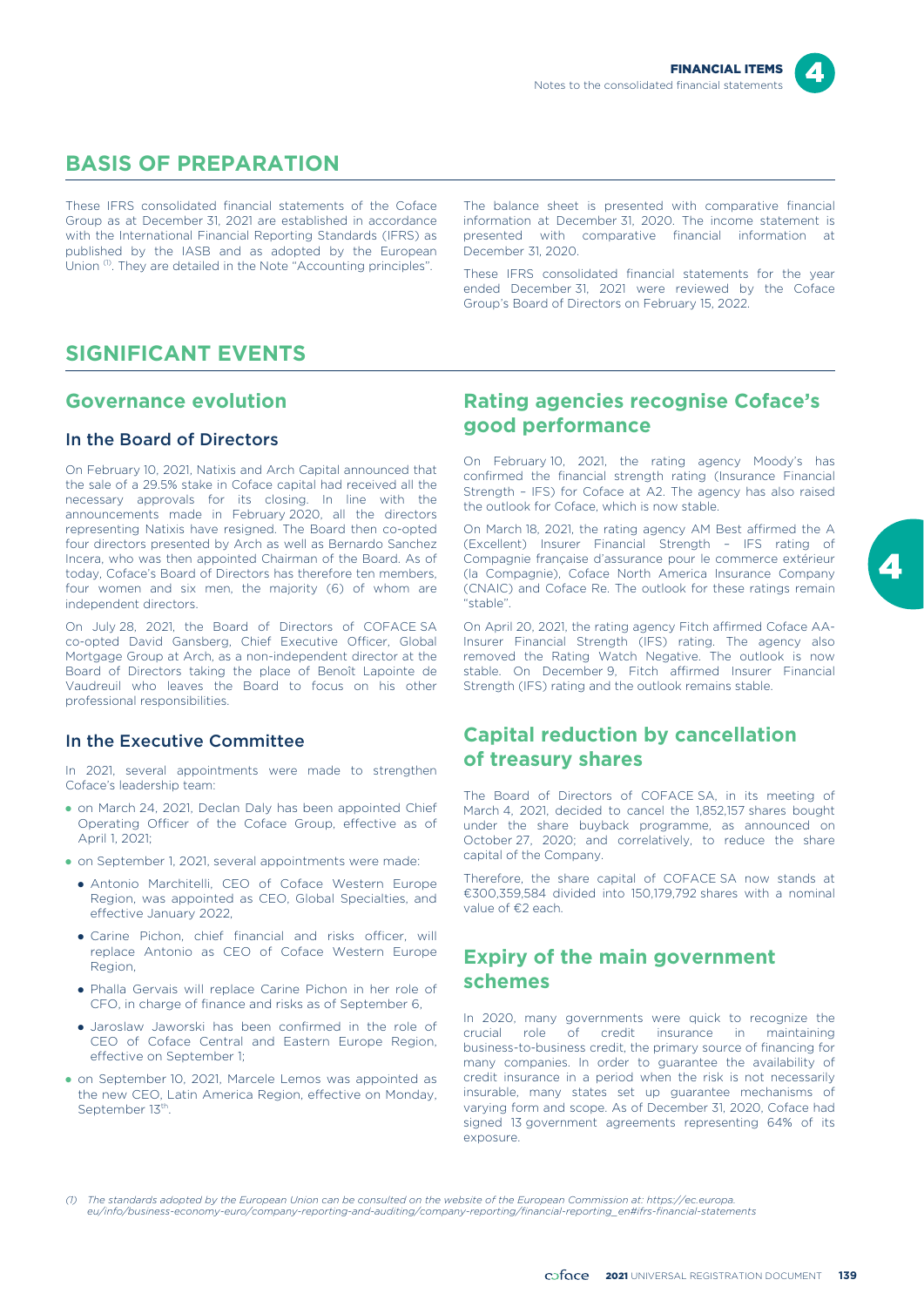As initially planned, the vast majority of these government schemes (excluding top-up) have expired on June 30, 2021 leading to run-off on these policies. Indeed, governments and credit insurance players, including Coface, agree with the analysis that an extension is not necessary based on the current market situation. However, the various players will continue to work closely together after June 30 2021 in order to be able to act quickly, within the context of EU legislation, in the event that the economic situation deteriorates significantly. Government schemes had a negative impact of -€103 million on income before tax in Q4-2021, taking the total impact to -€160 million for 12M-2021.

### **Renewal of its syndicated loan agreement**

As part of the refinancing of its factoring activities, COFACE SA signed on August 4, 2021 with a group of banking

# **SCOPE OF CONSOLIDATION**

### **Change in the scope of consolidation in 2021**

#### First-time consolidation

During the second quarter of 2021, three entities that have been exclusively owned for several years were consolidated. These are Coface Poland Insurance Service, Coface Romania Insurance Service and Coface Finance Israel.

In the last quarter of 2021, Mexico Services was also consolidated.

#### Exit from consolidation scope

Coface North America, Inc. (MGU) was deconsolidated on December 31, 2021.

#### Merger

Coface Poland CMS was absorbed by Coface Poland insurance Service.

Coface Romania CMS has been absorbed by Coface Romania Insurance Service.

### **Special purpose entities (SPE)**

#### SPEs used for the credit insurance business

Coface's credit enhancement operations consist of insuring, *via* a special purpose entity (SPE), receivables securitised by a third party through investors, for losses in excess of a predefined amount. In this type of operation, Coface has no role whatsoever in determining the SPE's activity or its operational management. The premium received on the insurance policy represents a small sum compared to all the

partner the early renewal of its €700 million syndicated euro loan. It is part of the Build to Lead plan, which aims to leverage Coface assets in specialty businesses and therefore continues to support the development of factoring.

This transaction was initially concluded in 2017 to replace existing bilateral credit lines. Coface is supported by a panel of seven banking partners: BNP Paribas, Crédit Agricole CIB, Natixis, Société Générale, acting as Mandated Lead Arrangers and Bookrunners, BRED, HSBC and La Banque Postale acting as Mandated Lead Arrangers. Société Générale is acting as Documentation and Facility Agent.

The loan is renewed for a period of three years with two one-year extension options at the lenders' discretion. This transaction enables the Group to improve its financial flexibility and extend the maturity of its refinancing, while taking advantage of favourable market conditions and strengthening relations with its senior banks, which thus confirm their medium-term commitment to Coface.

benefits generated by the SPE, the bulk of which flow to the investors.

Coface does not sponsor securitisation arrangements. It plays the role of mere service provider to the special purpose entity by signing a contract with the SPE. In fact, Coface holds no power over the relevant activities of the SPEs involved in these arrangements (selection of receivables in the portfolio, receivables management, etc.). No credit insurance SPEs were consolidated within the financial statements.

#### SPEs used for financing operations

Since 2012, Coface has put in place an alternative refinancing solution to the liquidity line granted by Natixis for the Group's factoring business in Germany and Poland (SPEs used for financing operations).

Under this solution, every month, Coface Finanz – a Group factoring company – sells its factored receivables to a French SPV (special purpose vehicle), the FCT Vega securitisation fund. The sold receivables are covered by credit insurance.

The securitisation fund acquires the receivables at their nominal value less a discount (determined on the basis of the portfolio's past losses and refinancing costs). To obtain refinancing, the fund issues (i) senior units to the conduits (one conduit per bank) which in turn issue ABCP (asset-backed commercial paper) on the market, and (ii) subordinated units to Coface Factoring Poland. The Coface Group holds control over the relevant activities of the FCT.

The FCT Vega securitisation fund is consolidated in the Group financial statements.

#### SPEs used for investing operations

The "Colombes" mutual funds were set up in 2013 to centralise the management of the Coface Group's investments. The administrative management of these funds has been entrusted to Amundi, and Caceis has been selected as custodian and asset servicing provider.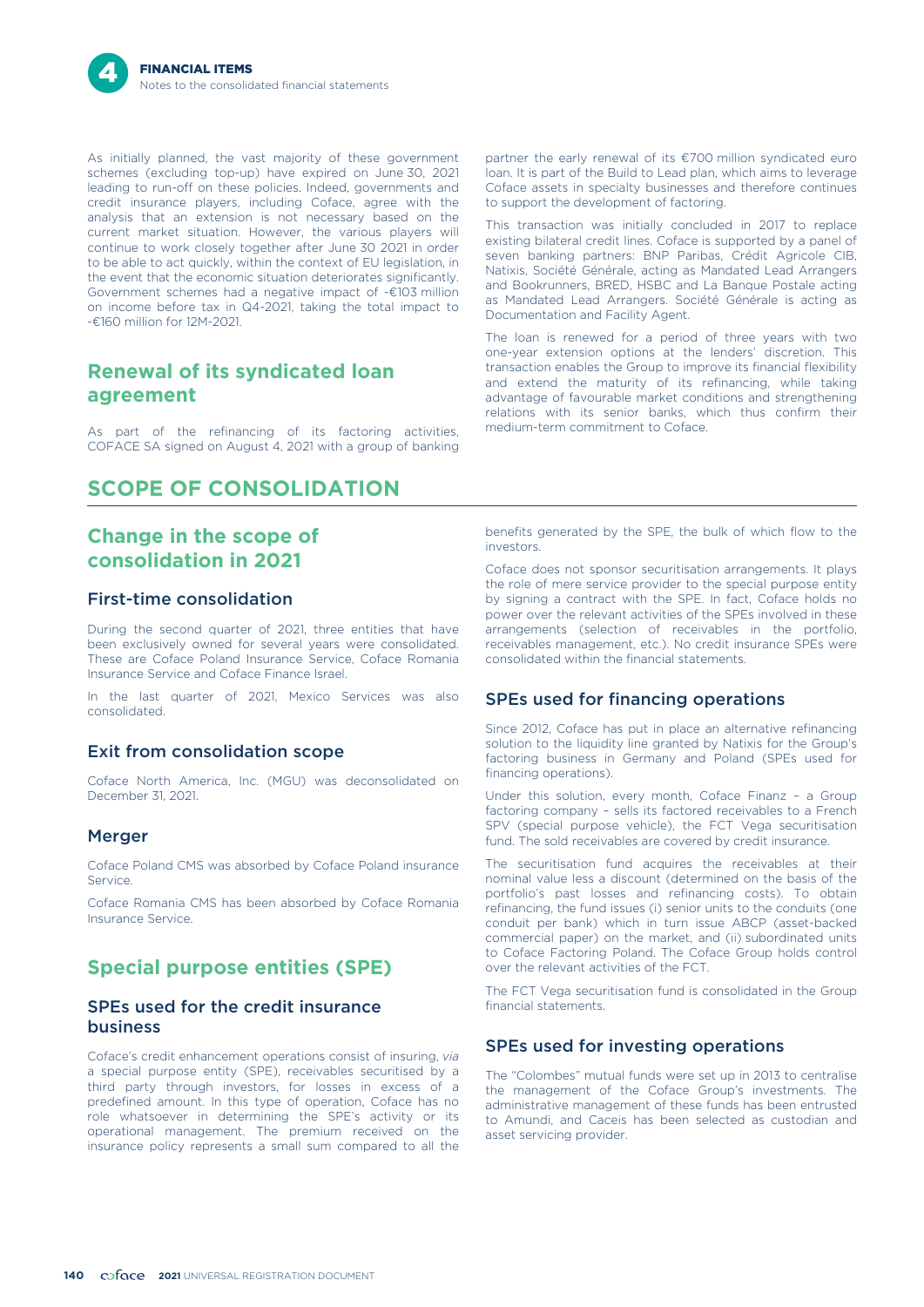

The European branches of Compagnie Française d'Assurance pour le commerce extérieur, which do not have any specific local regulatory requirements, participate in the centralized management of their assets, set up by the Compagnie française d'assurance pour le commerce extérieur. They receive a share of the global income resulting from the application of an allocation key representing the risks subscribed by each branch and determined by the technical accruals.

Fonds Lausanne was created in 2015 in order to allow Coface Re to subcribe for parts in investment funds, the management is delegated to Amundi, the custodian is Caceis Switzerland and the asset servicing provider is Caceis.

The three criteria established by IFRS 10 for consolidation of the FCP Colombes and FCP Lausanne funds are met. Units in dedicated mutual funds (UCITS) have been included in the scope of consolidation and are fully consolidated. They are fully controlled by the Group.

All of Coface entities are consolidated by full integration method.

|                        |                                                                        |                      | <b>PERCENTAGE</b>    |                      |                |                 |
|------------------------|------------------------------------------------------------------------|----------------------|----------------------|----------------------|----------------|-----------------|
|                        |                                                                        | <b>CONSOLIDATION</b> | <b>CONTROL</b>       | <b>INTEREST</b>      | <b>CONTROL</b> | <b>INTEREST</b> |
| Country                | <b>ENTITY</b>                                                          | <b>METHOD</b>        | <b>DEC. 31, 2021</b> | <b>DEC. 31, 2021</b> | DEC. 31, 2020  | DEC. 31, 2020   |
| <b>Northern Europe</b> |                                                                        |                      |                      |                      |                |                 |
| Germany                | Coface, Niederlassung in Deutschland<br>(ex Coface Kreditversicherung) | $\sim$               | Branch*              |                      |                | Branch*         |
| Germany                | Coface Finanz GmbH                                                     | Full                 | 100.00%              | 100.00%              | 100.00%        | 100.00%         |
| Germany                | Coface Debitorenmanagement GmbH                                        | Full                 | 100.00%              | 100.00%              | 100.00%        | 100.00%         |
| Germany                | Coface Rating Holding GmbH                                             | Full                 | 100.00%              | 100.00%              | 100.00%        | 100.00%         |
| Germany                | Coface Rating GmbH                                                     | Full                 | 100.00%              | 100.00%              | 100.00%        | 100.00%         |
| Germany                | Kisselberg KG                                                          | Full                 | 100.00%              | 100.00%              | 100.00%        | 100.00%         |
| Germany                | Fct Vega (Fonds de titrisation)                                        | Full                 | 100.00%              | 100.00%              | 100.00%        | 100.00%         |
| Netherlands            | <b>Coface Nederland Services</b>                                       | Full                 | 100.00%              | 100.00%              | 100.00%        | 100.00%         |
| Netherlands            | Coface Nederland                                                       | ÷,                   | Branch*              |                      | Branch*        |                 |
| Denmark                | Coface Danmark                                                         |                      | Branch*              |                      | Branch*        |                 |
| Sweden                 | Coface Sverige                                                         |                      | Branch*              |                      | Branch*        |                 |
| Norway                 | Coface Norway - SUCC (Coface<br>Europe)                                |                      | Branch*              |                      | 100.00%        | 100.00%         |
| <b>Western Europe</b>  |                                                                        |                      |                      |                      |                |                 |
| France                 | <b>COFACE SA</b>                                                       | Parent company       | 100.00%              | 100.00%              | 100.00%        | 100.00%         |
|                        | Compagnie française d'assurance pour                                   |                      |                      |                      |                |                 |
| France                 | le commerce extérieur                                                  | Full                 | 100.00%              | 100.00%              | 100.00%        | 100.00%         |
| France                 | Cofinpar                                                               | Full                 | 100.00%              | 100.00%              | 100.00%        | 100.00%         |
| France                 | Cogeri                                                                 | Full                 | 100.00%              | 100.00%              | 100.00%        | 100.00%         |
| France                 | Fimipar                                                                | Full                 | 100.00%              | 100.00%              | 100.00%        | 100.00%         |
| France                 | Fonds Colombes 2                                                       | Full                 | 0.00%                | 0.00%                | 100.00%        | 100.00%         |
| France                 | Fonds Colombes 2 bis                                                   | Full                 | 100.00%              | 100.00%              | 100.00%        | 100.00%         |
| France                 | Fonds Colombes 3                                                       | Full                 | 100.00%              | 100.00%              | 100.00%        | 100.00%         |
| France                 | Fonds Colombes 3 bis                                                   | Full                 | 100.00%              | 100.00%              | 100.00%        | 100.00%         |
| France                 | Fonds Colombes 3 ter                                                   | Full                 | 100.00%              | 100.00%              | 100.00%        | 100.00%         |
| France                 | Fonds Colombes 3 quater                                                | Full                 | 100.00%              | 100.00%              | 100.00%        | 100.00%         |
| France                 | Fonds Colombes 4                                                       | Full                 | 100.00%              | 100.00%              | 100.00%        | 100.00%         |
| France                 | Fonds Colombes 5 bis                                                   | Full                 | 100.00%              | 100.00%              | 100.00%        | 100.00%         |
| France                 | Fonds Colombes 6                                                       | Full                 | 100.00%              | 100.00%              | 100.00%        | 100.00%         |
| Belgium                | Coface Belgium Services                                                | Full                 | 100.00%              | 100.00%              | 100.00%        | 100.00%         |
| Belgium                | Coface Belgique                                                        | ÷,                   | Branch*              |                      | Branch*        |                 |
| Switzerland            | Coface Suisse                                                          | ÷,                   | Branch*              |                      | Branch*        |                 |
| Switzerland            | Coface Re                                                              | Full                 | 100.00%              | 100.00%              | 100.00%        | 100.00%         |
| Switzerland            | Fonds Lausanne 2                                                       | Full                 | 100.00%              | 100.00%              | 100.00%        | 100.00%         |
| Switzerland            | Fonds Lausanne 2 bis                                                   | Full                 | 100.00%              | 100.00%              | 100.00%        | 100.00%         |
| Switzerland            | Fonds Lausanne 3                                                       | Full                 | 100.00%              | 100.00%              | 100.00%        | 100.00%         |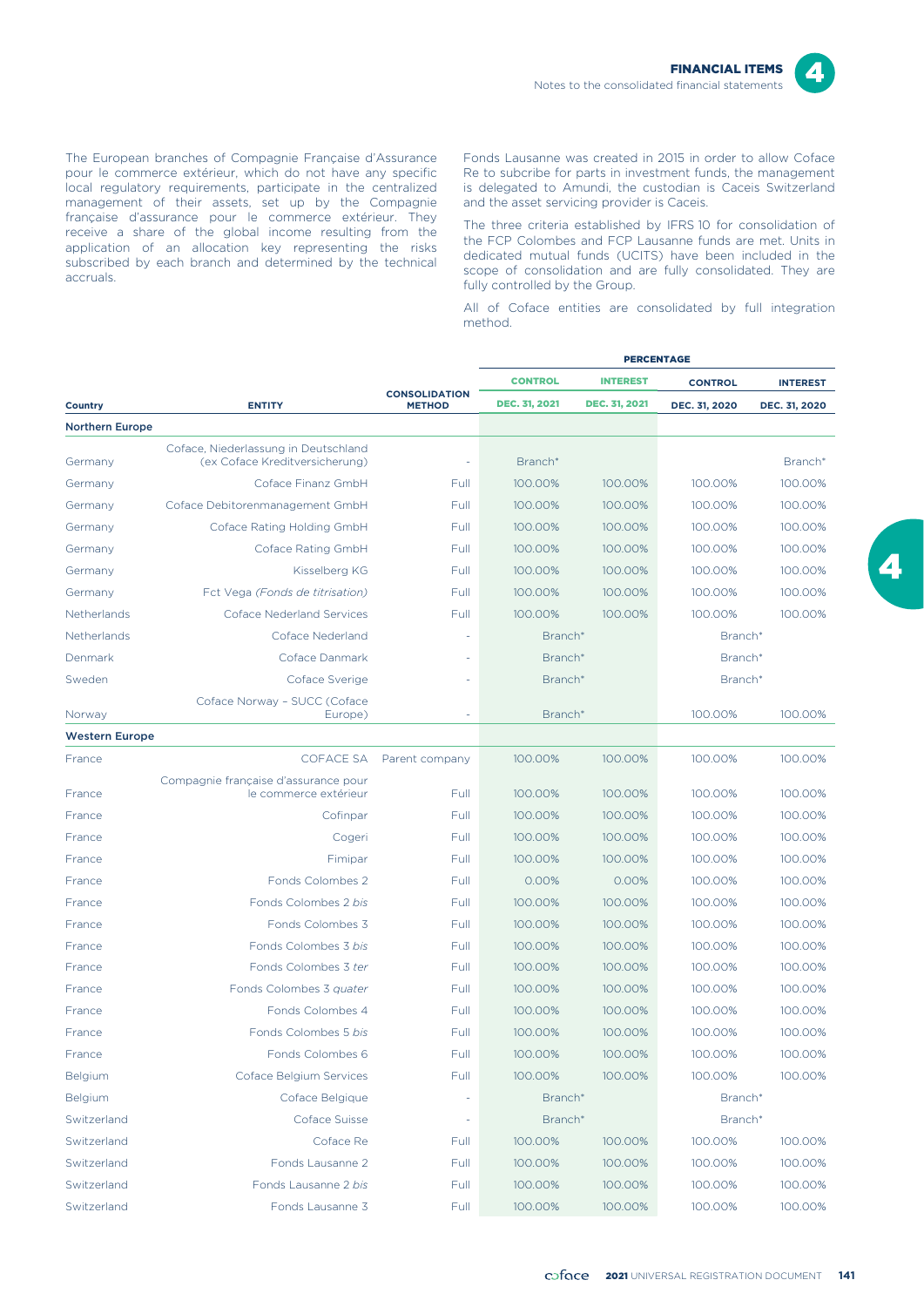

|                                   |                                                                           |                                       | <b>PERCENTAGE</b> |                 |                |                 |
|-----------------------------------|---------------------------------------------------------------------------|---------------------------------------|-------------------|-----------------|----------------|-----------------|
|                                   |                                                                           |                                       | <b>CONTROL</b>    | <b>INTEREST</b> | <b>CONTROL</b> | <b>INTEREST</b> |
| Country                           | <b>ENTITY</b>                                                             | <b>CONSOLIDATION</b><br><b>METHOD</b> | DEC. 31, 2021     | DEC. 31, 2021   | DEC. 31, 2020  | DEC. 31, 2020   |
| Switzerland                       | Fonds Lausanne 3 bis                                                      | Full                                  | 100.00%           | 100.00%         | 100.00%        | 100.00%         |
| Switzerland                       | Fonds Lausanne 5                                                          | Full                                  | 100.00%           | 100.00%         | 100.00%        | 100.00%         |
| Switzerland                       | Fonds Lausanne 6                                                          | Full                                  | 100.00%           | 100.00%         | 100.00%        | 100.00%         |
| UK                                | Coface UK Holdings                                                        | Full                                  | 100.00%           | 100.00%         | 100.00%        | 100.00%         |
| UK                                | Coface UK Services                                                        | Full                                  | 100.00%           | 100.00%         | 100.00%        | 100.00%         |
| UK                                | Coface UK                                                                 | ÷,                                    | Branch*           |                 | Branch*        |                 |
| Ireland                           | Coface Ireland                                                            | ÷,                                    | Branch*           |                 | Branch*        |                 |
| <b>Central Europe</b>             |                                                                           |                                       |                   |                 |                |                 |
|                                   | Coface Austria Kreditversicherung<br>Service GmbH                         |                                       |                   |                 |                |                 |
| Austria                           |                                                                           | Full                                  | 100.00%           | 100.00%         | 100.00%        | 100.00%         |
| Austria                           | Coface Central Europe Holding AG                                          | Full                                  | 100.00%           | 100.00%         | 100.00%        | 100.00%         |
|                                   | Compagnie française d'assurance pour<br>le commerce extérieur SA          |                                       |                   |                 |                |                 |
| Austria                           | Niederlassung Austria                                                     |                                       | Branch*           |                 | Branch*        |                 |
|                                   | Compagnie française d'assurance pour<br>le commerce extérieur Hungarian   |                                       |                   |                 |                |                 |
| Hungary                           | <b>Branch Office</b>                                                      | $\sim$                                | Branch*           |                 | Branch*        |                 |
| Poland                            | Coface Poland Credit Management<br>Services Sp. z o.o.                    | Full                                  | 0.00%             | 0.00%           | 100.00%        | 100.00%         |
| Poland                            | Coface Poland Insurance Services                                          | Full                                  | 100.00%           | 100.00%         | 100.00%        | 100.00%         |
| Poland                            | Coface Poland Factoring Sp. z o.o.                                        | Full                                  | 100.00%           | 100.00%         | 100.00%        | 100.00%         |
|                                   | Compagnie française d'assurance pour                                      |                                       |                   |                 |                |                 |
|                                   | le commerce extérieur Spółka Akcyjna                                      |                                       |                   |                 |                |                 |
| Poland                            | Oddział w Polsce                                                          | $\sim$                                | Branch*           |                 | Branch*        |                 |
|                                   | Compagnie française d'assurance pour<br>le commerce extérieur organizační |                                       |                   |                 |                |                 |
| Czech Republic                    | složka Česko                                                              | $\sim$                                | Branch*           |                 | Branch*        |                 |
| Romania                           | Coface Romania CMS                                                        | Full                                  | 0.00%             | 0.00%           | 100.00%        | 100.00%         |
| Romania                           | Coface Romania Insurance Services                                         | Full                                  | 100.00%           | 100.00%         | 0.00%          | 0.00%           |
|                                   | Compagnie française d'assurance pour<br>le commerce extérieur SA          |                                       |                   |                 |                |                 |
| Romania                           | Bois-Colombes - Sucursala Bucuresti                                       |                                       | Branch*           |                 | Branch*        |                 |
| Romania                           | Coface Technologie - Roumanie                                             |                                       | Branch*           |                 | Branch*        |                 |
|                                   | Compagnie française d'assurance pour                                      |                                       |                   |                 |                |                 |
| Slovakia                          | le commerce extérieur, pobočka<br>poisťovne z iného členského štátu       | ÷                                     | Branch*           |                 | Branch*        |                 |
| Slovenia                          | Coface PKZ                                                                | Full                                  | 100.00%           | 100.00%         | 100.00%        | 100.00%         |
|                                   | Compagnie française d'assurance pour                                      |                                       |                   |                 |                |                 |
| Lithuania                         | le commerce extérieur Lietuvos filialas                                   |                                       | Branch*           |                 | Branch*        |                 |
|                                   | Compagnie française d'assurance pour<br>le commerce extérieur SA - Branch |                                       |                   |                 |                |                 |
| <b>Bulgaria</b>                   | <b>Bulgaria</b>                                                           | $\bar{\phantom{a}}$                   | Branch*           |                 | Branch*        |                 |
| Russia                            | CJSC Coface Rus Insurance Company                                         | Full                                  | 100.00%           | 100.00%         | 100.00%        | 100.00%         |
| <b>Mediterranean &amp; Africa</b> |                                                                           |                                       |                   |                 |                |                 |
| Italy                             | Coface Italy (Succursale)                                                 | $\sim$                                | Branch*           |                 | Branch*        |                 |
| Italy                             | Coface Italia                                                             | Full                                  | 100.00%           | 100.00%         | 100.00%        | 100.00%         |
| <b>Israel</b>                     | Coface Israel                                                             | $\sim$                                | Branch*           |                 | Branch*        |                 |
| <b>Israel</b>                     | Coface Holding Israel                                                     | Full                                  | 100.00%           | 100.00%         | 100.00%        | 100.00%         |
| <b>Israel</b>                     | Coface Finance Israel                                                     | Full                                  | 100.00%           | 100.00%         | 0.00%          | 0.00%           |
| <b>Israel</b>                     | BDI - Coface (business data Israel)                                       | Full                                  | 100.00%           | 100.00%         | 100.00%        | 100.00%         |
| South Africa                      | Coface South Africa                                                       | Full                                  | 97.50%            | 97.50%          | 97.50%         | 97.50%          |
| South Africa                      | Coface South Africa Services                                              | Full                                  | 100.00%           | 100.00%         | 100.00%        | 100.00%         |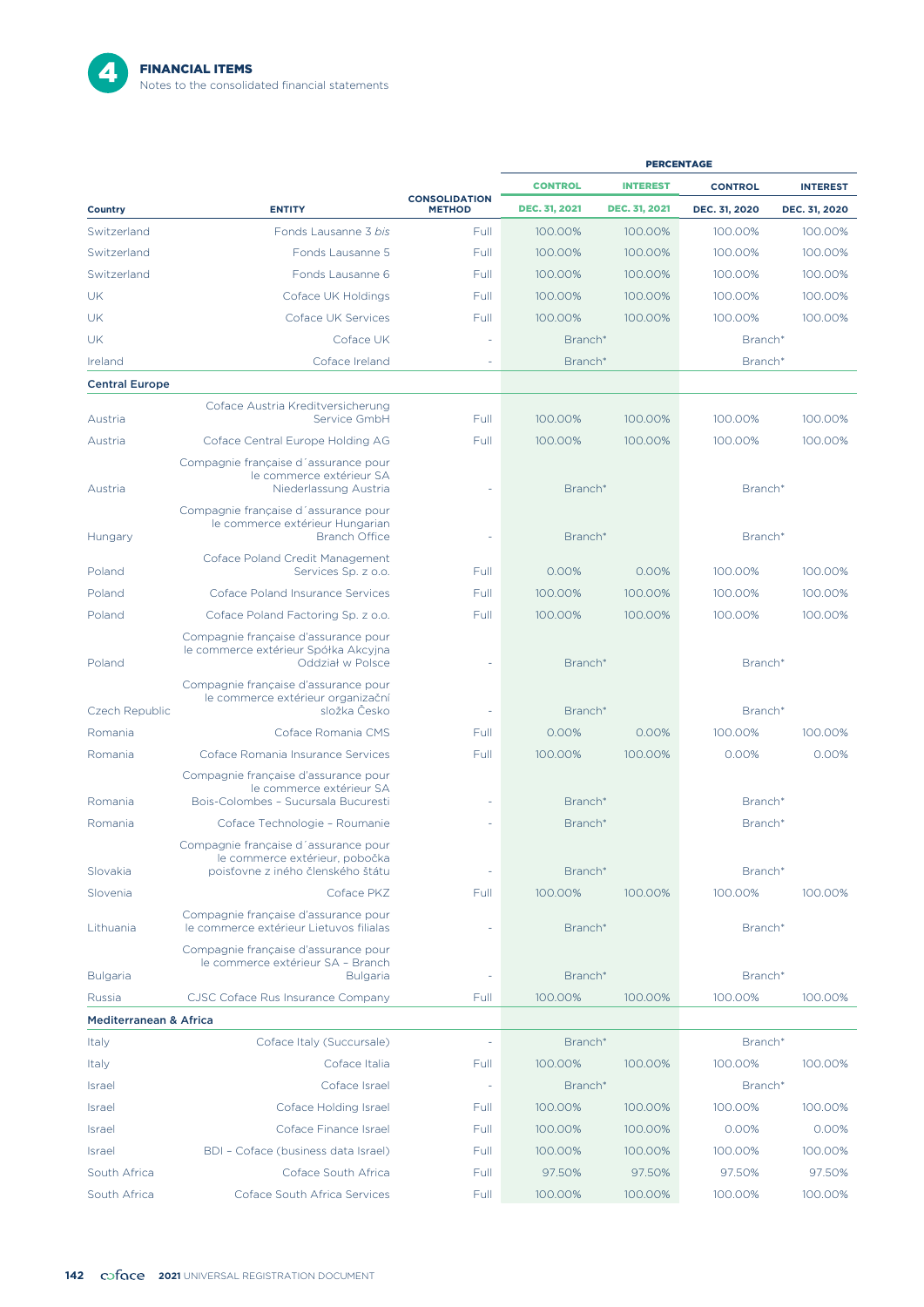

|                      |                                             |                                       | <b>PERCENTAGE</b> |                      |                |                 |  |
|----------------------|---------------------------------------------|---------------------------------------|-------------------|----------------------|----------------|-----------------|--|
|                      |                                             |                                       | <b>CONTROL</b>    | <b>INTEREST</b>      | <b>CONTROL</b> | <b>INTEREST</b> |  |
| Country              | <b>ENTITY</b>                               | <b>CONSOLIDATION</b><br><b>METHOD</b> | DEC. 31, 2021     | <b>DEC. 31, 2021</b> | DEC. 31, 2020  | DEC. 31, 2020   |  |
| Spain                | Coface Servicios España,                    | Full                                  | 100.00%           | 100.00%              | 100.00%        | 100.00%         |  |
| Spain                | Coface Iberica                              | ÷,                                    | Branch*           |                      | Branch*        |                 |  |
| Portugal             | Coface Portugal                             | ÷,                                    | Branch*           |                      | Branch*        |                 |  |
| Greece               | Coface Greece                               | ÷,                                    | Branch*           |                      | Branch*        |                 |  |
| Turquey              | Coface Sigorta                              | Full                                  | 100.00%           | 100.00%              | 100.00%        | 100.00%         |  |
| <b>North America</b> |                                             |                                       |                   |                      |                |                 |  |
| <b>United States</b> | Coface North America Holding<br>Company     | Full                                  | 100.00%           | 100.00%              | 100.00%        | 100.00%         |  |
| <b>United States</b> | Coface North America                        | Full                                  | 0.00%             | 0.00%                | 100.00%        | 100.00%         |  |
| <b>United States</b> | Coface Services North America               | Full                                  | 100.00%           | 100.00%              | 100.00%        | 100.00%         |  |
| <b>United States</b> | Coface North America Insurance<br>company   | Full                                  | 100.00%           | 100.00%              | 100.00%        | 100.00%         |  |
| Canada               | Coface Canada                               | ÷                                     | Branch*           |                      | Branch*        |                 |  |
| <b>Latin America</b> |                                             |                                       |                   |                      |                |                 |  |
| Mexico               | Coface Seguro De Credito Mexico SA<br>de CV | Full                                  | 100.00%           | 100.00%              | 100.00%        | 100.00%         |  |
| Mexico               | Coface Holding America Latina SA<br>de CV   | Full                                  | 100.00%           | 100.00%              | 100.00%        | 100.00%         |  |
| Mexico               | Coface Servicios Mexico SA de CV            | Full                                  | 100.00%           | 100.00%              | 0.00%          | 0.00%           |  |
| <b>Brazil</b>        | Coface Do Brasil Seguros de Credito         | Full                                  | 100.00%           | 100.00%              | 100.00%        | 100.00%         |  |
| Chile                | Coface Chile SA                             | Full                                  | 100.00%           | 100.00%              | 100.00%        | 100.00%         |  |
| Chile                | Coface Chile                                | ÷,                                    | Branch*           |                      | Branch*        |                 |  |
| Argentina            | Coface Argentina                            | ÷,                                    | Branch*           |                      | Branch*        |                 |  |
| Ecuador              | Coface Ecuador                              |                                       | Branch*           |                      | Branch*        |                 |  |
| Asia-Pacific         |                                             |                                       |                   |                      |                |                 |  |
| Australia            | Coface Australia                            |                                       | Branch*           |                      | Branch*        |                 |  |
| Hong-Kong            | Coface Hong Kong                            |                                       | Branch*           |                      | Branch*        |                 |  |
| Japan                | Coface Japon                                |                                       | Branch*           |                      | Branch*        |                 |  |
| Singapore            | Coface Singapour                            |                                       | Branch*           |                      | Branch*        |                 |  |
| Taiwan               | Coface Taiwan                               |                                       | Branch*           |                      | Branch*        |                 |  |

*\* Branch of Compagnie française d'assurance pour le commerce extérieur.*

# **ACCOUNTING PRINCIPLES**

### **Applicable accounting standards**

Pursuant to European regulation 1606/2002 of July 19, 2002, the consolidated financial statements of Coface as of December 31, 2021 are prepared in accordance with IAS/IFRS and IFRIC interpretations as adopted in the European Union and applicable at that date.

Standards applied since January 1, 2021.

#### Reform of interest rates basis

The amendments related to the interest rate basis reform – Phase 2 (IFRS 9, IAS 39, IFRS 7, IFRS 4 and IFRS 16) have no significant impact on the consolidated financial statements of the Group.

#### IFRS 16

IFRS 16 "Leases" amendment Covid-19-Related Rent Concessions beyond June 30, 2021, adopted by the European Commission on August 30, 2021 is mandatory applicable since April 1, 2021 with possible early application. This amendment had no impact on Coface's accounts.

#### IFRS 17

IFRS 17 "Insurance contracts" published by the IASB on May 18, 2017 will replace IFRS 4 "Insurance contracts". IFRS 17 has been published on the European Union official newspaper on November 23, 2021. IFRS 17 has an effective date of January 1, 2023 but early application of IFRS 17 is permitted if an entity also applies IFRS 9 and IFRS 15 on or before the date of initial application of IFRS 17.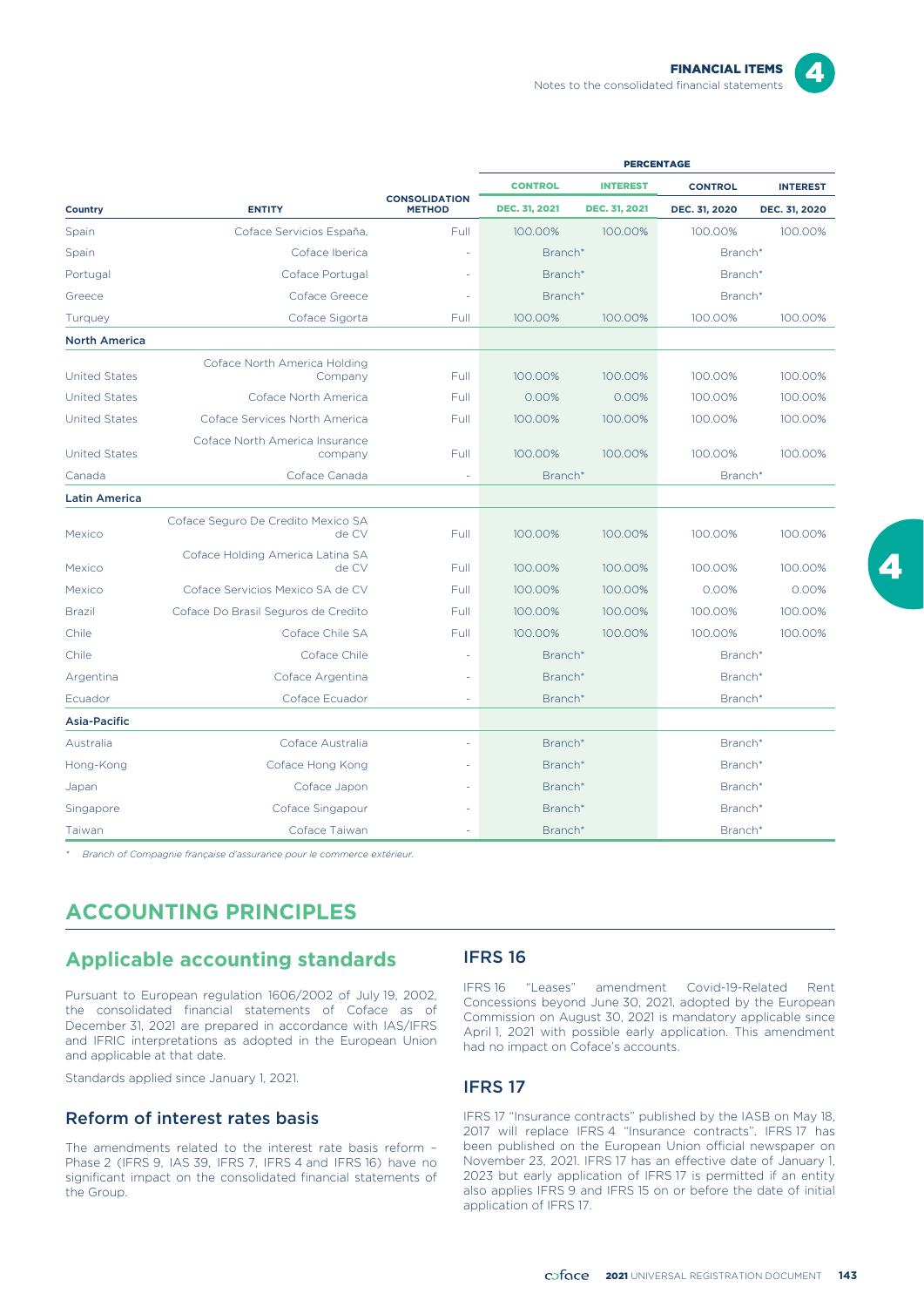IFRS 17 establishes the principles for the recognition, measurement, presentation and disclosure of insurance contracts and investment contracts with discretionary participation.

So far, insurance contracts are recorded at historical costs and will be recorded at current value after the application of the standard IFRS 17. Therefore, insurance contracts values will be based on future cash flows generated, including a risk margin in order to consider the uncertainty regarding these flows. IFRS 17 introduces the concept of contractual service margin. This margin represents the benefit not earned by the insurer and will be released over time, depending on the service provided by the insurer to the policyholder.

The standard requires a higher level of granularity regarding details of calculations than before as it requires estimatation by group of contracts.

These accounting changes will modify the profile of the insurance income statement.

Given the importance of the changes made, Coface has set up a project structure, which enables, within different themes, to analyze all the dimensions of the standard: modeling, adaptation of systems and organizations, production of accounts and scales strategy, financial communication and change management.

#### IFRS 9

The new IFRS 9 "Financial Instruments" was adopted by the European Commission on November 22, 2016 and has been applicable retrospectively since January 1, 2018.

IFRS 9 replaces IAS 39 and defines the new rules for the classification and measurement of financial assets and liabilities, the new methodology for credit risk impairment of financial assets, and the treatment of hedging transactions at the same time. It excepts macro-hedging transactions for which a separate draft standard is under study by the IASB.

#### Exemption

The amendment to IFRS 4 relating to the joint application of IFRS 9 "Financial Instruments" with IFRS 17 "Insurance Contracts" with specific measures for financial conglomerates was adopted on November 9, 2017 and is applicable since January 1, 2018. This European regulation allows European financial conglomerates to opt to postpone the application of IFRS 9 for their insurance sector until January 1, 2023 (date of application of the new IFRS 17 Insurance Contracts standard) under conditions:

- not to transfer financial instruments between the insurance sector and the other sectors of the conglomerate (with the exception of instruments at fair value through profit or loss);
- to indicate the insurance entities that apply the IAS 39 standard;
- to provide additional specific information in the attached notes.

Coface, meeting the eligibility criteria of a financial conglomerate, applies this provision for its insurance entities, which will therefore remain under IAS 39 until December 31, 2021. The entities concerned by this measure are all insurance entities and entities whose activity is directly related to insurance (service entities, consolidated funds).

#### Scope of application

Consequently, the entities concerned by the application of IFRS 9 are exclusively entities in the factoring business, an activity operated by Coface in Germany and in Poland.

#### IFRIS IC recent decisions

The IFRS IC interpretations relating to IAS 19 on the allocation of post-employment benefits to periods of service as well as IAS 38 on the costs of configuring and adapting software accessible *via* the cloud do no have any significant impact on the Group's consolidated financial statements.

Standards applied starting from January 1, 2022

The amendments related to IFRS 3, IAS 16 and IAS 37, published on May 14, 2020, will be applicable from January 1, 2022.

### **Consolidation methods used**

accordance with IAS1 "Presentation of Financial Statements", IFRS 10 and IFRS 3 on Business Combinations, certain interests that are not material in relation to the Coface Group's consolidated financial statements were excluded from the scope of consolidation.

Materiality is determined based on specific threshold and on a qualitative assessment of the relevance of each entity's contribution to the consolidated financial statement of Coface.

The main thresholds applicable are as follows:

- total balance sheet: €40 millions;
- technical result: €5 millions;
- net income:  $+/$   $\epsilon$ 2 millions.

Moreover, under the Coface Group rules, the non-consolidated companies should fully distribute all their distributable profits except in the case of regulatory requirements or exceptional items.

The consolidation methods applied are as follows:

- companies over which the Coface Group exercises exclusive control are fully consolidated;
- companies over which the Coface Group exercises significant influence are accounted for by the equity method.

All the entities of the Coface Group scope are fully consolidated.

IFRS 10 supersedes IAS 27 "Consolidated and Separate Financial Statements" in relation to consolidated financial statements as well as SIC-12 on special purpose entities. The control of an entity must now be analysed through three aggregate criteria: the power on the relevant activities of the entity, exposure to the variable returns of the entity and the investor's ability to affect the variable returns through its power over the entity. The analysis of Special Purpose Entities (SPE's) from Coface Group is presented in the Note "Scope of consolidation".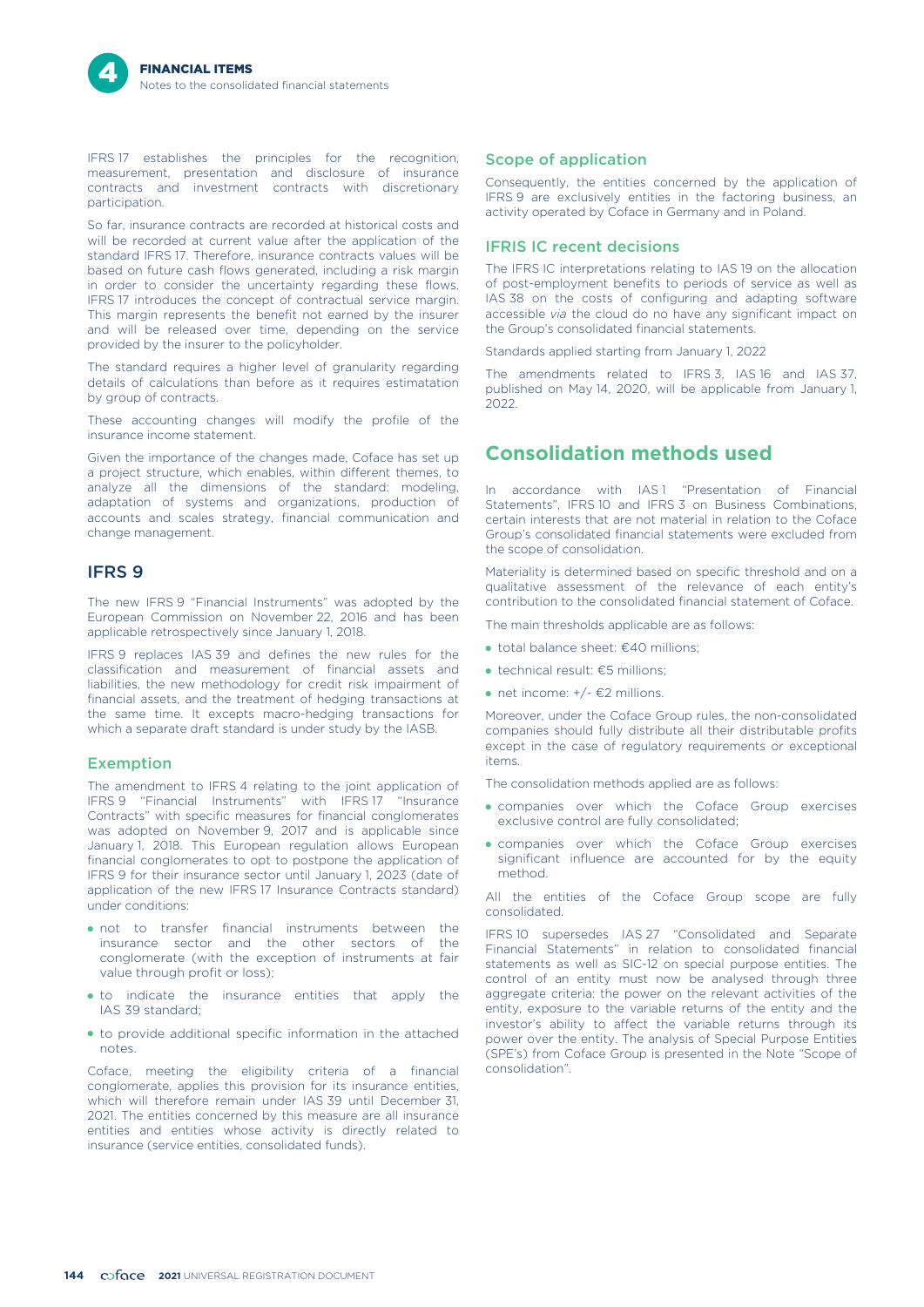

#### Intercompany transactions

Material intercompany transactions are eliminated on the balance sheet and on the income statement.

### **Non-current assets held for sale and discontinued operations**

In accordance with IFRS 5, a non-current asset (or disposal group) is classified as held for sale if its carrying amount will be recovered principally through a sale transaction. For this to be the case, the asset (or disposal group) must be available for immediate sale in its present condition and it must be highly probable that the sale will take place within 12 months.

A sale is deemed to be highly probable if:

- management is committed to a plan to sell the asset (or disposal group);
- a non-binding offer has been submitted by at least one potential buyer;
- it is unlikely that significant changes will be made to the plan or that it will be withdrawn.

Once assets meet these criteria, they are classified under "Non-current assets held for sale" in the balance sheet at the subsequent reporting date, and cease to be depreciated/amortised as from the date of this classification. An impairment loss is recognised if their carrying amount exceeds their fair value less costs to sell. Liabilities related to assets held for sale are presented in a separate line on the liabilities side of the balance sheet.

If the disposal does not take place within 12 months of an asset being classified as "Non-current assets held for sale", the asset ceases to be classified as held for sale, except in specific circumstances that are beyond Coface's control.

A discontinued operation is a clearly identifiable component of an entity that either has been disposed of, or is classified as held for sale, and:

- the component represents a separate major line of business or geographical area of operations;
- without representing a separate major line of business or geographical area of business, the component is part of a single coordinated plan to dispose of a separate major line of business or geographical area of operations; or
- the component is a subsidiary acquired exclusively with a view to resale.

The income from these operations is presented on a separate line of the income statement for the period during which the criteria are met and for all comparative periods presented. The amount recorded in this income statement line includes the net income from discontinued operations until they are sold, and the post -tax net income recognised on the measurement to fair value less costs to sell or on the disposal of the assets or disposal group(s) constituting the discontinued operation.

### **Year-end and accounting period**

All consolidated companies have a December 31 year-end and an accounting period of 12 months.

### **Foreign currency translation**

#### Translation of foreign currency transactions

At the orginial booking, in accordance with IAS 21, transactions carried out in foreign currencies (*i.e.*, currencies other than the functional currency) are translated into the functional currency of the entity concerned using the exchange rates prevailing at the dates of the transactions. The Group's entities generally use the closing rate for the month preceding the transaction date, which is considered as approximating the transaction-date exchange rate provided there are no significant fluctuations in rates. At each closing:

- monetary items are translated at closing rate;
- non monetary items evaluated at historical cost are translated at the exchange rate prevailing at the date of the transcation;
- non monetary items evaluated at fair value are translated at exchange rate at the date of which the fair value has been set.

#### Translation of the financial statements of subsidiaries and foreign branches

Coface's consolidated financial statements are presented in euros.

The balance sheets of foreign subsidiaries whose functional currency is not the euro are translated into euros at the year-end exchange rate, except for capital and reserves, which are translated at the historical exchange rate. All resulting foreign currency translation differences are recognised in the consolidated statement of comprehensive income.

Income statement items are translated using the average exchange rate for the year, which is considered as approximating the transaction-date exchange rate provided there are no significant fluctuations in rates (see IAS 21.40). All exchange differences arising on translation of these items are also recognised in other comprehensive income.

### **Hyperinflationary Economies**

The application of IAS 29 "Financial Reporting in Hyperinflationary Economies" is required, as of July 1, 2018, for entities whose functional currency is Argentine Peso.

The Group has activities in Argentina whose contribution to the total consolidated balance sheet and net income is not significant as of December 31, 2021 neither as of December 31, 2020.

Thus, the impact of the application of this standard is also not significant at group level and was not taken into account in the financial statements as of December 31, 2021 neither as of December 31, 2020.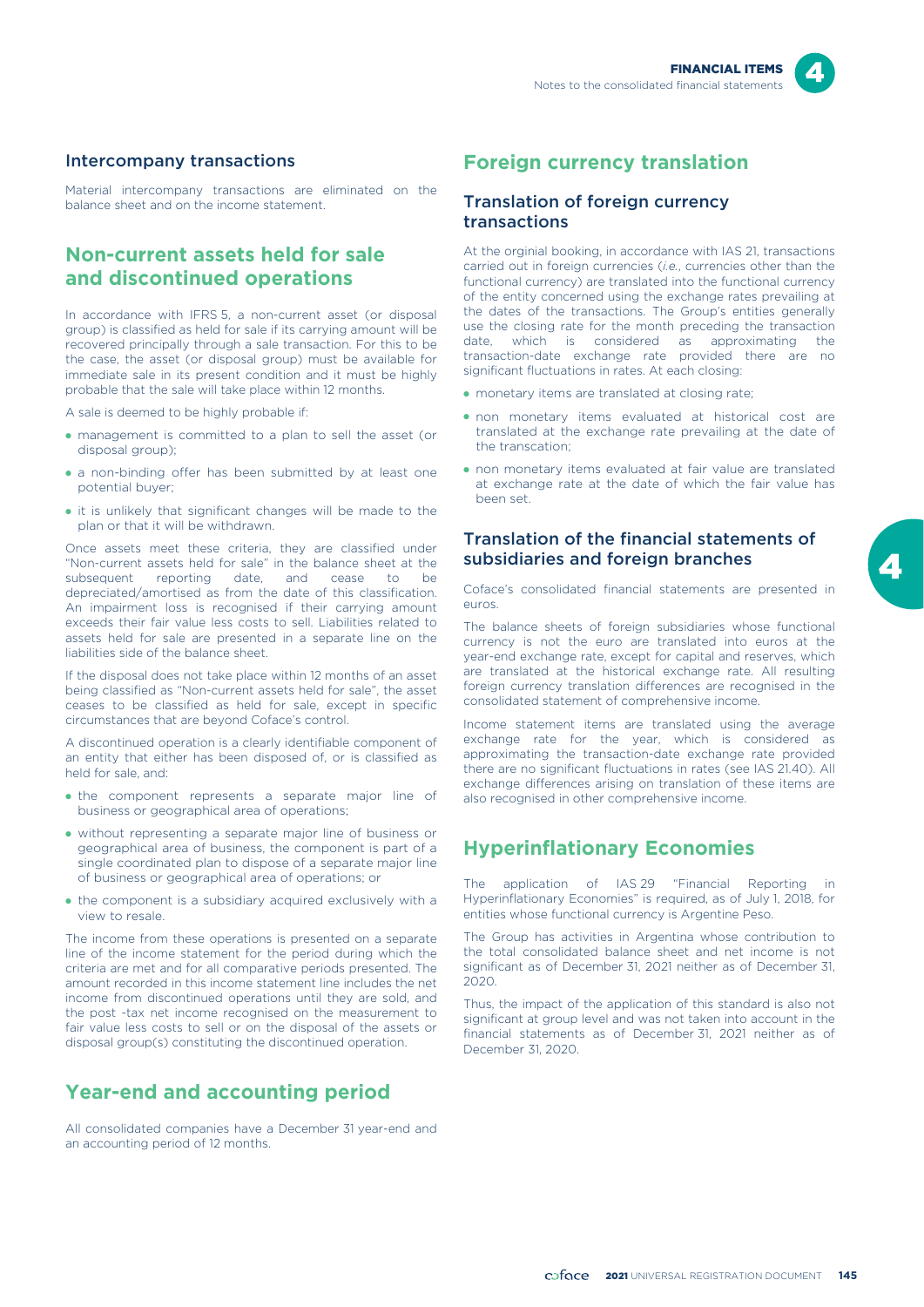# **General principles**

#### The insurance business

An analysis of all of Coface's credit insurance policies shows that they fall within the scope of IFRS 4, which permits insurers to continue to use the recognition and measurement rules applicable under local GAAP when accounting for insurance contracts.

Coface has therefore used French GAAP for the recognition of its insurance contracts.

However, IFRS 4:

- prohibits the use of equalisation and natural disaster provisions;
- and requires insurers to carry out liability adequacy tests.

#### The services business

Companies engaged in the sale of business information and debt collection services fall within the scope of IFRS 15 "Revenue from contracts with customers".

Revenue is recognised when: (i) the entity has transferred to the buyer the significant risks and rewards of ownership of the goods; (ii) it is probable that the economic benefits associated with the transaction will flow to the entity; and (iii) the amount of revenue and costs incurred or to be incurred in respect of the transaction can be measured reliably.

#### The factoring business

Companies engaged in the factoring business apply IFRS 9 "Financial Instruments". A financial instrument is a contract that gives rise to a financial asset of one entity (contractual right to receive cash or another financial asset from another entity) and a financial liability or equity instrument of another entity (contractual obligation to deliver cash or another financial asset to another entity).

Trade receivables are classified within the "Loans and receivables" category. After initial recognition at fair value, these receivables are measured at amortised cost using the effective interest method (EIM). The financing fee is recorded over the term of the factoring transactions, which is equivalent to it being included in the EIM in view of the short-term nature of the transactions concerned.

IFRS 15 "Revenue from contracts with customers" standard is also applied for factoring business according the same rules as the service business.

### **Classification of income and expenses for the Group's different businesses**

#### Breakdown by function of insurance company expenses

The expenses of French and international insurance subsidiaries are initially accounted for by nature and are then analysed by function in income statement items using appropriate cost allocation keys. Investment management expenses are included under investment expenses. Claims handling expenses are included under claims expenses. Policy acquisition costs, administrative costs and other current operating expenses are shown separately in the income statement.

#### Factoring companies

Operating income and expenses of companies involved in the factoring business are reported as "Income from banking activities" and "Expenses from banking activities" respectively.

#### Other companies outside the insurance business and factoring business

Operating income and expenses of companies not involved in the insurance or factoring businesses are reported under "Income from other activities" and "Expenses from other activities", respectively.

#### **Revenue**

Consolidated revenue includes:

- premiums, corresponding to the compensation of the Group's commitment to cover the risks planned in their insurance policy: credit insurance (short term), Single Risk (medium term) and surety (medium term). The bond is not a credit insurance product because it represents a different risk nature (in terms of the underlying and the duration of the risk), but its remuneration takes the form of a premium; It responds to the definitions of insurance contracts given in IFRS 4;
- other revenues which include:
	- revenue from services related to credit insurance contracts ("fee and commission income"), corresponding to debtors' information services, credit limit monitoring, management and debt recovery. They are included in the calculation of the turnover of the credit insurance activity,
	- revenue from services which consist of providing customer access to credit and marketing information and debt collection services to clients without credit insurance contracts,
	- net income from banking activities are revenues from factoring entities. They consist mainly of factoring fees (collected for the management of factored receivables) and net financing fees (financing margin, corresponding to the amount of financial interest received from factoring customers, less interest paid on refinancing of the factoring debt). Premiums paid by factoring companies to insurance companies (in respect of debtor and ceding risk) are deducted from net banking income.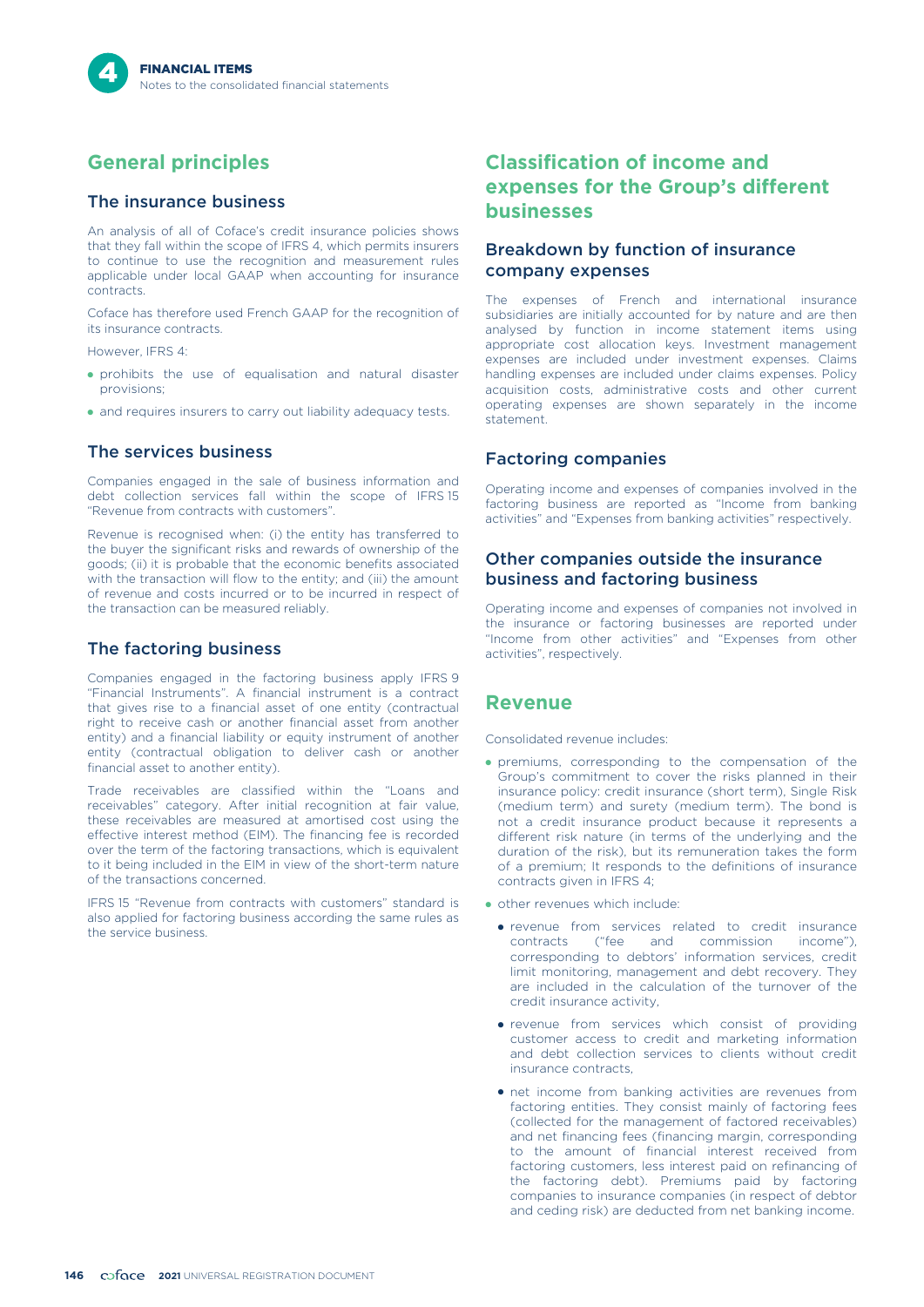

Consolidated revenue is analysed by country of invoicing (in the case of direct business, the country of invoicing is that in which the issuer of the invoice is located and for inward reinsurance, the country of invoicing is that in which the ceding insurer is located) and by business line (credit insurance, bonding, factoring, and information & other services).

#### **Insurance operations**

#### Earned premiums

#### Gross written premiums

Gross premiums correspond to written premiums, excluding tax and net of premium cancellations. They include an estimate of pipeline premiums and premiums to be cancelled after the reporting date.

The estimate of pipeline premiums includes premiums negotiated but not yet invoiced as well as premium adjustments corresponding to the difference between minimum and final premiums. It also includes a provision for future economic risks that may impact end-of-year premiums.

Premiums invoiced are primarily based on policyholders' revenue or trade receivables balances, which vary according to changes in revenue. Premium income therefore depends directly on the volume of sales made in the countries where the Group is present, especially French exports and German domestic and export sales.

#### Premium refunds

Premium refunds include policyholders' bonuses and rebates, gains and no claims bonus, mechanisms designed to return a part of the premium to a policyholder according to contract profitability. They also include the penalties, taking the form of an additional premium invoiced to policyholders with the loss attributed to the policy.

The "premium refunds" item includes provisions established through an estimation of rebates to be paid.

#### Reserves for unearned premiums

Reserves for unearned premiums are calculated separately for each policy, on an accruals basis. The amount charged to the provision corresponds to the fraction of written premiums relating to the period between the year-end and the end of the coverage period of the premium.

#### Gross earned premiums

Gross earned premiums consist of gross premiums issued, net of premium refunds, and variation in reserves for unearned premiums.

#### Deferred acquisition costs

Policy acquisition costs, including commissions are deferred over the life of the contracts concerned according to the same rules as unearned premium provisions.

The amount deferred corresponds to policy acquisition costs related to the period between the year-end and the next premium payment date. Deferred acquisition costs are included in the balance sheet under "Other assets".

Changes in deferred acquisition costs are included under "Policy acquisition costs" in the income statement.

#### Contract service expenses

#### Paid claims

Paid claims correspond to insurance settlements net of recoveries, plus claims handling expenses.

#### Claims provisions

Claims provisions include provisions to cover the estimated total cost of reported claims not settled at the year-end. Claims provisions also include provisions for claims incurred but not yet reported, determined by reference to the final amount of paid claims.

The provisions also include a provision for collection costs and claims handling expenses.

Specific provisions are also recorded for major claims based on the probability of default and level of risk exposure, estimated on a case-by-case basis and validated by a committee (special reserves committee).

Concerning bonding business, provisions are recorded for claims of which the Company concerned has been notified by the closing period. However, an additional provision is recorded based on a reserving guideline. This guideline is set for the four most recent attaching years. Regarding prior attaching years, this guideline is applicable until the guarantee is over. Its principle is based on a high level of risk that the guarantee could be called due to the principal (guaranteed) becoming insolvent, even if no related bonds have been called on. This additional provision is calculated based on the probability of default and the level of risk exposure.

#### Subrogation and salvage

Subrogation and salvage represent estimated recoveries determined on the basis of the total amount expected to be recovered in respect of all open underwriting periods.

The subrogation and salvage includes a provision for debt collection costs.

#### **Reinsurance operations**

All of the Group's inward and ceded reinsurance operations involve transfers of risks.

#### Inward reinsurance

Inward reinsurance is accounted for on a contract-by-contract basis using data provided by the ceding insurers.

Technical provisions are determined based on amounts reported by ceding insurers, adjusted upwards by Coface where appropriate.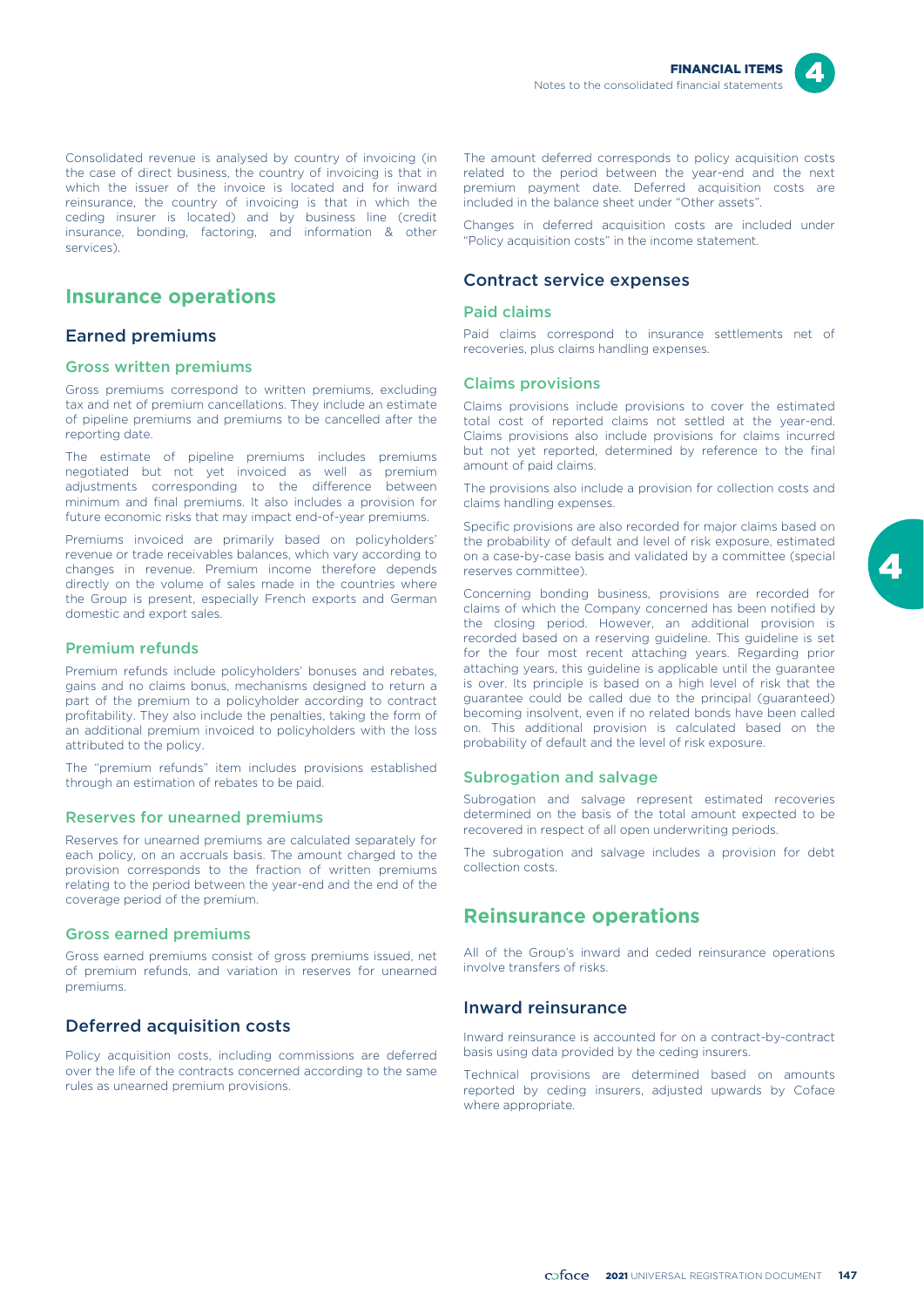Commissions paid to ceding insurers are deferred and recognised in the income statement on the same basis as reserves for unearned premiums. Where these commissions vary depending on the level of losses accepted, they are estimated at each period-end.

#### Ceded reinsurance

Ceded reinsurance is accounted for in accordance with the terms and conditions of the related treaties.

Reinsurers' share of technical provisions is determined on the basis of technical provisions recorded under liabilities.

Funds received from reinsurers are reported under liabilities.

Commissions received from reinsurers are calculated by reference to written premiums. They are deferred and recognised in the income statement on the same basis as ceded reserves for unearned premiums (which are unearned premiums multiplied by reinsurance rate)

### **Other operating income and expenses**

In accordance with Recommendation no. 2013-03 issued by the ANC (the French accounting standards setter), "Other operating income" and "Other operating expenses" should only be used to reflect a major event arising during the reporting period that could distort the understanding of the Company's performance. Accordingly, limited use is made of this caption for unusual, abnormal and infrequent income and expenses of a material amount which Coface has decided to present separately in the income statement so that readers can better understand its recurring operating performance and to make a meaningful comparison between accounting periods, in accordance with the relevance principle set out in the IFRS Conceptual Framework.

Other operating income and expenses are therefore limited, clearly identified, non-recurring items which are material to the performance of the Group as a whole.

### **Goodwill**

In accordance with the revised version of IFRS 3, the Group measures goodwill at the acquisition date as:

- the fair value of the consideration transferred;
- to which we add the amount of any non-controlling interest in the acquiree;
- and, in a business combination achieved in stages, the acquisition-date fair value of the acquirer's previously held equity interest in the acquiree;
- less the net of the acquisition-date amounts of the identifiable assets acquired and the liabilities assumed (generally measured at fair value).

In the case of a bargain purchase, the resulting gain is recognised in net income on the acquisition date.

If new information comes to light within the 12 months following the initial consolidation of a newly-acquired company and that new information affects the initial fair values attributed to the assets acquired and liabilities assumed at the acquisition date, the fair values are adjusted with a corresponding increase or decrease in the gross value of goodwill.

Goodwill is allocated, at the acquisition date, to the cash-generating unit (CGU) or group of CGUs that is expected to derive benefits from the acquisition. In accordance with paragraph 10 of IAS 36, goodwill is not amortised but is tested for impairment at least once a year or whenever events or circumstances indicate that impairment losses may occur. Impairment testing consists of comparing the carrying amount of the CGU or group of CGUs (including allocated goodwill) with its recoverable amount, which corresponds to the higher of value in use and fair value less costs to sell. Value in use is determined using the discounted cash flow method.

### **Impairment tests on goodwill and intangible assets**

In accordance with IAS 36, for the purpose of impairment testing the strategic entities included in the Group's scope of consolidation are allocated to groups of CGUs.

A group of CGUs is the smallest identifiable group of assets that generates cash inflows that are largely independent of the cash inflows from other groups of assets (other CGUs). Paragraph 80 of IAS 36 stipulates that goodwill acquired in a business combination must, from the acquisition date, be allocated to each of the acquirer's groups of CGUs that is expected to benefit from the synergies of the combination.

Coface has identified groups of CGUs, based on its internal organisation as used by management for making operating decisions.

The seven groups of CGUs are as follows:

- Northern Europe;
- Western Europe;
- Central Europe;
- Mediterranean & Africa;
- North America;
- Latin America;
- Asia-Pacific.

#### Measuring groups of CGUs and performing goodwill impairment tests

Existing goodwill is allocated to a group of CGUs for the purpose of impairment testing. Goodwill is tested for impairment at least once a year or whenever there is an objective indication that it may be impaired.

Goodwill impairment tests are performed by testing the group of CGUs to which the goodwill has been allocated.

If the recoverable amount of the group of CGUs is less than its carrying amount, an impairment loss is recognised and allocated to reduce the carrying amount of the assets of the group of CGUs, in the following order: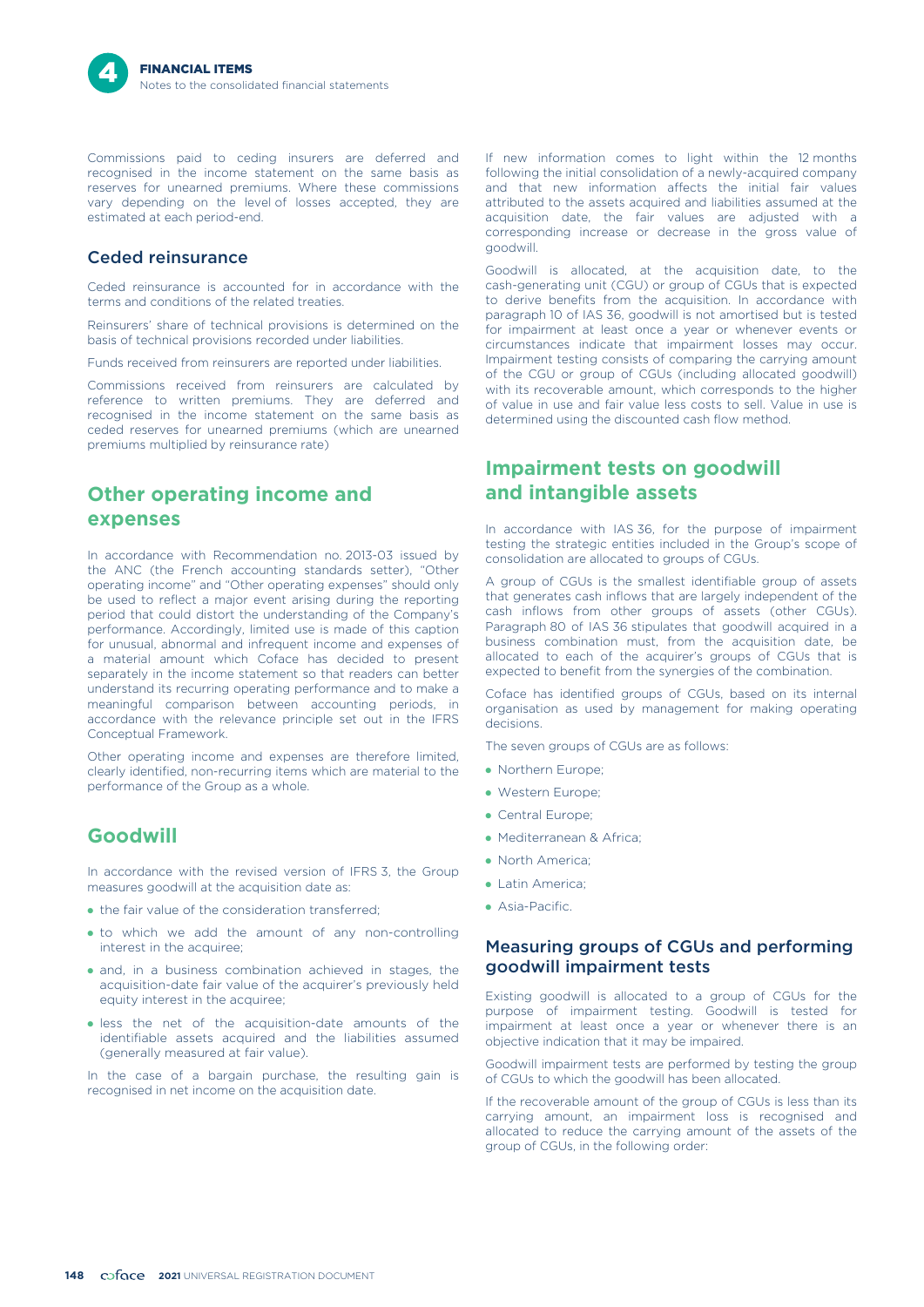

- first, by reducing the carrying amount of any goodwill allocated to the group of CGUs (which may not be subsequently reversed); and
- then, the other assets of the group of CGUs *pro rata* to the carrying amount of each asset in the Group.

The recoverable amount is determined using the discounted cash flow method.

#### Method used for measuring the value of Coface entities

#### Value in use: Discounted cash flow method

Cash flow projections were derived from the three-year business plans drawn up by the Group's operating entities as part of the budget process and approved by Coface Group management.

These projections are based on the past performance of each entity and take into account assumptions relating to Coface's business line development. Coface draws up cash flow projections beyond the period covered in its business plans by extrapolating the cash flows over two additional years.

The assumptions used for growth rates, margins, cost ratios and claims ratios are based on the entity's maturity, business history, market prospects, and geographic region.

Under the discounted cash flow method, Coface applies a discount rate to insurance companies and a perpetuity growth rate to measure the value of its companies.

#### Fair value

Under this approach, Coface values its companies by applying multiples of (i) revenue (for services companies), revalued net assets (for insurance companies) or net banking income (for factoring companies), and (ii) net income. The benchmark multiples are based on stock market comparables or recent transactions in order to correctly reflect the market values of the assets concerned.

The multiples-based valuation of an entity is determined by calculating the average valuation obtained using net income multiples and that obtained using multiples of revenue (in the case of services companies), revalued net assets (insurance companies) or net banking income (factoring companies).

#### **Intangible assets**

Coface capitalises development costs and amortises them over their estimated useful lives when it can demonstrate:

- the technical feasibility of completing the intangible asset so that it will be available for use or sale;
- its intention to complete the intangible asset and use or sell it;
- its ability to use or sell the intangible asset;
- how the intangible asset will generate probable future economic benefits;
- the current and future availability of adequate resources to complete the development; and
- its ability to reliably measure the expenditure attributable to the intangible asset during its development.

Internally generated software is amortised over its useful life, which is capped at 15 years.

### **Property, plant and equipment**

Property, plant and equipment are measured using the amortised cost model. Coface applies this model to measure its property, plant and equipment, including buildings used in the business. IFRS requires the breakdown of these buildings into components where the economic benefits provided by one or more components of a building reflect a pattern that differs from that of the building as a whole. These components are depreciated over their own useful life.

Coface has identified the following components of property assets:

| <b>LAND</b>                    | <b>NOT DEPRECIATED</b>    |
|--------------------------------|---------------------------|
| Enclosed/covered structure     | Depreciated over 30 years |
| Technical equipment            | Depreciated over 15 years |
| Interior fixtures and fittings | Depreciated over 10 years |
|                                |                           |

Properties acquired under finance leases are included in assets and an obligation in the same amount is recorded under liabilities.

An impairment loss is recognised if the carrying amount of a building exceeds its market value.

#### **Financial assets**

Except factoring companies, the Group classifies the financial assets under IAS 39.

The Group classifies its financial assets into the following five categories: available-for-sale financial assets, financial assets held for trading, held-to-maturity investments, financial assets at fair value through income, and loans and receivables.

The date used by Coface for initially recognising a financial asset in its balance sheet corresponds to the asset's trade date.

#### Available-for-sale financial assets (AFS)

Available-for-sale financial assets are carried at fair value plus transaction costs that are directly attributable to the acquisition (hereafter referred to as the purchase price). The difference between the fair value of the securities at year-end and their purchase price (less actuarial amortisation for debt instruments) is recorded under "Available-for-sale financial assets" with a corresponding adjustment to revaluation reserves (no impact on net income). Investments in non-consolidated companies are included in this category.

#### Financial assets held for trading

Financial assets held for trading are recorded at the fair value of the securities at year-end. Changes in fair value of securities held for trading during the accounting period are taken to the income statement.

#### Held-to-maturity investments (HTM)

Held-to-maturity investments are carried at amortised cost. Premiums and discounts are included in the calculation of amortised cost and are recognised over the useful life of the financial asset using the yield-to-maturity method.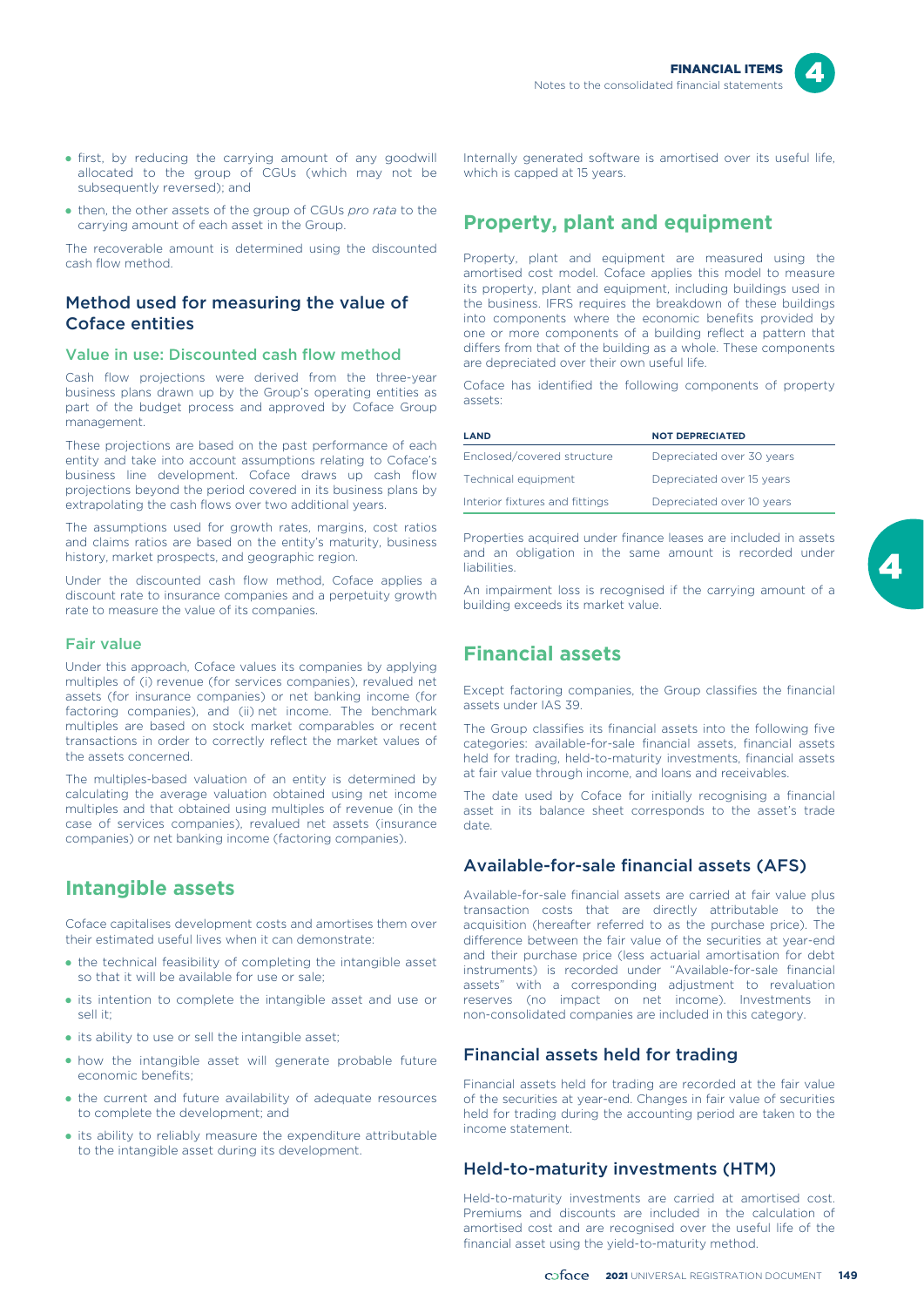#### Financial assets at fair value through profit or loss

Financial assets at fair value through income are accounted for in the same way as securities held for trading.

#### Loans and receivables

The "Loans and receivables" category includes cash deposits held by ceding insurers lodged as collateral for underwriting commitments. The amounts recognised in relation to these deposits corresponds to the cash amount actually deposited.

Non-derivative financial assets with fixed or determinable payments that are not quoted on an active market are also included in this caption. These assets are recognised at amortised cost using the effective interest method.

Loans and receivables also include short-term deposits whose maturity at the date of purchase or deposit is more than three months but less than 12 months.

#### Fair value

The fair value of listed securities is their market price at the measurement date. For unlisted securities fair value is determined using the discounted cash flow method.

#### Impairment test

Available-for-sale financial assets are tested for impairment at each period-end. When there is objective evidence that such an asset is impaired and a decline in the fair value of that asset has previously been recognised directly in equity, the cumulative loss is reclassified from equity to income through "Investment income, net of management expenses".

A multi-criteria analysis is used to assess whether there is any objective indication of impairment. An independent expert is used for these analyses, particularly in the case of debt instruments.

Impairment indicators include the following:

- for debt instruments: default on the payment of interest or principal, the existence of a mediation, alert or insolvency procedure, bankruptcy of a counterparty or any other indicator that reveals a significant decline in the counterparty's financial position (such as evidence of losses to completion based on stress tests or projections of recoverable amounts using the discounted cash flow method);
- for equity instruments (excluding investments in unlisted companies): indicators showing that the entity will be unable to recover all or part of its initial investment. In addition, an impairment test is systematically performed on securities that represent unrealised losses of over 30% or which have represented unrealised losses for a period of more than six consecutive months. This test consists of carrying out a qualitative analysis based on various factors such as an analysis of the equity instrument's market price over a given period, or information relating to the issuer's financial position. Where appropriate, an impairment loss is recognised based on the instrument's market price at the period-end. Independently of this analysis, an

impairment loss is systematically recognised when an instrument represents an unrealised loss of over 50% at the period-end, or has represented an unrealised loss for more than 24 months;

- for investments in unlisted companies: an unrealised loss of over 20% over a period of more than 18 months, or the occurrence of significant changes in the technological, market, economic or legal environment that have an adverse effect on the issuer and indicate that the amount of the investment in the equity instrument will not be recovered.

If the fair value of an instrument classified as available-for-sale increases in a subsequent period, and the increase can be objectively related to an event occurring after the impairment loss was recognised in income, the impairment loss is reversed, with the amount of the reversal recognised in:

- equity, for equity instruments;
- income, for debt instruments, in an amount corresponding to the previously-recognised impairment loss.

In accordance with IFRIC 10, impairment losses recognised on equity instruments in an interim reporting period are not reversed from income until the securities concerned are divested

### **Derivatives and hedging transactions**

A derivative is a financial instrument (IAS 39):

- whose value changes in response to the change in the interest rate or price of a product (known as the "underlying");
- that requires no or a very low initial net investment; and
- that is settled at a future date.

A derivative is a contract between two parties – a buyer and a seller – under which future cash flows between the parties are based on the changes in the value of the underlying asset.

In accordance with IAS 39, derivatives are measured at fair value through income, except in the case of effective hedges, for which gains and losses are recognised depending on the underlying hedging relationship.

Derivatives that qualify for hedge accounting are derivatives which, from their inception and throughout the hedging relationship, meet the criteria set out in IAS 39. These notably include a requirement for entities to formally document and designate the hedging relationship, including information demonstrating that the hedging relationship is effective, based on prospective and retrospective tests. A hedge is deemed to be effective when changes in the actual value of the hedge fall within a range of 80% and 125% of the change in value of the hedged item.

- For fair value hedges, gains or losses from remeasuring the hedging instrument at fair value are systematically recognised in income. These amounts are partially offset by symmetrical gains or losses on changes in the fair value of the hedged items, which are also recognised in income. The net impact on the income statement therefore solely corresponds to the ineffective portion of the hedge.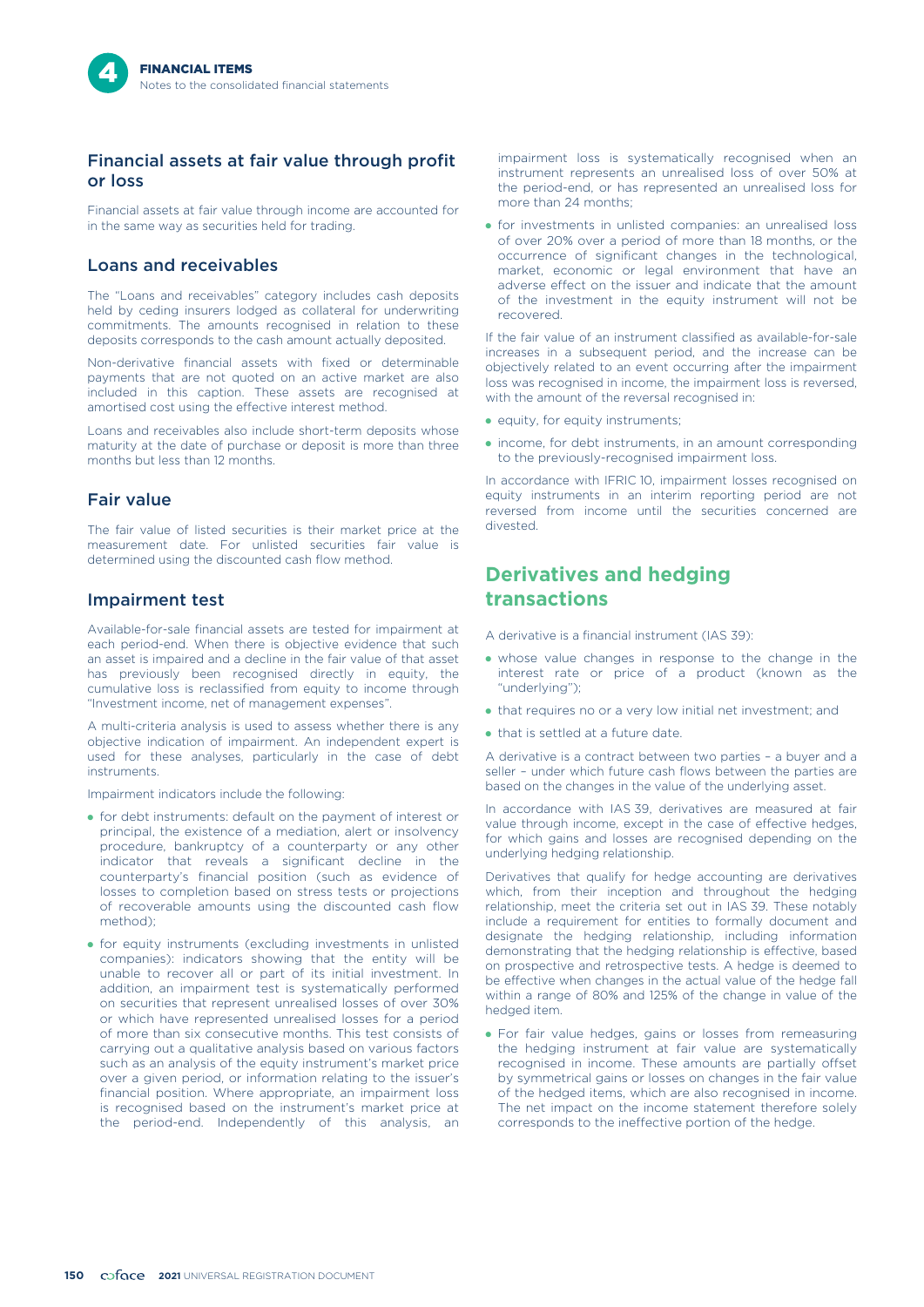

- For cash flow hedges, the portion of the gain or loss on the hedging instrument that is determined to be an effective hedge is recognised directly in equity and the ineffective portion of the gain or loss on the hedging instrument is recognised in income.

Coface's derivatives were used for hedging purposes, notably to hedge currency risks, interest rate risks and changes in fair value of equities in the portfolios of the "Colombes" funds. Coface does not carry out any hedging transactions within the meaning of IAS 39. The financial instruments that it does use are recognised at fair value through income.

### **Financing liabilities**

This item mainly includes the subordinated debt.

Borrowings are initially recognised at fair value after taking account of directly-attributable transaction costs.

They are subsequently measured at amortised cost using the effective interest method. Amortised cost corresponds to:

- the measurement of the financial liability on initial recognition; minus
- repayments of principal; plus or minus
- cumulative amortisation (calculated using the effective interest rate) and any discounts or premiums between the initial amount and the maturity amount.

Premiums and discounts are not included in the initial cost of the financial liability. However, they are included in the calculation of amortised cost and are recognised over the life of the financial liability using the yield-to-maturity method. As and when they are amortised, premiums and discounts impact the amortised cost of the financial liability.

### **Accounting treatment of debt issuance costs**

Transaction costs directly attributable to the issuance of financial liabilities are included in the initial fair value of the liability. Transaction costs are defined as incremental costs directly attributable to the issuance of the financial liability, *i.e.*, that would not have been incurred if the Group had not acquired, issued or disposed of the financial instrument.

Transaction costs include:

- fees and commissions paid to agents, advisers, brokers and other intermediaries;
- levies by regulatory agencies and securities exchanges;
- and transfer taxes and duties.

Transaction costs do not include:

- debt premiums or discounts;
- financing costs;

• internal administrative or holding costs.

### **Payables arising from banking sector activities**

This item includes:

- amounts due to banking sector companies: corresponds to bank credit lines. They represent the refinancing of the credit extended to factoring clients;
- amounts due to customers of banking sector companies, corresponding to payables arising from factoring operations. They include:
	- amounts credited to factoring clients' current accounts that have not been paid out in advance by the factor, and
	- factoring contract guarantee deposits;
- debt securities. This item includes subordinated borrowings and non-subordinated bond issues. These borrowings are classified as "Payables arising from banking sector activities" as they are used for financing the factoring business line.

All borrowings are initially recognised at fair value less any directly attributable transaction costs. After initial recognition, they are measured at amortised cost using the effective interest method.

### **Receivables arising from factoring operations**

Receivables arising from factoring operations represent total receivables not recovered at the reporting date. They are stated at nominal value, corresponding to the amount of factored invoices, including tax.

Two categories of provisions are recorded and are shown in deduction of the receivables:

- provisions booked by way of a charge to the income statement (under "Cost of risk") when it appears probable that all or part of the amount receivable will not be collected;
- provisions evaluated through expected loss or (ECL) calculation also recorded as an expense in the income statement (under "Cost of risk").

The ECL calculation, introduced by IFRS 9, relies on calculation models using the internal ratings of debtors (DRA – debtor risk assessment). The methodology for calculating depreciation (ECL – expected credit loss) is based on the three main parameters: the probability of default (PD), the loss given default (LGD) and the amount of exposure in case of default (EAD – exposure at default). The depreciation will be the product of the PD by the LGD and the EAD, over the lifetime of the receivables. Specific adjustments are made to take into account the current conditions and the prospective macroeconomic projections (forward looking)

The net carrying amount of receivables arising from factoring operations is included in the consolidated balance sheet under "Receivables arising from banking and other activities".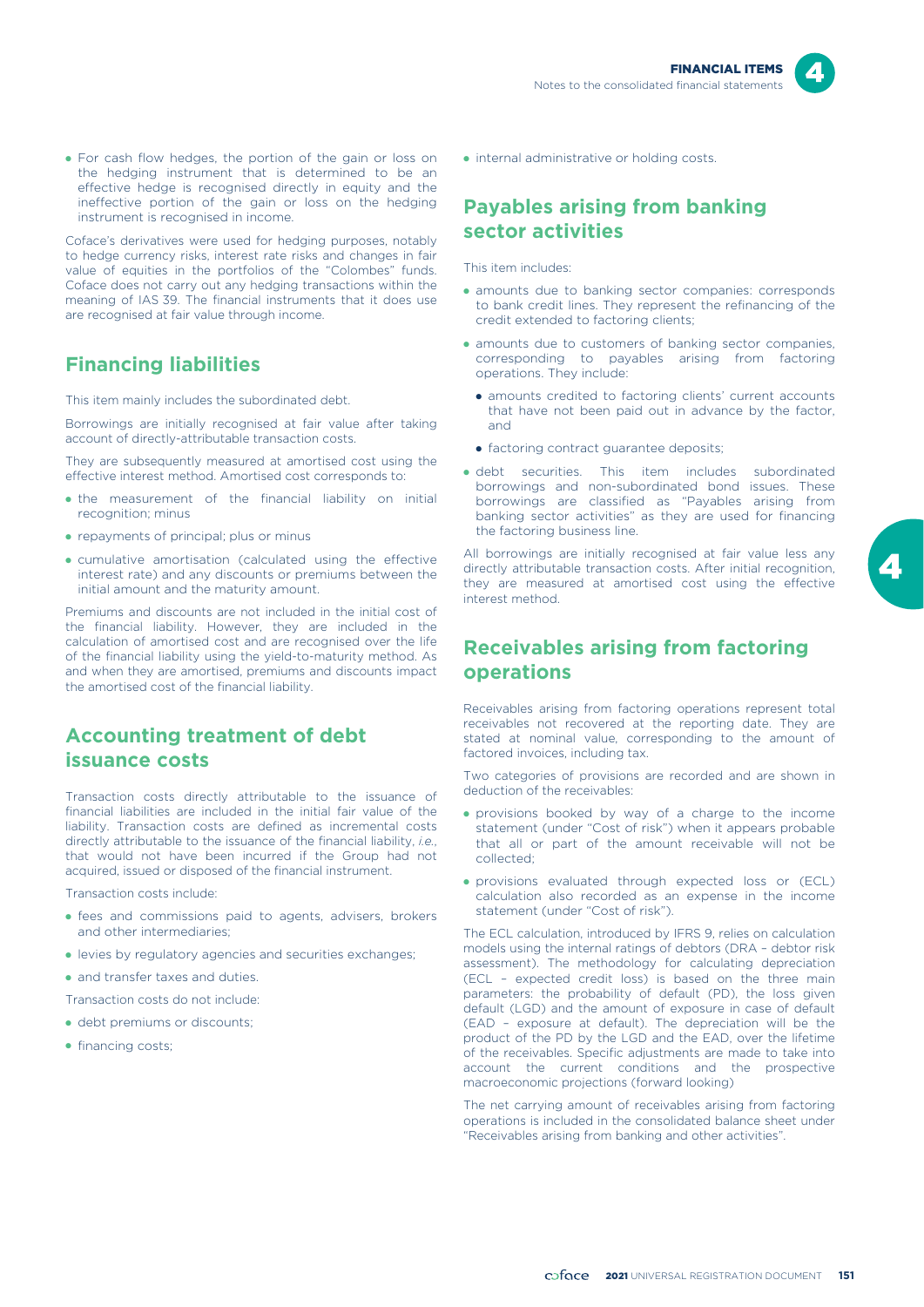### **Cash and cash equivalents**

Cash includes all bank accounts and demand deposits. Cash equivalents include units in money-market funds (SICAV) with maturities of less than three months.

### **Provisions for liabilities and charges**

In accordance with IAS 37 "Provisions, Contingent Liabilities and Contingent Assets", a provision is recorded at the reporting date if a present obligation towards a third party resulting from a past event exists at that date and it is probable or certain, as of the date when the financial statements are drawn up, that an outflow of resources embodying economic benefits to that third party will be required to settle the obligation and that a reliable estimate can be made of the amount of the obligation.

Provisions are discounted when the effect of the time value of money is material.

The provisions for liabilities and charges include the provisions for tax risks (except income tax risk), for litigations with third-parties and on the vacant premises. These provisions are reviewed at each closing.

The provision for vacant premises is calculated taking into account the future rents that the Company committed to pay until the end of the lease, from which are deducted the future income expected from potential subleases.

### **Employee benefits**

In some countries in which Coface operates, employees are awarded short-term benefits (such as paid leave), long-term benefits (including "long-service awards") and post-employment benefits, such as statutory retirement benefits.

Short-term benefits are recognised as a liability in the accounts of the Coface companies that grant such benefits.

Other benefits, including long-term and post-employment benefits are subject to different coverage and are classified as follows:

- defined contribution plans: consequently, the Company's legal or constructive obligation is limited to the amount that it agrees to pay to the fund, which will pay due amounts to the employees. These plans are generally state pension plans, which is the case in France;
- defined benefit plans, under which the employer has a legal or constructive obligation to provide agreed benefits to employees.

In accordance with IAS 19, Coface records a provision to cover its liability, regarding primarily:

- statutory retirement benefits and termination benefits;
- early retirement and supplementary pension payments;
- employer contributions to post-employment health insurance schemes;
- long-service awards.

Based on the regulations specific to the plan and country concerned, independent actuaries calculate:

- the actuarial value of future benefits, corresponding to the present value of all benefits to be paid. The measurement of this present value is essentially based on:
	- demographic assumptions,
	- future benefit levels (statutory retirement benefits, long service awards, etc.),
	- $\bullet$  the probability that the specified event will occur,
	- an evaluation of each of the factors included in the calculation of the benefits, such as future salary increases,
	- the interest rate used to discount future benefits at the measurement date;
- the actuarial value of benefits related to service cost (including the impact of future salary increases), determined using the projected unit credit method which spreads the actuarial value of benefits evenly over the expected average remaining working lives of the employees participating in the plan.

### **Stock options**

In accordance with IFRS 2 "Share-based Payment", which defines the recognition and measurement rules concerning stock options, the options are measured at the grant date. The Group uses the Black and Scholes option pricing model for measuring stock options. Changes in fair value subsequent to the grant date do not impact their initial measurement.

The fair value of options takes into account their expected life, which the Group considers as corresponding to their compulsory holding period for tax purposes. This value is recorded in personnel costs on a straight-line basis from the grant date and over the vesting period of the options, with a corresponding adjustment directly in equity.

In connection with its stock market listing, the Coface Group awarded to certain beneficiaries (employees of COFACE SA subsidiaries) bonus shares (cf. Note 11).

In accordance with the IFRS 2 rules, only stock options granted under plans set up after November 7, 2002 and which had not vested at January 1, 2005 have been measured at fair value and recognised in personnel costs.

#### **Leases**

According to IFRS 16 "Leases", applied since January 1, 2019, the definition of leasing contracts implies, on one hand, the identification of an asset and, on the other hand, the control by lessee of the right to use this asset. The control is established when the lessee has the two following rights during all the time of the use:

- the right to have almost all economical benefits coming from the asset use;
- the right to decide the use of the asset.

For the lessee, the standard imposes the accounting on the balance sheet of all leases as a right of use, registered in the tangible and intangible assets and in the liabilities, the accounting of a financial debt for rents and other payments to be made during the rental period. Coface uses the exemptions provided by the standard by not modifying the accounting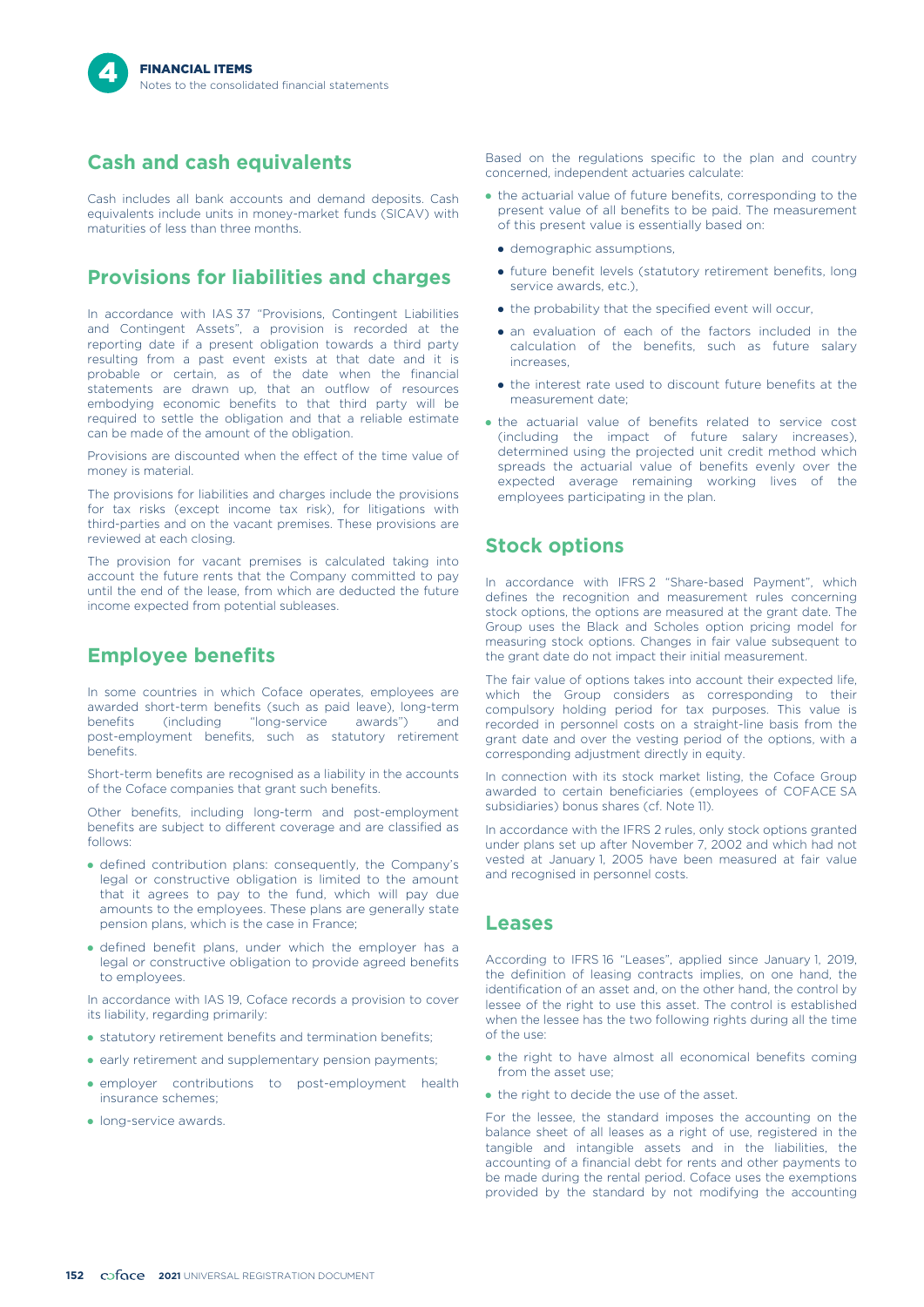FINANCIAL ITEMS Notes to the consolidated financial statements



treatment of short-term leases (less than 12 months) or relating to low-value underlying assets (less than US \$5,000).

The right of use is amortized linearly and the financial debt is amortized actuarially over the duration of the lease. The interest expenses on the financial debt and the amortization expenses of the right to use will be made distinctly to the income statement.

#### **Income tax**

Income tax expense includes both current taxes and deferred taxes.

The tax expense is calculated on the basis of the latest known tax rules in force in each country where the results are taxable.

On January 1, 2015, COFACE SA opted for the tax integration regime by integrating French subsidiaries held directly or indirectly by more than 95% (Compagnie française d'assurance pour le commerce extérieure, Cofinpar, Cogeri and Fimipar).

Temporal differences between the values of assets and liabilities in the consolidated accounts, and those used to determine the taxable income, give rise to the recording of deferred taxes.

Deferred taxes are recorded by the liability method for temporary differences between the carrying amount of assets and liabilities at each period-end and their tax base.

Deferred tax assets and liabilities are calculated for all temporary differences, based on the tax rate that will be in force when the differences are expected to reverse, if this is known, or, failing that, at the tax rate in force at the period-end.

Deferred tax assets are recorded only when it is probable that sufficient taxable profits against which the asset can be utilised will be available within a reasonable time frame.

### **Receivables and payables denominated in foreign currencies**

Receivables and payables denominated in foreign currencies are translated into euros at the year-end exchange rate.

Unrealised exchange gains and losses on receivables and payables denominated in foreign currencies are recorded in

the consolidated income statement, except for those related to the technical provisions carried in the accounts of the subsidiaries of Compagnie française d'assurance pour le commerce extérieur (formerly COFACE SA) and those concerning consolidated companies' long-term receivables and payables whose settlement is neither planned nor likely to occur in the foreseeable future.

Exchange differences concerning receivables and payables denominated in a foreign currency and relating to a consolidated company are treated as part of Coface's net investment in that company. In accordance with IAS 21, these exchange differences are recorded in other comprehensive income until the disposal of the net investment.

### **Segment information**

Coface applies IFRS 8 for segment information reporting, which requires an entity's operating segments to be based on its internal organisation as used by management for the allocation of resources and the measurement of performance.

The segment information used by management corresponds to the following geographic regions:

- Northern Europe;
- Western Europe;
- Central Europe;
- Mediterranean & Africa;
- North America;
- Latin America;
- Asia-Pacific.

No operating segments have been aggregated for the purposes of published segment information.

The Group's geographic industry sector segmentation is based on the country of invoicing.

### **Related parties**

A related party is a person or entity that is related to the entity preparing its financial statements (referred to in IAS 24 as "the reporting entity").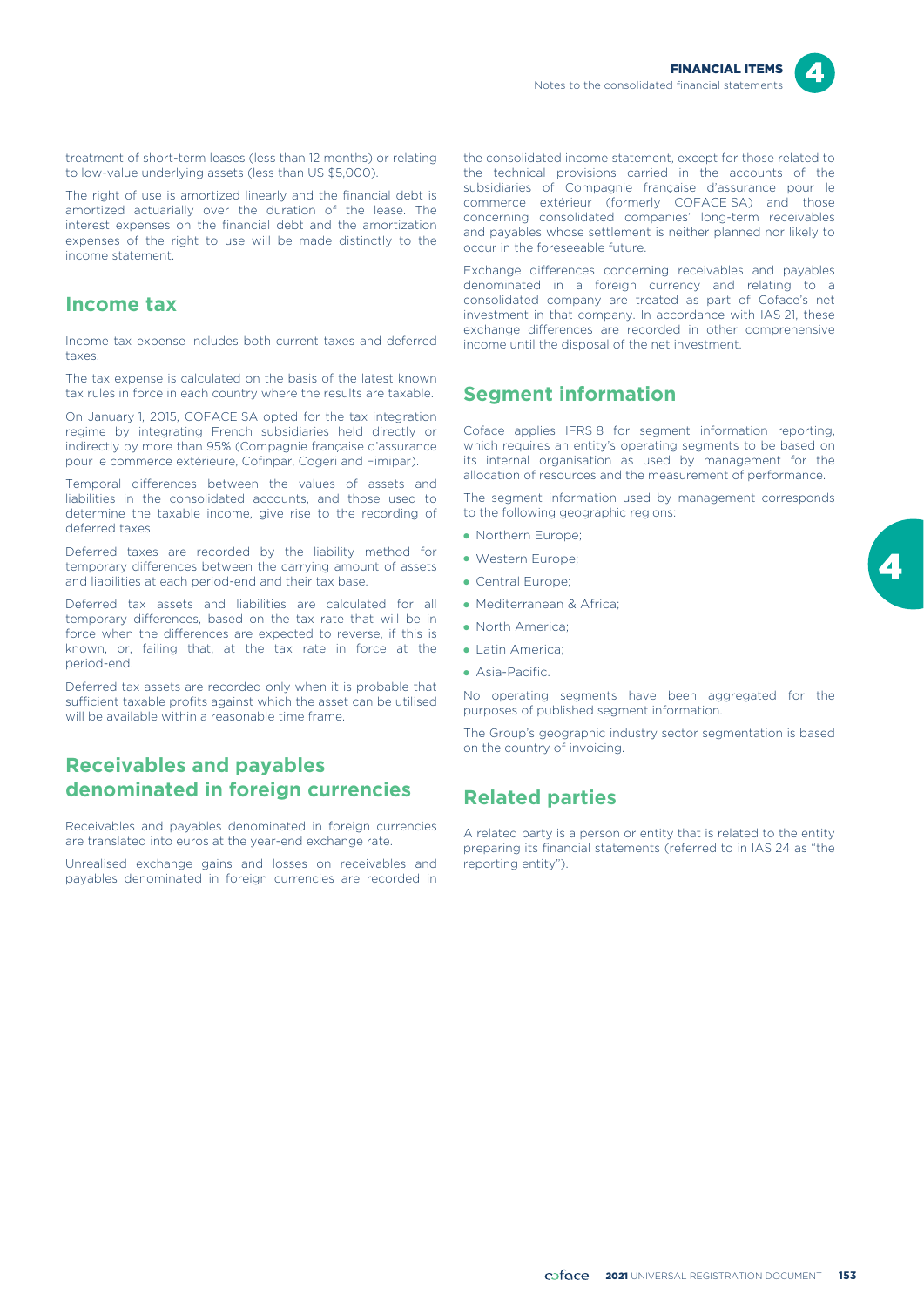### **Estimates**

The main balance sheet items for which management is required to make estimates are presented in the table below:

| <b>ESTIMATES</b>                                 | <b>NOTES</b>   | <b>TYPE OF INFORMATION REQUIRED</b>                                                                                                                                                                                                                                                                |
|--------------------------------------------------|----------------|----------------------------------------------------------------------------------------------------------------------------------------------------------------------------------------------------------------------------------------------------------------------------------------------------|
| Goodwill impairment                              |                | Impairment is recognised when the recoverable amount of goodwill, defined as the higher<br>of value in use and fair value, is below its carrying amount.<br>The value in use of cash-generating units is calculated based on cost of capital, long-term<br>growth rate and loss ratio assumptions. |
| Provision on receivables on banking<br>activity  | $\overline{4}$ | Depreciation of receivables on banking activity includes provision evaluated through<br>expected credit loss (ECL) (introduced by IFRS 9)                                                                                                                                                          |
| Provision for earned premiums not<br>yet written | 17             | This provision is calculated based on the estimated amount of premiums expected in the<br>period less premiums recognised.                                                                                                                                                                         |
| Provision for premium refunds                    | 17:22          | This provision is calculated based on the estimated amount of rebates and bonuses<br>payable to policyholders in accordance with the terms and conditions of the policies<br>written.                                                                                                              |
| Provision for subrogation and<br>salvage         | 17:23          | This provision is calculated based on the estimated amount potentially recovered on<br>settled claims.                                                                                                                                                                                             |
| Claims reserves                                  | 17; 23; 42     | It includes an estimate of the total cost of claims reported but not settled at year end.                                                                                                                                                                                                          |
| <b>IBNR</b> provision                            | 17; 23; 42     | The IBNR provision is calculated on a statistical basis using an estimate of the final<br>amount of claims that will be settled after the risk has been extinguished and after any<br>action taken to recover amounts paid out.                                                                    |
| Pension benefit obligations                      | 14             | Pension benefit obligations are measured in acordance with IAS 19 and annually reviewed<br>by actuaries according to the Group's actuarial assumptions.                                                                                                                                            |

The policies managed by the Coface Group's insurance subsidiaries meet the definition of insurance contracts set out in IFRS 4. In accordance with this standard, these contracts give rise to the recognition of technical provisions on the liabilities side of the balance sheet, which are measured based on Group principles pending the implementation of IFRS 17 in 2023 that deals with insurance liabilities.

The recognition of technical provisions requires the Group to carry out estimates, which are primarily based on assumptions concerning changes in events and circumstances related to the insured and their debtors as well as to their economic, financial, social, regulatory and political environment. These assumptions may differ from actual events and circumstances, particularly if they simultaneously affect the Group's main portfolios. The use of assumptions requires a high degree of judgement on the part of the Group, which may affect the level of provisions recognised and therefore have a material adverse effect on the Group's financial position, results, and solvency margin.

For certain financial assets held by the Group there is no active market, there are no observable inputs, or the observable inputs available are not representative. In such cases the assets' fair value is measured using valuation techniques which include methods or models that are based on assumptions or assessments requiring a high degree of judgement. The Group cannot guarantee that the fair value estimates obtained using these valuation techniques represent the price at which a security will ultimately be sold, or at which it could be sold at a given moment. The valuations and estimates are revised when circumstances change or when new information becomes available. Using this information, and respecting the objective principles and methods described in the consolidated and combined financial statements, the Group's management bodies regularly analyse, assess and discuss the reasons for any decline in the estimated fair value of securities, the likelihood of their value recovering in the short term, and the amount of any ensuing impairment losses that should be recognised. It cannot be guaranteed that any impairment losses or additional provisions recognised will not have a material adverse effect on the Group's results, financial position and solvency margin.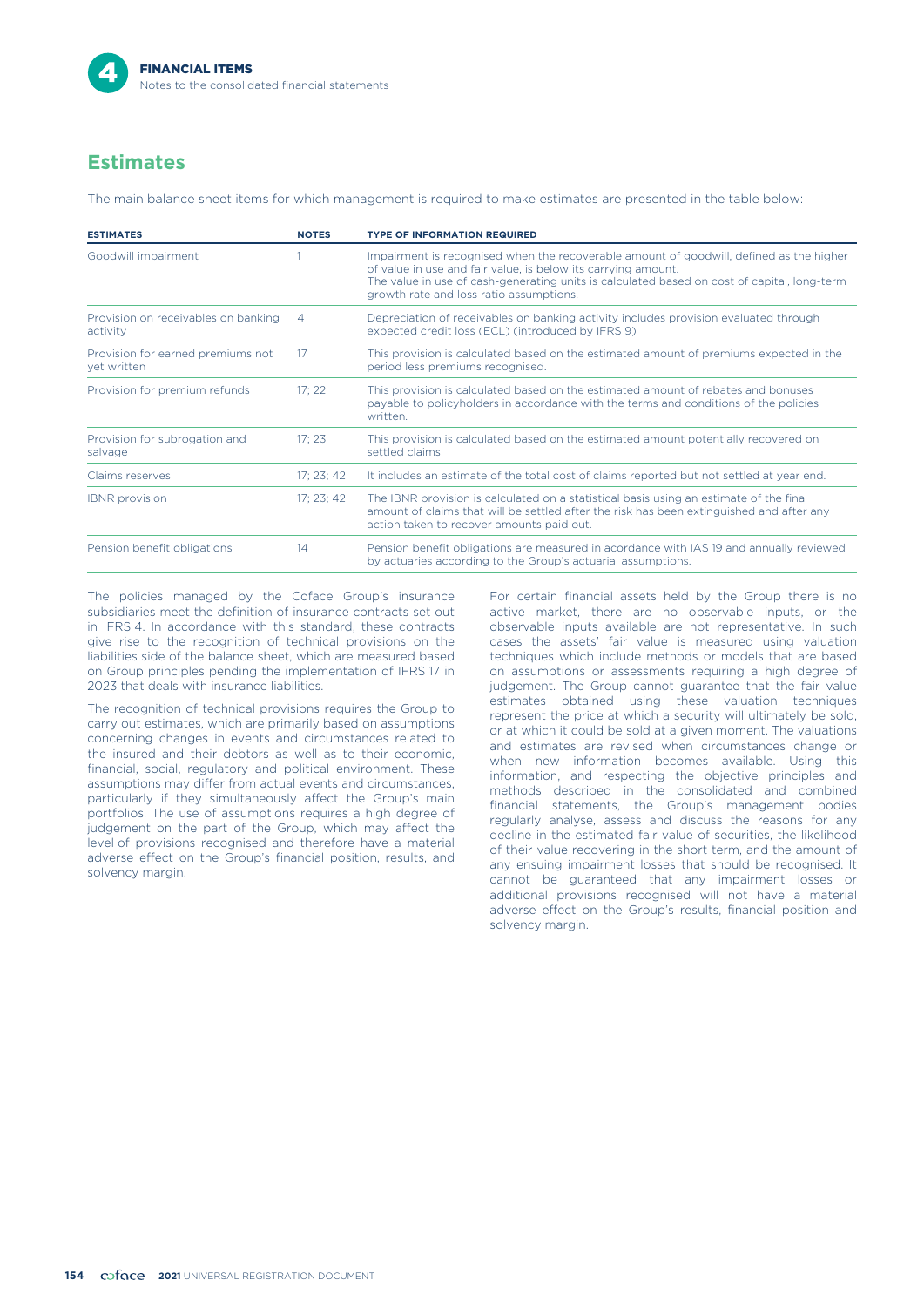

# **NOTES TO THE CONSOLIDATED BALANCE SHEET**

# **NOTE 1 GOODWILL**

In accordance with IAS 36, goodwill is not amortised but is systematically tested for impairment at the year-end or whenever there is an impairment indicator.

Breakdown of goodwill <sup>(1)</sup> by region:

| (in thousands of euros) | <b>DEC. 31, 2021</b> | DEC. 31, 2020 |
|-------------------------|----------------------|---------------|
| Northern Europe         | 112,603              | 112,603       |
| Western Europe          | 5,068                | 5,068         |
| Central Europe          | 8,339                | 8,345         |
| Mediterranean & Africa  | 23,374               | 22,541        |
| North America           | 6,145                | 5,687         |
| Latin America           | $\circ$              | $\circ$       |
| <b>TOTAL</b>            | 155,529              | 154,245       |

The change in goodwill increased of €1,284 thousand; this increase is due to the change in exchange rates.

### **Impairment testing methods**

Goodwill and other non-financial assets were tested for impairment losses at December 31, 2021. Coface performed the tests by comparing the value in use of the groups of cash-generating units (CGU) to which goodwill was allocated with their carrying amounts.

The value in use corresponds to the present value of the future cash flows expected to be generated by an asset or a CGU. This value is determined using the discounted cash

flows method, based on the three-year business plan drawn up by subsidiaries and validated by Management. Cash flows are extrapolated for an additional two years using normalized for insurance entities loss ratios and target cost ratios. Beyond this five-year period, the terminal value is calculated by projecting the final year cash flows to perpetuity. For service entities, a gross margin ratio (operating result/turnover) is applied.

The main assumptions used to determine the value in use of the groups of CGUs are a long-term growth rate of 1.5% for all entities and the weighted average cost of capital.

The table below summarizes the key assumptions used for goodwill impairment testing at December 31, 2021:

| (in millions of euros)                  | <b>NORTHERN</b><br><b>EUROPE</b> | <b>WESTERN</b><br><b>EUROPE</b> | <b>CENTRAL</b><br><b>EUROPE</b> | <b>MEDITERRANEAN</b><br><b>AND AFRICA</b> | <b>NORTH</b><br><b>AMERICA</b> |
|-----------------------------------------|----------------------------------|---------------------------------|---------------------------------|-------------------------------------------|--------------------------------|
| Cost of capital                         | 11.1%                            | 11.1%                           | 11.1%                           | 11.1%                                     | 11.1%                          |
| Perpetual growth rat                    | 1.5%                             | .5%                             | .5%                             | 1.5%                                      | .5%                            |
| Contribution to consolidated net assets | 583.4                            | 473.7                           | 207.7                           | 321.4                                     |                                |

The assumptions used in 2020 were as follows:

| (in millions of euros)                  | <b>NORTHERN</b><br><b>EUROPE</b> | <b>WESTERN</b><br><b>EUROPE</b> | <b>CENTRAL</b><br><b>EUROPE</b> | <b>MEDITERRANEAN</b><br><b>AND AFRICA</b> | <b>NORTH</b><br><b>AMERICA</b> |
|-----------------------------------------|----------------------------------|---------------------------------|---------------------------------|-------------------------------------------|--------------------------------|
| Cost of capital                         | 11.5%                            | 11.5%                           | 11.5%                           | 11.5%                                     | 11.5%                          |
| Perpetual growth rate                   | .5%                              | .5%                             | .5%                             | 1.5%                                      | .5%                            |
| Contribution to consolidated net assets | 587.5                            | 474.0                           | 214.5                           | 304.9                                     | 54.8                           |

### **Sensitivity of impairment tests**

Sensitivity analysis were performed on impairment tests, based on the following sensitivity factors:

- long-term growth rate sensitivity: the impairment tests were stressed for a 0.5-point decrease in the perpetual

growth rate applied. The analysis showed that such a 0.5-point decrease would not have any impact on the outcome of the impairment tests and therefore on the Group's consolidated financial statements for the year ended December 31, 2021;

*(1) There is no goodwill in Asia-Pacific region. In Latin America, the goodwill is fully impaired.*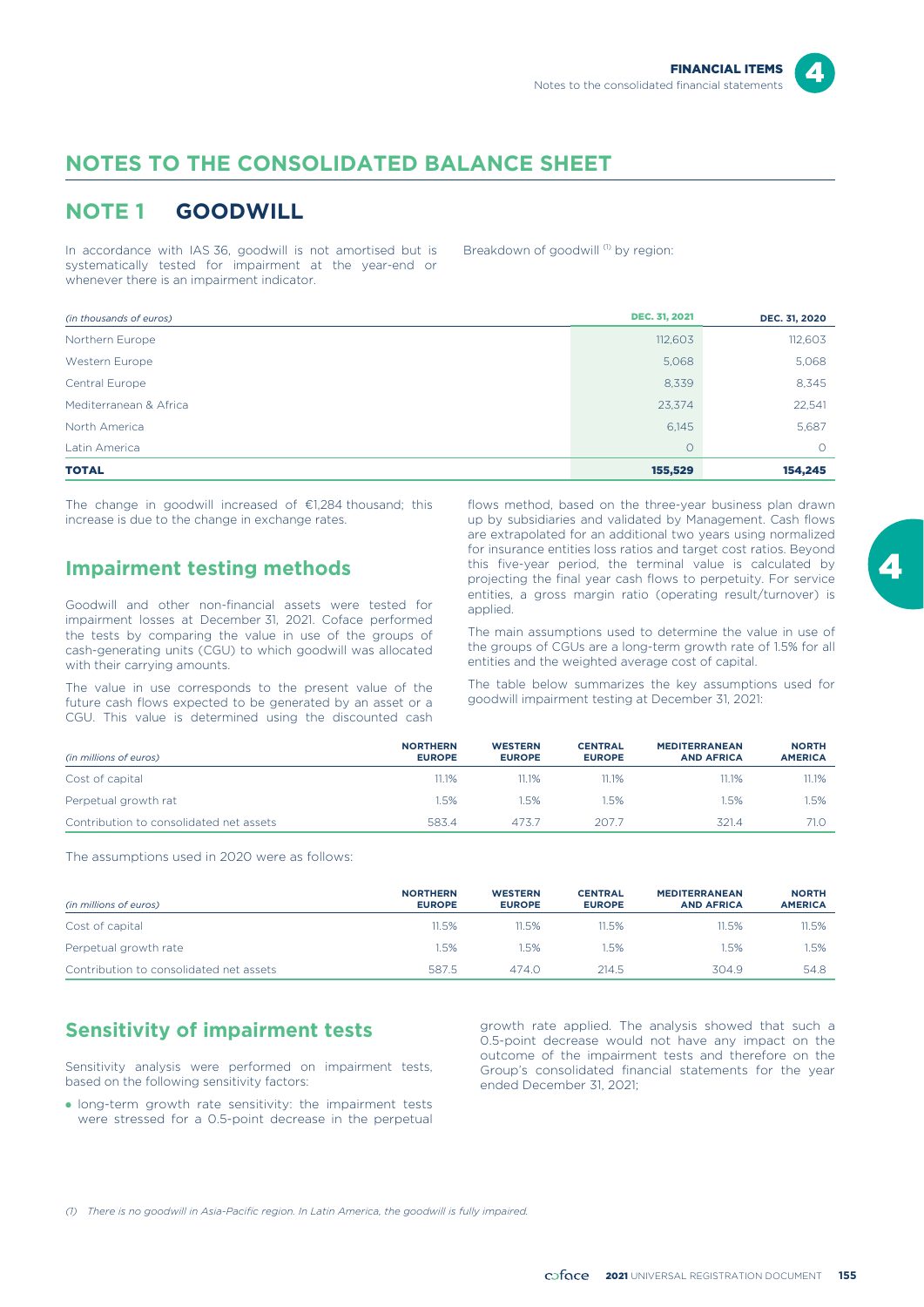- cost of capital sensitivity: the impairment tests were stressed for a 0.5-point increase in the cost of capital applied. The analysis showed that such a 0.5-point increase would not have any impact on the outcome of the impairment tests and therefore on the Group's consolidated financial statements for the year ended December 31, 2021;
- cost and loss ratios sensitivities for the last two years of the business plan (2025 and 2026): additional impairment

tests were performed based on a 2-point increase in the loss ratio and a 1-point increase in the cost ratio. The outcome of a 1 to 2-point increase in the assumptions used would have no impact on the results of the original impairment tests and therefore on the Group's consolidated financial statements for the year ended December 31, 2021.

CGUs valuations sensitivity to selected assumptions is shown in the following table:

### **Outcome of impairment tests**

| (in millions of euros)                                        | <b>NORTHERN</b><br><b>EUROPE</b> | <b>WESTERN</b><br><b>EUROPE</b> | <b>CENTRAL</b><br><b>EUROPE</b> | <b>MEDITERRANEAN</b><br><b>AND AFRICA</b> | <b>NORTH</b><br><b>AMERICA</b> |
|---------------------------------------------------------------|----------------------------------|---------------------------------|---------------------------------|-------------------------------------------|--------------------------------|
| Contribution to consolidated net assets (1)                   | 583.4                            | 473.7                           | 207.7                           | 321.4                                     | 71.0                           |
| Value in use of CGU                                           | 936.9                            | 668.3                           | 417.7                           | 639.2                                     | 122.1                          |
| Sensitivity: Long-term growth rate (0.5) point <sup>(2)</sup> | 911.4                            | 653.6                           | 399.8                           | 620.2                                     | 118.3                          |
| Sensitivity: WACC +0.5 point <sup>(2)</sup>                   | 901.3                            | 648.3                           | 395.7                           | 612.3                                     | 116.9                          |
| Sensitivity: Loss/Cost Ratio 2026 +1 point (2)                | 923.1                            | 604.3                           | 409.2                           | 618.8                                     | 114.1                          |
| Sensitivity: Loss/Cost Ratio 2026 +2 points <sup>(2)</sup>    | 909.3                            | 540.2                           | 400.6                           | 598.4                                     | 106.0                          |

*(1) The contribution to the consolidated Group's net assets corresponds to the book value.*

*(2) The sensitivity analyses were carried out on the Contribution to the consolidated Group's net assets.*

# **NOTE 2 OTHER INTANGIBLE ASSETS**

|                                | <b>DEC. 31, 2021</b> | DEC. 31, 2020    |
|--------------------------------|----------------------|------------------|
| (in thousands of euros)        | <b>NET VALUE</b>     | <b>NET VALUE</b> |
| Development costs and software | 71,648               | 74,141           |
| Purchased goodwill             | 2,529                | 2,062            |
| Other intangible assets        | 246                  | 404              |
| <b>TOTAL</b>                   | 74,423               | 76,607           |

|                                | <b>DEC. 31, 2021</b> |                                              |                  |  |  |  |
|--------------------------------|----------------------|----------------------------------------------|------------------|--|--|--|
| (in thousands of euros)        | <b>GROSS AMOUNT</b>  | <b>AMORTISATION</b><br><b>AND IMPAIRMENT</b> | <b>NET VALUE</b> |  |  |  |
| Development costs and software | 236.507              | (164, 859)                                   | 71,648           |  |  |  |
| Purchased goodwill             | 4.072                | (1,543)                                      | 2,529            |  |  |  |
| Other intangible assets        | 2.930                | (2,684)                                      | 246              |  |  |  |
| <b>TOTAL</b>                   | 243,509              | (169, 086)                                   | 74,423           |  |  |  |

|                                | DEC. 31, 2020       |                                              |                  |  |  |  |
|--------------------------------|---------------------|----------------------------------------------|------------------|--|--|--|
| (in thousands of euros)        | <b>GROSS AMOUNT</b> | <b>AMORTISATION</b><br><b>AND IMPAIRMENT</b> | <b>NET VALUE</b> |  |  |  |
| Development costs and software | 226.421             | (152, 280)                                   | 74.141           |  |  |  |
| Purchased goodwill             | 3,680               | (1,618)                                      | 2,062            |  |  |  |
| Other intangible assets        | 2.944               | (2,539)                                      | 404              |  |  |  |
| <b>TOTAL</b>                   | 233,045             | (156, 437)                                   | 76,607           |  |  |  |

The Group's intangible assets consist mainly of development costs (IFRS 17, Woodstock, Others).

These investments amounted to €14.4 million in 2021 financial year compared to €24.5 million in 2020 financial year.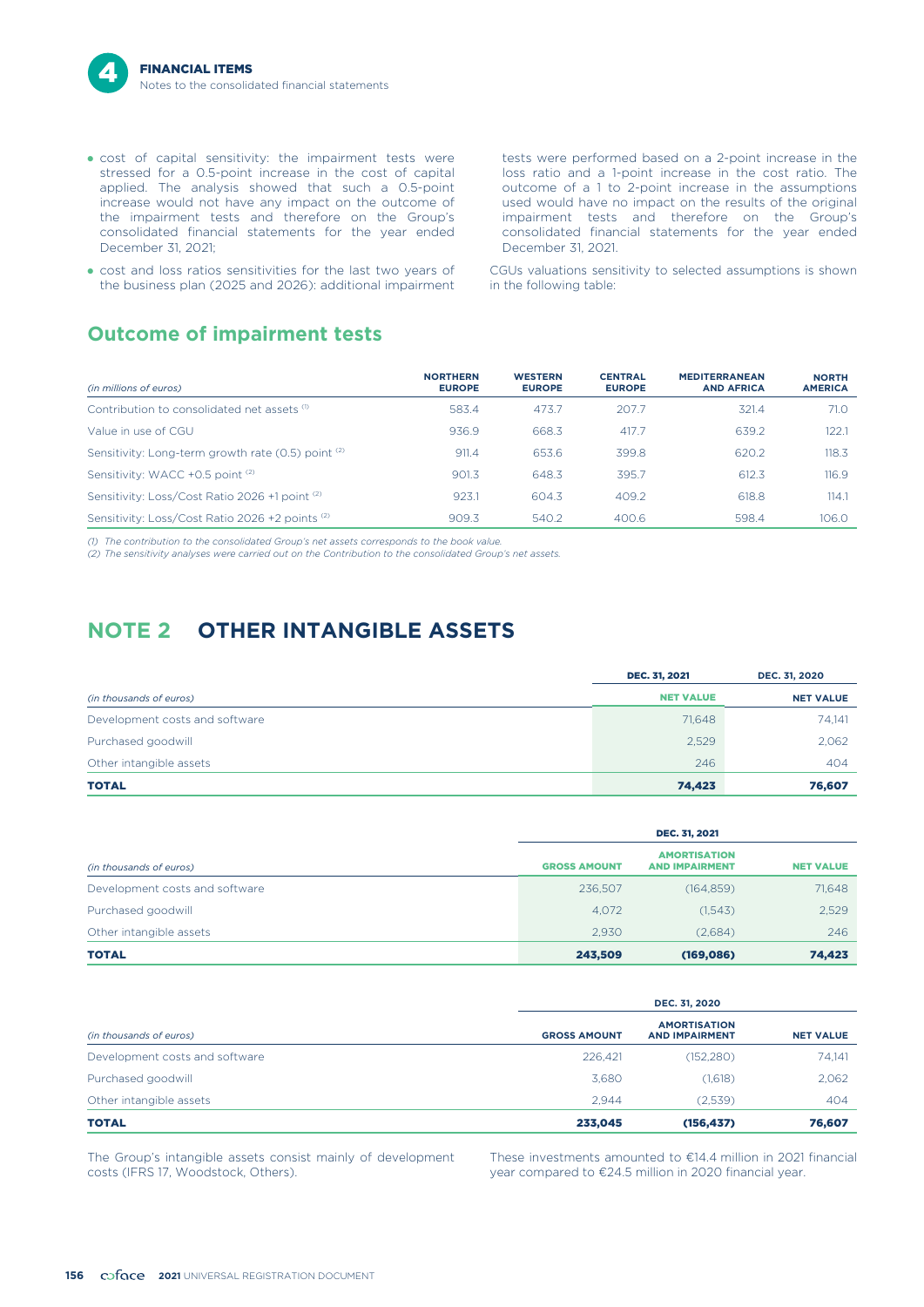### **Change in the gross amount of intangible assets**

| (in thousands of euros)        | DEC. 31, 2020 | <b>SCOPE ENTRY</b> | <b>INCREASES</b> | <b>DECREASES</b> | <b>CURENCY</b><br><b>TRANSLATION</b><br><b>VARIATION</b> | <b>DEC. 31, 2021</b> |
|--------------------------------|---------------|--------------------|------------------|------------------|----------------------------------------------------------|----------------------|
| Development costs and software | 226.421       | 9                  | 11.460           | (3,900)          | 2.517                                                    | 236,507              |
| Purchased goodwill             | 3.680         | (O)                | (0)              | (O)              | 392                                                      | 4,072                |
| Other intangible assets        | 2.944         | (0)                | 20               | (14)             | (21)                                                     | 2,930                |
| <b>TOTAL</b>                   | 217.615       | 9                  | 11.480           | (3,914)          | 2,888                                                    | 243,509              |

| (in thousands of euros)        | DEC. 31, 2019 | <b>SCOPE ENTRY</b> | <b>INCREASES</b> | <b>DECREASES</b> | <b>CURENCY</b><br><b>TRANSLATION</b><br><b>VARIATION</b> | <b>DEC. 31, 2020</b> |
|--------------------------------|---------------|--------------------|------------------|------------------|----------------------------------------------------------|----------------------|
| Development costs and software | 210.814       | 557                | 24.725           | (8,949)          | (726)                                                    | 226.421              |
| Purchased goodwill             | 3.873         | (0)                | (0)              | (O)              | (193)                                                    | 3,680                |
| Other intangible assets        | 2.928         | (0)                | 92               | (6)              | (71)                                                     | 2,944                |
| <b>TOTAL</b>                   | 217,615       | 557                | 24,817           | (8,955)          | (990)                                                    | 233,045              |

### **Change in accumulated amortisation and impairment of intangible assets**

| (in thousands of euros)                                      | <b>DEC. 31,</b><br>2020 | <b>SCOPE</b><br><b>ENTRY</b> | <b>ADDITIONS</b> | <b>REVERSALS</b> | <b>CURENCY</b><br><b>TRANSLATION</b><br><b>VARIATION</b><br><b>AND OTHER</b> | <b>DEC. 31, 2021</b> |
|--------------------------------------------------------------|-------------------------|------------------------------|------------------|------------------|------------------------------------------------------------------------------|----------------------|
|                                                              |                         |                              |                  |                  |                                                                              |                      |
| Accumulated amortization - development costs<br>and software | (152,089)               | (9)                          | (14, 517)        | 3.745            | (1,837)                                                                      | (164, 707)           |
| Accumulated impairment - development costs                   |                         |                              |                  |                  |                                                                              |                      |
| and software                                                 | (190)                   | $\circ$                      | $\circ$          | O                | 40                                                                           | (150)                |
| Total amortisation and impairment -                          |                         |                              |                  |                  |                                                                              |                      |
| development costs and software                               | (152, 280)              | (9)                          | (14, 517)        | 3,745            | (1,797)                                                                      | (164, 859)           |
| Accumulated amortization - purchased goodwill                | (1,618)                 |                              | 196              | O                | (120)                                                                        | (1,543)              |
| Accumulated impairment - purchased goodwill                  | $\Omega$                |                              | $\circ$          | $\circ$          | $\Omega$                                                                     | $\Omega$             |
| Total amortization and impairment - purchased                |                         |                              |                  |                  |                                                                              |                      |
| goodwill                                                     | (1,618)                 | $\circ$                      | 196              | $\circ$          | (120)                                                                        | (1,543)              |
| Accumulated amortization - other intangible                  |                         |                              |                  |                  |                                                                              |                      |
| assets                                                       | (2,539)                 |                              | (101)            | 13               | (56)                                                                         | (2,683)              |
| Accumulated impairment - other intangible assets             | $\Omega$                |                              | $\circ$          | $\circ$          | $\bigcap$                                                                    | $\Omega$             |
| Total amortization and impairment - other                    |                         |                              |                  |                  |                                                                              |                      |
| intangible assets                                            | (2,539)                 | $\circ$                      | (101)            | 13               | (56)                                                                         | (2,684)              |
| <b>TOTAL</b>                                                 | (156, 437)              | (9)                          | (14, 422)        | 3,758            | (1, 973)                                                                     | (169, 087)           |

# **NOTE 3 INSURANCE BUSINESS INVESTMENTS**

### **3.1 Analysis by category**

At December 31, 2021, the carrying amount of available-for-sale (AFS) securities amounted to €3,115,154 thousand, securities held for trading ("trading securities") came to €15 thousand and held-to-maturity (HTM) securities was €2,421 thousand.

As an insurance group, Coface's investment allocation is heavily weighted towards fixed-income instruments, guaranteeing it recurring and stable income.

The distribution of the bonds portfolio by rating at December 31, 2021 was as follows:

- bonds rated "AAA": 11.2%;
- bonds rated "AA" and "A": 54,2%;
- bonds rated "BBB": 29,2%;
- bonds rated "BB" and lower: 5,4%.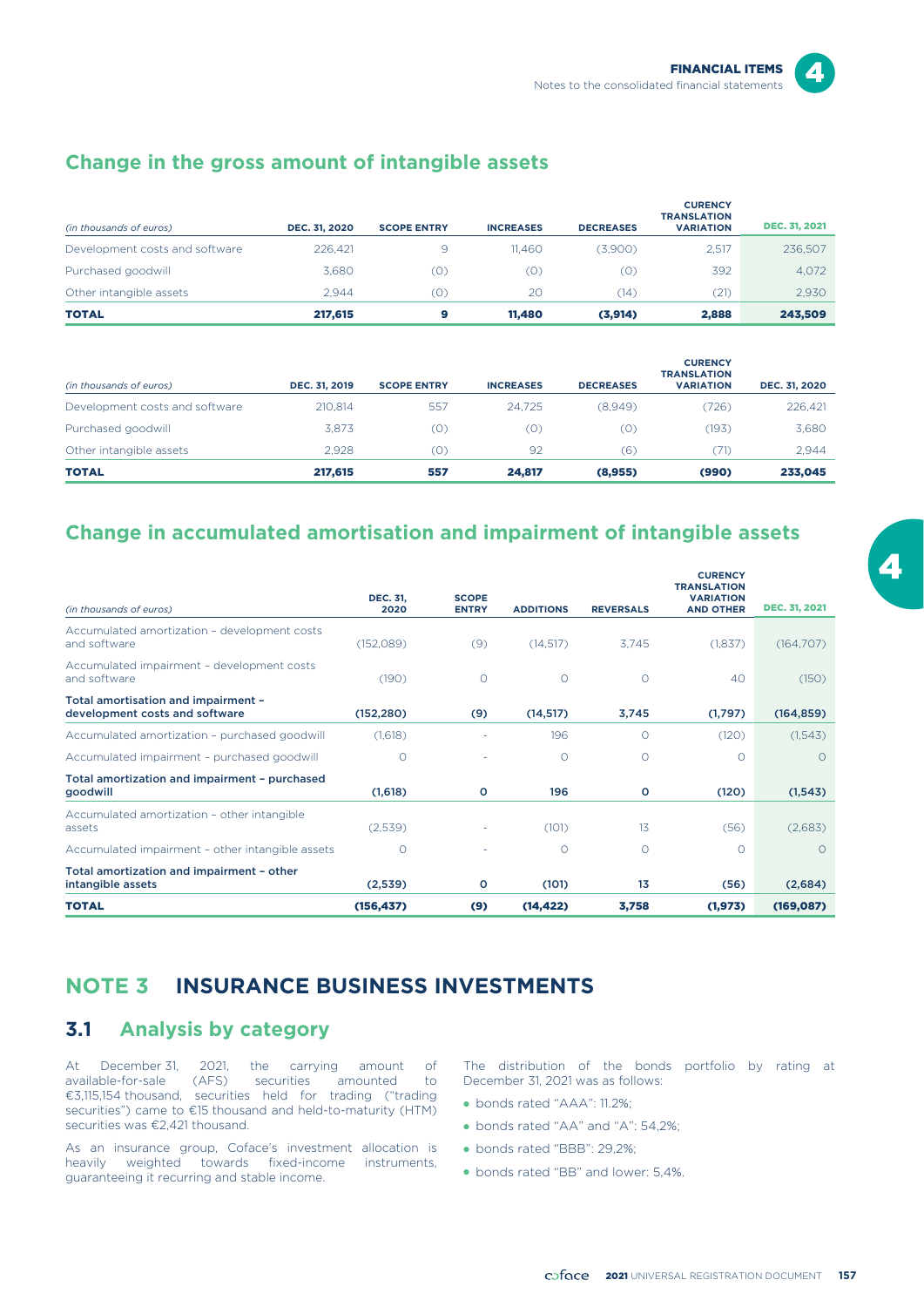$\blacktriangle$ 

|                                                                |                                 |                                | <b>DECEMBER 31, 2021</b>    |                             |                                                                |                                     |                                | DEC. 31, 2020               |                             |                                                                              |
|----------------------------------------------------------------|---------------------------------|--------------------------------|-----------------------------|-----------------------------|----------------------------------------------------------------|-------------------------------------|--------------------------------|-----------------------------|-----------------------------|------------------------------------------------------------------------------|
| (in thousands of euros)                                        | <b>AMORTIZED</b><br><b>COST</b> | <b>REVALU-</b><br><b>ATION</b> | <b>NET</b><br><b>VALUE</b>  | <b>FAIR</b><br><b>VALUE</b> | <b>UNREAL-</b><br><b>IZED</b><br><b>GAINS</b><br><b>LOSSES</b> | <b>AND AMORTIZED</b><br><b>COST</b> | <b>REVALU-</b><br><b>ATION</b> | <b>NET</b><br><b>VALUE</b>  | <b>FAIR</b><br><b>VALUE</b> | <b>UNREAL-</b><br><b>IZED</b><br><b>GAINS</b><br><b>AND</b><br><b>LOSSES</b> |
| <b>AFS</b> securities                                          | 2,876,416                       | 238,738                        | 3,115,154                   | 3,115,154                   |                                                                | 2,672,996                           | 223,318                        | 2,896,314                   | 2,896,314                   |                                                                              |
| Equities and other<br>variable-income<br>securities            | 191,074                         | 194,077                        | 385,151                     | 385,151                     |                                                                | 153,192                             | 145,980                        | 299,172                     | 299,172                     |                                                                              |
| Bonds and<br>government securities                             | 2,489,251                       | 28,029                         | 2,517,280                   | 2,517,280                   |                                                                | 2,300,679                           | 66,185                         | 2,366,864                   | 2,366,864                   |                                                                              |
| o/w direct<br><i>investments in</i><br>securities              | 2,087,552                       | 25,285                         | 2,112,837                   | 2,112,837                   |                                                                | 1,853,153                           | 58,531                         | 1,911,685                   | 1,911,685                   |                                                                              |
| o/w investments in<br><b>UCITS</b>                             | 401,699                         | 2,745                          | 404,444                     | 404.444                     |                                                                | 447,525                             | 7,654                          | 455,179                     | 455,179                     |                                                                              |
| Shares in non-trading<br>property companies                    | 196,091                         | 16,633                         | 212,724                     | 212,724                     |                                                                | 219,125                             | 11,155                         | 230,280                     | 230,280                     |                                                                              |
| <b>HTM</b> securities                                          |                                 |                                |                             |                             |                                                                |                                     |                                |                             |                             |                                                                              |
| <b>Bonds</b>                                                   | 1,833                           |                                | 1,833                       | 2,421                       | 588                                                            | 1,872                               |                                | 1,872                       | 2,587                       | 715                                                                          |
| Fair value through<br>income - trading<br>securities           |                                 |                                |                             |                             |                                                                |                                     |                                |                             |                             |                                                                              |
| Money market funds<br>(UCITS)                                  | 15                              |                                | 15                          | 15                          |                                                                | 67                                  |                                | 67                          | 67                          |                                                                              |
| <b>Derivatives (positive</b><br>fair value)                    |                                 | 10,458                         | 10,458                      | 10,458                      |                                                                |                                     | 7,237                          | 7,237                       | 7,237                       |                                                                              |
| <i>(derivatives</i><br>negative fair value<br>for information) |                                 | (3,480)                        | (3,480)                     | (3,480)                     |                                                                |                                     | (26)                           | (26)                        | (26)                        |                                                                              |
| <b>Loans and receivables</b>                                   | 91,683                          |                                | 91,683                      | 91,683                      |                                                                | 77,167                              |                                | 77,167                      | 77,167                      |                                                                              |
| Investment property                                            | 695                             | (407)                          | 288                         | 288                         |                                                                | 695                                 | (407)                          | 288                         | 288                         |                                                                              |
| <b>TOTAL</b>                                                   | 2,970,642                       |                                | 248,788 3,219,430 3,220,019 |                             |                                                                | 588 2,752,797                       |                                | 230,148 2,982,945 2,983,660 |                             | 715                                                                          |

| (in thousands of euros)                                      | <b>GROSS DEC. 31, 2021</b> | <b>IMPAIRMENT</b> | <b>NET DEC. 31, 2021</b> | <b>NET DEC. 31, 2020</b> |
|--------------------------------------------------------------|----------------------------|-------------------|--------------------------|--------------------------|
| <b>AFS</b> securities                                        | 3,153,343                  | (38, 187)         | 3,115,154                | 2,896,314                |
| Equities and other variable-income securities                | 417,584                    | (32, 433)         | 385,151                  | 299,172                  |
| Bonds and government securities                              | 2,517,280                  | (0)               | 2,517,280                | 2,366,864                |
| o/w direct investments in securities                         | 2,112,837                  | (0)               | 2,112,837                | 1,911,685                |
| o/w investments in UCITS                                     | 404,444                    |                   | 404,444                  | 455,179                  |
| Shares in non-trading property companies                     | 218,479                    | (5,754)           | 212,724                  | 230,280                  |
| <b>HTM</b> securities                                        |                            |                   |                          |                          |
| <b>Bond</b>                                                  | 1,833                      |                   | 1,833                    | 1,872                    |
| Fair value through income - trading securities               |                            |                   |                          |                          |
| Money market funds (UCITS)                                   | 15                         |                   | 15                       | 67                       |
| Derivatives (positive fair value)                            | 10,458                     |                   | 10,458                   | 7,237                    |
| (for information, derivatives with a negative fair<br>value) | (3,480)                    |                   | (3,480)                  | (26)                     |
| Loans and receivables                                        | 91,683                     |                   | 91,683                   | 77,167                   |
| <b>Investment property</b>                                   | 288                        |                   | 288                      | 288                      |
| <b>TOTAL</b>                                                 | 3,257,619                  | (38, 187)         | 3,219,430                | 2,982,945                |

**158 COFOCE 2021** UNIVERSAL REGISTRATION DOCUMENT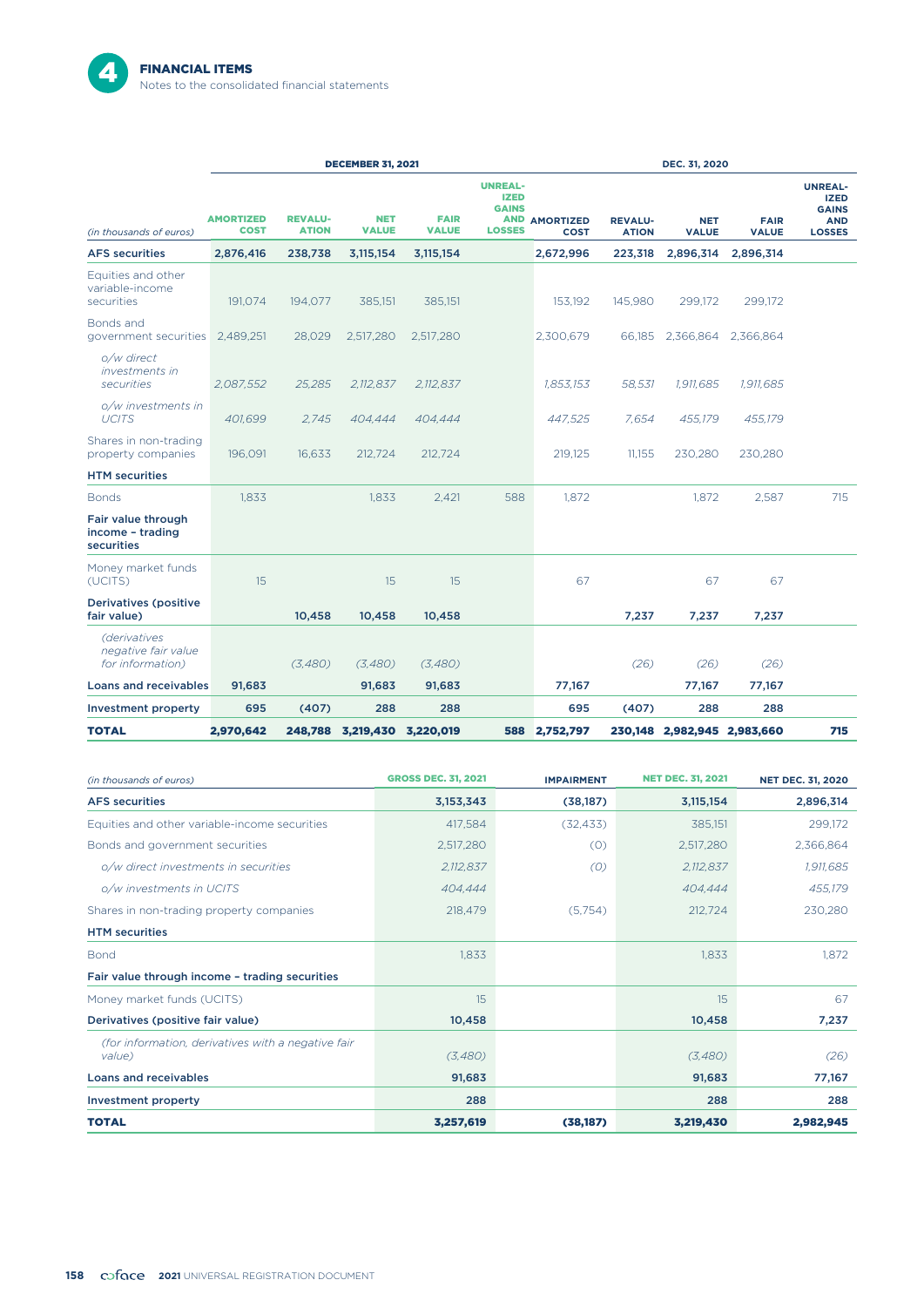#### Impairments

| (in thousands of euros)                       | DEC. 31, 2020 | <b>ADDITIONS</b> | <b>REVERSALS</b> | <b>EXCHANGE</b><br><b>RATE EFFECTS</b><br><b>AND OTHER</b> | <b>DEC. 31, 2021</b> |
|-----------------------------------------------|---------------|------------------|------------------|------------------------------------------------------------|----------------------|
| <b>AFS</b> securities                         | 43.457        | 1.526            | (6,823)          | 27                                                         | 38,187               |
| Equities and other variable-income securities | 38.848        | 380              | (6,823)          | 27                                                         | 32,432               |
| Bonds and government securities               | $\Omega$      | $\circ$          | O                |                                                            |                      |
| Shares in non-trading property companies      | 4.608         | 1.146            |                  |                                                            | 5,754                |
| Loans and receivables                         | 95            | $\circ$          | (95)             |                                                            | $\circ$              |
| <b>TOTAL</b>                                  | 43,552        | 1.526            | (6,918)          | 27                                                         | 38,187               |

Impairment of AFS securities is reversed when the securities are sold.

No impairment has been booked because with regard to Covid crisis.

### Change in investments by category

|                                                       | DEC. 31, 2020                    |                  |                  | <b>DEC. 31, 2021</b> |                   |                                  |                                  |
|-------------------------------------------------------|----------------------------------|------------------|------------------|----------------------|-------------------|----------------------------------|----------------------------------|
| (in thousands of euros)                               | <b>CARRYING</b><br><b>AMOUNT</b> | <b>INCREASES</b> | <b>DECREASES</b> | <b>REVALUATION</b>   | <b>IMPAIRMENT</b> | <b>OTHER</b><br><b>MOVEMENTS</b> | <b>CARRYING</b><br><b>AMOUNT</b> |
| <b>AFS</b> securities                                 | 2,896,314                        | 828,284          | (669, 875)       | 14,267               | 5,297             | 40,867                           | 3,115,154                        |
| Equities and other<br>variable-income securities      | 299,172                          | 51,832           | (19, 874)        | 46,989               | 6,443             | 589                              | 385,151                          |
| Bonds and government<br>securities                    | 2,366,864                        | 776,451          | (628, 113)       | (38,200)             |                   | 40,278                           | 2,517,280                        |
| Shares in non-trading<br>property companies           | 230,280                          |                  | (21,888)         | 5,478                | (1,146)           |                                  | 212,724                          |
| <b>HTM</b> securities                                 |                                  |                  |                  |                      |                   |                                  |                                  |
| <b>Bonds</b>                                          | 1,872                            | 6                | (46)             |                      |                   |                                  | 1,833                            |
| Fair value through income -<br>trading securities     | 67                               |                  | (49)             |                      |                   | (3)                              | 15                               |
| Loans, receivables and<br>other financial investments | 84,692                           | 67,921           | (39,063)         | (1,339)              | 95                | (9,877)                          | 102,430                          |
| <b>TOTAL</b>                                          | 2,982,945                        | 896,211          | (709, 032)       | 12,929               | 5,392             | 30,987                           | 3,219,430                        |

The line Fair value though income – trading securities refers to monetary UCITS.

### **Derivatives**

The structural use of derivatives is strictly limited to hedging. The nominal value of the hedge is thus limited to the amount of underlying assets held in the portfolio.

During 2021, most of the transactions carried out concerned systematic currency hedging *via* the conclusion of swaps or forward currency transactions for bonds issued mainly in USD and present in the investment portfolio.

Investments in equities were subject to systematic partial hedging through purchases of put options. The hedging strategy applied by the Group is aimed at protecting the portfolio against a sharp drop in the equities market in the eurozone.

Regarding the bond portfolio, *ad hoc* interest rate hedges were set up in 2021 by certain managers, in order to hedge the interest rate risk. A few *ad hoc* interest rate risk hedging operations have been implemented on negotiable debt securities in the monetary portfolio.

None of these transactions qualified for hedge accounting under IFRS as they were mainly currency transactions and partial market hedges.

### **3.2 Financial instruments recognised at fair value**

The fair values of financial instruments recorded in the balance sheet are measured according to a hierarchy that categorises into three levels the inputs used to measure fair value. These levels are as follows:

Level 1: Quoted prices in active markets for an identical financial instrument.

Securities classified as level 1 represent 82% of the Group's portfolio. They correspond to:

- equities, bonds and government securities listed on organized markets, as well as units in dedicated mutual funds whose net asset value is calculated and published on a very regular basis and is readily available (AFS securities);
- government bonds and bonds indexed to variable interest rates (HTM securities);
- French units in money-market funds, SICAV (trading securities).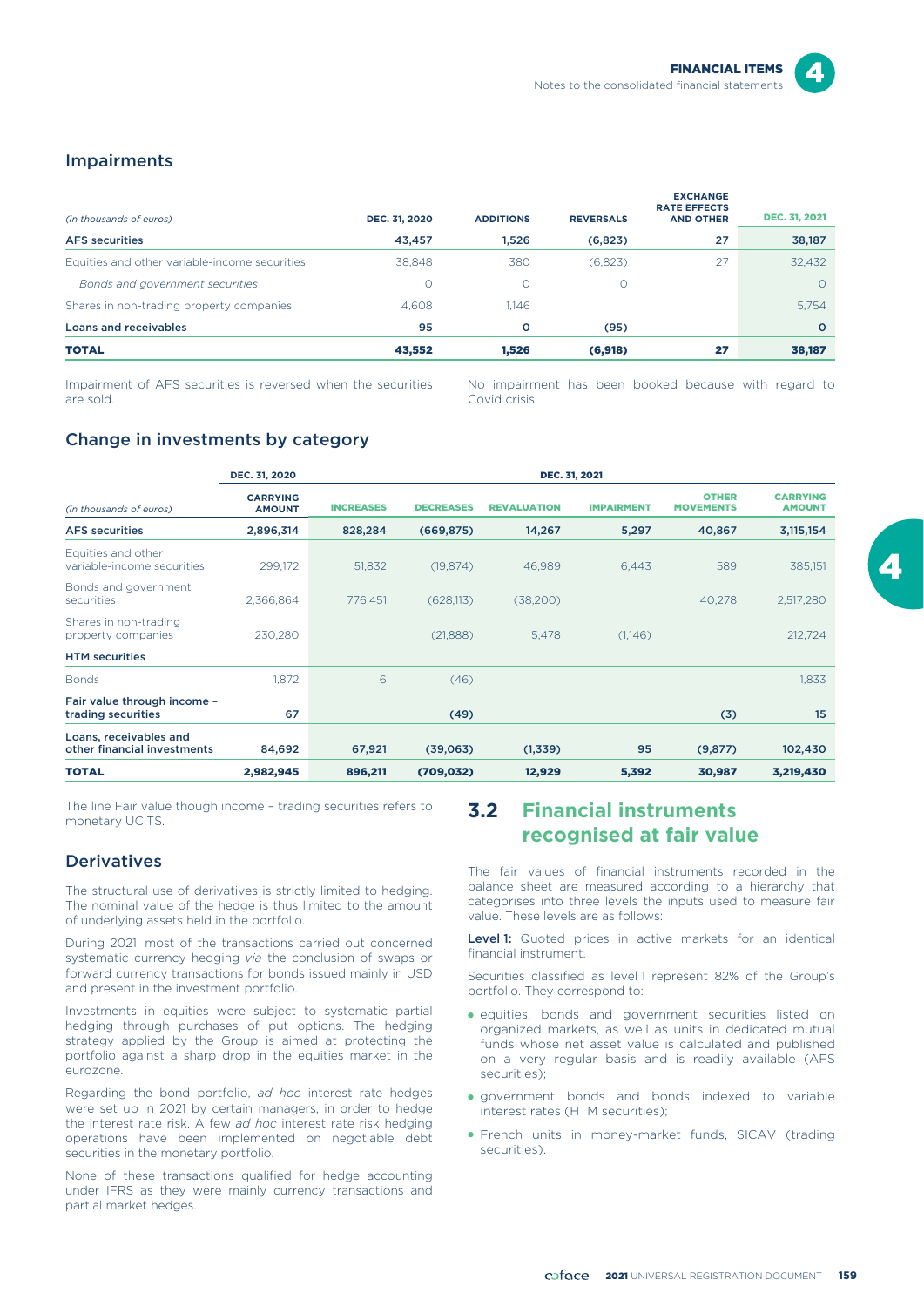Level 2: Use of inputs, other than quoted prices for an identical instrument that are directly or indirectly observable in the market (inputs corroborated by the market such as yield curves, swap rates, multiples method, etc.).

Securities classified as level 2 represent 7% of the Group's portfolio. This level is used for the following instruments:

• unlisted equities;

- loans and receivables due from banks or clients and whose fair value is determined using the historical cost method.

Level 3: Valuation techniques based on unobservable inputs such as projections or internal data.

Securities classified as level 3 represent 12% of the Group's portfolio. This level corresponds to unlisted equities, investment securities and units in dedicated mutual funds, as well as investment property.

### Breakdown of financial instrument fair value measurements as at December 31, 2021 by level in the fair value hierarchy

|                                                   |                                  |                   | <b>LEVEL1</b>                                                                                                           | <b>LEVEL 2</b>                                                                                                                                              | <b>LEVEL 3</b>                                                                                                                            |
|---------------------------------------------------|----------------------------------|-------------------|-------------------------------------------------------------------------------------------------------------------------|-------------------------------------------------------------------------------------------------------------------------------------------------------------|-------------------------------------------------------------------------------------------------------------------------------------------|
| (in thousands of euros)                           | <b>CARRYING</b><br><b>AMOUNT</b> | <b>FAIR VALUE</b> | <b>FAIR VALUE</b><br><b>DETERMINED</b><br><b>BASED ON</b><br><b>QUOTED PRICES</b><br><b>IN ACTIVE</b><br><b>MARKETS</b> | <b>FAIR VALUE</b><br><b>DETERMINED</b><br><b>BASED ON</b><br><b>VALUATION</b><br><b>TECHNIQUES</b><br><b>THAT USE</b><br><b>OBSERVABLE</b><br><b>INPUTS</b> | <b>FAIR VALUE</b><br><b>DETERMINED BASED</b><br><b>ON VALUATION</b><br><b>TECHNIQUES THAT</b><br><b>USE UNOBSERVABLE</b><br><b>INPUTS</b> |
| <b>AFS</b> securities                             | 3,115,154                        | 3,115,154         | 2,613,799                                                                                                               | 130,593                                                                                                                                                     | 370,761                                                                                                                                   |
| Equities and other variable-income<br>securities  | 385,151                          | 385,151           | 227,091                                                                                                                 | 23                                                                                                                                                          | 158,036                                                                                                                                   |
| Bonds and government securities                   | 2,517,280                        | 2,517,280         | 2,386,710                                                                                                               | 130,570                                                                                                                                                     | $\circ$                                                                                                                                   |
| Shares in non-trading property<br>companies       | 212,724                          | 212.724           |                                                                                                                         |                                                                                                                                                             | 212,724                                                                                                                                   |
| <b>HTM</b> securities                             |                                  |                   |                                                                                                                         |                                                                                                                                                             |                                                                                                                                           |
| <b>Bonds</b>                                      | 1.833                            | 2.421             | 2,421                                                                                                                   |                                                                                                                                                             |                                                                                                                                           |
| Fair value through income - trading<br>securities |                                  |                   |                                                                                                                         |                                                                                                                                                             |                                                                                                                                           |
| Money market funds (UCITS)                        | 15                               | 15                | 15                                                                                                                      |                                                                                                                                                             |                                                                                                                                           |
| <b>Derivatives</b>                                | 10,458                           | 10,458            | 9,876                                                                                                                   | 473                                                                                                                                                         | 109                                                                                                                                       |
| <b>Loans and receivables</b>                      | 91,683                           | 91,683            |                                                                                                                         | 91,683                                                                                                                                                      |                                                                                                                                           |
| <b>Investment property</b>                        | 288                              | 288               |                                                                                                                         |                                                                                                                                                             | 288                                                                                                                                       |
| <b>TOTAL</b>                                      | 3,219,430                        | 3,220,019         | 2,626,111                                                                                                               | 222,749                                                                                                                                                     | 371,158                                                                                                                                   |

#### Movements in Level 3 securities as at December 31, 2021

|                                                  |                            | <b>GAINS AND LOSSES</b><br><b>RECOGNIZED IN</b><br>THE PERIOD |                                     | <b>TRANSACTIONS</b><br><b>FOR THE PERIOD</b> |                                          |                                                                   |                                                  |                            |
|--------------------------------------------------|----------------------------|---------------------------------------------------------------|-------------------------------------|----------------------------------------------|------------------------------------------|-------------------------------------------------------------------|--------------------------------------------------|----------------------------|
| (in thousands of euros)                          | <b>AT DEC. 31,</b><br>2020 | <b>IN INCOME</b>                                              | <b>DIRECTLY</b><br><b>IN EQUITY</b> | <b>PURCHASES/</b><br><b>ISSUES</b>           | SALES/<br><b>REDEMP-</b><br><b>TIONS</b> | <b>CHANGES</b><br><b>IN SCOPE</b><br>OF CONSO-<br><b>LIDATION</b> | <b>EXCHANGE</b><br><b>RATE</b><br><b>EFFECTS</b> | <b>AT DEC. 31,</b><br>2021 |
| <b>AFS</b> securities                            | 386,055                    | (1,368)                                                       | 9,995                               | 2,385                                        | (26, 842)                                | (613)                                                             | 1,149                                            | 370,761                    |
| Equities and other<br>variable-income securities | 155.775                    | (222)                                                         | 4,516                               | 2,385                                        | (4.954)                                  | (613)                                                             | 1.149                                            | 158,036                    |
| Shares in non-trading<br>property companies      | 230.280                    | (1,146)                                                       | 5.478                               |                                              | (21,888)                                 |                                                                   |                                                  | 212,724                    |
| <b>Derivatives</b>                               | 109                        |                                                               |                                     |                                              |                                          |                                                                   | (0)                                              | 109                        |
| <b>Investment property</b>                       | 288                        |                                                               |                                     |                                              |                                          |                                                                   |                                                  | 288                        |
| <b>TOTAL</b>                                     | 386,452                    | (1,368)                                                       | 9,995                               | 2,385                                        | (26, 842)                                | (613)                                                             | 1,149                                            | 371,159                    |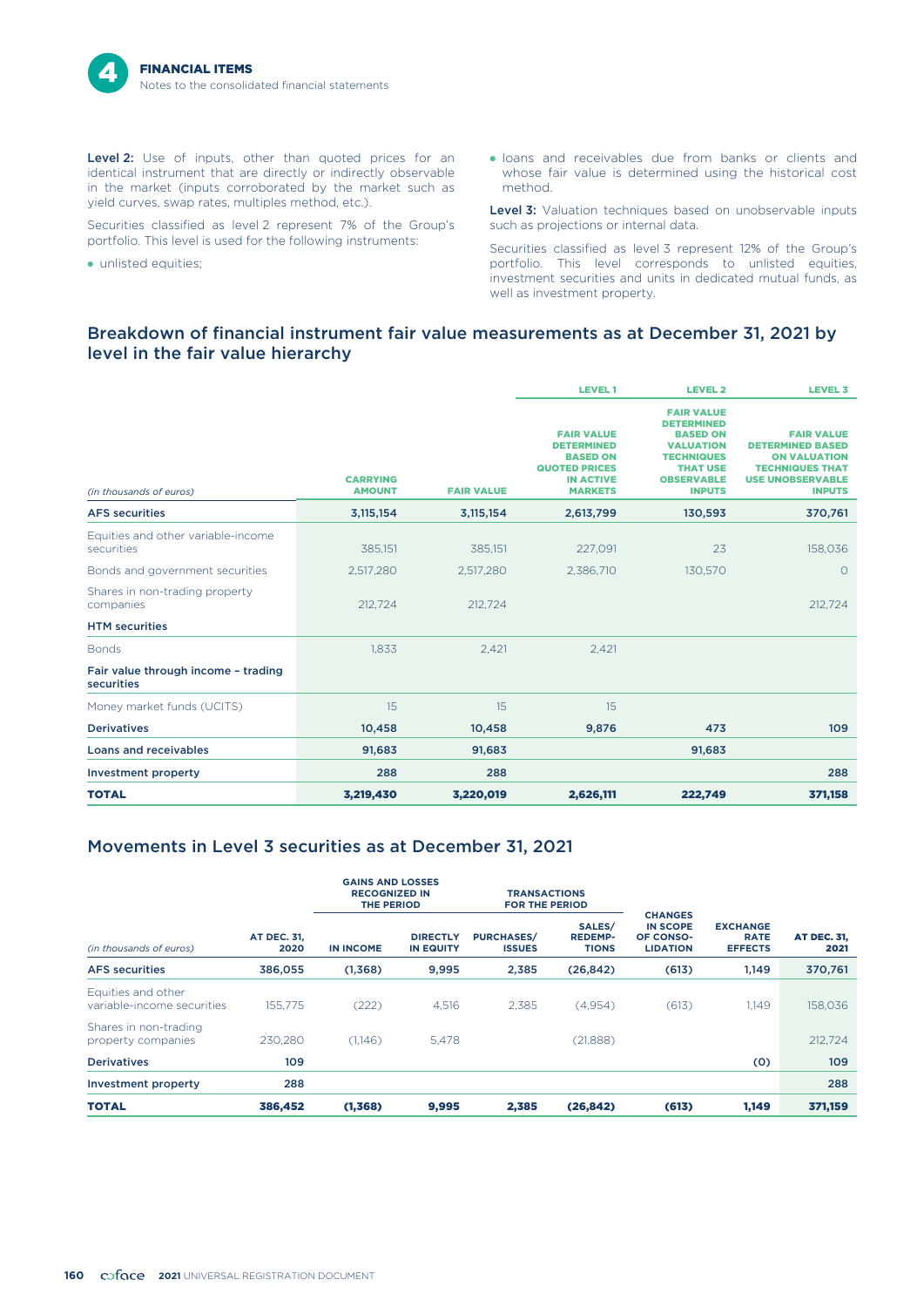$\boldsymbol{4}$ 

#### Breakdown of financial instrument fair value measurements as at December 31, 2020 by level in the fair value hierarchy

|                                                   |                                  |                   | <b>LEVEL1</b>                                                                                                           | LEVEL 2                                                                                                                                                     | <b>LEVEL 3</b>                                                                                                                                      |
|---------------------------------------------------|----------------------------------|-------------------|-------------------------------------------------------------------------------------------------------------------------|-------------------------------------------------------------------------------------------------------------------------------------------------------------|-----------------------------------------------------------------------------------------------------------------------------------------------------|
| (in thousands of euros)                           | <b>CARRYING</b><br><b>AMOUNT</b> | <b>FAIR VALUE</b> | <b>FAIR VALUE</b><br><b>DETERMINED</b><br><b>BASED ON</b><br><b>QUOTED PRICES</b><br><b>IN ACTIVE</b><br><b>MARKETS</b> | <b>FAIR VALUE</b><br><b>DETERMINED</b><br><b>BASED ON</b><br><b>VALUATION</b><br><b>TECHNIQUES</b><br><b>THAT USE</b><br><b>OBSERVABLE</b><br><b>INPUTS</b> | <b>FAIR VALUE</b><br><b>DETERMINED BASED</b><br><b>ON VALUATION</b><br><b>TECHNIQUES THAT</b><br><b>USE</b><br><b>UNOBSERVABLE</b><br><b>INPUTS</b> |
| <b>AFS</b> securities                             | 2,896,314                        | 2,896,314         | 2,442,488                                                                                                               | 67,771                                                                                                                                                      | 386,055                                                                                                                                             |
| Equities and other variable-income<br>securities  | 299,172                          | 299,172           | 143,373                                                                                                                 | 23                                                                                                                                                          | 155,775                                                                                                                                             |
| Bonds and government securities                   | 2,366,864                        | 2,366,864         | 2.299.116                                                                                                               | 67.747                                                                                                                                                      |                                                                                                                                                     |
| Shares in non-trading property<br>companies       | 230,280                          | 230,280           |                                                                                                                         |                                                                                                                                                             | 230,280                                                                                                                                             |
| <b>HTM</b> securities                             |                                  |                   |                                                                                                                         |                                                                                                                                                             |                                                                                                                                                     |
| <b>Bonds</b>                                      | 1.872                            | 2.587             | 2.587                                                                                                                   |                                                                                                                                                             |                                                                                                                                                     |
| Fair value through income - trading<br>securities |                                  |                   |                                                                                                                         |                                                                                                                                                             |                                                                                                                                                     |
| Money market funds (UCITS)                        | 67                               | 67                | 67                                                                                                                      |                                                                                                                                                             |                                                                                                                                                     |
| <b>Derivatives</b>                                | 7,237                            | 7,237             | 715                                                                                                                     | 6,413                                                                                                                                                       | 109                                                                                                                                                 |
| Loans and receivables                             | 77,167                           | 77,167            |                                                                                                                         | 77,167                                                                                                                                                      |                                                                                                                                                     |
| <b>Investment property</b>                        | 288                              | 288               |                                                                                                                         |                                                                                                                                                             | 288                                                                                                                                                 |
| <b>TOTAL</b>                                      | 2,982,945                        | 2,983,660         | 2,445,858                                                                                                               | 151,350                                                                                                                                                     | 386,452                                                                                                                                             |

#### Movements in Level 3 securities as at December 31, 2020

|                                                  |                     | <b>GAINS AND LOSSES</b><br><b>RECOGNIZED IN THE PERIOD</b> |                                     |                                    | <b>TRANSACTIONS</b><br><b>FOR THE PERIOD</b> |                                                  |                            |  |
|--------------------------------------------------|---------------------|------------------------------------------------------------|-------------------------------------|------------------------------------|----------------------------------------------|--------------------------------------------------|----------------------------|--|
| (in thousands of euros)                          | AT DEC. 31,<br>2019 | <b>IN INCOME</b>                                           | <b>DIRECTLY IN</b><br><b>EQUITY</b> | <b>PURCHASES/</b><br><b>ISSUES</b> | SALES/<br><b>REDEMPTIONS</b>                 | <b>EXCHANGE</b><br><b>RATE</b><br><b>EFFECTS</b> | <b>AT DEC. 31,</b><br>2020 |  |
| <b>AFS</b> securities                            | 390.308             | (10, 159)                                                  | 5,355                               | 8,424                              | (1,488)                                      | (1,825)                                          | 386,055                    |  |
| Equities and other<br>variable-income securities | 154.835             | (5,559)                                                    | 9.389                               | 1.653                              | 1,841                                        | (1,825)                                          | 155,775                    |  |
| Shares in non-trading<br>property companies      | 235.473             | (4,600)                                                    | (4.034)                             | 6.771                              | (3,329)                                      |                                                  | 230.280                    |  |
| <b>Derivatives</b>                               | 109                 |                                                            |                                     | $\circ$                            |                                              | o                                                | 109                        |  |
| Investment property                              | 288                 |                                                            |                                     |                                    | $\circ$                                      |                                                  | 288                        |  |
| <b>TOTAL</b>                                     | 390,705             | (10, 159)                                                  | 5,355                               | 8,424                              | (1,488)                                      | (1,825)                                          | 386,452                    |  |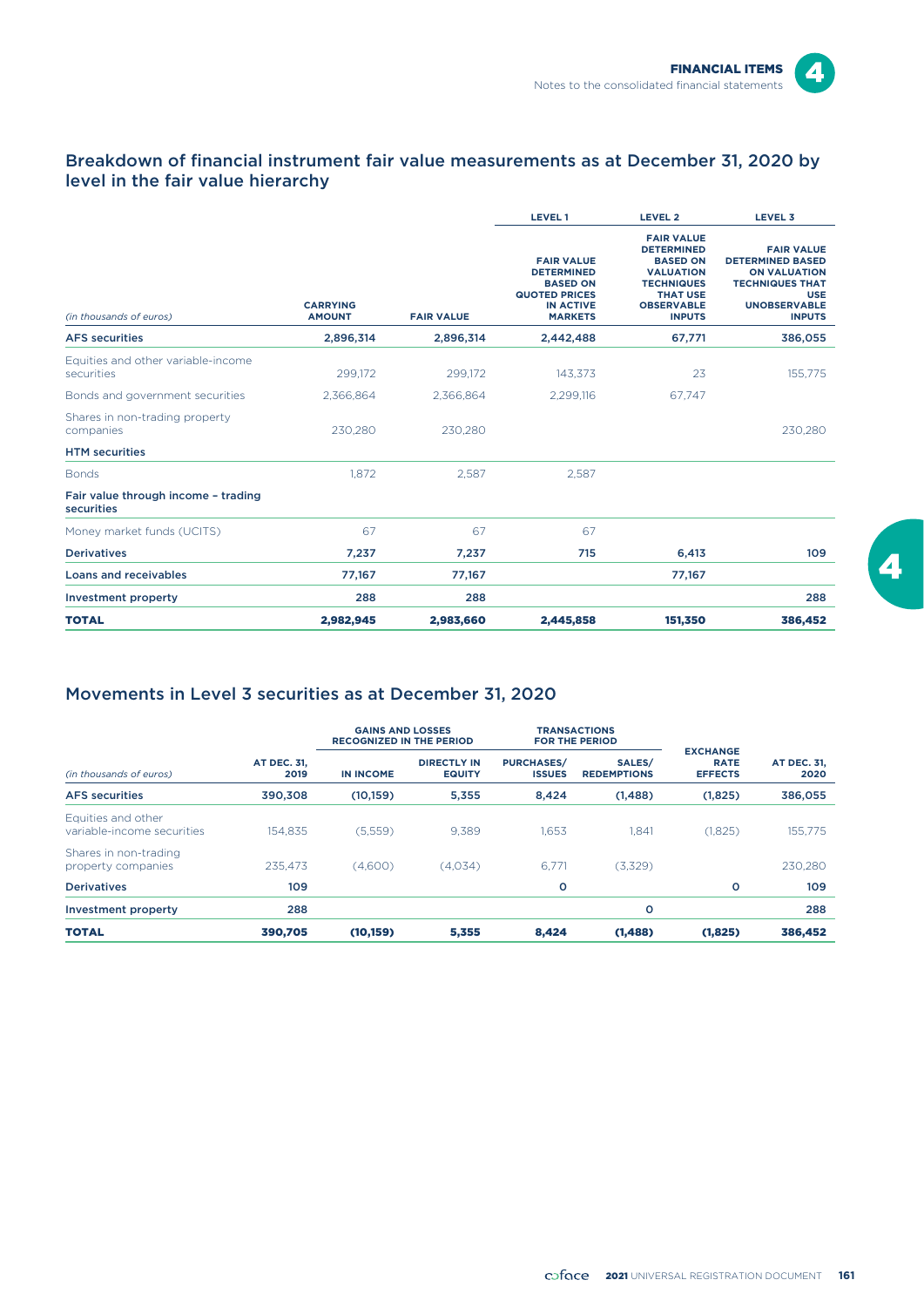#### SPPI Financial assets at December 31, 2021 (IFRS 9)

| (in thousands of euros)                                     | <b>FAIR VALUE</b>  | <b>FAIR VALUE</b><br><b>VARIATION</b> |
|-------------------------------------------------------------|--------------------|---------------------------------------|
| Direct investments in securities - SPPI financial assets    | 2,070,379          | (17, 922)                             |
| Direct investments in securities - No SPPI financial assets | 42,456             | 32                                    |
| Direct investments in securities                            | 2,112,835          | (17, 891)                             |
| Loans and receivables - SPPI financial assets               | 91,683             | 0                                     |
| Loans and receivables                                       | 91,683             | $\circ$                               |
| Cash and cash equivalents - SPPI financial assets           | 362,441            | $\circ$                               |
| Cash and cash equivalents                                   | 311,183            | $\circ$                               |
| <b>SPPI FINANCIAL ASSETS</b>                                | 2,524,502          | (17, 922)                             |
| <b>NO SPPI FINANCIAL ASSETS</b>                             | 42,456             | 32                                    |
| <b>TOTAL</b>                                                | 2,566,958          | (17, 891)                             |
|                                                             |                    |                                       |
| (in thousands of euros)                                     | <b>GROSS VALUE</b> | <b>FAIR VALUE</b>                     |
| SPPI financial assets without a low credit risk             | 104,618            | 110,351                               |

# **NOTE 4 RECEIVABLES ARISING FROM BANKING ACTIVITIES**

### **Breakdown by nature**

| (in thousands of euros)                                | <b>DEC. 31, 2021</b> | DEC. 31, 2020 |
|--------------------------------------------------------|----------------------|---------------|
| Receivables arising from banking sector                | 2.690.125            | 2.326.941     |
| Non-performing receivables arising from banking sector | 34.440               | 37.490        |
| Allowances for receivables arising from banking sector | (34.440)             | (37, 490)     |
| <b>TOTAL</b>                                           | 2,690,125            | 2,326,941     |

### **Breakdown by age**

Receivables arising from banking and other activities represent receivables acquired within the scope of factoring agreements.

They are recognised at cost within assets in the balance sheet and they are classified as level 1. Factoring receivables include both receivables whose future recovery is guaranteed by Coface and receivables for which the risk of future recovery is borne by the customer.

When applicable, the Group recognises a valuation allowance against receivables to take account of any potential difficulties in their future recovery, being specified that the receivables are also covered by a credit insurance agreement. Accordingly, the related risks are covered by claims provisions.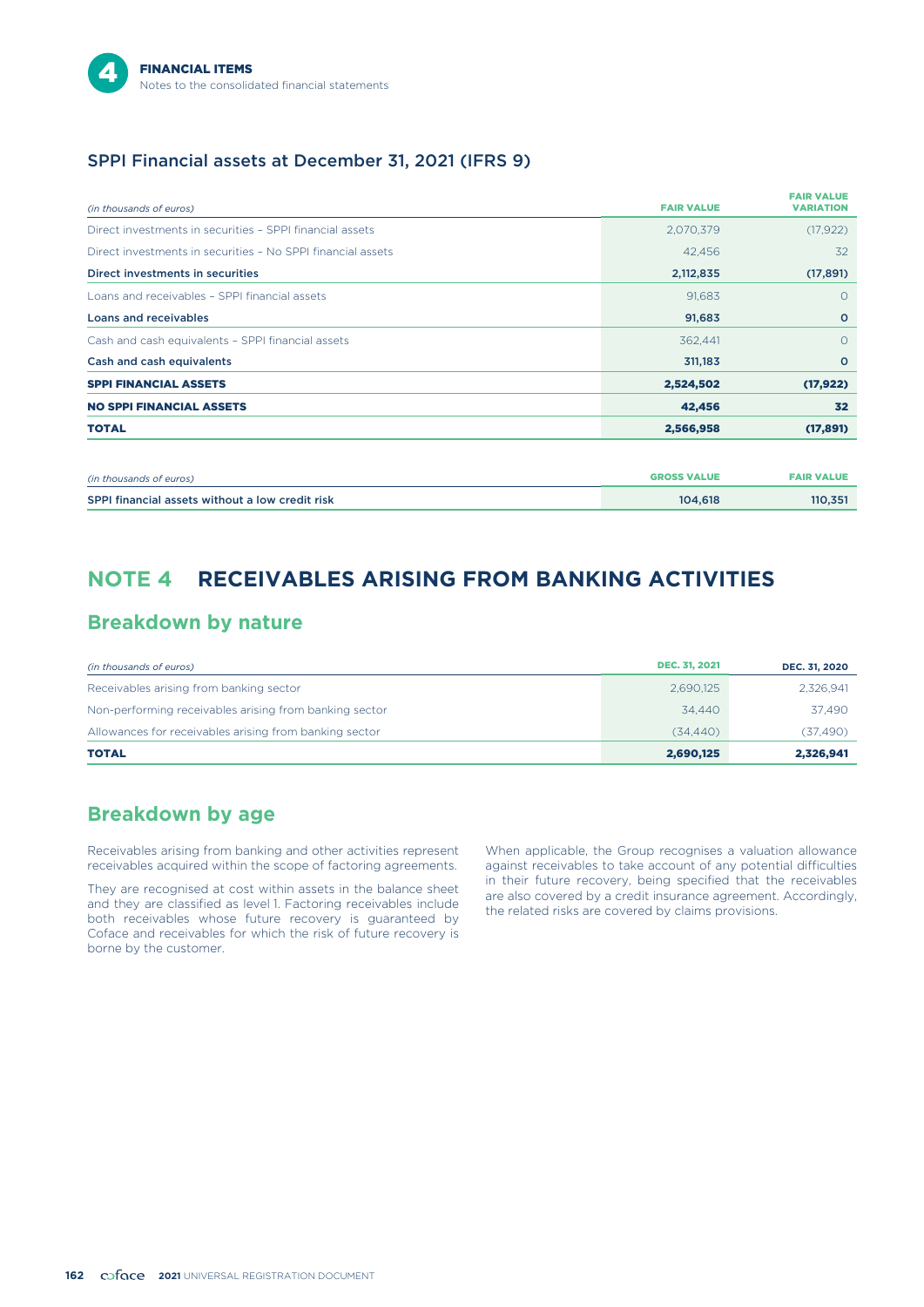$\boldsymbol{A}$ 

|                                                                                                    |                |           | <b>DEC. 31, 2021</b>                |                        |                 |              |
|----------------------------------------------------------------------------------------------------|----------------|-----------|-------------------------------------|------------------------|-----------------|--------------|
|                                                                                                    |                |           | <b>DUE</b>                          |                        |                 |              |
| (in thousands of euros)                                                                            | <b>NOT DUE</b> | -3 MONTHS | <b>3 MONTHS</b><br><b>TO 1 YEAR</b> | 1 TO<br><b>5 YEARS</b> | <b>+5 YEARS</b> | <b>TOTAL</b> |
| Receivables arising from banking and other activities                                              | 2.235.128      | 453.181   | 587                                 | 1.194                  | 34              | 2,690,125    |
| Non-performing receivables arising from banking and<br>other activities                            |                |           | 1.134                               | 22.794                 | 10.513          | 34.440       |
| Allowances for receivables arising from banking and<br>other activities                            |                |           | (1.134)                             | (22.794)               | (10.513)        | (34, 440)    |
| Total receivables arising from banking and other<br>activities                                     | 2,235,128      | 453,181   | 587                                 | 1,194                  | 34              | 2,690,125    |
| Claims reserve as hedge for factoring receivables                                                  |                |           |                                     |                        |                 |              |
| <b>TOTAL RECEIVABLES ARISING FROM BANKING AND</b><br><b>OTHER ACTIVITIES AFTER CLAIMS RESERVES</b> | 2,235,128      | 453,181   | 587                                 | 1,194                  | 34              | 2,690,125    |

|                                                                                                    |                |           | <b>DUE</b>                          |                        |           |              |
|----------------------------------------------------------------------------------------------------|----------------|-----------|-------------------------------------|------------------------|-----------|--------------|
| (in thousands of euros)                                                                            | <b>NOT DUE</b> | -3 MONTHS | <b>3 MONTHS</b><br><b>TO 1 YEAR</b> | 1 TO<br><b>5 YEARS</b> | +5 YEARS  | <b>TOTAL</b> |
| Receivables arising from banking and other activities                                              | 1,583,412      | 743.529   | $\Omega$                            | $\circ$                | $\circ$   | 2,326,941    |
| Non-performing receivables arising from banking and<br>other activities                            | $\bigcirc$     | $\Omega$  | 3.690                               | 27.854                 | 5.946     | 37.490       |
| Allowances for receivables arising from banking and<br>other activities                            | $\circ$        | $\circ$   | (3,690)                             | (27, 854)              | (5.946)   | (37, 490)    |
| Total receivables arising from banking and other<br>activities                                     | 1,583,412      | 743,529   | $\circ$                             | o                      | $\circ$   | 2,326,941    |
| Claims reserve as hedge for factoring receivables                                                  |                |           |                                     |                        |           |              |
| <b>TOTAL RECEIVABLES ARISING FROM BANKING AND</b><br><b>OTHER ACTIVITIES AFTER CLAIMS RESERVES</b> | 1,583,412      | 743,529   | $\mathbf o$                         | O                      | $\bullet$ | 2,326,941    |

# **NOTE 5 INVESTMENTS IN ASSOCIATES**

At December 31, 2021, there is no investment in associated companies.

# **NOTE 6 TANGIBLE ASSETS**

|                                         | <b>DEC. 31, 2021</b> | DEC. 31, 2020    |
|-----------------------------------------|----------------------|------------------|
| (in thousands of euros)                 | <b>NET VALUE</b>     | <b>NET VALUE</b> |
| Buildings used for operational purposes | 19.542               | 21,196           |
| Other property, plant and equipment     | 14.869               | 14,041           |
| Right-of-use assets for lessees         | 71.398               | 77,528           |
| <b>TOTAL</b>                            | 105,809              | 112,765          |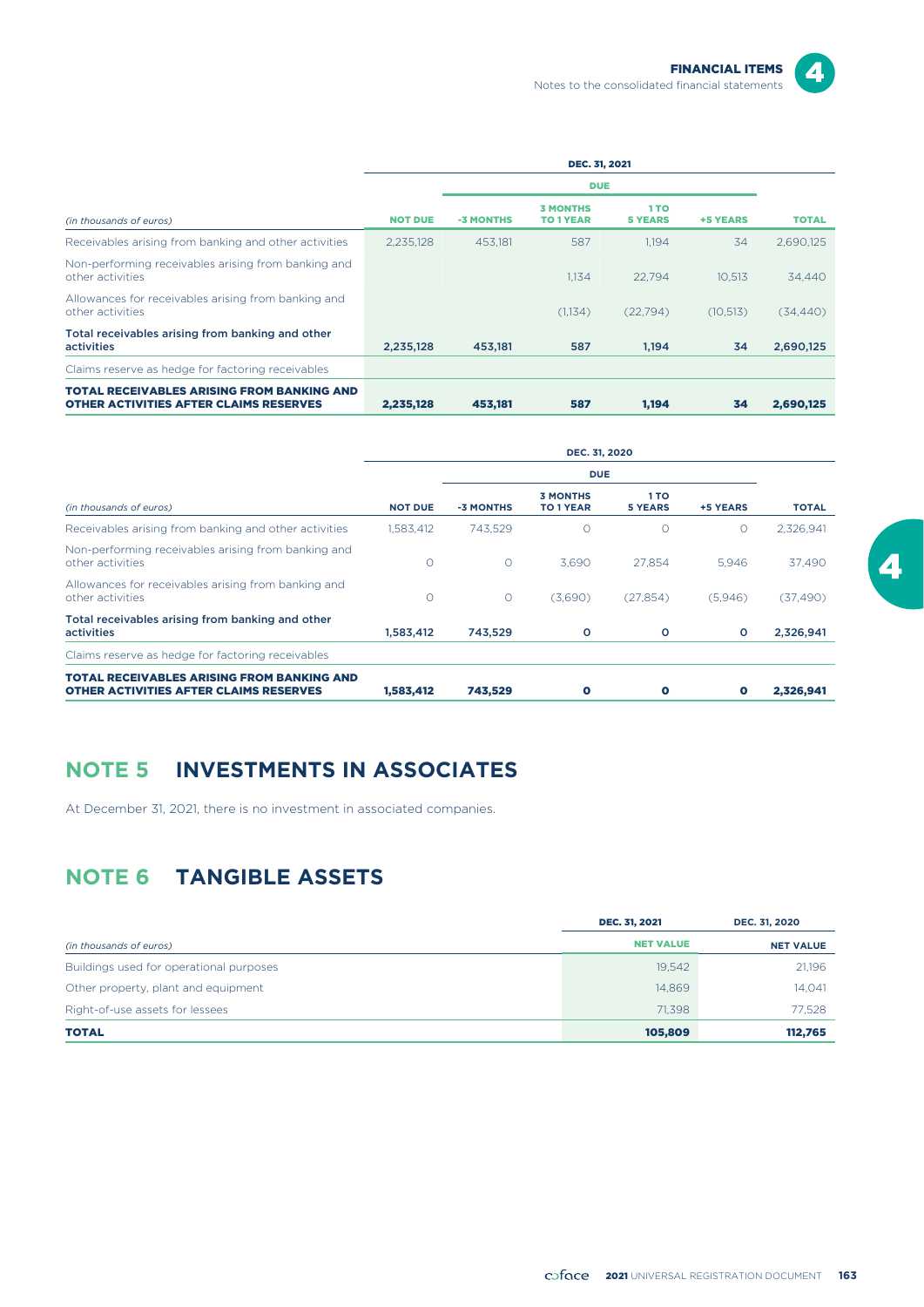

|                                         | <b>DEC. 31, 2021</b> |                                              |                  |  |  |
|-----------------------------------------|----------------------|----------------------------------------------|------------------|--|--|
| (in thousands of euros)                 | <b>GROSS AMOUNT</b>  | <b>AMORTISATION AND</b><br><b>IMPAIRMENT</b> | <b>NET VALUE</b> |  |  |
| Buildings used for operational purposes | 85.281               | (65,738)                                     | 19,542           |  |  |
| Other property, plant and equipment     | 48.184               | (33,315)                                     | 14,869           |  |  |
| Right-of-use assets for lessees         | 125.797              | (54.399)                                     | 71,398           |  |  |
| <b>TOTAL</b>                            | 259,262              | (153, 452)                                   | 105,809          |  |  |

|                                         | DEC. 31, 2020       |                                              |                  |  |  |
|-----------------------------------------|---------------------|----------------------------------------------|------------------|--|--|
| (in thousands of euros)                 | <b>GROSS AMOUNT</b> | <b>AMORTISATION AND</b><br><b>IMPAIRMENT</b> | <b>NET VALUE</b> |  |  |
| Buildings used for operational purposes | 85.281              | (64,085)                                     | 21,196           |  |  |
| Other property, plant and equipment     | 49.332              | (35,291)                                     | 14,041           |  |  |
| Right-of-use assets for lessees         | 113.330             | (35.802)                                     | 77,528           |  |  |
| <b>TOTAL</b>                            | 247,943             | (135, 178)                                   | 112,765          |  |  |

# **Change in the gross amount of property, plant and equipment**

| (in thousands of euros)                                       | DEC. 31, 2020 | <b>SCOPE ENTRY</b> | <b>INCREASES</b> | <b>DECREASES</b> | <b>CURRENCY</b><br><b>TRANSLATION</b><br><b>VARIATION</b> | <b>DEC. 31, 2021</b> |
|---------------------------------------------------------------|---------------|--------------------|------------------|------------------|-----------------------------------------------------------|----------------------|
| Land used for operational purposes                            | 7,140         | (0)                | (0)              | (0)              | (0)                                                       | 7,140                |
| Buildings used for operational<br>purposes                    | 78,141        | (0)                | (0)              | (0)              | (0)                                                       | 78,141               |
| Right-of-use assets for lessees -<br><b>Buildings leasing</b> | 92.588        | 501                | 4.341            | (464)            | 1.386                                                     | 98,352               |
| Total buildings used for<br>operational purposes              | 177,869       | 501                | 4,341            | (464)            | 1,386                                                     | 183,633              |
| Operating guarantees and deposits                             | 3,668         | (0)                | 38               | (20)             | 63                                                        | 3,749                |
| Other property, plant and<br>equipment                        | 45.665        | 331                | 4.209            | (5,970)          | 201                                                       | 44,436               |
| Right-of-use assets for lessees -<br>Equipment leasing        | 20.742        | 212                | 6,360            | (6)              | 137                                                       | 27,445               |
| Total other property, plant and<br>equipment                  | 70,075        | 543                | 10,607           | (5,996)          | 401                                                       | 75,629               |
| <b>TOTAL</b>                                                  | 247,943       | 1,044              | 14,948           | (6,460)          | 1,787                                                     | 259,262              |

| (in thousands of euros)                                       | DEC. 31, 2019 | <b>SCOPE ENTRY</b> | <b>INCREASES</b> | <b>DECREASES</b> | <b>CURRENCY</b><br><b>TRANSLATION</b><br><b>VARIATION</b> | DEC. 31, 2020 |
|---------------------------------------------------------------|---------------|--------------------|------------------|------------------|-----------------------------------------------------------|---------------|
| Land used for operational purposes                            | 7.140         | (0)                | (0)              | (0)              | (0)                                                       | 7,140         |
| Buildings used for operational<br>purposes                    | 78.141        | (0)                | (0)              | (0)              | (0)                                                       | 78,141        |
| Right-of-use assets for lessees -<br><b>Buildings leasing</b> | 88.009        | (0)                | 6,295            | (100)            | (1,616)                                                   | 92,588        |
| <b>Total buildings used for</b><br>operational purposes       | 173,290       | o                  | 6,295            | (100)            | (1,616)                                                   | 177,869       |
| Operating guarantees and deposits                             | 3,540         | (0)                | 167              | (3)              | (36)                                                      | 3,668         |
| Other property, plant and<br>equipment                        | 52,656        | 82                 | 1,947            | (8,192)          | (828)                                                     | 45,665        |
| Right-of-use assets for lessees -<br>Equipment leasing        | 15,909        | (0)                | 4,889            |                  | (56)                                                      | 20,742        |
| Total other property, plant and<br>equipment                  | 72,105        | 82                 | 7,003            | (8, 195)         | (920)                                                     | 70,075        |
| <b>TOTAL</b>                                                  | 245,395       | 82                 | 13,298           | (8, 295)         | (2,536)                                                   | 247,943       |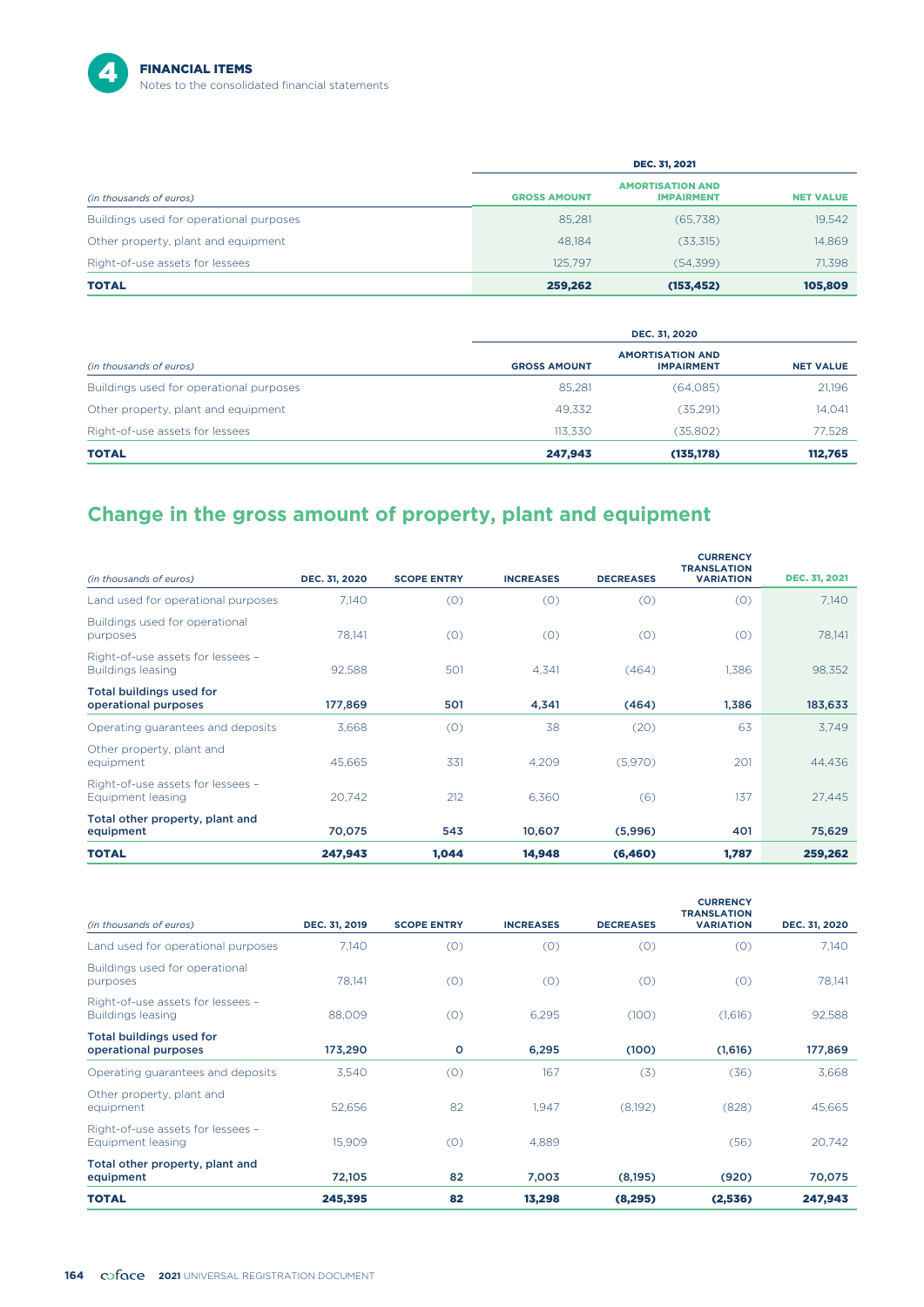

# **Change in accumulated depreciation and impairment of property, plant and equipment**

| (in thousands of euros)                                                           | <b>DEC. 31,</b><br>2020 | <b>SCOPE</b><br><b>ENTRY</b> | <b>ADDITIONS</b> | <b>REVERSALS</b> | <b>CURRENCY</b><br><b>TRANSLATION</b><br><b>VARIATION</b><br><b>AND OTHER</b> | <b>DEC. 31,</b><br>2021 |
|-----------------------------------------------------------------------------------|-------------------------|------------------------------|------------------|------------------|-------------------------------------------------------------------------------|-------------------------|
| Accumulated amortization - Building used for<br>operational purposes              | (64,085)                | (0)                          | (1,653)          | (0)              | (0)                                                                           | (65, 738)               |
| Accumulated amortization - Right-of-use assets for<br>lessees - Buildings leasing | (24, 632)               | (193)                        | (12.164)         | 25               | (402)                                                                         | (37, 366)               |
| Buildings used for operational purposes                                           | (88,717)                | (193)                        | (13, 817)        | 25               | (402)                                                                         | (103, 104)              |
| Accumulated amortization other property, plant &<br>equipment                     | (35, 135)               | (175)                        | (3, 454)         | 5,782            | (146)                                                                         | (33, 127)               |
| Accumulated impairment other property, plant &<br>equipment                       | (157)                   | (0)                          | (30)             | (0)              | (1)                                                                           | (188)                   |
| Accumulated amortization - Right-of-use assets for<br>lessees - Equipment leasing | (11,170)                | (72)                         | (5,703)          | 6                | (93)                                                                          | (17,032)                |
| Other property, plant and equipment                                               | (46, 462)               | (247)                        | (9,187)          | 5,788            | (240)                                                                         | (50, 348)               |
| <b>TOTAL</b>                                                                      | (135, 179)              | (440)                        | (23,004)         | 5,813            | (642)                                                                         | (153, 452)              |

| (in thousands of euros)                                                           | <b>DEC. 31,</b><br>2019 | <b>ADDITIONS</b> | <b>REVERSALS</b> | <b>RECLASSIFY</b> | <b>CURRENCY</b><br><b>TRANSLATION</b><br><b>VARIATION</b><br><b>AND OTHER</b> | <b>DEC. 31,</b><br>2020 |
|-----------------------------------------------------------------------------------|-------------------------|------------------|------------------|-------------------|-------------------------------------------------------------------------------|-------------------------|
| Accumulated amortization - Building used for<br>operational purposes              | (62, 919)               | (1,607)          | (0)              | 441               | (0)                                                                           | (64,085)                |
| Accumulated impairment - Buildings used for<br>operational purposes               | (0)                     | (0)              | 441              | (441)             | (0)                                                                           | (0)                     |
| Accumulated impairment - Right-of-use assets for<br>lessees - Buildings leasing   | (12, 652)               | (12, 615)        | 27               | (0)               | 608                                                                           | (24, 632)               |
| Buildings used for operational purposes                                           | (75,571)                | (14, 222)        | 468              | (0)               | 608                                                                           | (88,717)                |
| Accumulated amortization other property, plant &<br>equipment                     | (38, 380)               | (3,589)          | 6,362            | (0)               | 472                                                                           | (35, 135)               |
| Accumulated impairment other property, plant &<br>equipment                       | (2,015)                 | (8)              | 1,796            | (0)               | 70                                                                            | (157)                   |
| Accumulated amortization - Right-of-use assets for<br>lessees - Equipment leasing | (5,653)                 | (5,545)          | (0)              | (0)               | 28                                                                            | (11,170)                |
| Other property, plant and equipment                                               | (46,048)                | (9,142)          | 8,158            | (0)               | 570                                                                           | (46, 462)               |
| <b>TOTAL</b>                                                                      | (121, 619)              | (23, 364)        | 8,626            | (0)               | 1,178                                                                         | (135, 179)              |

# **Market value of buildings used in the business**

| (in thousands of euros) | <b>DEC. 31, 2021</b> | DEC. 31, 2020 |
|-------------------------|----------------------|---------------|
| Carrying amount         | 19.542               | 21.196        |
| Market value            | 73,332               | 72,699        |
| <b>UNREALISED GAINS</b> | 53,790               | 51,503        |

Buildings held by Coface Group do not represent any unrealised losses; no impairment is therefore recorded at December 31, 2021.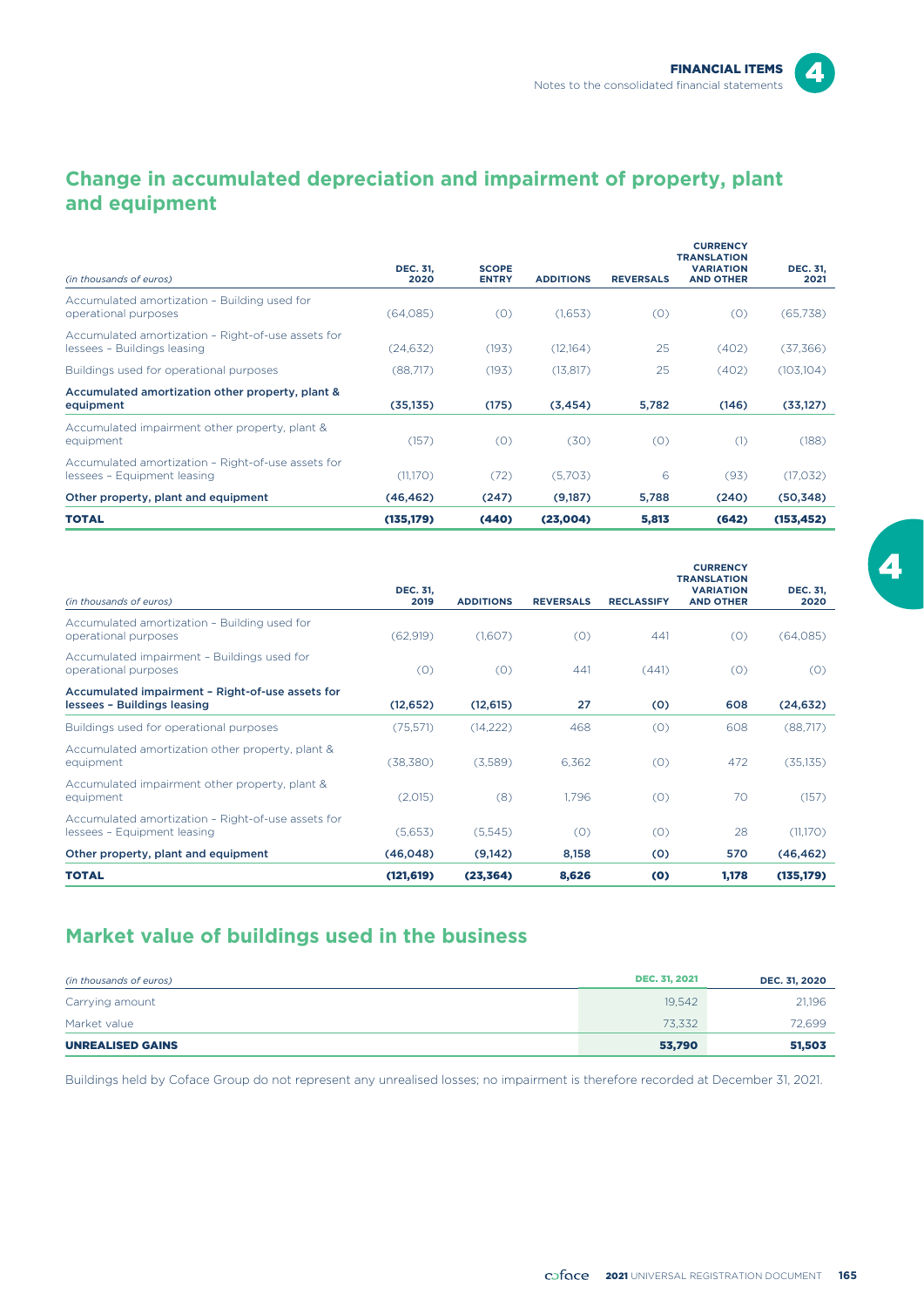# **NOTE 7 RECEIVABLES ARISING FROM INSURANCE AND REINSURANCE OPERATIONS**

### **Breakdown by nature**

|                                                      | <b>DEC. 31, 2021</b> |                  |            | <b>DEC. 31, 2020</b> |                  |            |  |
|------------------------------------------------------|----------------------|------------------|------------|----------------------|------------------|------------|--|
| (in thousands of euros)                              | <b>GROSS</b>         | <b>PROVISION</b> | <b>NET</b> | <b>GROSS</b>         | <b>PROVISION</b> | <b>NET</b> |  |
| Receivables from policyholders and agents            | 306.927              | (37.472)         | 269.455    | 289.824              | (37.915)         | 251,909    |  |
| Earned premiums not written                          | 116.894              | (0)              | 116.894    | 90.499               | (0)              | 90.499     |  |
| Receivables arising from reinsurance operations, net | 124.910              | (221)            | 124.689    | 174.374              | (221)            | 174.153    |  |
| <b>TOTAL</b>                                         | 548,731              | (37, 693)        | 511.038    | 554.697              | (38, 136)        | 516,561    |  |

### **Breakdown by age**

| <b>DEC. 31, 2021</b> |            |                                     |                        |                             |              |  |
|----------------------|------------|-------------------------------------|------------------------|-----------------------------|--------------|--|
|                      |            |                                     |                        |                             |              |  |
| <b>NOT DUE</b>       | -3 MONTHS  | <b>3 MONTHS</b><br><b>TO 1 YEAR</b> | <b>TO5 YEARS</b>       | <b>+5 YEARS</b>             | <b>TOTAL</b> |  |
| 373,406              | 79,808     | 48,025                              | 9,313                  | 487                         | 511,038      |  |
|                      |            |                                     |                        |                             |              |  |
|                      | <b>DUE</b> |                                     |                        |                             |              |  |
| <b>NOT DUE</b>       | -3 MONTHS  | <b>3 MONTHS</b><br><b>TO 1 YEAR</b> | 1 TO<br><b>5 YEARS</b> | +5 YEARS                    | <b>TOTAL</b> |  |
| 363,147              | 106,217    | 29,453                              | 16,980                 | 766                         | 516,561      |  |
|                      |            |                                     |                        | <b>DUE</b><br>DEC. 31, 2020 |              |  |

The risk of liquidity linked to insurance receivables is considered to be marginal as:

• the insurance business operates on a reverse production cycle: premiums are earned before claims are paid out;

- furthermore, Coface primarily bills its clients on a monthly or quarterly basis, which allows it to recognise its receivables with a short-term maturity of less than or equal to three months.

# **NOTE 8 OTHER ASSETS**

| (in thousands of euros)                         | <b>DEC. 31, 2021</b> | <b>DEC. 31, 2020</b> | <b>VARIATION</b> |
|-------------------------------------------------|----------------------|----------------------|------------------|
| Deferred acquisition costs                      | 38,900               | 35.494               | 3,406            |
| Trade receivables arising from other activities | 59,489               | 62.390               | (2,901)          |
| Current tax receivables                         | 75.682               | 49.853               | 25,829           |
| Other receivables                               | 175,609              | 181.332              | (5, 724)         |
| <b>TOTAL</b>                                    | 349,679              | 329,069              | 20,610           |

The line "Other receivables" mainly includes:

- loans granted to non-consolidated Coface entities for €13 million.

• receivables in factoring entities towards credit-insurance entities for €31 million;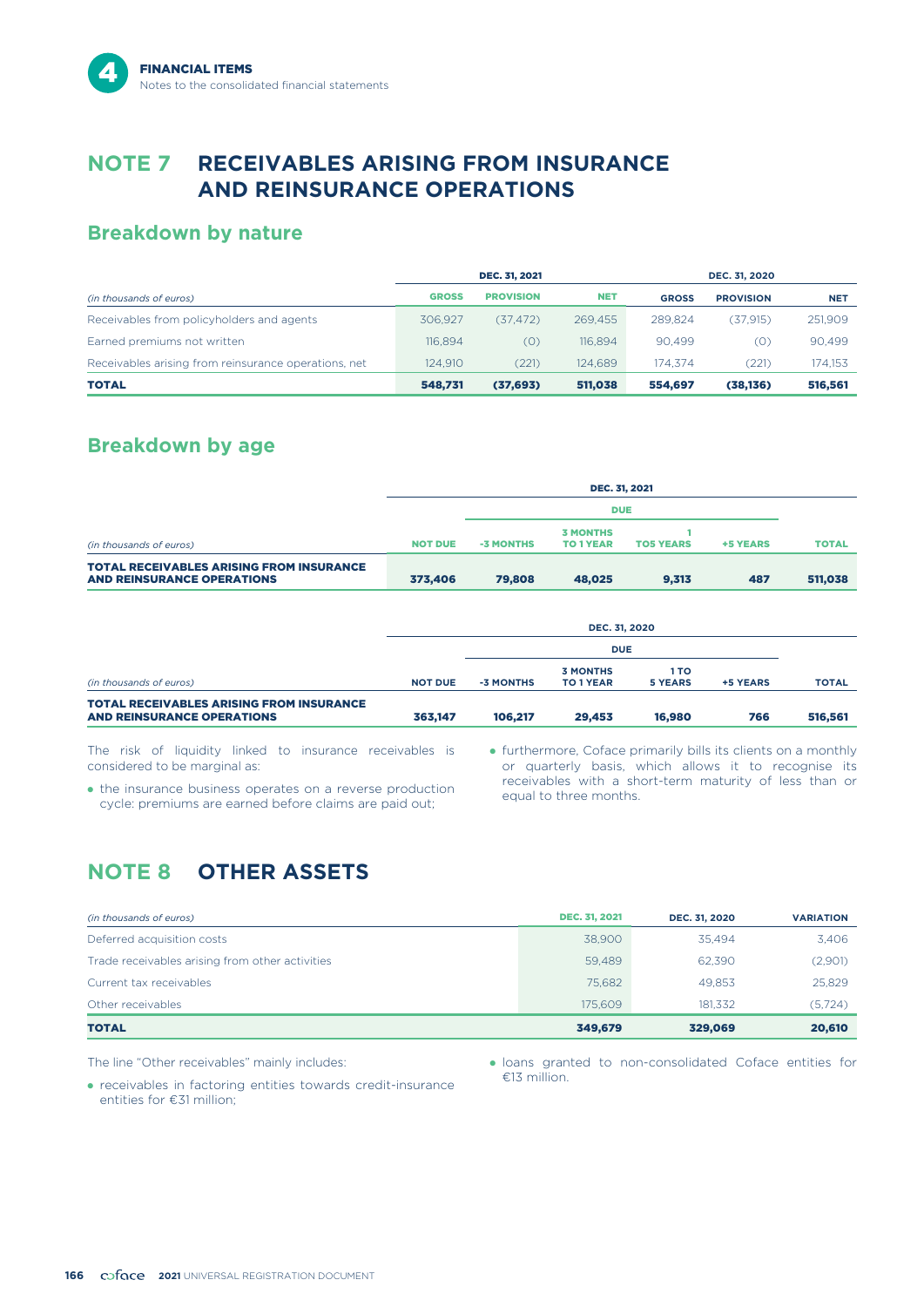# **NOTE 9 CASH AND CASH EQUIVALENTS**

| (in thousands of euros)    | <b>DEC. 31, 2021</b> | DEC. 31, 2020 |
|----------------------------|----------------------|---------------|
| Cash at bank and available | 345.061              | 378,134       |
| Cash equivalents           | 17.381               | 22,835        |
| <b>TOTAL</b>               | 362,441              | 400,969       |

At December 31, 2021, total cash and cash equivalents decreased sharply as a result of the return to normal in most of the markets in which Coface invests. This decrease is explained by the gradual redeployment of liquid assets towards more profitable investments, in line with the strategic investment allocation.

All cash and cash equivalents are available for use and no amounts are held in escrow accounts.

# **NOTE 10 SHARE CAPITAL**

| <b>ORDINARY SHARES</b>                           | <b>NUMBER OF</b><br><b>SHARES</b> | <b>PER VALUE</b>        | <b>SHARE CAPITAL</b><br>$(in \in)$ |
|--------------------------------------------------|-----------------------------------|-------------------------|------------------------------------|
| At December 31, 2020                             | 152,031,949                       |                         | 304,063,898                        |
| Cancellation of shares                           | (1,852,157)                       |                         | (3,704,314)                        |
| At December 31, 2021                             | 150.179.792                       |                         | 300,359,584                        |
| Treasury shares deducted                         | (1,147,510)                       |                         | (2,295,020)                        |
| AT DECEMBER 31, 2021 (EXCLUDING TREASURY SHARES) | 149,032,282                       | $\overline{\mathbf{2}}$ | 298.064.564                        |

|                                        | DEC. 31, 2021                     |        | DEC. 31, 2020                     |        |  |
|----------------------------------------|-----------------------------------|--------|-----------------------------------|--------|--|
| <b>Shareholders</b>                    | <b>NUMBER OF</b><br><b>SHARES</b> | %      | <b>NUMBER OF</b><br><b>SHARES</b> | %      |  |
| <b>Natixis</b>                         | 15,078,051                        | 10,12% | 64.153.881                        | 42,86% |  |
| Arch Capital Group Ltd                 | 44.849.425                        | 30.09% |                                   |        |  |
| Public                                 | 89,104,806                        | 59.79% | 85,536,083                        | 57,14% |  |
| <b>TOTAL EXCLUDING TREASURY SHARES</b> | 149,032,282                       | 100%   | 149,689,964                       | 100%   |  |

On February 10, 2021, Natixis and Arch Capital Group Ltd. announced that the transaction relating to the sale of 29.5% of the shares of COFACE SA had obtained all the necessary authorizations.

Arch Capital Group LTD holds, at the end of December 2021, 30.09% of the Coface Group's shares excluding treasury shares, and 29.86% including treasury shares.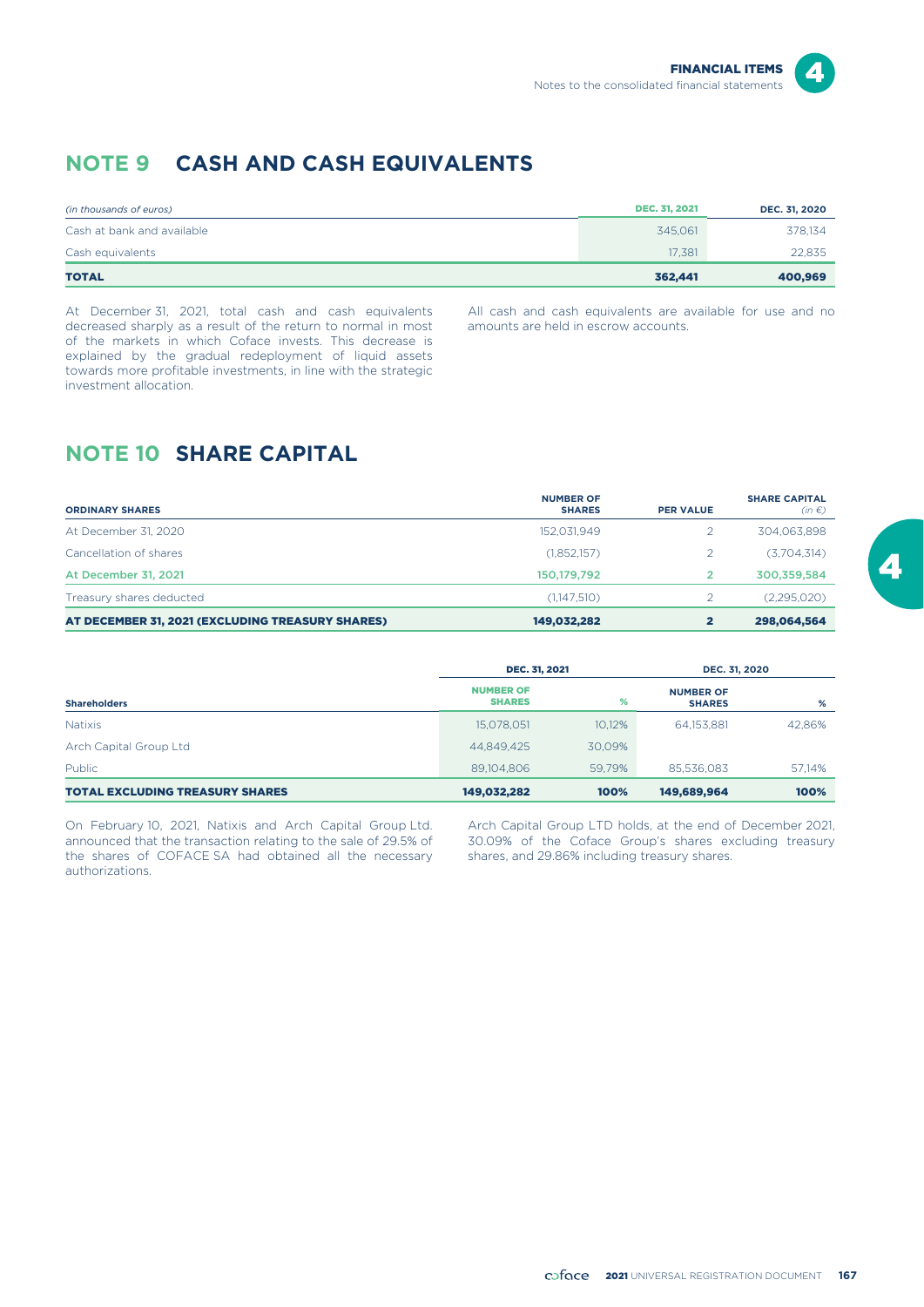# **NOTE 11 SHARE-BASED PAYMENTS**

### **Ongoing free share plans**

Coface Group awarded, since its stock market listing in 2014, free shares to certain beneficiaries (corporate officers and employees of COFACE SA subsidiaries).

| <b>PLAN</b>                                 | <b>ALLOCATION</b><br><b>DATE</b> | <b>NUMBER OF</b><br><b>SHARES</b><br><b>GRANTED</b> | <b>ACQUISITION</b><br><b>PERIOD</b> | <b>ACQUISITION</b><br><b>DATE</b>   | <b>AVAILABILITY</b><br><b>DATE</b> | <b>FAIR VALUE</b><br>OF THE<br><b>SHARE AT</b><br><b>THE</b><br><b>ALLOCATION</b><br><b>DATE</b> | <b>NET</b><br><b>EXPENSE</b><br><b>FOR THE</b><br><b>YEAR</b> (in $\in$ k) |
|---------------------------------------------|----------------------------------|-----------------------------------------------------|-------------------------------------|-------------------------------------|------------------------------------|--------------------------------------------------------------------------------------------------|----------------------------------------------------------------------------|
| Long-Term Incentive Plan 2018               | Feb. 12, 2018                    | 289.132                                             | 3 years                             | Feb. 15, 2021                       | Feb. 15, 2021                      | 8.5                                                                                              | (1,892)                                                                    |
| Long-Term Incentive Plan 2019               | Feb. 11, 2019                    | 368.548                                             |                                     | 3 years Feb. 14, 2022               | Feb. 14, 2022                      | 7.9                                                                                              | 729                                                                        |
| Long-Term Incentive Plan 2020 Feb. 05, 2020 |                                  | 312.200                                             |                                     | 3 years Feb. 06, 2023 Feb. 06, 2023 |                                    | 11.4                                                                                             | 941                                                                        |
| Long-Term Incentive Plan 2021               | Feb. 10, 2021                    | 408,403                                             | 3 vears                             | Feb. 12, 2024                       | Feb. 12, 2024                      | 8.6                                                                                              | 838                                                                        |

### **Change in the number of free shares**

| <b>PLAN</b>                   | <b>NUMBER OF</b><br><b>FREE SHARES</b><br><b>AT DEC. 31.</b><br>2020 | <b>NUMBER OF</b><br><b>NEW FREE</b><br><b>SHARE</b><br><b>GRANTS IN</b><br>2021 | <b>NUMBER OF</b><br><b>FREE SHARES</b><br><b>CANCELLED</b><br><b>IN 2021</b> | <b>NUMBER OF</b><br><b>FREE SHARES</b><br><b>ACQUIRED IN</b><br>2021 | <b>NUMBER OF</b><br><b>SHARES TO</b><br><b>BE ACQUIRED</b><br><b>AT DEC. 31,</b><br>2021 |
|-------------------------------|----------------------------------------------------------------------|---------------------------------------------------------------------------------|------------------------------------------------------------------------------|----------------------------------------------------------------------|------------------------------------------------------------------------------------------|
| Long-Term Incentive Plan 2018 | 288.132                                                              |                                                                                 | (288, 132)                                                                   |                                                                      | (0)                                                                                      |
| Long-Term Incentive Plan 2019 | 367.308                                                              |                                                                                 | (7,440)                                                                      |                                                                      | 359.868                                                                                  |
| Long-Term Incentive Plan 2020 | 312.200                                                              |                                                                                 | (2,550)                                                                      |                                                                      | 309.650                                                                                  |
| Long-Term Incentive Plan 2021 |                                                                      | 408,403                                                                         | (5,000)                                                                      |                                                                      | 403.403                                                                                  |

The total number of shares allocated to the Long-Term Incentive Plan 2021 amounts to 467,754 shares; only 455,103 shares were affected nominatively to beneficiaries including 408,403 shares (including 5,000 canceled to date) and 46,700 performance units.

The free shares allocated under the LTIP 2018 plan were not delivered to the beneficiaries following the non-fulfilment of the performance conditions attached to this plan.

Performance units are awarded instead of free shares as soon as the free shares implementation appears complex or irrelevant in terms of the number of beneficiaries. These units are indexed on the share price and subject to the same conditions of presence and performance that shares free but are valued and paid in cash at the end of the vesting period.

Free shares under the Long-Term Incentive Plan are definitely granted based upon presence in the Group and performance achievement.

### **Measurement of free shares**

In accordance with IFRS 2 relating to "Share-based payments", the award of free shares to employees results in the recognition of an expense corresponding to the fair value of shares granted on the award date adjusted for unpaid dividends during the rights vesting period and transfer restrictions during the holding period, as well as the probability of the materialisation of the performance conditions.

The plans were measured on the assumptions below:

- discount rate corresponding to a risk-free rate on the plans' duration;
- income distribution rate set at 60%.

Based on these assumptions, a total of €616 thousand was expensed under the implemented plans at December 31, 2021.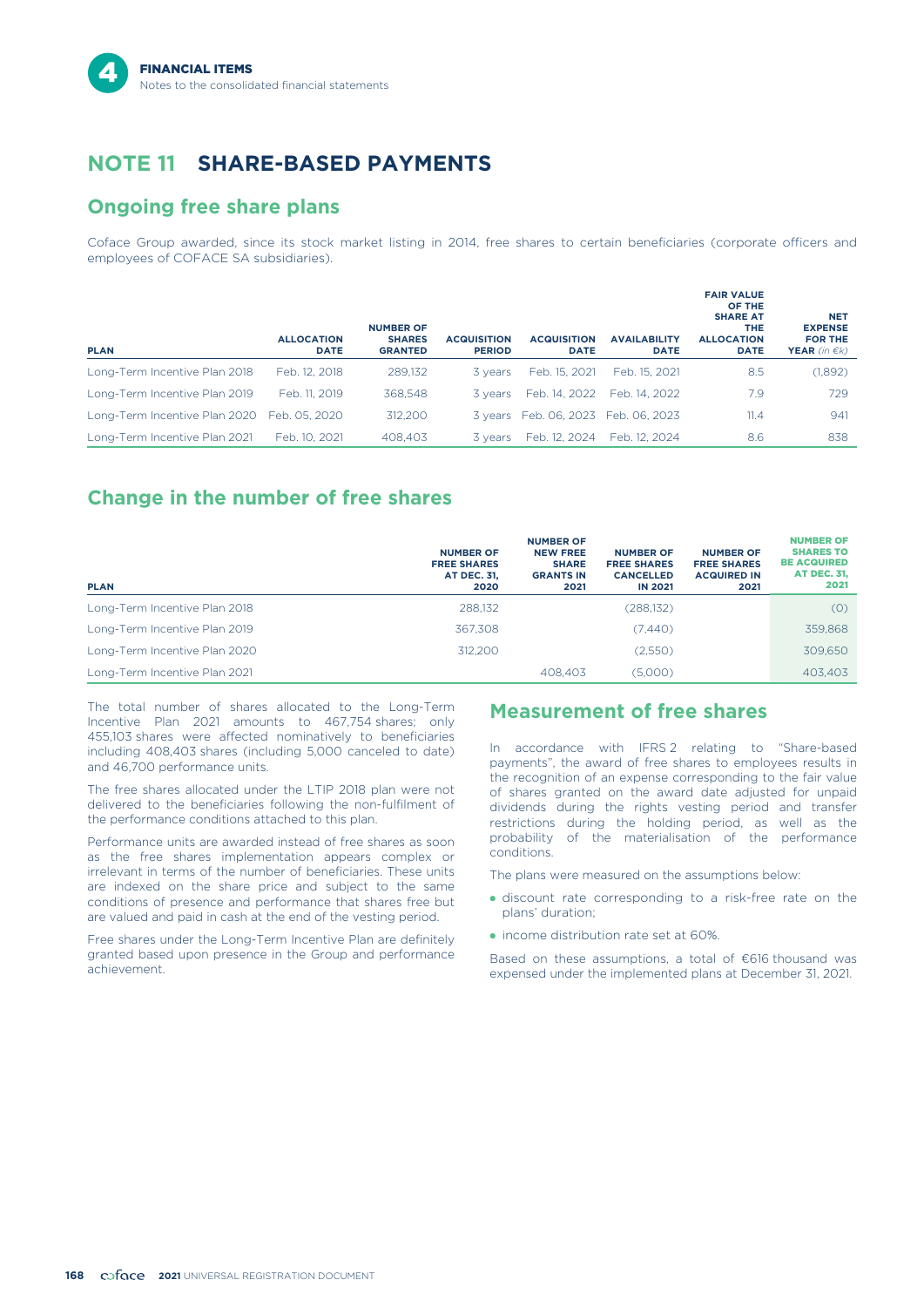

# **NOTE 12 REVALUATION RESERVES**

| (in thousands of euros)                                                                       | <b>INVESTMENT</b><br><b>INSTRUMENTS</b> | <b>RESERVES-</b><br><b>GAINS AND</b><br><b>LOSSES NOT</b><br><b>RECLASSIFIABLE</b><br><b>TO INCOME</b><br><b>STATEMENT</b> | <b>INCOME TAX</b> | <b>REVALUATION</b><br><b>RESERVES</b><br><b>ATTRIBUTABLE</b><br><b>TO OWNERS</b><br>OF THE<br><b>PARENT</b> | NON-<br><b>CONTROLLING</b><br><b>INTERESTS</b> | <b>REVALUATION</b><br><b>RESERVES</b> |
|-----------------------------------------------------------------------------------------------|-----------------------------------------|----------------------------------------------------------------------------------------------------------------------------|-------------------|-------------------------------------------------------------------------------------------------------------|------------------------------------------------|---------------------------------------|
| At January 1, 2021                                                                            | 235,988                                 | (33,000)                                                                                                                   | (24, 621)         | 178,367                                                                                                     | (116)                                          | 178,251                               |
| Fair value adjustments on<br>available-for-sale financial assets<br>reclassified to income    | (9,184)                                 |                                                                                                                            | 1,821             | (7,363)                                                                                                     | (0)                                            | (7,363)                               |
| Fair value adjustments on<br>available-for-sale financial assets<br>recognised in equity      | 23.487                                  |                                                                                                                            | (5,873)           | 17.614                                                                                                      |                                                | 17,615                                |
| Change in reserves - gains and losses<br>not reclassificable to income<br>statement (IAS 19R) | (0)                                     | 2.348                                                                                                                      | (726)             | 1,622                                                                                                       |                                                | 1.622                                 |
| Transactions with shareholders                                                                | (0)                                     |                                                                                                                            | (0)               | (0)                                                                                                         | (0)                                            | (0)                                   |
| <b>AT DECEMBER 31, 2021</b>                                                                   | 250,291                                 | (30, 652)                                                                                                                  | (29, 399)         | 190,240                                                                                                     | (115)                                          | 190,125                               |

| (in thousands of euros)                                                                       | <b>INVESTMENT</b><br><b>INSTRUMENTS</b> | <b>RESERVES-</b><br><b>GAINS AND</b><br><b>LOSSES NOT</b><br><b>RECLASSIFIABLE</b><br><b>TO INCOME</b><br><b>STATEMENT</b> | <b>INCOME TAX</b> | <b>REVALUATION</b><br><b>RESERVES</b><br><b>ATTRIBUTABLE</b><br><b>TO OWNERS</b><br>OF THE<br><b>PARENT</b> | NON-<br><b>CONTROLLING</b><br><b>INTERESTS</b> | <b>REVALUATION</b><br><b>RESERVES</b> |
|-----------------------------------------------------------------------------------------------|-----------------------------------------|----------------------------------------------------------------------------------------------------------------------------|-------------------|-------------------------------------------------------------------------------------------------------------|------------------------------------------------|---------------------------------------|
| At January 1, 2020                                                                            | 214,812                                 | (34,700)                                                                                                                   | (20, 866)         | 159,246                                                                                                     | (117)                                          | 159,129                               |
| Fair value adjustments on<br>available-for-sale financial assets<br>reclassified to income    | 958                                     |                                                                                                                            | (396)             | 562                                                                                                         | (0)                                            | 562                                   |
| Fair value adjustments on<br>available-for-sale financial assets<br>recognised in equity      | 20,218                                  |                                                                                                                            | (2,957)           | 17.261                                                                                                      |                                                | 17,262                                |
| Change in reserves - gains and losses<br>not reclassificable to income<br>statement (IAS 19R) |                                         | 1.700                                                                                                                      | (402)             | 1,298                                                                                                       |                                                | 1,298                                 |
| Transactions with shareholders                                                                | (0)                                     |                                                                                                                            | (0)               | (0)                                                                                                         | (0)                                            | (0)                                   |
| <b>AT DECEMBER 31, 2020</b>                                                                   | 235,988                                 | (33,000)                                                                                                                   | (24, 621)         | 178,367                                                                                                     | (116)                                          | 178,251                               |

# **NOTE 13 PROVISIONS FOR LIABILITIES AND CHARGES**

| (in thousands of euros)                                              | <b>DEC. 31, 2021</b> | DEC. 31, 2020 |
|----------------------------------------------------------------------|----------------------|---------------|
| Provisions for disputes                                              | 2.275                | 2.143         |
| Provisions for pension and other post-employment benefit obligations | 61.473               | 63.619        |
| Other provisions for liabilities and charges                         | 22,000               | 30.546        |
| <b>TOTAL</b>                                                         | 85,748               | 96,307        |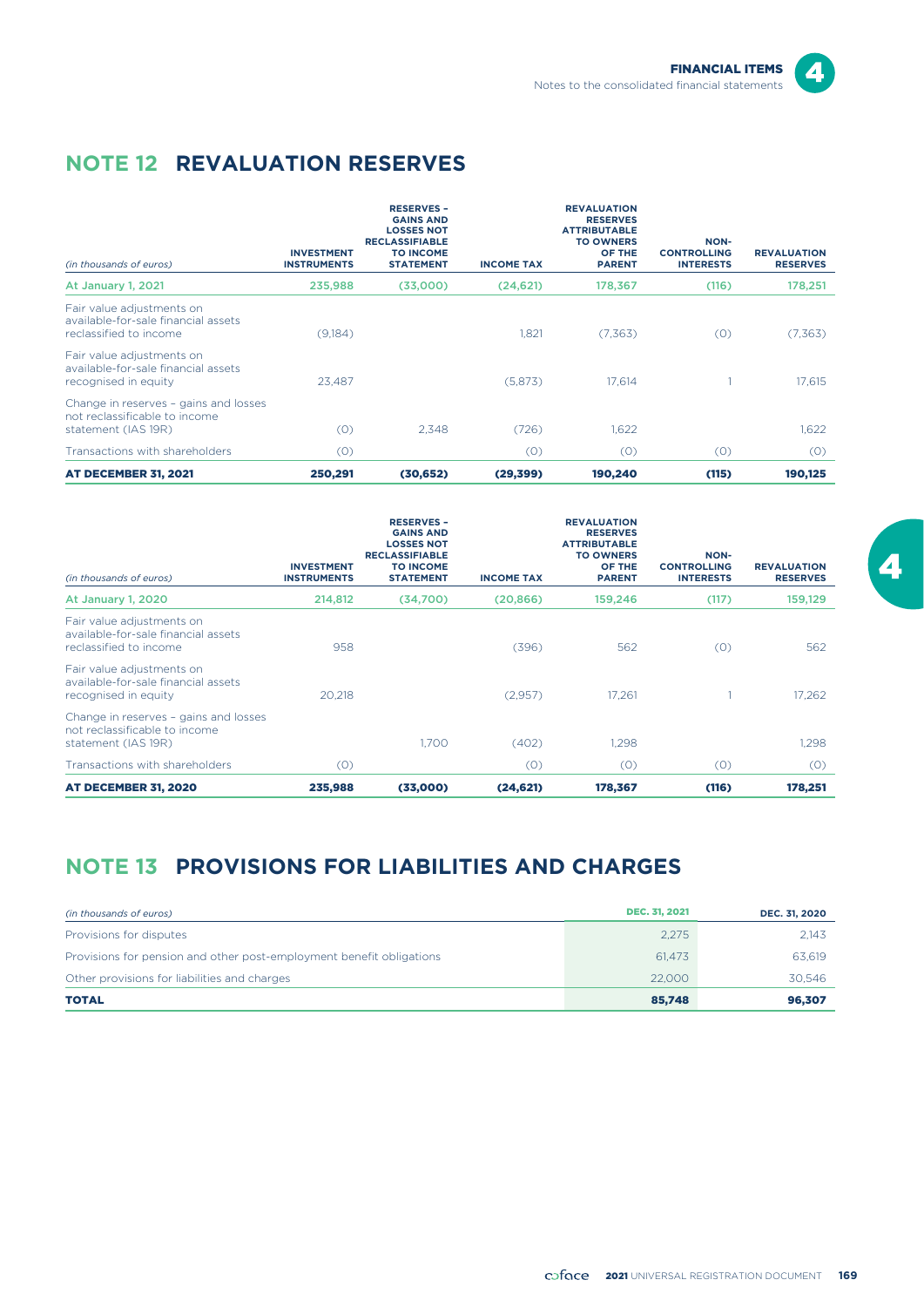

| (in thousands of euros)                         | <b>DEC. 31,</b><br>2020 | <b>SCOPE</b><br><b>ENTRY</b> | <b>ADDITIONS</b> | <b>REVERSALS</b><br>(UTILISED) | <b>REVERSALS</b><br>(SURPLUS) | <b>RECLAS-</b><br>SIFICA-<br><b>TIONS</b> | <b>CHANGES</b><br><b>IN OCI</b> | <b>CURRENCY</b><br><b>TRANS-</b><br><b>LATION</b><br><b>VARIATION</b> | <b>DEC. 31.</b><br>2021 |
|-------------------------------------------------|-------------------------|------------------------------|------------------|--------------------------------|-------------------------------|-------------------------------------------|---------------------------------|-----------------------------------------------------------------------|-------------------------|
| Provisions for employee                         | 1,815                   | (0)                          | 336              | (0)                            | (124)                         |                                           |                                 | (4)                                                                   | 2,023                   |
| Provisions for other disputes                   | 328                     | (0)                          | 175              | (0)                            | (16)                          | (202)                                     |                                 | (33)                                                                  | 252                     |
| <b>Provisions for disputes</b>                  | 2,143                   | (0)                          | 512              | (0)                            | (140)                         | (202)                                     | (0)                             | (37)                                                                  | 2,275                   |
| Provisions for pension                          | 63,619                  | 136                          | 4,069            | (3,567)                        | (392)                         | (0)                                       | (2,349)                         | (45)                                                                  | 61,473                  |
| Provisions for liabilities                      | 16,642                  | (0)                          | 478              | (0)                            | (7,513)                       | (0)                                       | (0)                             | 206                                                                   | 9,813                   |
| Provisions for restructuring                    | 11,039                  | (0)                          | 3,847            | (2,882)                        | (2,302)                       |                                           |                                 | 19                                                                    | 9,721                   |
| Provisions for free share<br>allocation plan    | (0)                     | (0)                          | (0)              | (0)                            | (0)                           |                                           |                                 | (0)                                                                   | (0)                     |
| Provisions for taxes (excl.<br>income taxes)    | 630                     | (0)                          |                  | (0)                            |                               | 202                                       |                                 | (125)                                                                 | 707                     |
| Other provisions for<br><b>liabilities</b>      | 2,235                   | (0)                          | 25               | (377)                          | (125)                         |                                           |                                 |                                                                       | 1,759                   |
| Other provisions for<br>liabilities and charges | 30,546                  | (0)                          | 4,350            | (3,259)                        | (9,939)                       | 202                                       | (0)                             | 101                                                                   | 22,000                  |
| <b>TOTAL</b>                                    | 96,307                  | 136                          | 8,934            | (6,826)                        | (10, 471)                     | (0)                                       | (2,349)                         | 18                                                                    | 85,748                  |

| (in thousands of euros)                         | <b>DEC. 31,</b><br>2019 | <b>SCOPE</b><br><b>ENTRY</b> | <b>ADDITIONS</b> | <b>REVERSALS</b><br>(UTILISED) | <b>REVERSALS</b><br>(SURPLUS) | <b>RECLAS-</b><br>SIFICA-<br><b>TIONS</b> | <b>CHANGES</b><br><b>IN OCI</b> | <b>CURRENCY</b><br><b>TRANS-</b><br><b>LATION</b><br><b>VARIATION</b> | <b>DEC. 31,</b><br>2020 |
|-------------------------------------------------|-------------------------|------------------------------|------------------|--------------------------------|-------------------------------|-------------------------------------------|---------------------------------|-----------------------------------------------------------------------|-------------------------|
| Provisions for employee                         | 2,554                   | (0)                          | 207              | (0)                            | (911)                         |                                           |                                 | (35)                                                                  | 1,815                   |
| Provisions for other disputes                   | 215                     | (0)                          | 283              | (0)                            | (0)                           | (92)                                      |                                 | (78)                                                                  | 328                     |
| <b>Provisions for disputes</b>                  | 2,769                   | (0)                          | 490              | (0)                            | (911)                         | (92)                                      |                                 | (113)                                                                 | 2,143                   |
| <b>Provisions for pension</b>                   | 66,447                  | 560                          | 3,565            | (4, 514)                       | (533)                         | (0)                                       | (1,700)                         | (206)                                                                 | 63,619                  |
| Provisions for liabilities                      | 17,942                  | (0)                          | (0)              | (0)                            | (1,202)                       |                                           |                                 | (98)                                                                  | 16,642                  |
| Provisions for restructuring                    | 10,532                  | (0)                          | 6,070            | (3,484)                        | (2,094)                       | (0)                                       |                                 | 15                                                                    | 11,039                  |
| Provisions for free share<br>allocation plan    | (0)                     | (0)                          | (3,355)          | 1,178                          | 1,577                         | 92                                        | (0)                             | (0)                                                                   | (0)                     |
| Provisions for taxes (excl.<br>income taxes)    | 576                     | (0)                          | (0)              | (0)                            | (0)                           | (0)                                       |                                 | (38)                                                                  | 630                     |
| Other provisions for<br><b>liabilities</b>      | 2,666                   | (0)                          | 919              | (0)                            | (431)                         | (0)                                       |                                 | (0)                                                                   | 2,235                   |
| Other provisions for<br>liabilities and charges | 31,716                  | (0)                          | 2,715            | (1,706)                        | (2,150)                       | 92                                        |                                 | (121)                                                                 | 30,546                  |
| <b>TOTAL</b>                                    | 100,932                 | 560                          | 6,770            | (6, 220)                       | (3,954)                       | (0)                                       | (1,700)                         | (440)                                                                 | 96,307                  |

Provisions for liabilities and charges mainly include provisions for pensions and other post-employment benefit obligations and provisions for restructuring. The other provisions for liabilities and charges are essentially made up of provisions for liabilities on subsidiaries for €9.8 million and provisions for restructuring for €9.7 million.

The main net change for the year is linked to provisions for risk reversal on subsidiaries: Coface Finance Israël for (€ -7.5 millions).

Provisions related to the strategic plan amounted to €9.3 million as of December 31, 2021. The net impact over the period corresponds to a €1.1 million reversal.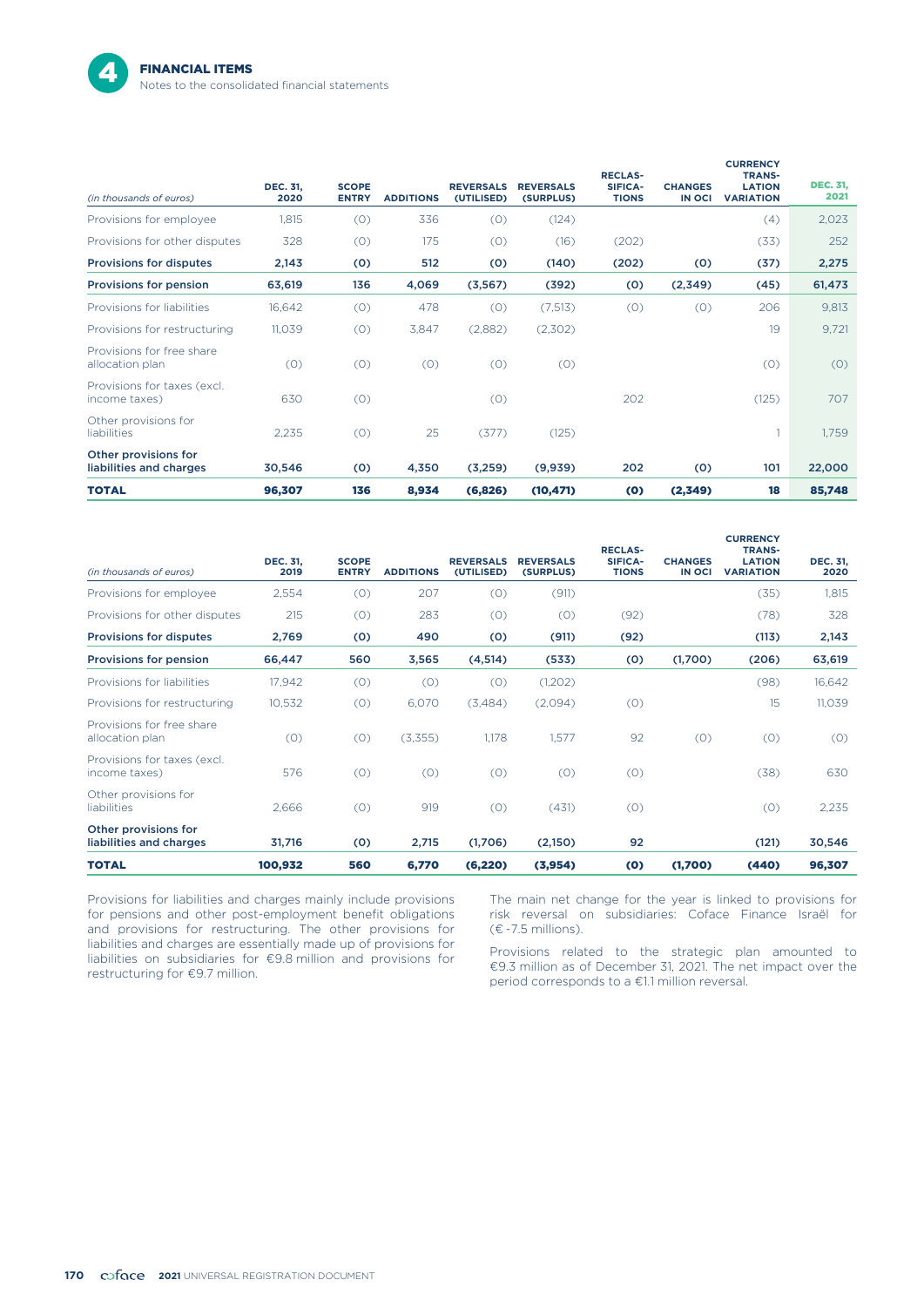

# **NOTE 14 EMPLOYEE BENEFITS**

| (in thousands of euros)                                                   | DEC. 31, 2021 | DEC. 31, 2020 |
|---------------------------------------------------------------------------|---------------|---------------|
| Present value of benefit obligation at January 1st                        | 65,775        | 68,684        |
| Current service cost                                                      | 3,381         | 3,187         |
| Interest cost                                                             | 560           | 437           |
| Actuarial (gains)/losses                                                  | (2,521)       | (2,228)       |
| Benefits paid                                                             | (3,859)       | (4,659)       |
| Acquisitions/mergers/deconsolidations                                     | 136           | 560           |
| Other                                                                     | 60            | (207)         |
| Present value of benefit obligation at December 31st                      | 63,532        | 65,774        |
| Change in plan assets                                                     |               |               |
| Fair value of plan assets at January 1st                                  | 2,157         | 2,237         |
| Revaluation adjustments - Return on plan assets                           | 193           | 65            |
| Employee contributions                                                    | 6             | (0)           |
| <b>Employer contributions</b>                                             | 2,754         | 72            |
| Benefits paid                                                             | (3,053)       | (218)         |
| Other                                                                     | (0)           | (0)           |
| Fair value of plan assets at December 31st                                | 2,057         | 2,156         |
| Reconciliation                                                            |               |               |
| Present value of benefit obligation at December 31st                      | 63,532        | 65,774        |
| Fair value of plan assets                                                 | 2,057         | 2,156         |
| (Liability)/Asset recognised in the balance sheet at December             | (61, 473)     | (63, 619)     |
| Income statement                                                          |               |               |
| Current service cost                                                      | 3.381         | 3.187         |
| Benefits paid including amounts paid in respect of settlements            | (0)           | (0)           |
| Interest cost                                                             | 560           | 437           |
| Interest income                                                           | (23)          | (17)          |
| Revaluation adjustments on other long-term benefits                       | (343)         | (575)         |
| Other                                                                     | (46)          | (207)         |
| (Income)/Expenses recorded in the income statement                        | 3,530         | 2,824         |
| Changes recognised directly in equity not reclassifiable to income        |               |               |
| Revaluation adjustments arising in the year                               | (2,349)       | (1,700)       |
| Revaluation adjustments recognised in equity not reclassifiable to income | (2,349)       | (1,700)       |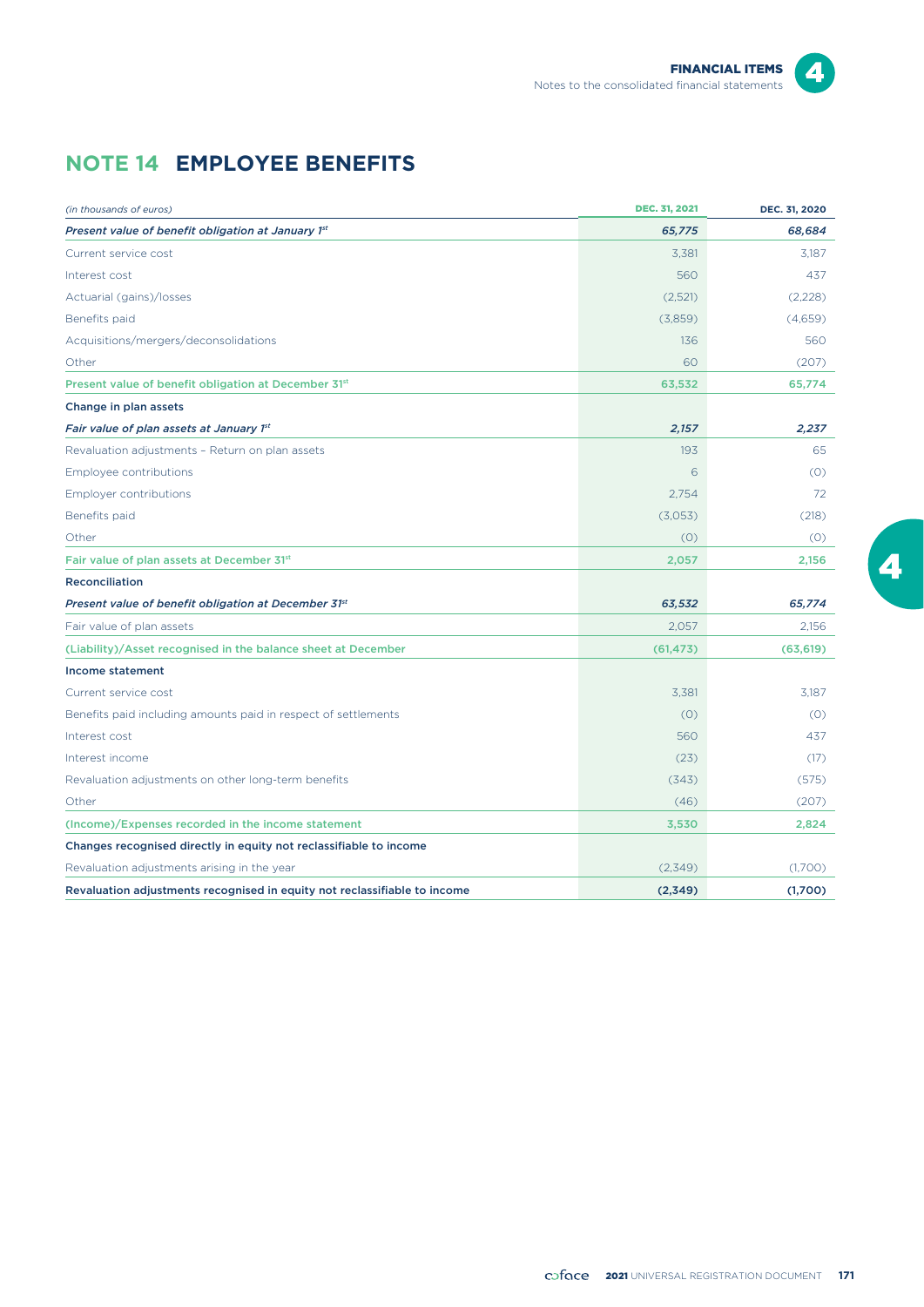

|                                                                              |               |                | DEC. 31, 2021  |                |              |              |
|------------------------------------------------------------------------------|---------------|----------------|----------------|----------------|--------------|--------------|
| (in thousands of euros)                                                      | <b>FRANCE</b> | <b>GERMANY</b> | <b>AUSTRIA</b> | <b>ITALY</b>   | <b>OTHER</b> | <b>TOTAL</b> |
| Present value of benefit obligation at January 1st                           | 13,399        | 25,944         | 18,095         | 4,024          | 4,313        | 65,775       |
| Acquisitions/mergers/deconsolidations                                        | (0)           | (0)            | (0)            | (0)            | 136          | 136          |
| Current service cost                                                         | 699           | 1,711          | 175            | 194            | 602          | 3,381        |
| Interest cost                                                                | 63            | 273            | 196            | 28             | (0)          | 560          |
| Actuarial (gains)/losses                                                     | (842)         | (1,696)        | (183)          | 42             | 158          | (2,521)      |
| Benefits paid                                                                | (731)         | (2,426)        | (621)          | (78)           | (2)          | (3,859)      |
| Other                                                                        | (0)           | (0)            | (0)            | (0)            | 60           | 60           |
| Present value of benefit obligation at December 31st                         | 12,588        | 23,805         | 17,660         | 4,210          | 5,268        | 63,532       |
| Change in plan assets                                                        |               |                |                |                |              |              |
| Fair value of plan assets at January 1st                                     | (0)           | 1,202          | 955            | (0)            | (0)          | 2,157        |
| Revaluation adjustments - Return on plan assets                              | (0)           | 82             | 111            | (0)            | (0)          | 193          |
| Acquisitions/mergers/deconsolidations                                        | (0)           |                | (0)            | (0)            | (0)          | (0)          |
| Employee contributions                                                       | (0)           | 6              | (0)            | (0)            | (0)          | 6            |
| <b>Employer contributions</b>                                                | (0)           | 2,136          | 618            | (0)            | (0)          | 2,754        |
| Benefits paid                                                                | (0)           | (2,432)        | (621)          | (0)            | (0)          | (3,053)      |
| Other                                                                        | (0)           | (0)            | (0)            | (0)            | (0)          | (0)          |
| Fair value of plan assets at December 31st                                   | (0)           | 994            | 1,063          | (0)            | (0)          | 2,057        |
| <b>Reconciliation</b>                                                        |               |                |                |                |              |              |
| Present value of benefit obligation at December 31st                         | 12,588        | 23,805         | 17,660         | 4,210          | 5,268        | 63,532       |
| Fair value of plan assets                                                    | (0)           | 994            | 1,063          | (0)            | (0)          | 2,057        |
| (Liability)/Asset recognised in the balance sheet at<br><b>December</b>      | (12, 588)     | (22, 811)      | (16, 597)      | (4,210)        | (5,268)      | (61, 475)    |
| Income statement                                                             |               |                |                |                |              |              |
| Current service cost                                                         | 699           | 1,711          | 175            | 194            | 602          | 3,381        |
| Past service cost                                                            | (0)           | (0)            | (0)            | (0)            | (0)          | (0)          |
| Benefits paid including amounts paid in respect of<br>settlements            | (0)           | (0)            | (0)            | (0)            | (0)          | (0)          |
| Interest cost                                                                | 63            | 273            | 196            | 28             | (0)          | 560          |
| Interest income                                                              | (0)           | (12)           | (11)           | (0)            | (0)          | (23)         |
| Revaluation adjustments on other long-term benefits                          | (42)          | (299)          | (6)            | $\overline{4}$ | (0)          | (343)        |
| Other                                                                        | (0)           | (0)            | (0)            | (0)            | (46)         | (46)         |
| (Income)/Expenses recorded in the income statement                           | 720           | 1,673          | 354            | 226            | 557          | 3,530        |
| Changes recognised directly in equity<br>not reclassifiable to income        |               |                |                |                |              |              |
| Revaluation adjustments arising in the year                                  | (800)         | (1,467)        | (277)          | 38             | 158          | (2,349)      |
| Revaluation adjustments recognised in equity not<br>reclassifiable to income | (800)         | (1, 467)       | (277)          | 38             | 158          | (2,349)      |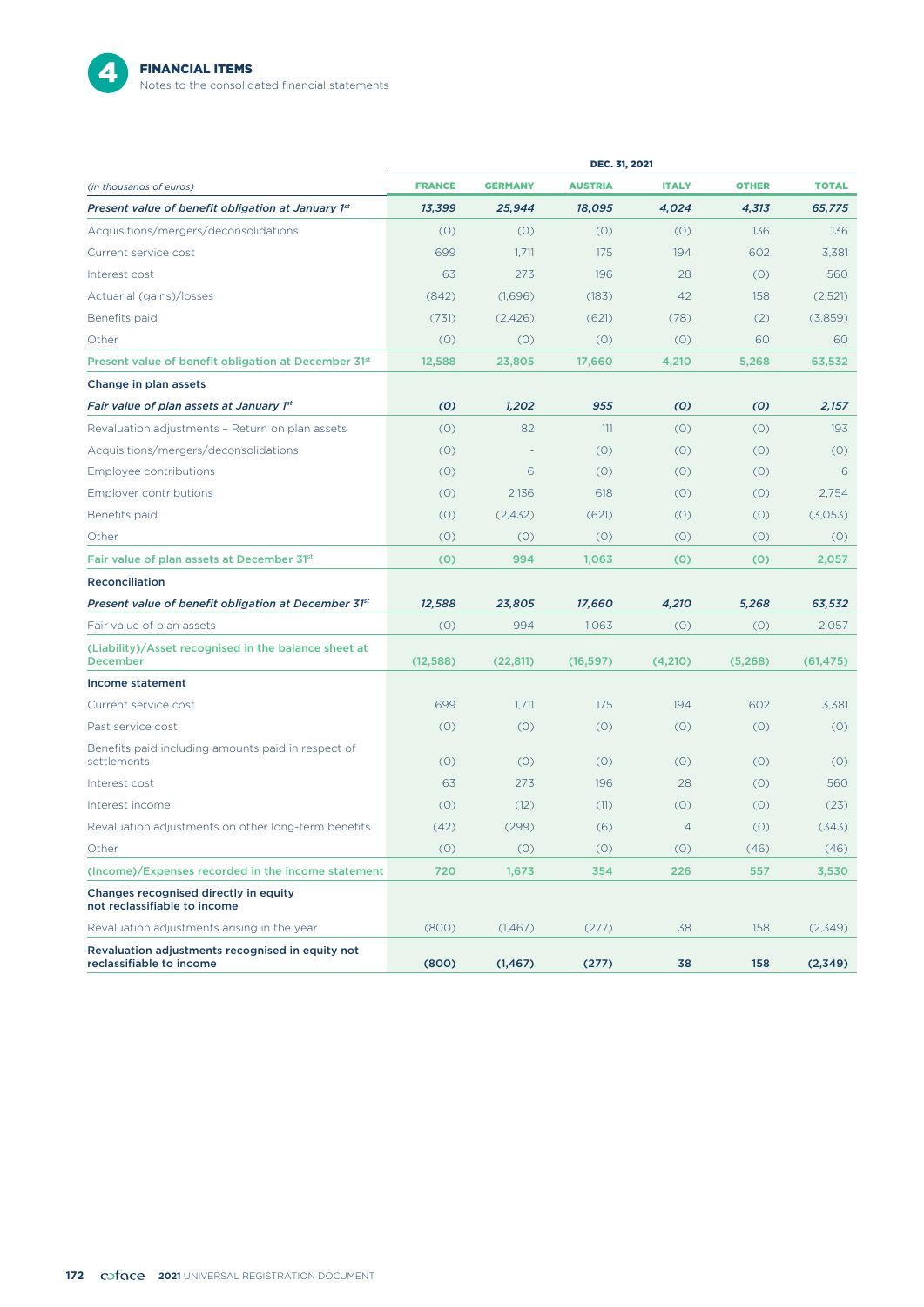|                                                | <b>FINANCIAL ITEMS</b> |
|------------------------------------------------|------------------------|
| Notes to the consolidated financial statements |                        |



|                                                                              |               |                | DEC. 31, 2020  |              |              |              |
|------------------------------------------------------------------------------|---------------|----------------|----------------|--------------|--------------|--------------|
| (in thousands of euros)                                                      | <b>FRANCE</b> | <b>GERMANY</b> | <b>AUSTRIA</b> | <b>ITALY</b> | <b>OTHER</b> | <b>TOTAL</b> |
| Present value of benefit obligation at January 1st                           | 14,424        | 27,227         | 19,235         | 3,890        | 3,908        | 68,684       |
| Acquisitions/mergers/deconsolidations                                        | (0)           | (0)            | (0)            | (0)          | 560          | 560          |
| Current service cost                                                         | 783           | 1,484          | 200            | 322          | 399          | 3,187        |
| Interest cost                                                                | 59            | 207            | 150            | 21           | (0)          | 437          |
| Actuarial (gains)/losses                                                     | (911)         | (410)          | (758)          | (131)        | (17)         | (2,228)      |
| Benefits paid                                                                | (956)         | (2,563)        | (732)          | (78)         | (330)        | (4,659)      |
| Other                                                                        | (0)           | (0)            | (0)            | (0)          | (207)        | (207)        |
| Present value of benefit obligation at December 31st                         | 13,399        | 25,944         | 18,095         | 4,024        | 4,313        | 65,774       |
| Change in plan assets                                                        |               |                |                |              |              |              |
| Fair value of plan assets at January 1st                                     | (0)           | 1,313          | 925            | (0)          | (0)          | 2,238        |
| Revaluation adjustments - Return on plan assets                              | (0)           | 66             | (1)            | (0)          | (0)          | 65           |
| Acquisitions/mergers/deconsolidations                                        | (0)           | (0)            | (0)            | (0)          | (0)          | (0)          |
| Employee contributions                                                       | (0)           | (0)            | (0)            | (0)          | (0)          | (0)          |
| <b>Employer contributions</b>                                                | (0)           | 16             | 56             | (0)          | (0)          | 72           |
| Benefits paid                                                                | (0)           | (193)          | (25)           | (0)          | (0)          | (218)        |
| Other                                                                        | (0)           | (0)            | (0)            | (0)          | (0)          | (0)          |
| Fair value of plan assets at December 31st                                   | (0)           | 1,202          | 955            | (0)          | (0)          | 2,157        |
| Reconciliation                                                               |               |                |                |              |              |              |
| Present value of benefit obligation at December 31st                         | 13,399        | 25,944         | 18,095         | 4,024        | 4,313        | 65,774       |
| Fair value of plan assets                                                    | (0)           | 1,202          | 955            | (0)          | (0)          | 2,157        |
| (Liability)/Asset recognised in the balance sheet at<br><b>December</b>      | (13, 399)     | (24, 742)      | (17,140)       | (4,024)      | (4,313)      | (63, 618)    |
| Income statement                                                             |               |                |                |              |              |              |
| Current service cost                                                         | 783           | 1.484          | 200            | 322          | 399          | 3.187        |
| Past service cost                                                            | (0)           | (0)            | (0)            | (0)          | (0)          | (0)          |
| Benefits paid including amounts paid in respect of<br>settlements            | (0)           | (0)            | (0)            | (0)          | (0)          | (0)          |
| Interest cost                                                                | 59            | 207            | 150            | 21           | (0)          | 437          |
| Interest income                                                              | (0)           | (9)            | (8)            | (0)          | (0)          | (17)         |
| Revaluation adjustments on other long-term benefits                          | (86)          | (442)          | (23)           | (23)         | (0)          | (575)        |
| Other                                                                        | (0)           | (0)            | (0)            | (0)          | (207)        | (207)        |
| (Income)/Expenses recorded in the income statement                           | 755           | 1,239          | 320            | 319          | 192          | 2,824        |
| Changes recognised directly in equity<br>not reclassifiable to income        |               |                |                |              |              |              |
| Revaluation adjustments arising in the year                                  | (825)         | (25)           | (726)          | (108)        | (17)         | (1,700)      |
| Revaluation adjustments recognised in equity not<br>reclassifiable to income | (825)         | (25)           | (726)          | (108)        | (17)         | (1,700)      |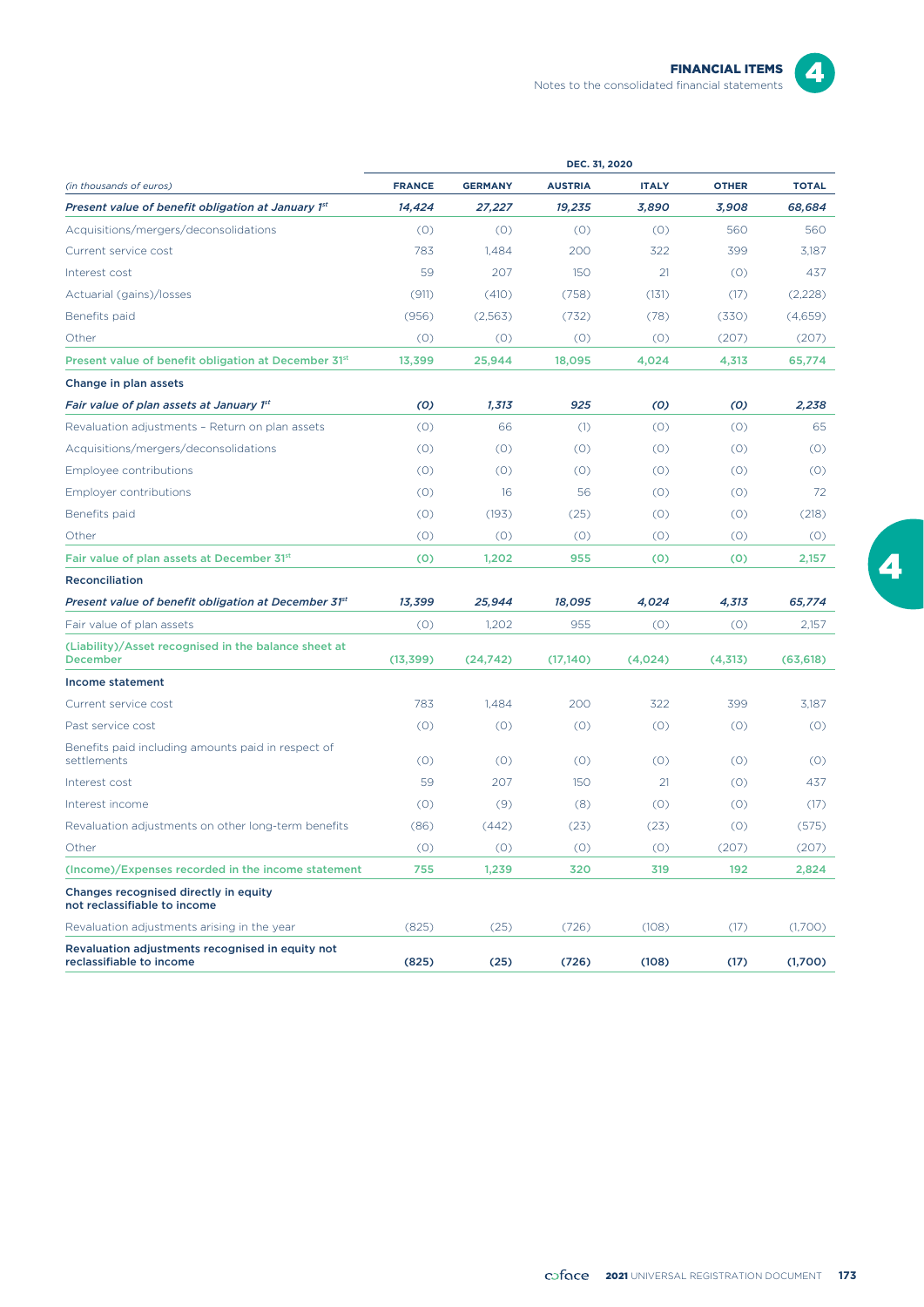# **Actuarial assumptions**

The discount rate applied to the Group's employee benefit obligations is based on the Bloomberg Corporate AA curve for French entities and on a basket of international AA-rated corporate bonds for foreign entities.

|                                                         |               | DEC. 31, 2021  |                |              |
|---------------------------------------------------------|---------------|----------------|----------------|--------------|
|                                                         | <b>FRANCE</b> | <b>GERMANY</b> | <b>AUSTRIA</b> | <b>ITALY</b> |
| Inflation rate                                          | 1.75%         | 1.75%          | 1.75%          | 1.75%        |
| Discount rate                                           |               |                |                |              |
| Supplementary retirement and other plans                | 1.10%         | 1.10%          | 1.10%          | N/A          |
| Statutory retirement benefits                           | 1.10%         | N/A            | 1.10%          | 1.10%        |
| Long-service awards                                     | 1.10%         | 1.10%          | 1.10%          | 1.10%        |
| Other benefits                                          | 1.10%         | 1.10%          | N/A            | 1.10%        |
| Rate of salary increases (including inflation)          | 2.05%         | 2.25%          | 3.00%          | 1.75%        |
| Rate of increase in medical costs (including inflation) | 2.50%         | N/A            | N/A            | 4.20%        |
| Average remaining working life until retirement         |               |                |                |              |
| Supplementary retirement and other plans                | 0.00          | 1.13           | 4.00           | 6.40         |
| Statutory retirement benefits                           | 13.95         | N/A            | 8.72           | 10.10        |
| Long-service awards                                     | 13.95         | 14.60          | 18.94          | 6.50         |
| Other benefits                                          | 0.00          | 3.09           | N/A            | 0.00         |
| Term (years)                                            |               |                |                |              |
| Supplementary retirement and other plans                | 3.03          | 12.41          | 15.61          | 18.62        |
| Statutory retirement benefits                           | 13.64         | 0.00           | 8.21           | 9.07         |
| Long-service awards                                     | 7.38          | 9.68           | 10.38          | 10.16        |
| Other benefits                                          | 12.23         | 1.64           | N/A            | N/A          |

|                                                         |               | DEC. 31, 2020  |                |              |
|---------------------------------------------------------|---------------|----------------|----------------|--------------|
|                                                         | <b>FRANCE</b> | <b>GERMANY</b> | <b>AUSTRIA</b> | <b>ITALY</b> |
| Inflation rate                                          | 1.60%         | 1.60%          | 1.60%          | 1.60%        |
| Discount rate                                           |               |                |                |              |
| Supplementary retirement and other plans                | 0.00%         | 1.10%          | 1.10%          | N/A          |
| Statutory retirement benefits                           | 0.50%         | N/A            | 1.10%          | 1.10%        |
| Long-service awards                                     | 0.00%         | 1.10%          | 1.10%          | 1.10%        |
| Other benefits                                          | 0.00%         | 1.10%          | N/A            | 1.10%        |
| Rate of salary increases (including inflation)          | 1.90%         | 2.10%          | 3.00%          | 1.60%        |
| Rate of increase in medical costs (including inflation) | 2.50%         | N/A            | N/A            | 4.20%        |
| Average remaining working life until retirement         |               |                |                |              |
| Supplementary retirement and other plans                | 0.00          | 1.16           | 4.20           | 7.40         |
| Statutory retirement benefits                           | 14.89         | N/A            | 9.57           | 11.10        |
| Long-service awards                                     | 14.89         | 14.56          | 18.26          | 7.50         |
| Other benefits                                          | 0.00          | 3.34           | N/A            | 0.00         |
| Term (years)                                            |               |                |                |              |
| Supplementary retirement and other plans                | 3.72          | 13.17          | 17.28          | 20.20        |
| Statutory retirement benefits                           | 14.57         | 0,00           | 9.38           | 9.49         |
| Long-service awards                                     | 8.04          | 10.26          | 10.24          | 10.67        |
| Other benefits                                          | 13.88         | 1.68           | N/A            | N/A          |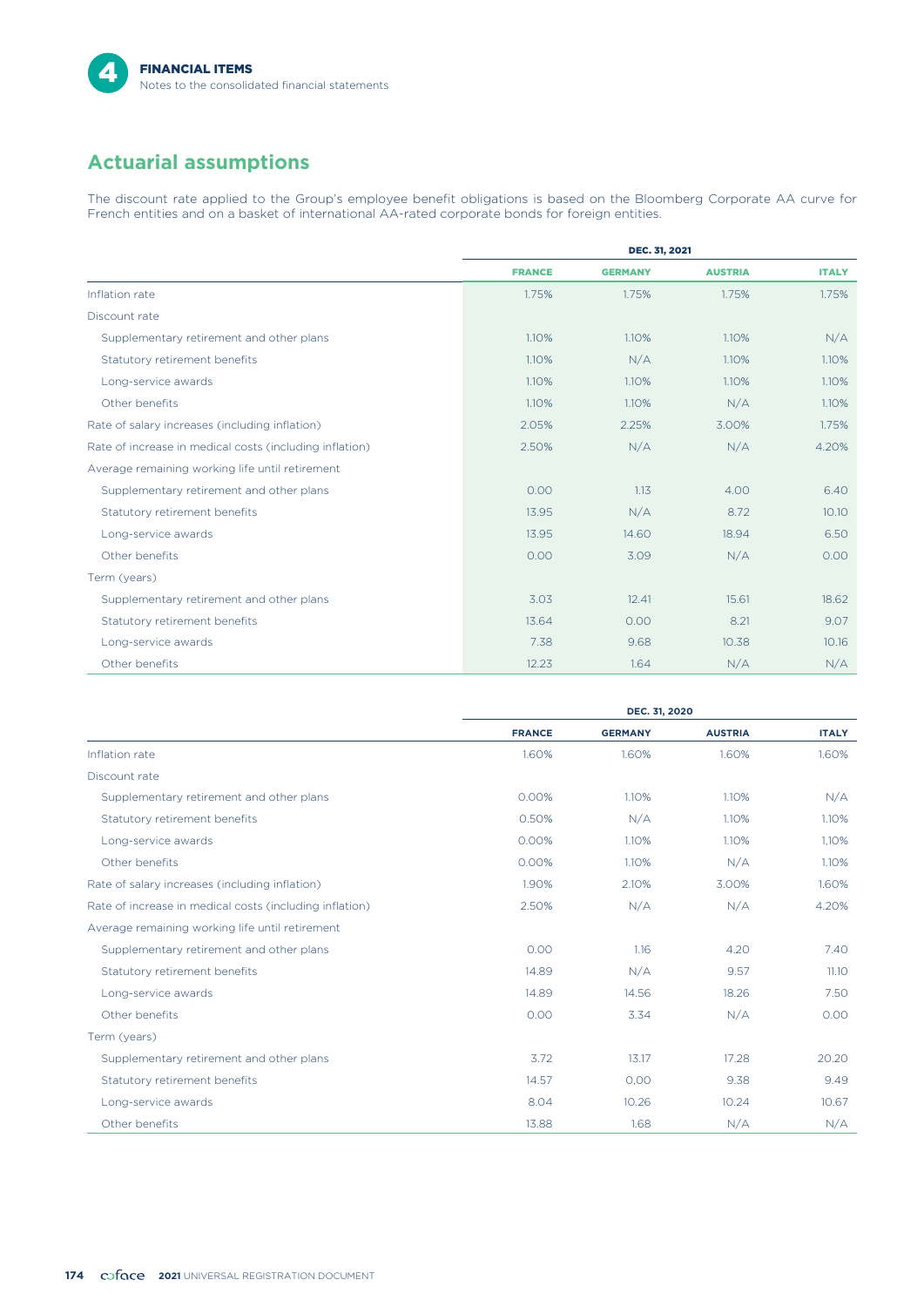# $\overline{\mathbf{4}}$

# **Sensitivity tests on the defined benefit obligation**

|                                                                      | <b>DEC. 31, 2021</b>                                                |                                                          |                                      |                       |
|----------------------------------------------------------------------|---------------------------------------------------------------------|----------------------------------------------------------|--------------------------------------|-----------------------|
|                                                                      | <b>POST-EMPLOYMENT DEFINED</b><br><b>BENEFIT OBLIGATIONS</b>        |                                                          | <b>OTHER LONG-TERM BENEFITS</b>      |                       |
|                                                                      | <b>SUPPLEMENTARY</b><br><b>RETIREMENT AND</b><br><b>OTHER PLANS</b> | <b>STATUTORY</b><br><b>RETIREMENT</b><br><b>BENEFITS</b> | <b>LONG-SERVICE</b><br><b>AWARDS</b> | <b>OTHER BENEFITS</b> |
| +0.25% increase in the discount rate                                 | $(3.32)$ %                                                          | $(2.64)$ %                                               | (2.33)%                              | $(0.41)$ %            |
| (0.25)% decrease in the discount rate                                | 3.51%                                                               | 2.75%                                                    | 2.41%                                | 0.41%                 |
| +0.25% increase in the inflation rate                                | 1.96%                                                               | 2.09%                                                    | 0.20%                                | 0.41%                 |
| (0.25)% decrease in the inflation rate                               | $(1.63)$ %                                                          | $(2.00)\%$                                               | (0.25)%                              | (0.40)%               |
| +0.25% increase in rate of increase in medical costs                 | 3.82%                                                               | 0.00%                                                    | 0.00%                                | 0.00%                 |
| (0.25)% decrease in rate of increase in medical costs                | (3.23)%                                                             | 0.00%                                                    | $0.00\%$                             | $0.00\%$              |
| +0.25% increase in rate of salary increase (including<br>inflation)  | 2.83%                                                               | 2.77%                                                    | 0.48%                                | 0.41%                 |
| (0.25)% decrease in rate of salary increase (including<br>inflation) | (2.35)%                                                             | $(2.66)$ %                                               | $(0.53)$ %                           | (0.40)%               |

#### Proforma

|                                                                      | DEC. 31, 2020                                                       |                                                          |                                      |                       |
|----------------------------------------------------------------------|---------------------------------------------------------------------|----------------------------------------------------------|--------------------------------------|-----------------------|
|                                                                      | <b>POST-EMPLOYMENT DEFINED</b><br><b>BENEFIT OBLIGATIONS</b>        |                                                          | <b>OTHER LONG-TERM BENEFITS</b>      |                       |
|                                                                      | <b>SUPPLEMENTARY</b><br><b>RETIREMENT AND</b><br><b>OTHER PLANS</b> | <b>STATUTORY</b><br><b>RETIREMENT</b><br><b>BENEFITS</b> | <b>LONG-SERVICE</b><br><b>AWARDS</b> | <b>OTHER BENEFITS</b> |
| +0.25% increase in the discount rate                                 | $(3.37)$ %                                                          | $(2.74)$ %                                               | (2.38)%                              | $(0.42)$ %            |
| (0.25)% decrease in the discount rate                                | 3.57%                                                               | 2.88%                                                    | 2.47%                                | 0.43%                 |
| +0.25% increase in the inflation rate                                | 2.03%                                                               | 2.02%                                                    | 0.34%                                | 0.34%                 |
| (0.25)% decrease in the inflation rate                               | $(1.69)$ %                                                          | $(1.72)$ %                                               | $(0.43)$ %                           | $(0.33)$ %            |
| +0.25% increase in rate of increase in medical costs                 | 3.76%                                                               | 0.00%                                                    | 0.00%                                | 0.00%                 |
| (0.25)% decrease in rate of increase in medical costs                | $(3.16)$ %                                                          | 0.00%                                                    | 0.00%                                | 0.00%                 |
| +0.25% increase in rate of salary increase (including<br>inflation)  | 2.89%                                                               | 2.73%                                                    | 0.62%                                | 0.34%                 |
| (0.25)% decrease in rate of salary increase (including<br>inflation) | $(2.39)$ %                                                          | (2.35)%                                                  | (0.68)%                              | $(0.33)$ %            |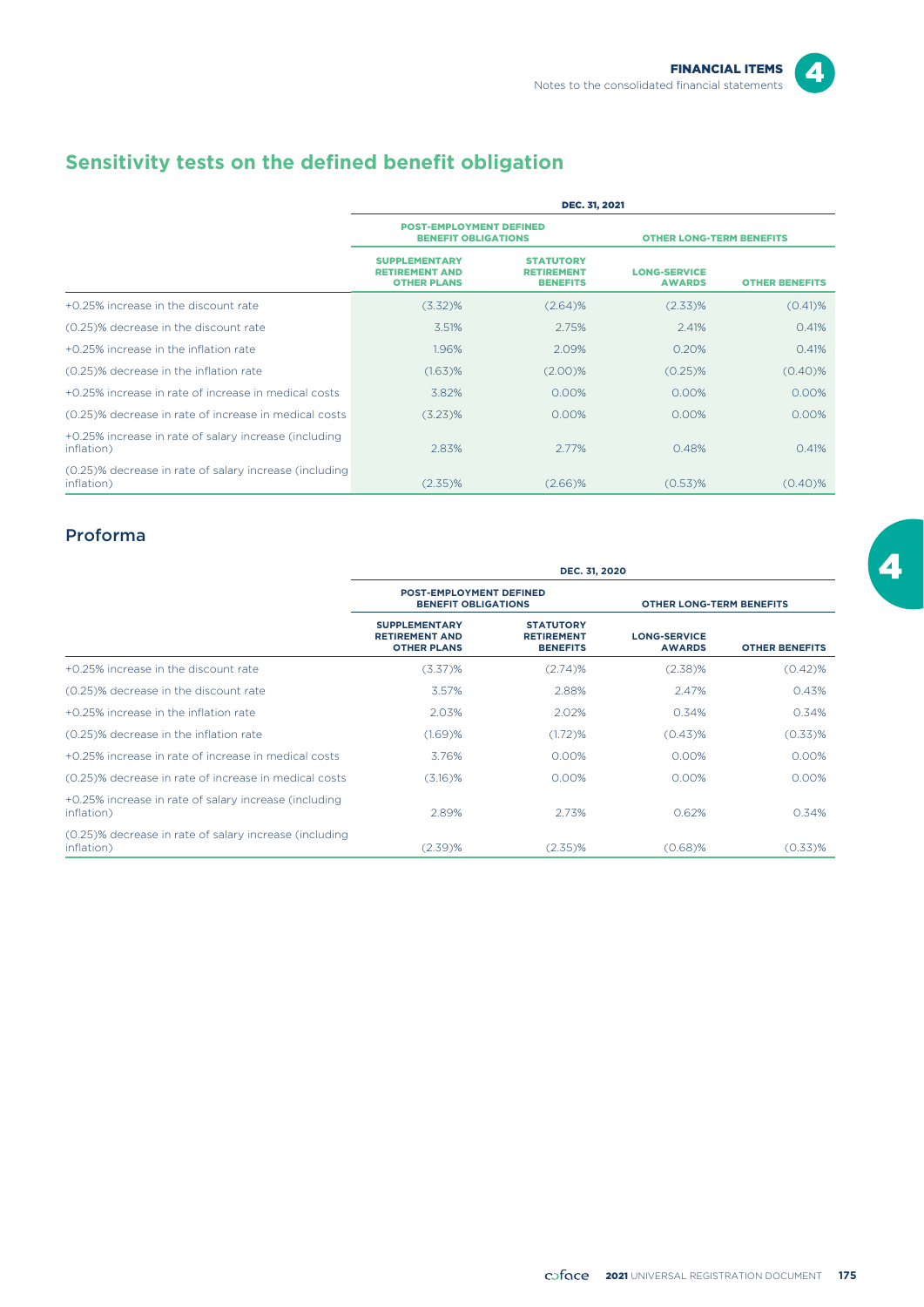

#### Published data

|                                                                   | DEC. 31, 2020                                                       |                                                          |                                      |                       |
|-------------------------------------------------------------------|---------------------------------------------------------------------|----------------------------------------------------------|--------------------------------------|-----------------------|
|                                                                   | <b>POST-EMPLOYMENT DEFINED</b><br><b>BENEFIT OBLIGATIONS</b>        |                                                          | <b>OTHER LONG-TERM BENEFITS</b>      |                       |
|                                                                   | <b>SUPPLEMENTARY</b><br><b>RETIREMENT AND</b><br><b>OTHER PLANS</b> | <b>STATUTORY</b><br><b>RETIREMENT</b><br><b>BENEFITS</b> | <b>LONG-SERVICE</b><br><b>AWARDS</b> | <b>OTHER BENEFITS</b> |
| +1% increase in the discount rate                                 | $(12.41)\%$                                                         | $(11.11)$ %                                              | $(9.00)\%$                           | (1.68)%               |
| (1)% decrease in the discount rate                                | 0.16%                                                               | 13.26%                                                   | 10.47%                               | 1.73%                 |
| +1% increase in the inflation rate                                | 8.11%                                                               | 9.57%                                                    | 1.35%                                | 1.34%                 |
| (1)% decrease in the inflation rate                               | $(6.74)$ %                                                          | (8.16)%                                                  | $(1.73)$ %                           | $(1.33)$ %            |
| +1% increase in rate of increase in medical costs                 | 15.05%                                                              | 0.00%                                                    | 0.00%                                | 0.00%                 |
| (1)% decrease in rate of increase in medical costs                | $(12.65)\%$                                                         | 0.00%                                                    | $0.00\%$                             | 0.00%                 |
| +1% increase in rate of salary increase (including<br>inflation)  | 11.55%                                                              | 11.63%                                                   | 2.48%                                | 1.34%                 |
| (1)% decrease in rate of salary increase (including<br>inflation) | (9.57)%                                                             | $(9.97)$ %                                               | $(2.72)$ %                           | $(1.33)$ %            |

# **NOTE 15 FINANCING LIABILITIES**

| (in thousands of euros)        | <b>DEC. 31, 2021</b> | DEC. 31, 2020 |
|--------------------------------|----------------------|---------------|
| Due within one year            |                      |               |
| • Interest                     | 11,930               | 11,756        |
| • Amortization of expenses     | (596)                | (571)         |
| <b>Total</b>                   | 11,335               | 11,185        |
| Due between one and five years |                      |               |
| • Amortization of expenses     | (781)                | (1, 376)      |
| • Nominal                      | 380,000              | 380,000       |
| <b>Total</b>                   | 379,219              | 378,624       |
| Due beyond five years          |                      |               |
| • Amortization of expenses     | (0)                  | (0)           |
| • Nominal                      | (0)                  | (0)           |
| <b>Total</b>                   | (0)                  | (0)           |
| <b>TOTAL</b>                   | 390,553              | 389,810       |

On March 27, 2014, COFACE SA issued a subordinated debt in the form of bonds for a nominal amount of €380 million (corresponding to 3,800 bonds with a nominal unit value of €100,000), maturing on March 27, 2024 (10 years), with an annual interest rate of 4.125%.

The per-unit bond issue price was €99,493.80, and the net amount received by COFACE SA was €376.7 million, net of placement fees and directly-attributable transaction costs.

These securities are irrevocably and unconditionally guaranteed on a subordinated basis by Compagnie française d'assurance pour le commerce extérieur, the Coface Group's main operating entity.

On March 25, 2014, a joint guarantee was issued by Compagnie française d'assurance pour le commerce extérieur for €380 million, in favour of the investors in COFACE SA's subordinated bonds, applicable until the extinction of all liabilities in respect of said investors.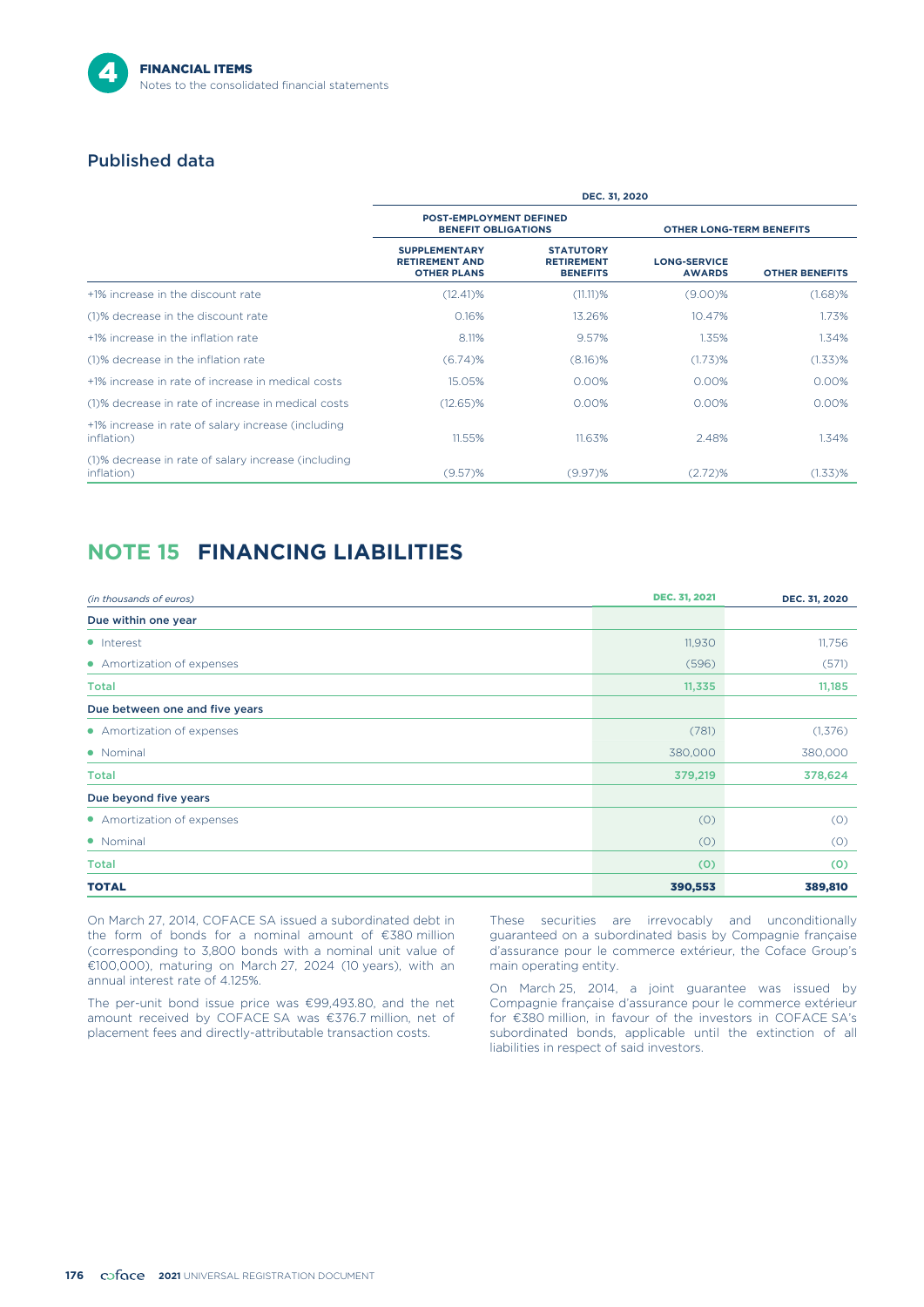

As at December 31, 2021, the debt presented on the line "Subordinated borrowings" of the balance sheet, amounted to €390,555 thousand, is composed of:

- nominal amount of bonds: €380,000 thousand;
- reduced by the debt issuance costs and the issue premium for €1,377 thousand;

### **NOTE 16 LEASE LIABILITIES**

| (in thousand of euros)                  | <b>DEC. 31, 2021</b> | <b>DEC. 31, 2020</b> |
|-----------------------------------------|----------------------|----------------------|
| Lease liabilities - Real estate leasing | 71.433               | 78.354               |
| Lease liabilities - Equipment leasing   | 10.497               | 9.771                |
| <b>LEASE LIABILITIES - LEASING</b>      | 81.930               | 88,124               |

# **NOTE 17 LIABILITIES RELATING TO INSURANCE CONTRACTS**

| (in thousands of euros)                     | <b>DEC. 31, 2021</b> | DEC. 31, 2020 |
|---------------------------------------------|----------------------|---------------|
| Provisions for unearned premiums            | 287.499              | 255,380       |
| Claims reserves                             | 1.351.095            | 1,372,822     |
| Provisions for premium refunds              | 220.465              | 175,890       |
| Liabilities relating to insurance contracts | 1,859,059            | 1,804,092     |
| Provisions for unearned premiums            | (51,968)             | (44,891)      |
| Claims reserves                             | (382, 699)           | (485, 476)    |
| Provisions for premium refunds              | (77,520)             | (73,086)      |
| Reinsurers' share of insurance liabilities  | (512, 187)           | (603, 453)    |
| <b>NET TECHNICAL PROVISIONS</b>             | 1,346,872            | 1,200,639     |

Provisions for claims include provisions to cover claims incurred but not reported and shortfalls in estimated provisions for claims reported. These amounted to €875 million at December 31, 2021.

# **NOTE 18 PAYABLES ARISING FROM BANKING ACTIVITIES**

| (in thousands of euros)                              | <b>DEC. 31, 2021</b> | DEC. 31, 2020 |
|------------------------------------------------------|----------------------|---------------|
| Amounts due to banking sector companies              | 822.962              | 535,447       |
| Amounts due to customers of banking sector companies | 376.788              | 357.384       |
| Debt securities                                      | 1.498.775            | 1.425.562     |
| <b>TOTAL</b>                                         | 2,698,525            | 2,318,392     |

The lines "Amounts due to banking sector companies" and "Debt securities" correspond to sources of refinancing for the Group's factoring entities – Coface Finanz (Germany) and Coface Factoring Poland.

- increased by accrued interest of €11,930 thousand.

The impact on consolidated income statement income as at December 31, 2021 mainly includes the interest related to the period for €16,420 thousand.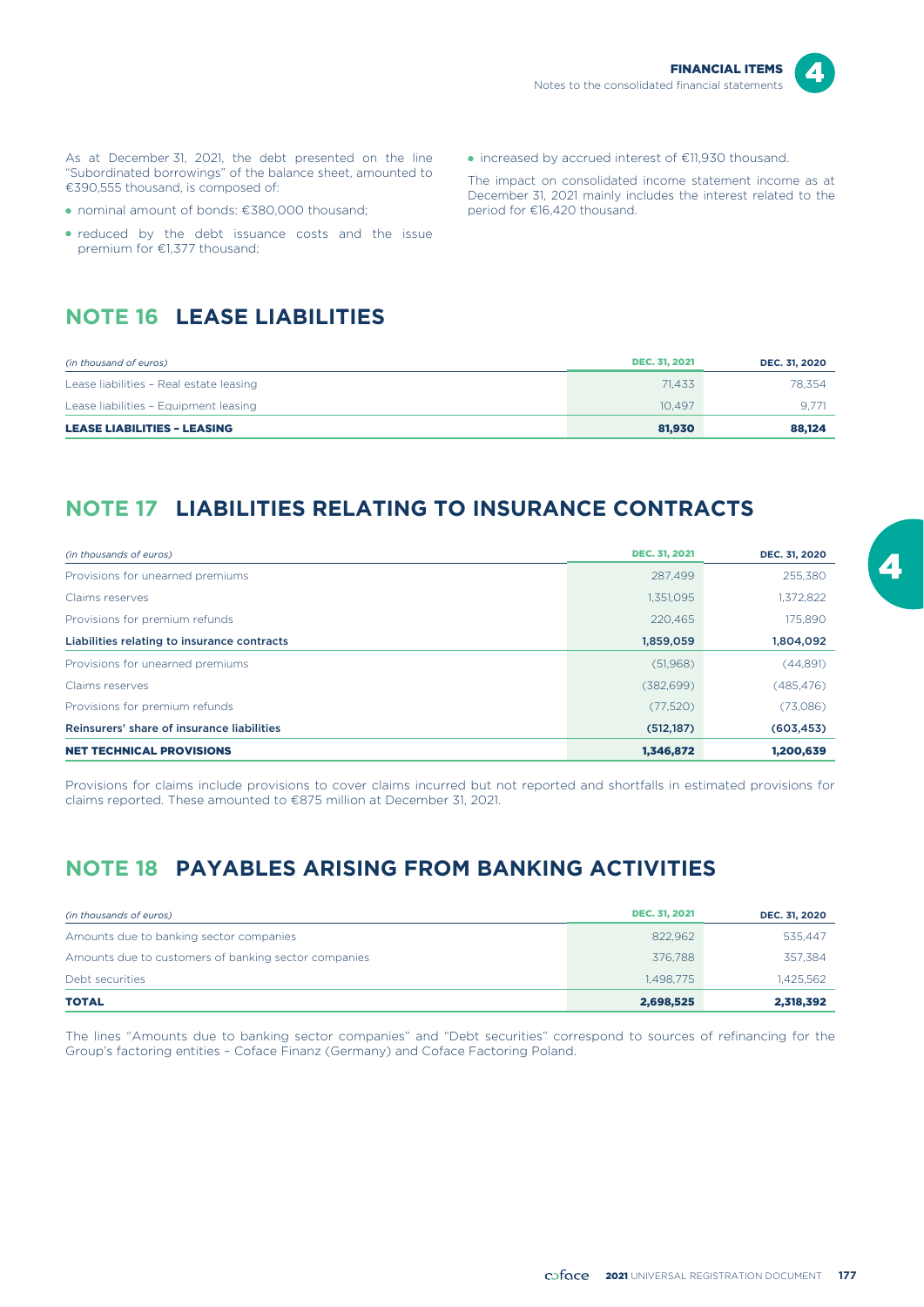# **NOTE 19 DEFERRED TAX**

| (in thousands of euros)                                          | <b>DEC. 31, 2021</b> | DEC. 31, 2020 |
|------------------------------------------------------------------|----------------------|---------------|
| Deferred tax assets                                              | (58, 345)            | (49,250)      |
| Deferred tax liabilities                                         | 120,326              | 110,507       |
| <b>NET DEFERRED TAX - LIABILITIES</b>                            | 61,981               | 61,256        |
| Timing differences                                               | (11,680)             | (11,753)      |
| Provisions for pensions and other employment benefit obligations | (9,022)              | (9,135)       |
| Tax loss carry forwards                                          | (11,514)             | (6,391)       |
| Cancellation of the claims equalization provision                | 94.197               | 88.535        |
| <b>NET DEFERRED TAX - LIABILITIES</b>                            | 61,981               | 61,256        |

Deferred tax assets and liabilities are assessed at the rate applicable on the date on which the asset will be realized or the liabilities will be settled.

The French tax law for 2020 planned a decline in the current common law rate from 33.33% to 27.5% gradually until 2022 for companies with more than €250 million of turnover. This future rate change has been taken into account in the valuation of deferred taxes of the French entities of Coface Group.

Each entity is compensating deferred tax assets and liabilities whenever it is legaly authorized to compensate due tax assets and liabilities.

Changes in deferred tax balances by region

Deferred tax with positive signs are deferred tax liabilities. On the other hand, those with negative signs are deferred tax assets.

| (in thousands of euros) | DEC. 31, 2020 | <b>CHANGE</b><br><b>THROUGH</b><br><b>INCOME</b><br><b>STATEMENT</b> | <b>REVALUATION</b><br><b>ADJUSTMENT ON</b><br><b>AFS</b><br><b>INVESTMENTS</b> | <b>CURRENCY</b><br><b>TRANSLATION</b><br><b>VARIATION</b> | <b>SCOPE</b><br><b>ENTRY</b> | <b>OTHER</b><br><b>MOVEMENTS</b> | <b>DEC. 31, 2021</b> |
|-------------------------|---------------|----------------------------------------------------------------------|--------------------------------------------------------------------------------|-----------------------------------------------------------|------------------------------|----------------------------------|----------------------|
| Northern Europe         | 57,473        | 2,661                                                                | 23                                                                             | 189                                                       | (0)                          | 480                              | 60,826               |
| Western Europe          | 23,722        | (1,858)                                                              | 2,922                                                                          | 16                                                        | (0)                          | 308                              | 25,110               |
| Central Europe          | 77            | (2,242)                                                              | 92                                                                             | 52                                                        | (169)                        | 75                               | (2,115)              |
| Mediterranean & Africa  | (18, 496)     | (4,949)                                                              | (0)                                                                            | 611                                                       | (0)                          | 8                                | (22, 826)            |
| North America           | 2.392         | (433)                                                                |                                                                                | 230                                                       | (0)                          | $\overline{ }$                   | 2.197                |
| Latin America           | (2,525)       | (489)                                                                | 1.316                                                                          | 754                                                       | (173)                        | 3.749                            | 2.632                |
| Asia-Pacific            | (1,387)       | (2,079)                                                              | (303)                                                                          | (74)                                                      | (0)                          | (0)                              | (3,843)              |
| <b>TOTAL</b>            | 61,256        | (9,389)                                                              | 4,051                                                                          | 1.778                                                     | (342)                        | 4,627                            | 61,981               |

| (in thousands of euros) | DEC. 31, 2019 | <b>CHANGE</b><br><b>THROUGH</b><br><b>INCOME</b><br><b>STATEMENT</b> | <b>REVALUATION</b><br><b>ADJUSTMENT ON</b><br><b>AFS</b><br><b>INVESTMENTS</b> | <b>CURRENCY</b><br><b>TRANSLATION</b><br><b>VARIATION</b> | <b>SCOPE</b><br><b>ENTRY</b> | <b>OTHER</b><br><b>MOVEMENTS</b> | <b>DEC. 31,</b><br>2020 |
|-------------------------|---------------|----------------------------------------------------------------------|--------------------------------------------------------------------------------|-----------------------------------------------------------|------------------------------|----------------------------------|-------------------------|
| Northern Europe         | 49,127        | 4,302                                                                | 83                                                                             | (247)                                                     | 4,206                        | 5                                | 57,476                  |
| Western Europe          | 29.088        | (5,665)                                                              | (238)                                                                          | 31                                                        | (0)                          | 506                              | 23,722                  |
| Central Europe          | (2,127)       | 1,966                                                                | (67)                                                                           | (258)                                                     | (0)                          | 561                              | 75                      |
| Mediterranean & Africa  | (24, 380)     | 5,531                                                                | (0)                                                                            | 354                                                       | (0)                          | (0)                              | (18, 495)               |
| North America           | 2,402         | (278)                                                                | 489                                                                            | (221)                                                     | (0)                          | (0)                              | 2,392                   |
| Latin America           | (6,025)       | (990)                                                                | 2,851                                                                          | 1,637                                                     | (0)                          | (0)                              | (2,527)                 |
| Asia-Pacific            | (4,770)       | 3.033                                                                | 234                                                                            | 116                                                       | (0)                          | (0)                              | (1,387)                 |
| <b>TOTAL</b>            | 43,315        | 7.899                                                                | 3.352                                                                          | 1,412                                                     | 4.206                        | 1.072                            | 61,256                  |

The "Other movements" column mainly includes deferred taxes on changes in retirement benefits recognised as equity not reclassifiable to income and a correction on deferred tax in Brazil.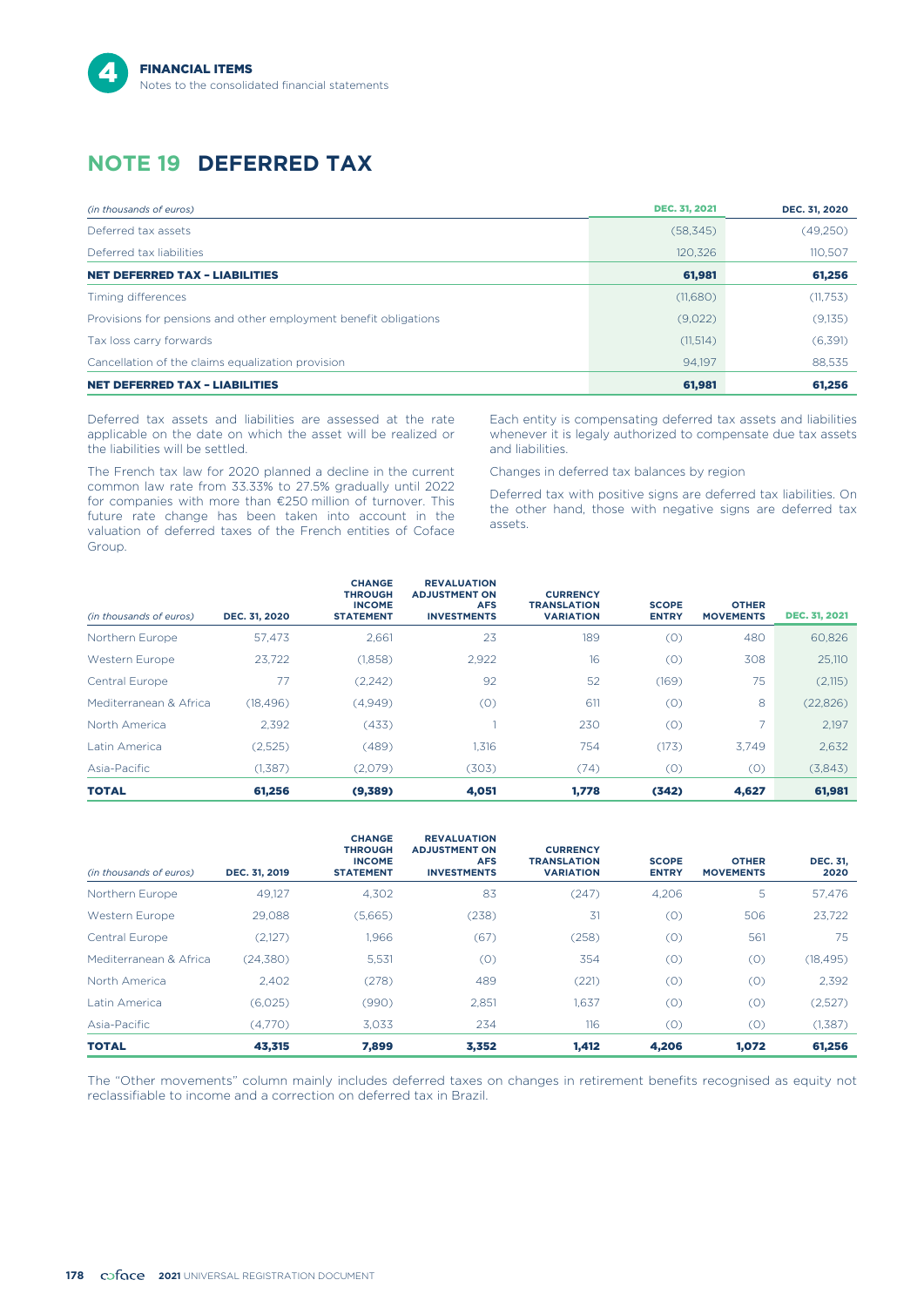

# **Deferred taxes related to tax losses**

The breakdown by region of deferred taxes assets linked to tax deficits is as follows:

| (in thousands of euros)               | <b>DEC. 31, 2021</b> | DEC. 31, 2020 |
|---------------------------------------|----------------------|---------------|
| Northern Europe                       | 4,735                | 2,589         |
| Western Europe                        | 70                   | (169)         |
| Central Europe                        | 157                  | 86            |
| Mediterranean & Africa                | 1,308                | 944           |
| North America                         | (0)                  | 71            |
| Latin America                         | (0)                  | 888           |
| Asia-Pacific                          | 5,243                | 1,981         |
| <b>NET DEFERRED TAX - LIABILITIES</b> | 11,514               | 6,391         |

The recognition of deferred tax assets on tax losses is subject to a case-by-case recoverability analysis, taking into account the forecasts of the results of each entity. Deferred tax assets on losses are recognized at the level of entity's income tax results estimated for the period from 2022 to 2026, *i.e.* a recoverability horizon of five years.

This recognition results from a Business Tax Plan prepared by each entity on the basis of the Business Plan approved by the Management.

# **NOTE 20 PAYABLES ARISING FROM INSURANCE AND REINSURANCE OPERATIONS**

| (in thousands of euros)                                           | <b>DEC. 31, 2021</b> | <b>DEC. 31, 2020</b> |
|-------------------------------------------------------------------|----------------------|----------------------|
| Guarantee deposits received from policyholders and other          | 35                   | 1.676                |
| Amounts due to policyholders and agents                           | 57,079               | 83,159               |
| Payables arising from insurance and inward reinsurance operations | 57.114               | 84,835               |
| Amounts due to reinsurers                                         | 226.848              | 326,103              |
| Deposits received from reinsurers                                 | 2.621                | 3.194                |
| Payable arising from ceded reinsurance operations                 | 229,469              | 329,297              |
| <b>TOTAL</b>                                                      | 286,583              | 414,133              |

# **NOTE 21 OTHER LIABILITIES**

| (in thousands of euros)             | <b>DEC. 31, 2021</b> | DEC. 31, 2020 | <b>VARIATION</b> |
|-------------------------------------|----------------------|---------------|------------------|
| <b>Current tax payables</b>         | 80,712               | 70,621        | 10,091           |
| Derivatives and related liabilities | 3,480                | 26            | 3,455            |
| Accrued personnel costs             | 71.706               | 51,227        | 20,479           |
| Sundry payables                     | 176,652              | 197,402       | (20, 750)        |
| Deferred income                     | 7,552                | 7,711         | (159)            |
| Other accruals                      | 34,829               | 5,879         | 28,950           |
| Other payables                      | 290,739              | 262.219       | 28,520           |
| <b>TOTAL</b>                        | 374,931              | 332,865       | 42,066           |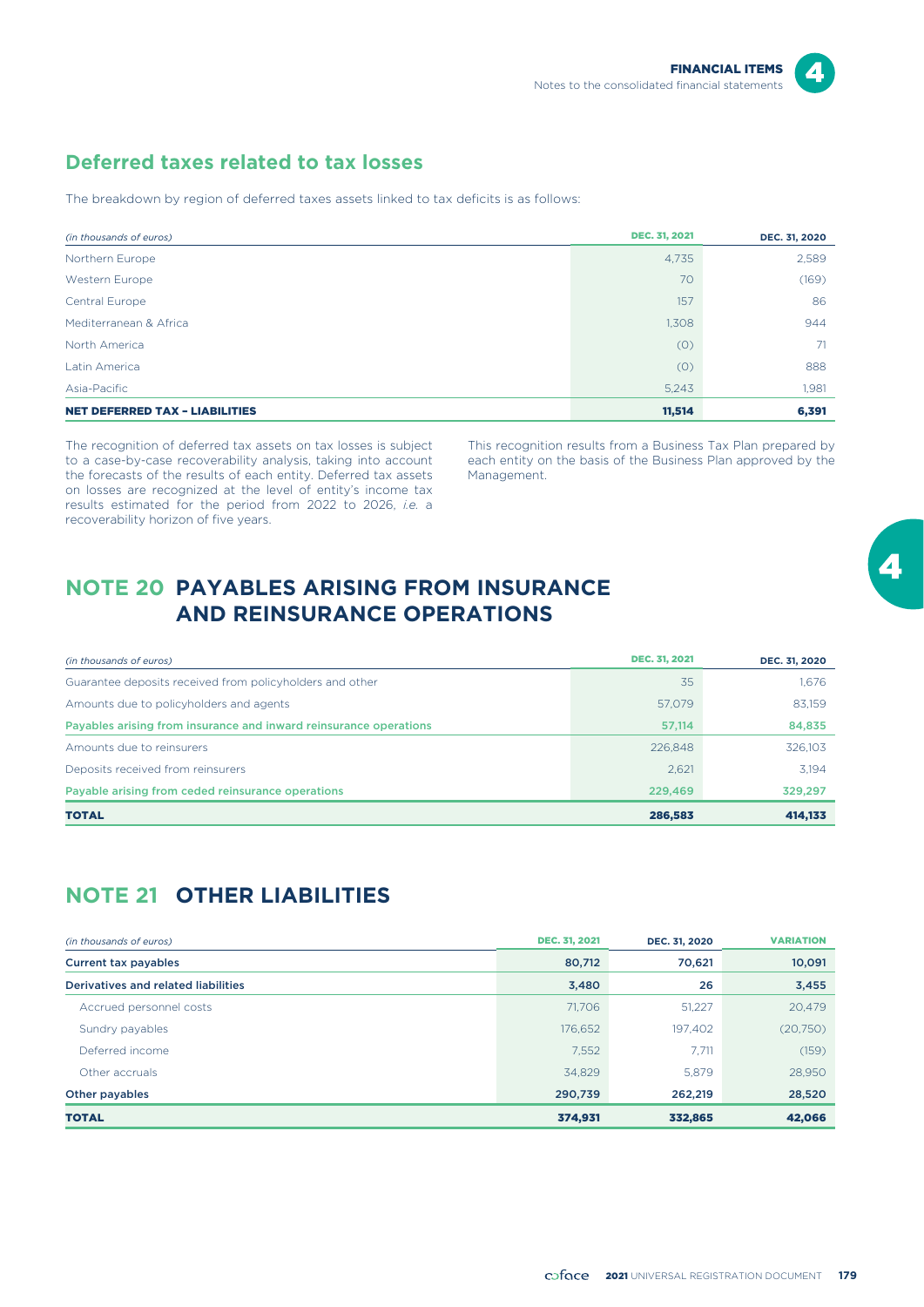# **NOTES TO THE INCOME STATEMENTS**

# **NOTE 22 REVENUE**

# **Breakdown of consolidated revenue**

| (in thousands of euros)                    | <b>DEC. 31, 2021</b> | DEC. 31, 2020 |
|--------------------------------------------|----------------------|---------------|
| Premiums - direct business                 | 1,357,895            | 1,176,378     |
| Premiums - inward reinsurance              | 104,529              | 97,389        |
| <b>Gross written premiums</b>              | 1,462,424            | 1,273,767     |
| <b>Premium refunds</b>                     | (121, 336)           | (78, 111)     |
| Change of provisions for unearned premiums | (28, 451)            | 8,678         |
| <b>Earned premiums</b>                     | 1,312,637            | 1,204,334     |
| Fees and commission income                 | 140,691              | 143,985       |
| Net income from banking activities         | 64,400               | 58,450        |
| Other insurance-related services           | 156                  | 102           |
| Business information and other services    | 42,266               | 34,523        |
| Receivables management                     | 7.708                | 9,469         |
| Income from other activities               | 50,130               | 44,094        |
| Revenue or income from other activities    | 255,221              | 246,530       |
| <b>CONSOLIDATED REVENUE</b>                | 1,567,858            | 1,450,864     |

# **Consolidated revenue by country of invoicing**

| (in thousands of euros)     | <b>DEC. 31, 2021</b> | DEC. 31, 2020 |
|-----------------------------|----------------------|---------------|
| Northern Europe             | 331,529              | 297,721       |
| Western Europe              | 316.684              | 291,848       |
| Central Europe              | 156,263              | 143,081       |
| Mediterranean & Africa      | 429.399              | 394,890       |
| North America               | 137,481              | 136,518       |
| Latin America               | 73,330               | 67,328        |
| Asia-Pacific                | 123.171              | 119,478       |
| <b>CONSOLIDATED REVENUE</b> | 1,567,858            | 1,450,864     |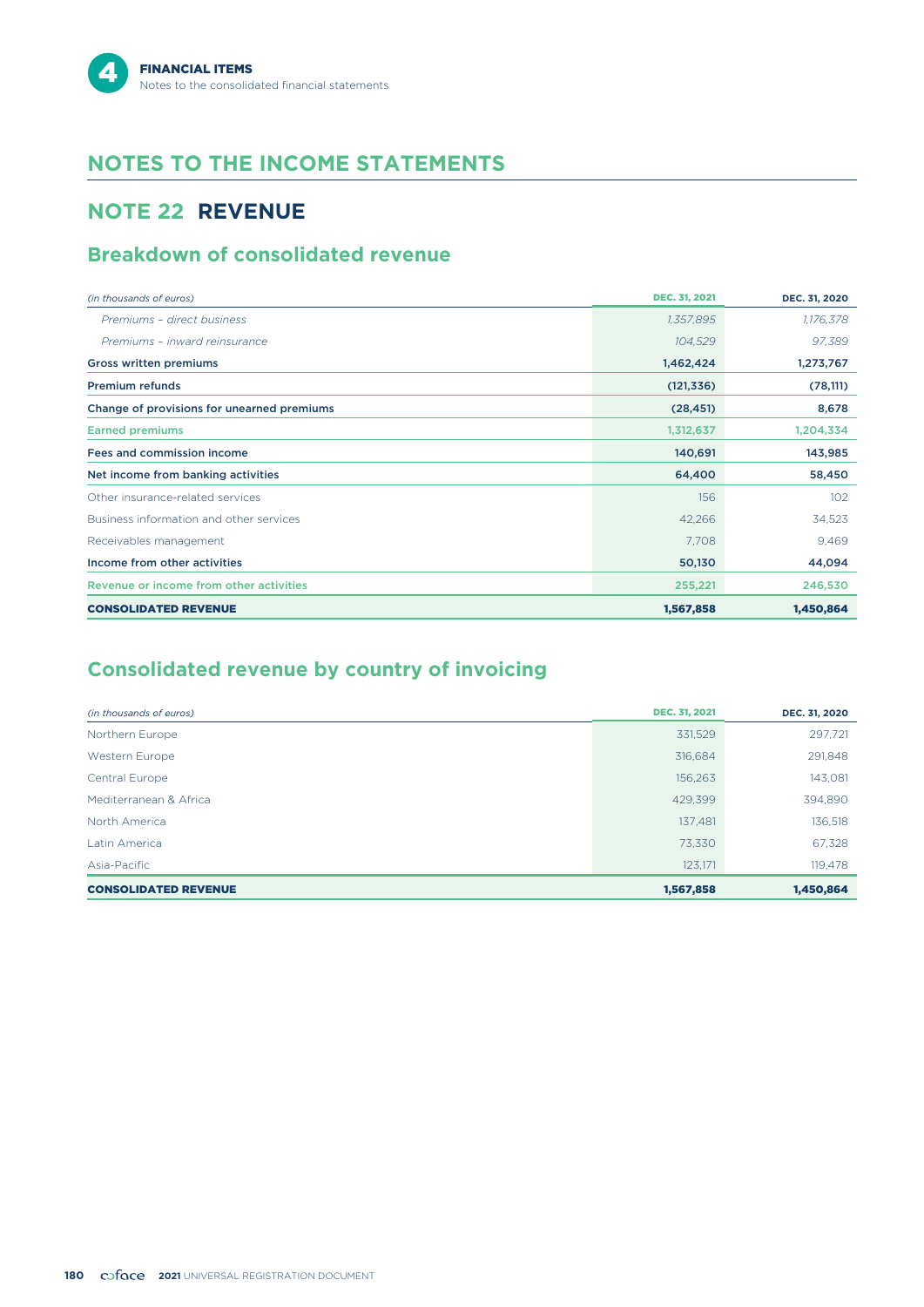$\blacktriangle$ 

# **Consolidated revenue by activity**

| (in thousands of euros)                                     | <b>DEC. 31, 2021</b> | DEC. 31, 2020 |
|-------------------------------------------------------------|----------------------|---------------|
| Earned premiums - Credit                                    | 1,242,767            | 1,132,876     |
| Earned premiums - Single Risk                               | 15,839               | 21,141        |
| <b>Earned premiums - Credit insurance</b>                   | 1,258,606            | 1,154,017     |
| Fees and commission income                                  | 140,691              | 143,985       |
| Other insurance-related services                            | 156                  | 102           |
| Revenue of credit insurance activity                        | 1,399,453            | 1,298,104     |
| <b>Earned premiums - Guarantees</b>                         | 54,031               | 50,317        |
| Financing fees                                              | 26,409               | 26,995        |
| Factoring fees                                              | 39,712               | 32,758        |
| Other                                                       | (1,720)              | (1,302)       |
| Net income from banking activities (factoring)              | 64,400               | 58,450        |
| Business information and other services                     | 42,266               | 34,523        |
| Receivables management                                      | 7,708                | 9,469         |
| Revenue of business information and other services activity | 49,974               | 43,992        |
| <b>CONSOLIDATED REVENUE</b>                                 | 1,567,858            | 1,450,864     |

# **NOTE 23 CLAIM EXPENSES**

| (in thousands of euros)        | <b>DEC. 31, 2021</b> | DEC. 31, 2020 |
|--------------------------------|----------------------|---------------|
| Paid claims, net of recoveries | (286,097)            | (541, 323)    |
| Claims handling expenses       | (36,190)             | (31, 839)     |
| Change in claims reserves      | 41.831               | (50, 490)     |
| <b>TOTAL</b>                   | (280, 456)           | (623, 653)    |

# **Claims expenses by period of occurrence**

|                                |              | <b>DEC. 31, 2021</b>                                                       |            | DEC. 31, 2020 |                                                                            |            |  |
|--------------------------------|--------------|----------------------------------------------------------------------------|------------|---------------|----------------------------------------------------------------------------|------------|--|
| (in thousands of euros)        | <b>GROSS</b> | <b>OUTWARD</b><br><b>REINSURANCE</b><br><b>AND</b><br><b>RETROCESSIONS</b> | <b>NET</b> | <b>GROSS</b>  | <b>OUTWARD</b><br><b>REINSURANCE</b><br><b>AND</b><br><b>RETROCESSIONS</b> | <b>NET</b> |  |
| Claims expenses - current year | (800, 187)   | 255.221                                                                    | (544.966)  | (905, 412)    | 391.217                                                                    | (514, 195) |  |
| Claims expenses - prior years  | 519.731      | (239.011)                                                                  | 280.720    | 281.759       | (94.493)                                                                   | 187,266    |  |
| <b>TOTAL</b>                   | (280, 456)   | 16,210                                                                     | (264, 246) | (623, 653)    | 296,724                                                                    | (326, 929) |  |

Claims expenses include the conclusions of an arbitration, which occurred after the closing, on a case in the Asia-Pacific region.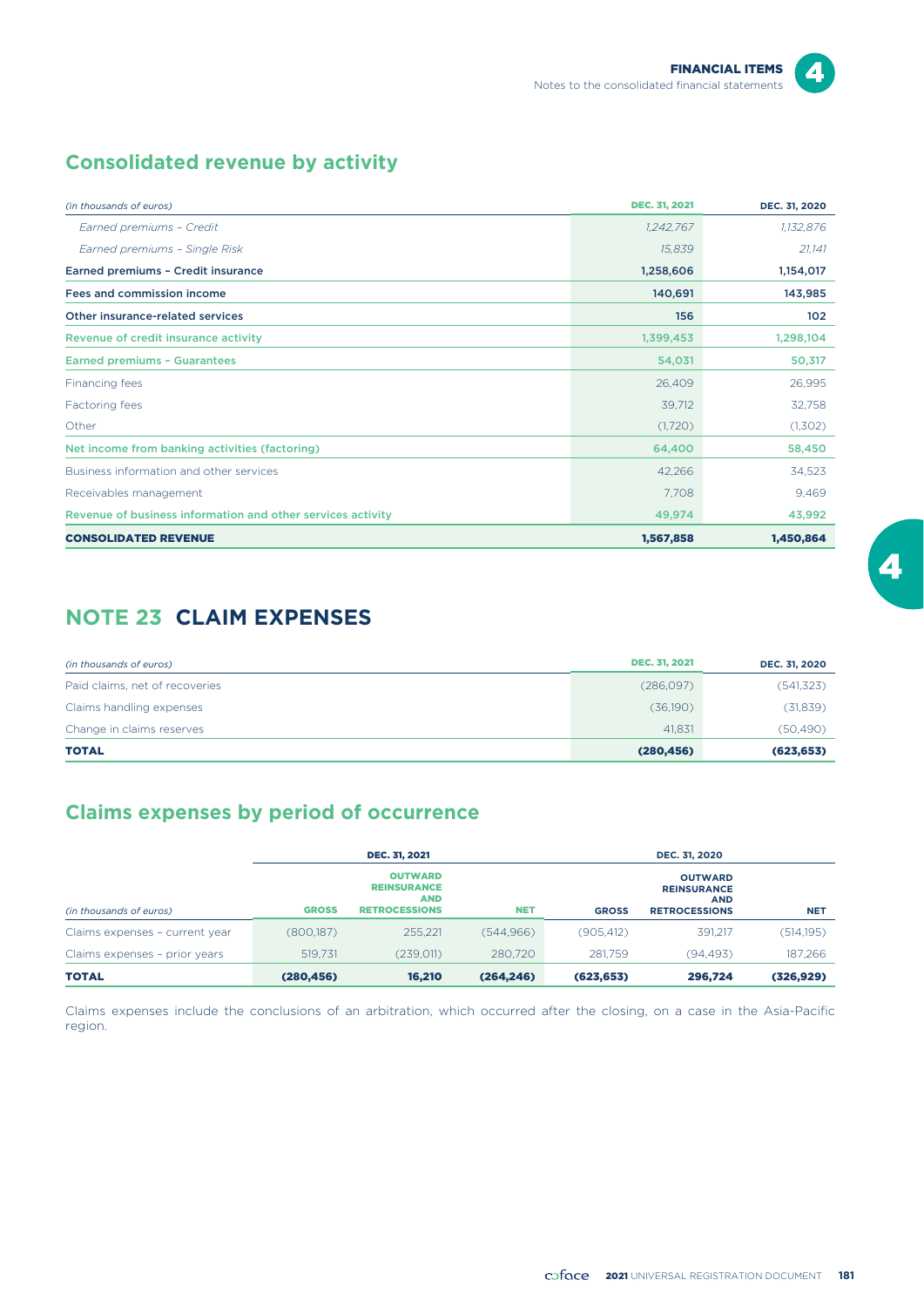# **NOTE 24 OVERHEADS BY FUNCTION**

| (in thousands of euros)                                  | <b>DEC. 31, 2021</b> | DEC. 31, 2020 |
|----------------------------------------------------------|----------------------|---------------|
| Policy acquisition costs                                 | (259,317)            | (238, 453)    |
| Administrative costs                                     | (270,990)            | (261, 807)    |
| Other insurance activity expenses                        | (66, 243)            | (60, 971)     |
| Expenses from banking activities, excluding cost of risk | (13,103)             | (12, 833)     |
| Expenses from services activities                        | (89, 674)            | (81,608)      |
| <b>Operating expenses</b>                                | (699, 327)           | (655, 672)    |
| Investment management expenses                           | (4,010)              | (3,420)       |
| <b>Claims handling expenses</b>                          | (36,190)             | (31, 839)     |
| <b>TOTAL</b>                                             | (739, 527)           | (690, 931)    |
| of which employee profit-sharing                         | (9,898)              | (2,854)       |

Total overheads include general insurance expenses (by function), expenses from services activities and expenses from banking activities. It came out at €739,527 thousand as at December 31, 2021 *versus* €690,931 thousand as at management expenses (excluding finance costs)". December 31, 2020.

In the income statement, claims handling expenses are included in "Claims expenses" and investment management expenses are shown in "Investment income, net of

# **NOTE 25 EXPENSES FROM BANKING ACTIVITIES**

| (in thousands of euros)                | <b>DEC. 31, 2021</b> | DEC. 31, 2020 |
|----------------------------------------|----------------------|---------------|
| Charges to allowances for receivables  | 2,954                | (97)          |
| Reversal of allowances for receivables | (0)                  | (0)           |
| Losses on receivables                  | (2,878)              | (3)           |
| Cost of risk                           | 76                   | (100)         |
| <b>Operating expenses</b>              | (13, 103)            | (12, 833)     |
| <b>TOTAL</b>                           | (13, 028)            | (12, 933)     |

credit insurance operations conducted by factoring amortised receivables. companies, which includes net additions to provisions,

"Cost of risk" corresponds to the risk-related expense on receivables written off during the year, and recoveries of

# **NOTE 26 INCOME AND EXPENSES FROM CEDED REINSURANCE**

| (in thousands of euros)                       | <b>DEC. 31, 2021</b> | DEC. 31, 2020 |
|-----------------------------------------------|----------------------|---------------|
| Ceded claims                                  | 118,900              | 180,639       |
| Change in claims provisions net of recoveries | (104, 777)           | 135,321       |
| Commissions paid by reinsurers                | 183.686              | 199,126       |
| Income from ceded reinsurance                 | 197,810              | 515,087       |
| Ceded premiums                                | (519,061)            | (544, 788)    |
| Change in unearned premiums provisions        | 6.963                | (14, 415)     |
| <b>Expenses from ceded reinsurance</b>        | (512,098)            | (559, 203)    |
| <b>TOTAL</b>                                  | (314, 288)           | (44, 116)     |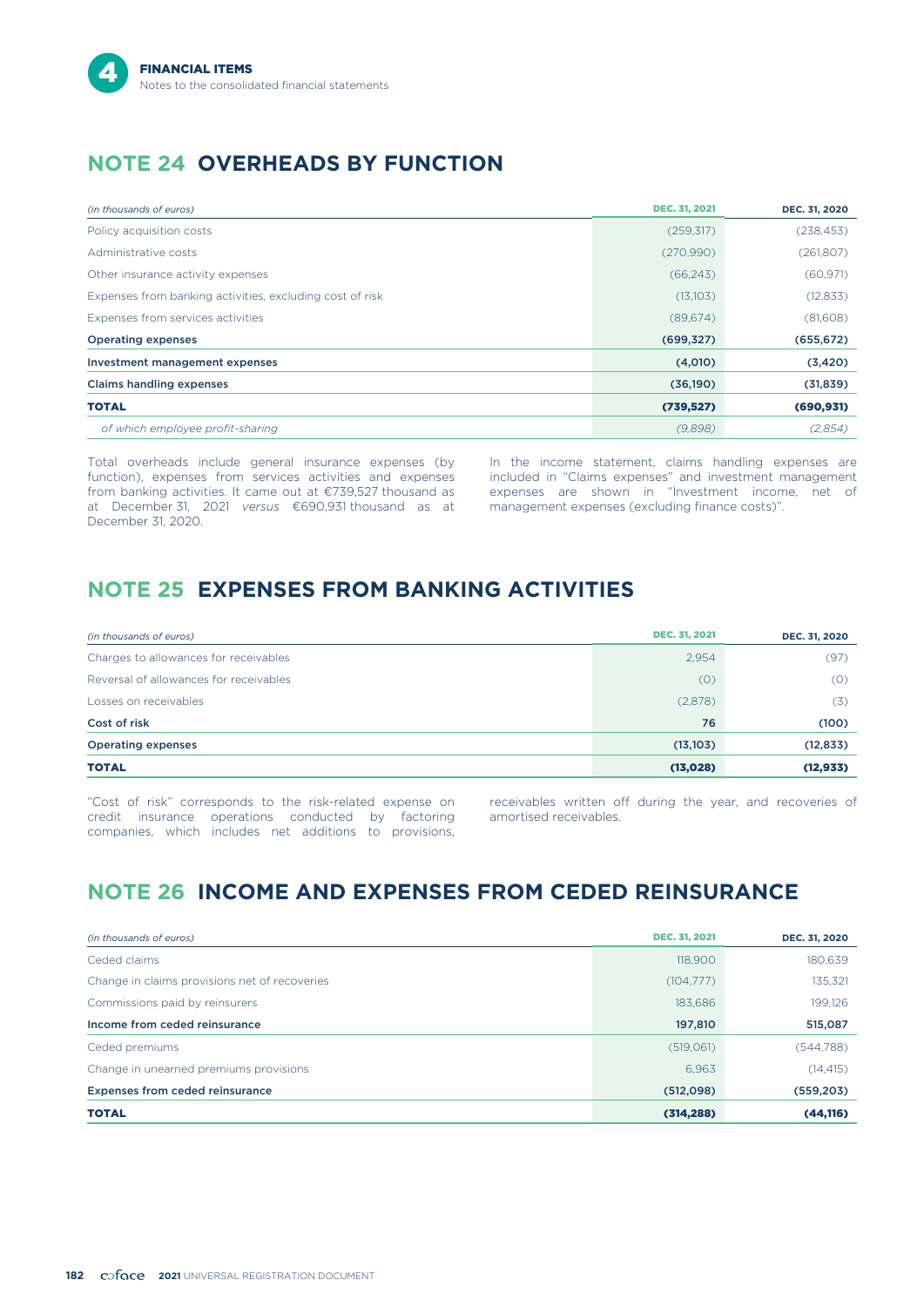# **NOTE 27 INVESTMENT INCOME, NET OF MANAGEMENT EXPENSES (EXCLUDING FINANCE COSTS)**

| (in thousands of euros)                                                               | <b>DEC. 31, 2021</b> | DEC. 31, 2020 |
|---------------------------------------------------------------------------------------|----------------------|---------------|
| Investment income                                                                     | 38.669               | 29.763        |
| Change in financial instruments at fair value through income                          | (6,853)              | 1,606         |
| o/w hedged by currency derivatives on "Colombes" and "Lausanne" mutual funds          | (O)                  | (317)         |
| Net gains on disposals                                                                | (1,365)              | (467)         |
| o/w hedged by currency derivatives on "Colombes" and "Lausanne" mutual funds          | 154                  | (293)         |
| Additions to/(reversals from) impairment                                              | 3,982                | (426)         |
| Net foreign exchange gains/losses                                                     | 15,534               | (2,225)       |
| o/w hedged by currency derivatives on "Colombes" and "Lausanne" mutual funds $\sigma$ | (1,534)              | (1, 129)      |
| Investment management expenses                                                        | (7,789)              | (4,775)       |
| <b>TOTAL</b>                                                                          | 42,177               | 23,477        |

(1) The Colombes and Lausanne funds foreign exchange result covered by derivatives amounts to €(1,534) thousand. This amount is broken down intc<br>€(6,795) thousand in realized profit and €5,261 thousand in unrealized losse

# **Investment income by class**

| (in thousands of euros)                   | <b>DEC. 31, 2021</b> | DEC. 31, 2020 |
|-------------------------------------------|----------------------|---------------|
| Equities                                  | 3,976                | (2,894)       |
| Fixed income                              | 23.234               | 13,745        |
| Investment properties                     | 13.974               | 7,216         |
| Sub-total                                 | 41,184               | 18,067        |
| Associated and non consolidated companies | 6,239                | 3,861         |
| Exchange rate - change profit/loss        | 2,543                | 6,323         |
| Financial and investment charges          | (7,789)              | (4,775)       |
| <b>TOTAL</b>                              | 42,177               | 23,477        |

*Although derivative instruments are used to hedge the overall currency risk, the Coface Group does not apply hedge accounting for accounting purposes.*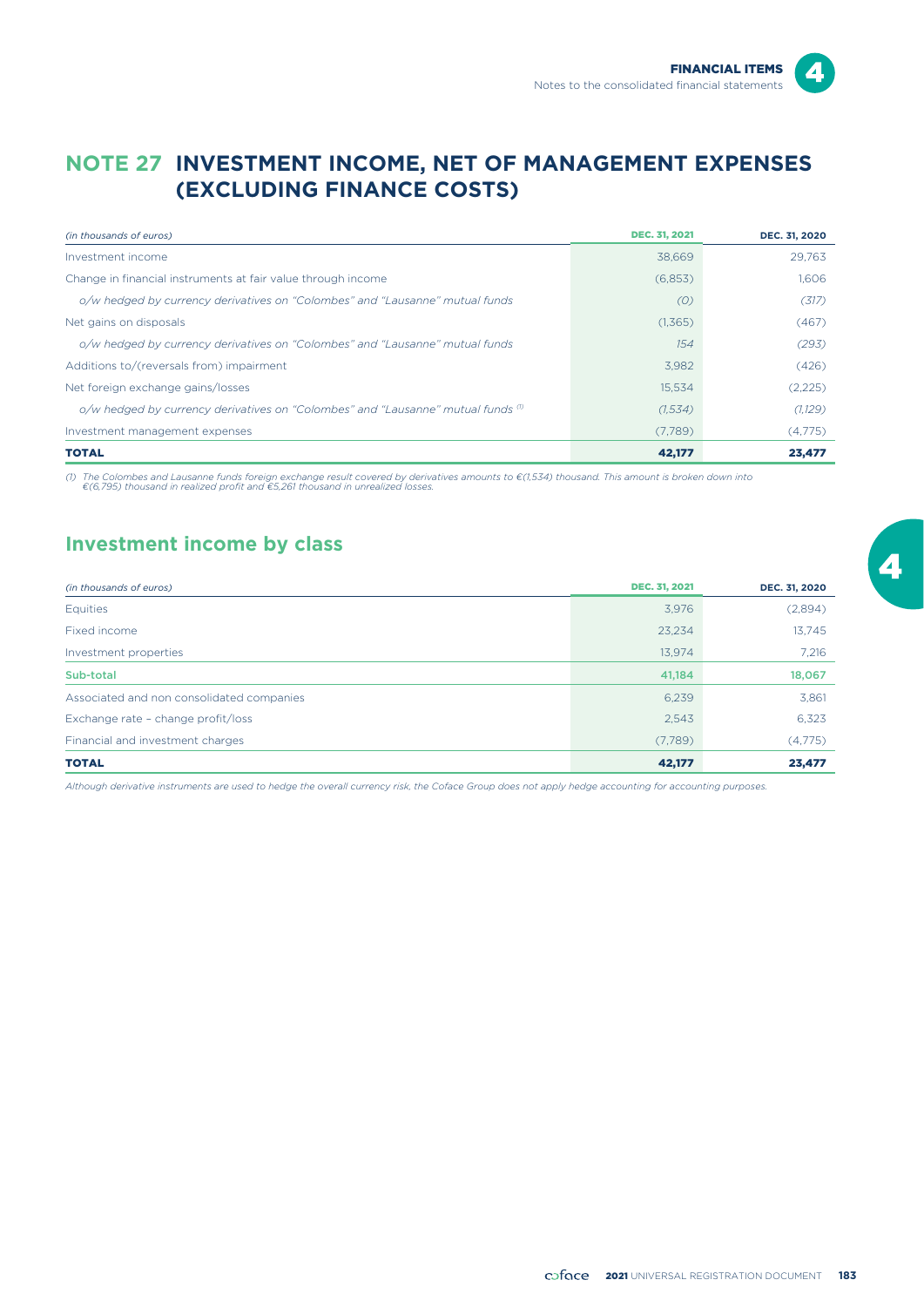# **NOTE 28 OTHER OPERATING INCOME AND EXPENSES**

| (in thousands of euros)                                       | <b>DEC. 31, 2021</b> | DEC. 31, 2020 |
|---------------------------------------------------------------|----------------------|---------------|
| Entry of Coface Poland Insurance into scope of consolidation  | (58)                 |               |
| Build to Lead restructuring expenses                          | (2,503)              | (4,885)       |
| Fit to Win restructuring expenses                             |                      | (323)         |
| Impairment charge of goodwill in Latin America CGU            |                      | (845)         |
| Provisions for restructuring                                  | (233)                | (615)         |
| Other operating expenses                                      | (2,384)              | (8,663)       |
| <b>Total other operating expenses</b>                         | (5, 179)             | (15, 331)     |
| Entry of Coface Romania Insurance into scope of consolidation | 495                  |               |
| Entry of Coface Finance Israël into scope                     | 457                  |               |
| Entry of Coface Servicios Mexico into scope                   | 509                  |               |
| Other operating income                                        | 541                  | 1,544         |
| Total other operating income                                  | 2,002                | 1,544         |
| <b>TOTAL</b>                                                  | (3, 177)             | (13,787)      |

Other operating income and expenses amounted to • a debt write-off for €651 thousand; -€3.2 million as of December 31, 2021.

The other operating expenses are composed of:

- 
- a optimization project for €525 thousand;
- the set-up of Tradeliner for €142 thousand.

# **NOTE 29 INCOME TAX EXPENSE**

| (in thousands of euros) | <b>DEC. 31, 2021</b> | DEC. 31, 2020 |
|-------------------------|----------------------|---------------|
| Income tax              | (76,900)             | (36,805)      |
| Deferred tax            | 9,389                | (7,899)       |
| <b>TOTAL</b>            | (67, 511)            | (44,704)      |

The income tax expense highly increased because of the years, which allowed to activate more deferred tax related to better entities results and better forecast on the following loss carry forward. better entities results and better forecast on the following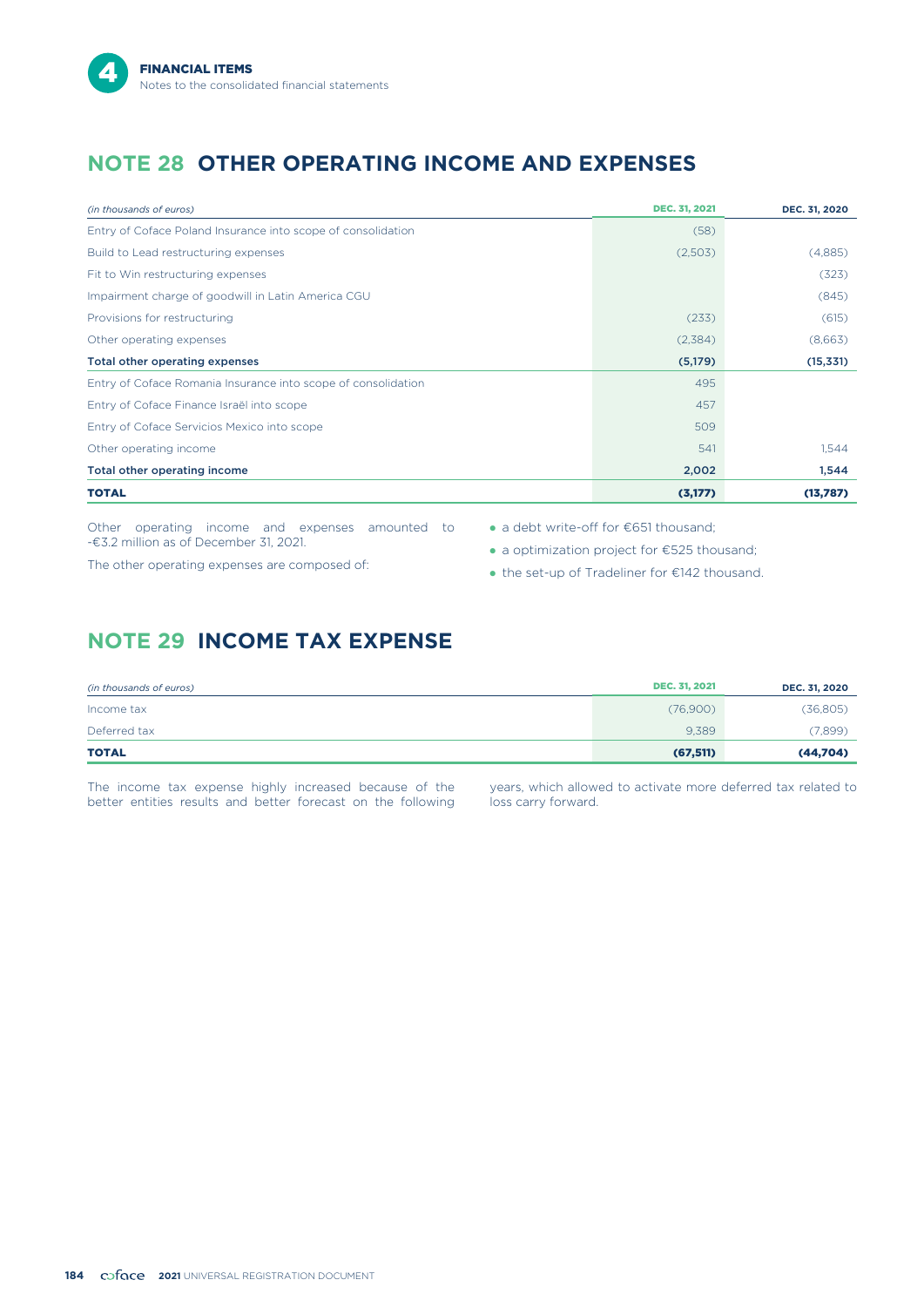

# **Tax proof**

| (in thousands of euros)                                             | <b>DEC. 31, 2021</b> |            | DEC. 31, 2020 |            |
|---------------------------------------------------------------------|----------------------|------------|---------------|------------|
| Net income                                                          | 223,817              |            | 82,900        |            |
| Non-controlling interests                                           | (57)                 |            | (4)           |            |
| Income tax expense                                                  | (67, 511)            |            | (44,704)      |            |
| Badwill                                                             | (0)                  |            | 8.910         |            |
| Share in net income of associates                                   |                      |            | (0)           |            |
| Pre-tax income before share in net income of associates and badwill | 291,385              |            | 118,698       |            |
| Tax rate                                                            |                      | 28.41%     |               | 32.02%     |
| Theoretical tax                                                     | (82, 782)            |            | (38,007)      |            |
| Tax expense presented in the consolidation income statement         | (67,511)             | 23.17%     | (44,704)      | 37.66%     |
| <b>Difference</b>                                                   | (15, 271)            | $(5.24)$ % | 6,697         | 5.64%      |
| Impact of differences between Group tax rates and local tax rates   | 22,715               | 7.80%      | 10,084        | 8.50%      |
| Specific local taxes                                                | (5,875)              | $(2.02)\%$ | (2,909)       | $(2.45)$ % |
| o/w French Corporate value added tax (CVAE)                         | (1, 325)             | $(0.45)$ % | (740)         | $(0.62)$ % |
| Tax losses for which no deferred tax assets have been recognised    | (3,663)              | (1.26)%    | (8,258)       | $(6.96)\%$ |
| Utilisation of previously unrecognised tax loss carryforwards       | 5,243                | 1.80%      | 2.731         | 2.30%      |
| Liability method impact                                             | (1,600)              | $(0.55)$ % | (6,221)       | $(5.24)$ % |
| Other differences                                                   | (1,548)              | (0.53)%    | (2,124)       | $(4.76)$ % |

The effective income tax rate increased of 15 points from 23.17% at December 31, 2021 compare to 37.66% at December 31, 2020.

The difference between theoretical tax and tax expense presented in the consolidated income statement comes from a positive impact of differences between Group tax rates and local tax rates. It is offset by the negative impact of tax losses for which no deferred tax assets have been recognized and the liability method impact (mainly in France).

# **NOTE 30 BREAKDOWN OF NET INCOME BY SEGMENT**

Premiums, claims and commissions are monitored by country of invoicing. In the case of direct business, the country of invoicing is the one in which the issuer of the invoice is located and for inward reinsurance, the country of invoicing is the one in which the ceding insurer is located.

Geographic segmentation by billing location does not necessarily correspond to the debtor's location.

Reinsurance income, which is calculated and recognised for the whole Group at the level of Compagnie française d'assurance pour le commerce extérieur and Coface Re, has been reallocated at the level of each region.

Income taxes by segment have been calculated based on this monitoring framework.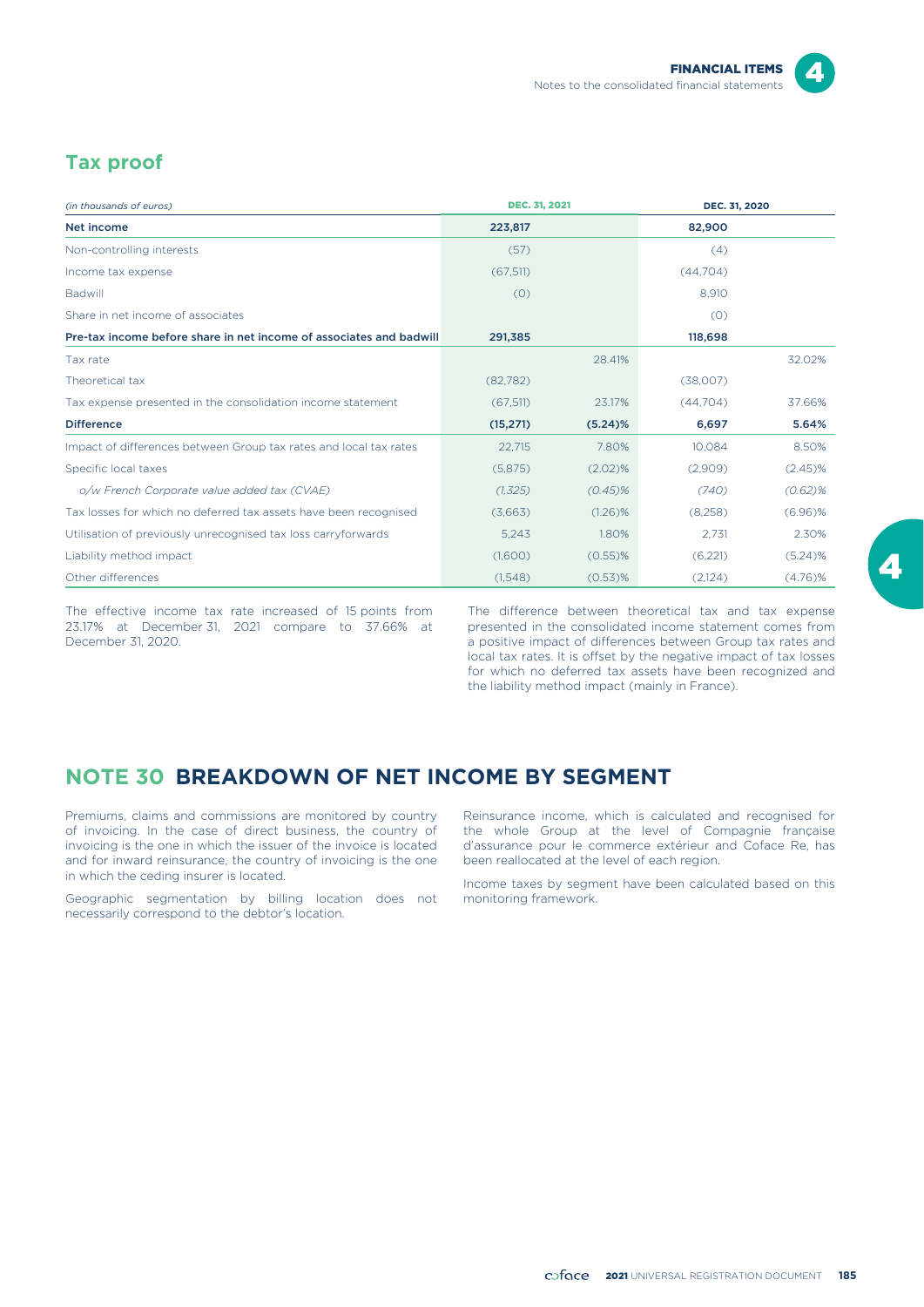# **Analysis of December 31, 2021 net income by segment**

| (in thousands of euros)                                   | <b>NORTHERN</b><br><b>EUROPE</b> | <b>WESTERN</b><br><b>EUROPE</b> | <b>CENTRAL</b><br><b>EUROPE</b> | <b>MEDITERRANEAN</b><br>& AFRICA |  |
|-----------------------------------------------------------|----------------------------------|---------------------------------|---------------------------------|----------------------------------|--|
| Revenue                                                   | 331.407                          | 312,806                         | 157,506                         | 430.730                          |  |
| o/w earned Premium                                        | 233.732                          | 277.352                         | 125.132                         | 361.421                          |  |
| o/w factoring                                             | 52.111                           | 793                             | 11.496                          |                                  |  |
| o/w other insurance-related services                      | 45,564                           | 34.661                          | 20.878                          | 69,309                           |  |
| Claims-related expenses (including claims handling costs) | (42,506)                         | (67, 677)                       | (23,580)                        | (98, 850)                        |  |
| Cost of risk                                              | 62                               |                                 | 14                              |                                  |  |
| Commissions                                               | (23,604)                         | (37, 558)                       | (12,100)                        | (45,718)                         |  |
| Other internal general expenses                           | (120, 070)                       | (98, 839)                       | (55, 396)                       | (127, 555)                       |  |
| Underwriting income before reinsurance*                   | 145,289                          | 108,732                         | 66.444                          | 158,607                          |  |
| Income/(loss) on ceded reinsurance                        | (94,049)                         | (86,157)                        | (10, 832)                       | (88, 223)                        |  |
| Other operating income and expenses                       | (2,056)                          | (1,763)                         | 452                             | (174)                            |  |
| Net financial income excluding finance costs              | 1,520                            | 28,539                          | 2,863                           | 6,916                            |  |
| Finance costs                                             | (1,656)                          | (3,174)                         | (879)                           | (2,046)                          |  |
| Operating income including finance costs                  | 49,048                           | 46,177                          | 58,048                          | 75,080                           |  |
| Badwill                                                   |                                  |                                 |                                 |                                  |  |
| Net income before tax                                     | 49,048                           | 46,177                          | 58,048                          | 75,080                           |  |
| Income tax expense                                        | (11, 364)                        | (10,699)                        | (13, 449)                       | (17, 395)                        |  |
| Consolidated net income before non-controlling interests  | 37,684                           | 35,478                          | 44,599                          | 57,685                           |  |
| Non-controlling interests                                 | (1)                              | (1)                             | (2)                             | (51)                             |  |
| <b>NET INCOME FOR THE PERIOD</b>                          | 37,683                           | 35,477                          | 44.597                          | 57,634                           |  |

\* Underwriting income before reinsurance is a key financial indicator used by the Coface Group to analyse the performance of its businesses. Underwriting income<br>before reinsurance corresponds to the sum of revenue, claims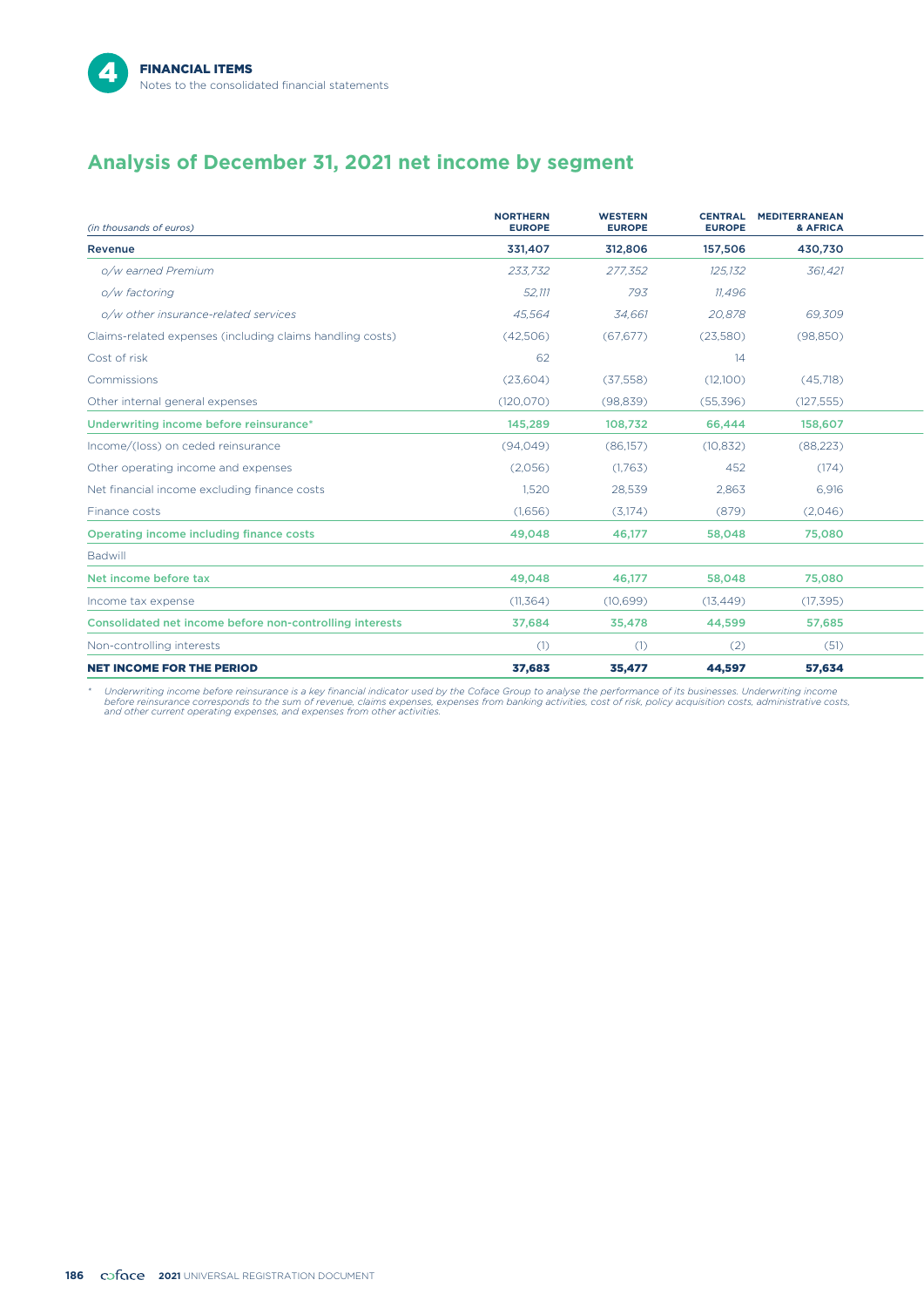

 $\overline{\mathbf{4}}$ 

| <b>NORTH</b><br><b>AMERICA</b> | <b>LATIN</b><br><b>AMERICA</b> | <b>ASIA-PACIFIC</b> | <b>GROUP</b><br><b>REINSURANCE</b> | <b>COGERI</b> | <b>HOLDING</b><br><b>COMPANY</b><br><b>COSTS</b> | <b>INTER-ZONE</b> | <b>GROUP TOTAL</b> |
|--------------------------------|--------------------------------|---------------------|------------------------------------|---------------|--------------------------------------------------|-------------------|--------------------|
| 137,481                        | 73,349                         | 123,171             | 843,309                            | 27,069        | $\mathsf{o}$                                     | (868, 970)        | 1,567,858          |
| 125,571                        | 70,248                         | 119,180             | 843,309                            |               |                                                  | (843,308)         | 1,312,637          |
|                                |                                |                     |                                    |               |                                                  |                   | 64,400             |
| 11,910                         | 3,101                          | 3,991               |                                    | 27,069        |                                                  | (25, 662)         | 190,821            |
| (18,060)                       | (6,160)                        | (10,169)            | (245,705)                          |               | (4,592)                                          | 236,843           | (280, 456)         |
|                                |                                |                     |                                    |               |                                                  |                   | 76                 |
| (14, 912)                      | (10, 225)                      | (22, 634)           | (325,098)                          |               |                                                  | 325,055           | (166, 794)         |
| (48, 683)                      | (27, 781)                      | (40, 307)           |                                    | (25,020)      | (25, 441)                                        | 36,559            | (532, 533)         |
| 55,826                         | 29,183                         | 50,061              | 272,506                            | 2,049         | (30, 033)                                        | (270, 514)        | 588,150            |
| (13,269)                       | (8,071)                        | (10, 754)           | (275, 437)                         |               |                                                  | 272,505           | (314, 288)         |
| (142)                          | 531                            | (25)                |                                    |               |                                                  |                   | (3,177)            |
| 2,649                          | 4,160                          | 2,490               |                                    | 426           | (1,098)                                          | (6,288)           | 42,177             |
| (897)                          | (230)                          | (283)               |                                    | (224)         | (16, 420)                                        | 4,332             | (21, 477)          |
| 44,167                         | 25,573                         | 41,489              | (2,931)                            | 2,251         | (47, 551)                                        | 35                | 291,386            |
|                                |                                |                     |                                    |               |                                                  |                   | (0)                |
| 44,167                         | 25,573                         | 41,489              | (2,931)                            | 2,251         | (47, 551)                                        | 35                | 291,386            |
| (10, 233)                      | (5,925)                        | (9,613)             | 679                                | (522)         | 11.017                                           | (8)               | (67, 511)          |
| 33,934                         | 19,648                         | 31,876              | (2, 252)                           | 1,729         | (36, 534)                                        | 27                | 223,874            |
| (1)                            |                                | (1)                 |                                    |               |                                                  |                   | (57)               |
| 33,933                         | 19,648                         | 31,875              | (2, 252)                           | 1,729         | (36, 534)                                        | 27                | 223,817            |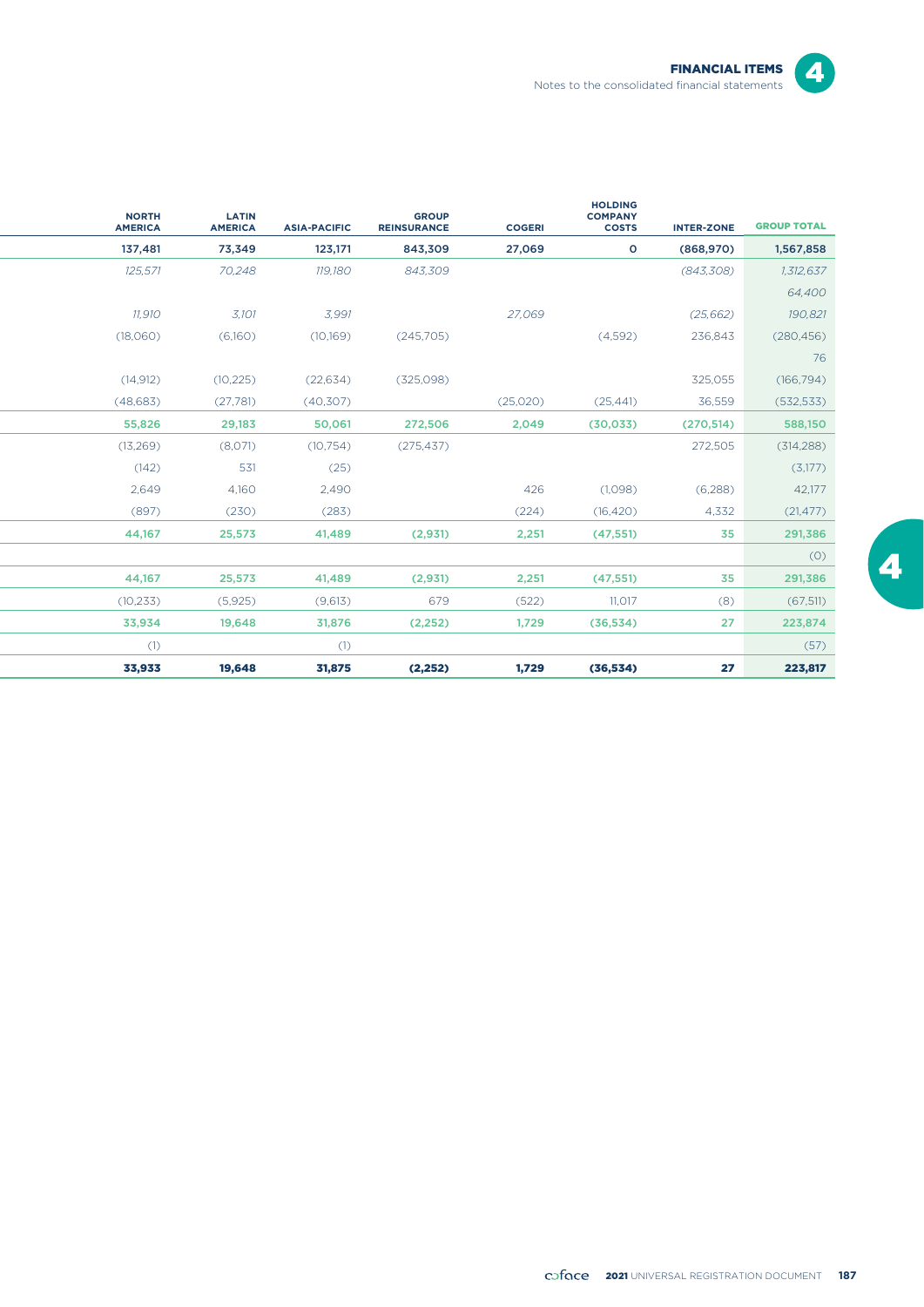# **Analysis of December 31, 2020 net income by segment**

| (in thousands of euros)                                   | <b>NORTHERN</b><br><b>EUROPE</b> | <b>WESTERN</b><br><b>EUROPE</b> | <b>CENTRAL</b><br><b>EUROPE</b> | <b>MEDITERRANEAN</b><br>& AFRICA |  |
|-----------------------------------------------------------|----------------------------------|---------------------------------|---------------------------------|----------------------------------|--|
| Revenue                                                   | 299,691                          | 286,216                         | 144,556                         | 397,272                          |  |
| o/w earned Premium                                        | 202,081                          | 251,674                         | 117.343                         | 329,304                          |  |
| o/w factoring                                             | 49.879                           | (939)                           | 9.510                           |                                  |  |
| o/w other insurance-related services                      | 47,731                           | 35,481                          | 17,703                          | 67,968                           |  |
| Claims-related expenses (including claims handling costs) | (74, 768)                        | (120, 303)                      | (54,100)                        | (182, 806)                       |  |
| Cost of risk                                              | (32)                             |                                 | (68)                            |                                  |  |
| Commissions                                               | (20,319)                         | (35,200)                        | (10, 382)                       | (42, 887)                        |  |
| Other internal general expenses                           | (110, 024)                       | (94, 376)                       | (50, 431)                       | (118, 882)                       |  |
| Underwriting income before reinsurance*                   | 94,548                           | 36,337                          | 29,575                          | 52,697                           |  |
| Income/(loss) on ceded reinsurance                        | (22,158)                         | (27, 823)                       | (9,748)                         | 2,990                            |  |
| Other operating income and expenses                       | (5,507)                          | (6,486)                         | (21)                            | 393                              |  |
| Net financial income excluding finance costs              | 7.020                            | (12,115)                        | 8.412                           | 15.405                           |  |
| Finance costs                                             | (197)                            | (3,336)                         | (275)                           | (647)                            |  |
| Operating income including finance costs                  | 73,706                           | (13, 423)                       | 27,943                          | 70,838                           |  |
| <b>Badwill</b>                                            |                                  | 8,910                           |                                 |                                  |  |
| Net income before tax                                     | 73,706                           | (4, 513)                        | 27,943                          | 70,838                           |  |
| Income tax expense                                        | (25, 821)                        | 1.581                           | (9.789)                         | (24, 816)                        |  |
| Consolidated net income before non-controlling interests  | 47,885                           | (2,932)                         | 18,154                          | 46,022                           |  |
| Non-controlling interests                                 | (2)                              |                                 | (1)                             | (1)                              |  |
| <b>NET INCOME FOR THE PERIOD</b>                          | 47,883                           | (2, 932)                        | 18,153                          | 46,021                           |  |

\* Underwriting income before reinsurance is a key financial indicator used by the Coface Group to analyse the performance of its businesses. Underwriting income<br>before reinsurance corresponds to the sum of revenue, claims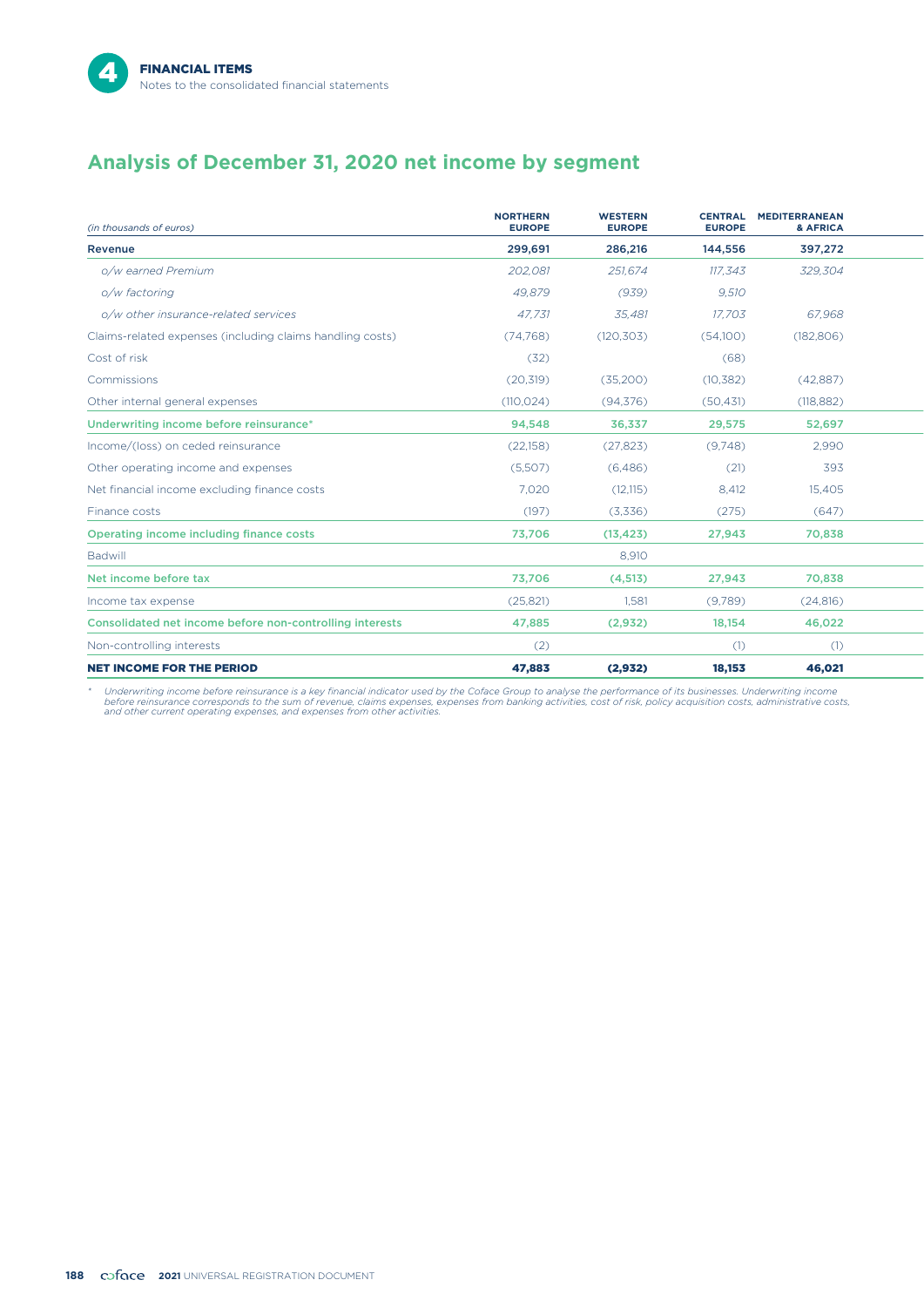

 $\overline{\mathbf{4}}$ 

| <b>NORTH</b><br><b>AMERICA</b> | <b>LATIN</b><br><b>AMERICA</b> | <b>ASIA-PACIFIC</b> | <b>GROUP</b><br><b>REINSURANCE</b> | <b>COGERI</b> | <b>HOLDING</b><br><b>COMPANY</b><br><b>COSTS</b> | <b>INTER-ZONE</b> | <b>GROUP TOTAL</b> |
|--------------------------------|--------------------------------|---------------------|------------------------------------|---------------|--------------------------------------------------|-------------------|--------------------|
| 136,519                        | 67,328                         | 119,478             | 720,282                            | 29,152        |                                                  | (749, 631)        | 1,450,864          |
| 123,689                        | 64,749                         | 115,493             | 720,282                            |               |                                                  | (720, 282)        | 1,204,334          |
|                                |                                |                     |                                    |               |                                                  |                   | 58,450             |
| 12,830                         | 2,579                          | 3,985               |                                    | 29,152        |                                                  | (29, 349)         | 188,080            |
| (78, 764)                      | (46,837)                       | (56, 383)           | (297,175)                          |               | (3,927)                                          | 291,410           | (623, 653)         |
|                                |                                |                     |                                    |               |                                                  |                   | (100)              |
| (15,055)                       | (8, 453)                       | (22, 493)           | (273, 334)                         |               |                                                  | 273,278           | (154, 845)         |
| (45, 614)                      | (25, 192)                      | (38,628)            |                                    | (29,191)      | (25,091)                                         | 36,602            | (500, 827)         |
| (2,914)                        | (13, 154)                      | 1,974               | 149,773                            | (39)          | (29,018)                                         | (148, 341)        | 171,439            |
| (11, 052)                      | 14,965                         | (13,895)            | (127,169)                          |               |                                                  | 149,774           | (44,116)           |
| (1,300)                        | (866)                          |                     |                                    |               |                                                  |                   | (13,787)           |
| 3,221                          | 5,275                          | 3,690               |                                    | (467)         | (962)                                            | (2,576)           | 26,903             |
| (1,077)                        | (276)                          | (634)               |                                    | (203)         | (16, 222)                                        | 1,127             | (21,740)           |
| (13, 122)                      | 5,944                          | (8,865)             | 22,604                             | (709)         | (46, 202)                                        | (16)              | 118,698            |
|                                |                                |                     |                                    |               |                                                  |                   | 8,910              |
| (13, 122)                      | 5,944                          | (8,865)             | 22,604                             | (709)         | (46, 202)                                        | (16)              | 127,608            |
| 4,597                          | (2,082)                        | 3,106               | (7,919)                            | 248           | 16,186                                           | 6                 | (44,704)           |
| (8,525)                        | 3,862                          | (5,759)             | 14,685                             | (461)         | (30,016)                                         | (10)              | 82,904             |
|                                |                                |                     |                                    |               |                                                  |                   | (4)                |
| (8,525)                        | 3,862                          | (5,759)             | 14,685                             | (461)         | (30, 016)                                        | (10)              | 82,900             |

L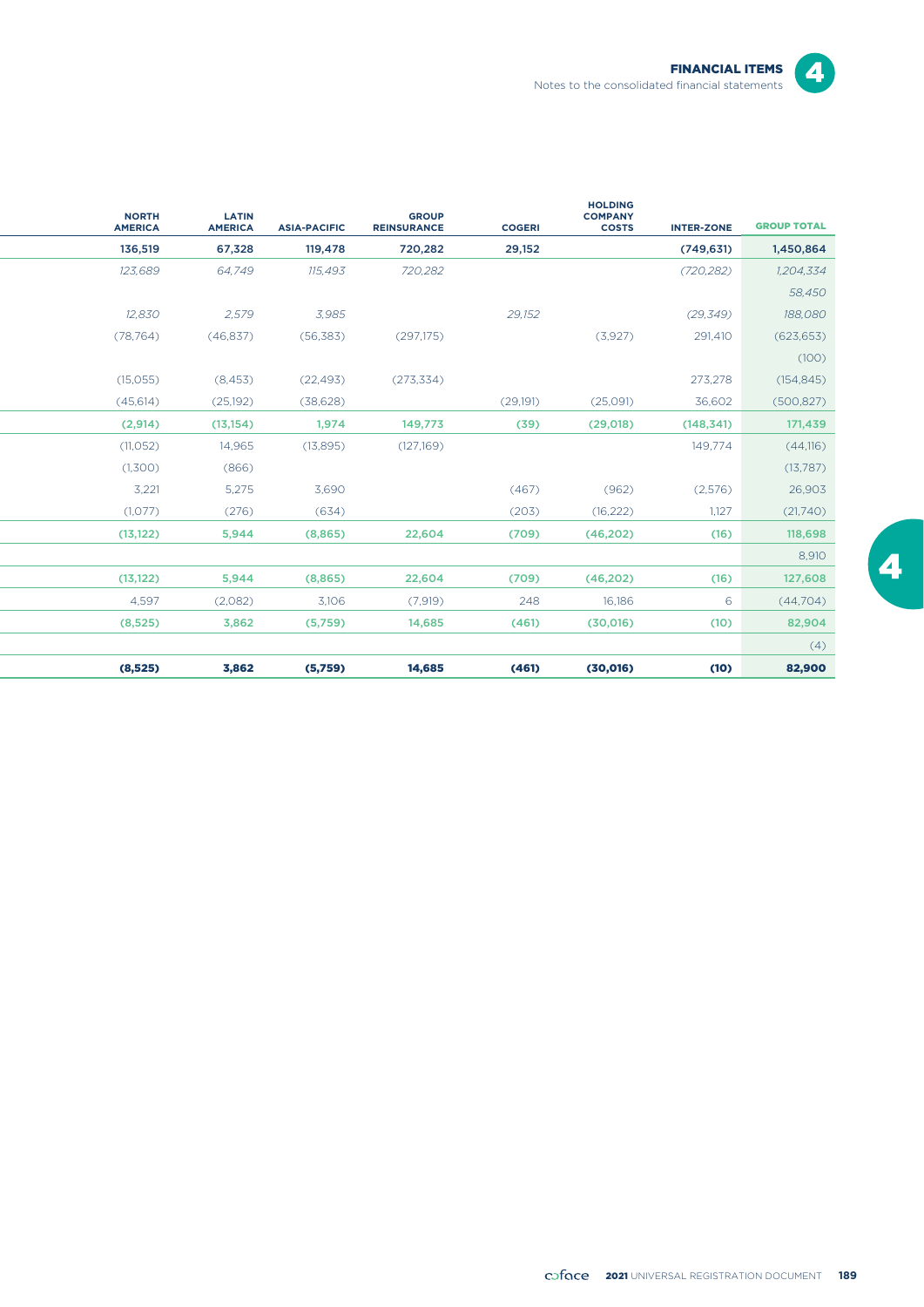

# **NOTE 31 EARNINGS PER SHARE**

|                                   | <b>DEC. 31, 2021</b>                      |                                                         |                                                      |  |
|-----------------------------------|-------------------------------------------|---------------------------------------------------------|------------------------------------------------------|--|
|                                   | <b>AVERAGE NUMBER</b><br><b>OF SHARES</b> | <b>NET INCOME FOR</b><br><b>THE PERIOD</b> (in $\in$ k) | <b>EARNINGS PER</b><br><b>SHARE</b> (in $\epsilon$ ) |  |
| Basic earnings per share          | 149,032,282                               | 223.817                                                 | 1.50                                                 |  |
| Dilutive instruments              | (0)                                       |                                                         |                                                      |  |
| <b>DILUTED EARNINGS PER SHARE</b> | 149,032,282                               | 223,817                                                 | 1.50                                                 |  |

|                                   |                                           | <b>DEC. 31, 2020</b>                                    |                                                      |  |  |
|-----------------------------------|-------------------------------------------|---------------------------------------------------------|------------------------------------------------------|--|--|
|                                   | <b>AVERAGE NUMBER</b><br><b>OF SHARES</b> | <b>NET INCOME FOR</b><br><b>THE PERIOD</b> (in $\in$ k) | <b>EARNINGS PER</b><br><b>SHARE</b> (in $\epsilon$ ) |  |  |
| Basic earnings per share          | 150.360.581                               | 82.900                                                  | 0.55                                                 |  |  |
| Dilutive instruments              | (0)                                       |                                                         |                                                      |  |  |
| <b>DILUTED EARNINGS PER SHARE</b> | 150,360,581                               | 82,900                                                  | 0.55                                                 |  |  |

# **NOTE 32 GROUP'S HEADCOUNT**

| (in full time equivalent) | <b>DEC. 31, 2021</b> | DEC. 31, 2020 |
|---------------------------|----------------------|---------------|
| Northern Europe           | 693                  | 631           |
| Western Europe            | 1,012                | 937           |
| Central Europe            | 675                  | 655           |
| Mediterranean & Africa    | 669                  | 634           |
| North America             | 206                  | 200           |
| Latin America             | 303                  | 205           |
| Asia-Pacific              | 109                  | 134           |
| <b>TOTAL</b>              | 3,667                | 3,395         |

At December 31, 2021, the number of employees of fully consolidated companies was 3,667 full-time equivalents FTE *versus* 3,395 at December 31, 2020, up for 272 FTEs.

### **NOTE 33 RELATED PARTIES**

On February 10, 2021, Natixis and Arch Capital Group Ltd. At December 31, 2021, Arch Capital Group Ltd. held 30.09% of announced that the transaction involving the sale of 29.5% of the Coface Group's shares, excluding treasury stock, and COFACE SA's shares had obtained all the necessary authorisations.

29.86% of the shares including treasury stock. Natixis is therefore no longer a related party.

### **Ownership structure at December 31, 2021:**

|                         | <b>NUMBER OF SHARES</b> | %       |
|-------------------------|-------------------------|---------|
| Arch Capital Group Ltd. | 44,849,425              | 30,09%  |
| Natixis                 | 15,078,051              | 10,12%  |
| Public                  | 89,104,806              | 59,79%  |
| <b>TOTAL</b>            | 149,032,282             | 100,00% |

At December 31, 2020, Natixis held 42.86% of the Coface Group's shares, excluding treasury stock, and 42.2% of the shares including treasury stock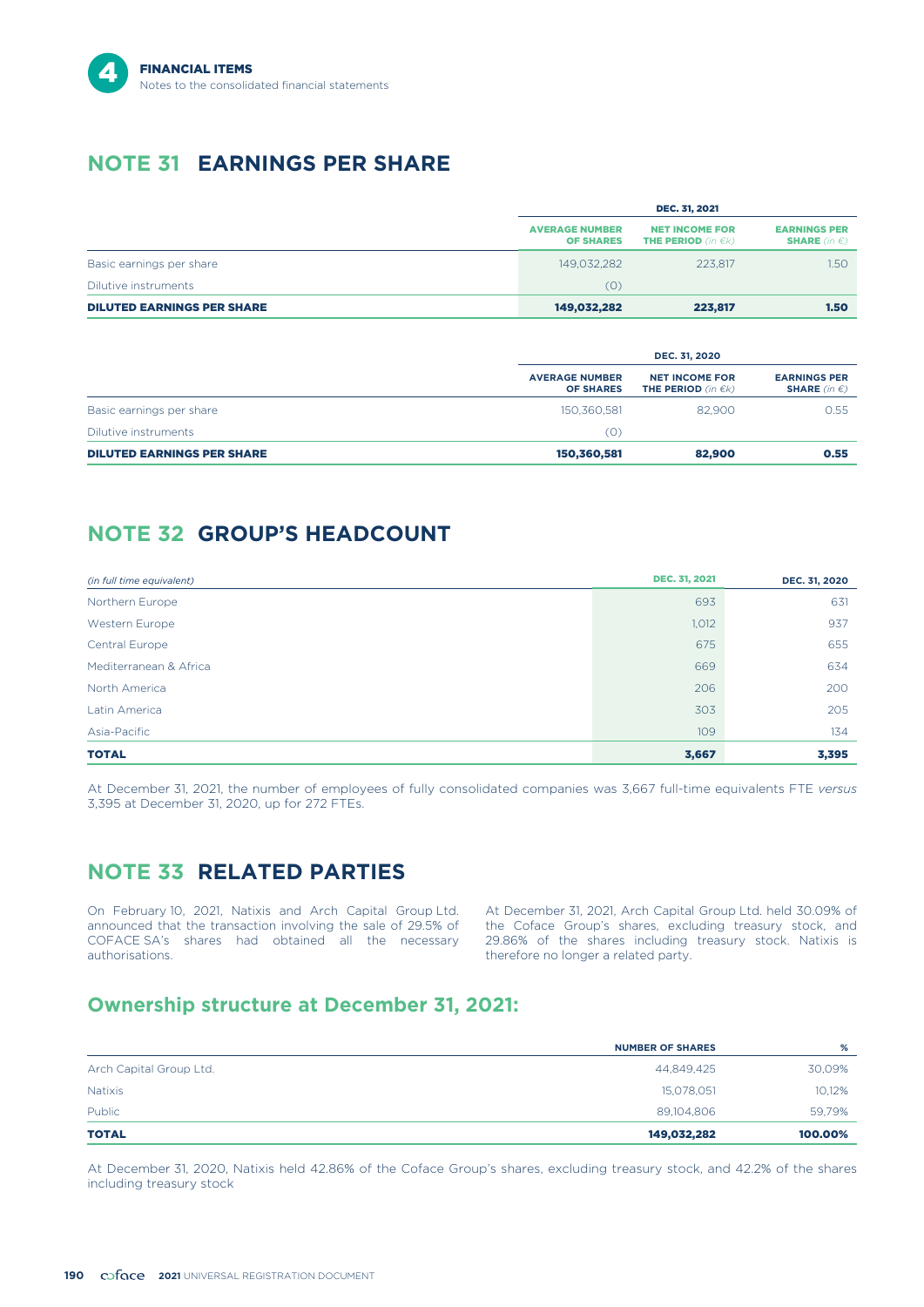### **Ownership structure at December 31, 2020:**

| <b>NUMBER OF SHARES</b> | %       |
|-------------------------|---------|
| 64,153,881              | 42.86%  |
| 85,536,083              | 57.14%  |
| 149,689,964             | 100.00% |
|                         |         |

### **Relations between the Group's consolidated entities and related parties**

At December 31, 2021, Coface's main transactions with related parties concern Arch Capital Group and its subsidiaries.

The main transactions are as follows:

- reinsurance contracts between Coface and Arch Reinsurance Group, which belongs to Arch Capital Group Ltd.;
- Coface's credit insurance cover available to Coface's sister entities;
- the collection of insurance receivables by the Group's subsidiaries on behalf of Coface;
- recharging of general expenses such as operating costs, staff costs, etc.

|                                                         | <b>DEC. 31, 2021</b>          |  |  |
|---------------------------------------------------------|-------------------------------|--|--|
| <b>Current operating income</b> (in thousands of euros) | <b>ARCH REINSURANCE GROUP</b> |  |  |
| Revenue (net banking income, after cost of risk)        |                               |  |  |
| Claims expenses                                         |                               |  |  |
| Expenses from other activities                          |                               |  |  |
| Policy acquisition costs                                |                               |  |  |
| Administrative costs                                    |                               |  |  |
| Other current operating income and expenses             |                               |  |  |
| Reinsurance result                                      | (1,054)                       |  |  |
| <b>OPERATING INCOME/(LOSS)</b>                          | (1,054)                       |  |  |

#### DEC. 31, 2021

| Related-party receivables and payables (in thousands of euros) | <b>ARCH REINSURANCE GROUP</b> |
|----------------------------------------------------------------|-------------------------------|
| <b>Financial investments</b>                                   |                               |
| Other assets                                                   |                               |
| Reinsurance receivables                                        | (7)                           |
| Cash and cash equivalents                                      |                               |
| Liabilities relating to insurance contracts                    |                               |
| Amounts due to banking sector companies                        |                               |
| Reinsurance debts                                              | (730)                         |
| <b>Other liabilities</b>                                       |                               |

At December 31, 2020, Coface's main transactions with related parties concerned Natixis and its subsidiaries.

The main transactions were:

- the financing of part of the factoring business by Natixis SA;
- financial investments made with Group BPCE and Natixis;
- Coface's credit insurance cover for Coface's sister entities;
- the collection of insurance receivables by the Group's subsidiaries on behalf of Coface;
- recharge of overheads such as operating costs, personnel costs, etc.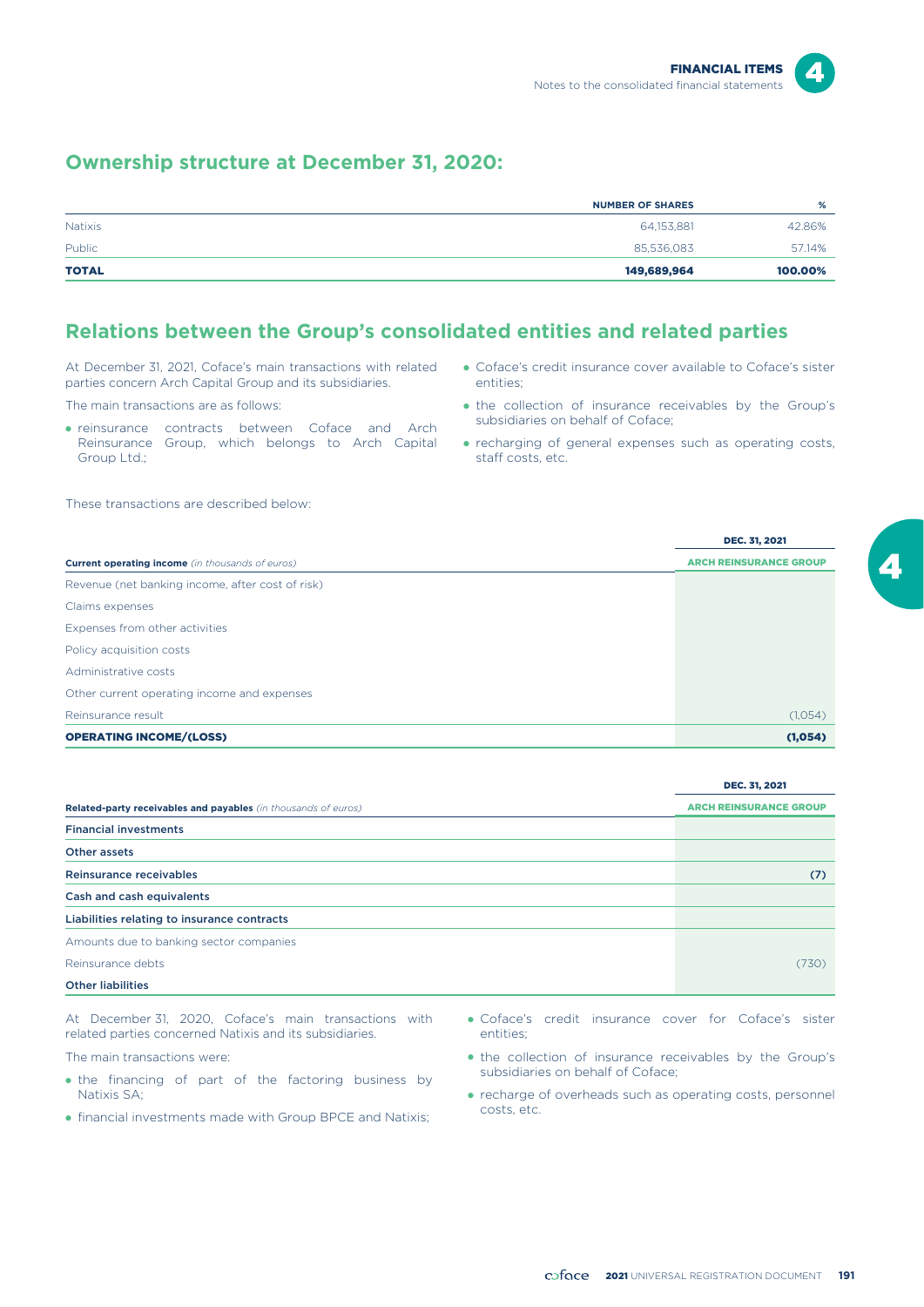

These transactions are described below:

|                                                         |                   | DEC. 31, 2019         |                   |  |
|---------------------------------------------------------|-------------------|-----------------------|-------------------|--|
| <b>CURRENT OPERATING INCOME</b> (in thousands of euros) | <b>NATIXIS SA</b> | <b>NATIXIS FACTOR</b> | <b>ELLISPHERE</b> |  |
| Revenue (net banking income, after cost of risk)        | (908)             |                       |                   |  |
| Claims expenses                                         | 0                 |                       |                   |  |
| Expenses from other activities                          | 0                 |                       |                   |  |
| Policy acquisition costs                                | Ω                 |                       |                   |  |
| Administrative costs                                    | Ω                 |                       |                   |  |
| Other current operating income and expenses             | Ω                 |                       |                   |  |
| <b>OPERATING INCOME/(LOSS)</b>                          | (908)             |                       |                   |  |

|                                                                | DEC. 31, 2020     |                   |                                 |                   |  |
|----------------------------------------------------------------|-------------------|-------------------|---------------------------------|-------------------|--|
| RELATED-PARTY RECEIVABLES AND PAYABLES (in thousands of euros) | <b>BPCE GROUP</b> | <b>NATIXIS SA</b> | <b>NATIXIS</b><br><b>FACTOR</b> | <b>ELLISPHERE</b> |  |
| <b>Financial investments</b>                                   | 49,077            | Ω                 |                                 |                   |  |
| Other assets                                                   | o                 | o                 | ο                               |                   |  |
| Cash and cash equivalents                                      | o                 | 831               | ο                               |                   |  |
| Liabilities relating to insurance contracts                    | o                 |                   | ο                               |                   |  |
| Amounts due to banking sector companies                        |                   | 32.935            |                                 |                   |  |
| <b>Other liabilities</b>                                       | o                 | ο                 | ο                               |                   |  |

# **NOTE 34 KEY MANAGEMENT COMPENSATION**

| (in thousands of euros)                                                                       | <b>DEC. 31, 2021</b> | DEC. 31, 2020 |
|-----------------------------------------------------------------------------------------------|----------------------|---------------|
| Short-term benefits (gross salaries and wages, incentives, benefits in kind and annual bonus) | 4.472                | 4.844         |
| Other long-term benefits                                                                      | 1,241                | 1.425         |
| Statutory termination benefits                                                                | (0)                  | (O)           |
| Share-based payment                                                                           | (0)                  | 804           |
| <b>TOTAL</b>                                                                                  | 5,713                | 7,073         |

The Group Management Committee is composed of eight members on December 31, 2021 and of Coface CEO.

The line "Other long-term benefits" corresponds to the free performance shares allocation (fair value IFRS).

The line "Share-based payment" corresponds to the free performance shares' delivered in 2020 and allocated in the frame of the LTIP 2017 (fair value IFRS).

For 2021, as the performance conditions of the 2018 LTIP plan have not been met, the item "Share-based payment" is zero.

A total envelope of €406 thousand was paid out to the members of the Board of Directors, the Audit, the Risk and the Compensation Committees in 2021.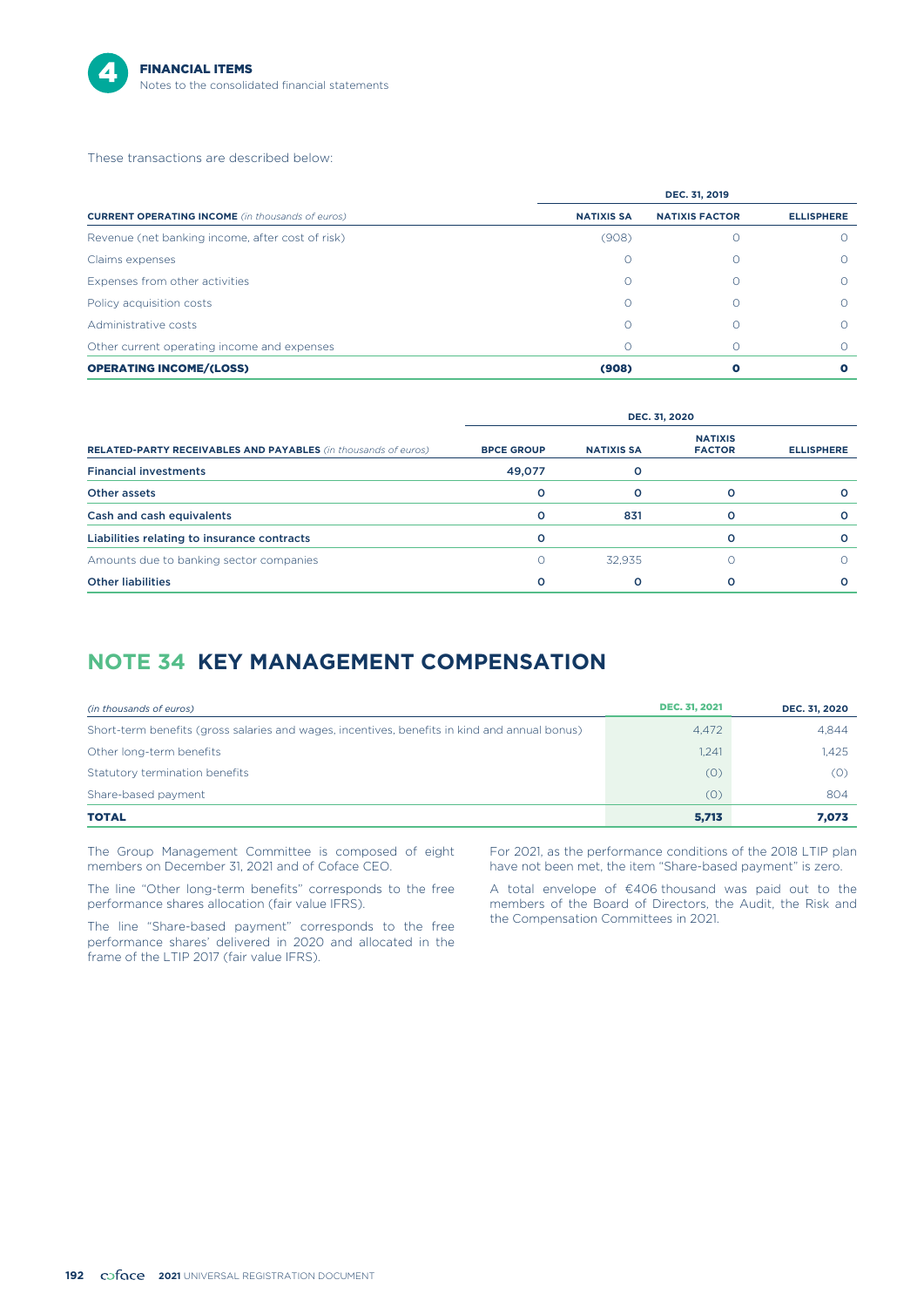

| <b>MAZARS</b>                                                          |                         |     |                         | <b>DELOITTE</b> |                         |      |                         | <b>TOTAL</b> |                         |     |                         |      |
|------------------------------------------------------------------------|-------------------------|-----|-------------------------|-----------------|-------------------------|------|-------------------------|--------------|-------------------------|-----|-------------------------|------|
| (in thousands)<br>of euros)                                            | <b>DEC. 31,</b><br>2021 | %   | <b>DEC. 31,</b><br>2020 | %               | <b>DEC. 31,</b><br>2021 | %    | <b>DEC. 31,</b><br>2020 | %            | <b>DEC. 31,</b><br>2021 | %   | <b>DEC. 31,</b><br>2020 | %    |
| <b>Statutory and</b><br><b>IFRS Audit</b>                              |                         |     |                         |                 |                         |      |                         |              |                         |     |                         |      |
| <b>COFACE SA</b>                                                       | (654)                   | 34% | (320)                   | 29%             | (620)                   | 26%  | (323)                   | 17%          | (1,274)                 | 29% | (575)                   | 17%  |
| <b>Subsidiaries</b>                                                    | (1,205)                 | 63% | (779)                   | 69%             | (1,792)                 | 74%  | (1,531)                 | 80%          | (2,997)                 | 69% | (2,687)                 | 79%  |
| Sub-total                                                              | (1,859)                 | 97% | (1,099)                 | 98%             | (2, 412)                | 100% | (1, 854)                | 97%          | (4,271)                 | 99% | (3,262)                 | 96%  |
| <b>Other fees</b><br>than<br><b>Statutory and</b><br><b>IFRS Audit</b> |                         |     |                         |                 |                         |      |                         |              |                         |     |                         |      |
| <b>COFACE SA</b>                                                       | (0)                     | 0%  | (0)                     | 0%              | (0)                     | 0%   | (0)                     | 0%           | (0)                     | 0%  | (64)                    | 2%   |
| <b>Subsidiaries</b>                                                    | (64)                    | 3%  | (23)                    | 2%              | (0)                     | 0%   | (49)                    | 3%           | (64)                    | 1%  | (84)                    | 2%   |
| Sub-total                                                              | (64)                    | 3%  | (23)                    | 2%              | (0)                     | 0%   | (49)                    | 3%           | (64)                    | 1%  | (148)                   | 4%   |
| <b>TOTAL</b>                                                           | $(1,923)$ 100%          |     | (1, 122)                | 100%            | $(2, 412)$ 100%         |      | (1,903)                 | 100%         | $(4,335)$ 100%          |     | (3, 410)                | 100% |

# **NOTE 35 BREAKDOWN OF AUDIT FEES**

Fees for services other than the certification of accounts outside France, such as tax reporting support services, and correspond mainly to (i) engagements to issue assurance (iii) other authorised advisory services. reports on financial or regulatory information, (ii) tax services

# **NOTE 36 OFF-BALANCE SHEET COMMITMENTS**

|                                                      |              | <b>DEC. 31, 2021</b>                  |                                      |  |  |  |
|------------------------------------------------------|--------------|---------------------------------------|--------------------------------------|--|--|--|
| (in thousands of euros)                              | <b>TOTAL</b> | <b>RELATED TO</b><br><b>FINANCING</b> | <b>RELATED TO</b><br><b>ACTIVITY</b> |  |  |  |
| <b>Commitments given</b>                             | 1,144,652    | 1,133,000                             | 11,651                               |  |  |  |
| Endorsements and letters of credit                   | 1,133,000    | 1,133,000                             |                                      |  |  |  |
| Property guarantees                                  | 7,500        |                                       | 7,500                                |  |  |  |
| Financial commitments in respect of equity interests | 4,151        |                                       | 4,151                                |  |  |  |
| <b>Commitments received</b>                          | 1,397,644    | 853,084                               | 544,561                              |  |  |  |
| Endorsements and letters of credit                   | 141,291      |                                       | 141,291                              |  |  |  |
| Guarantees                                           | 403,270      |                                       | 403,270                              |  |  |  |
| Credit lines linked to commercial paper              | 700,000      | 700,000                               |                                      |  |  |  |
| Credit lines linked to factoring                     | 153,084      | 153,084                               |                                      |  |  |  |
| Financial commitments in respect of equity interests | $\circ$      |                                       | $\Omega$                             |  |  |  |
| <b>Guarantees received</b>                           | 323,314      |                                       | 323,314                              |  |  |  |
| Securities lodged as collateral by reinsurers        | 323,314      |                                       | 323,314                              |  |  |  |
| <b>Financial market transactions</b>                 | 211,543      |                                       | 211,543                              |  |  |  |

The endorsements and letters of credit correspond mainly to:

- a joint guarantee of €380,000 thousand in favor of COFACE SA subordinated notes' investors (10 year maturity);
- €7,000 thousand guarantee from Coface Europe;
- a guarantee from Cofinpar of €7,000 thousand;

• a joint guarantee of €739,000 thousand euros given to banks financing the factoring business.

The securities lodged as collateral by reinsurers are concerning Coface Re for €287,713 thousand and Compagnie française pour le commerce extérieur for €35,600 thousand.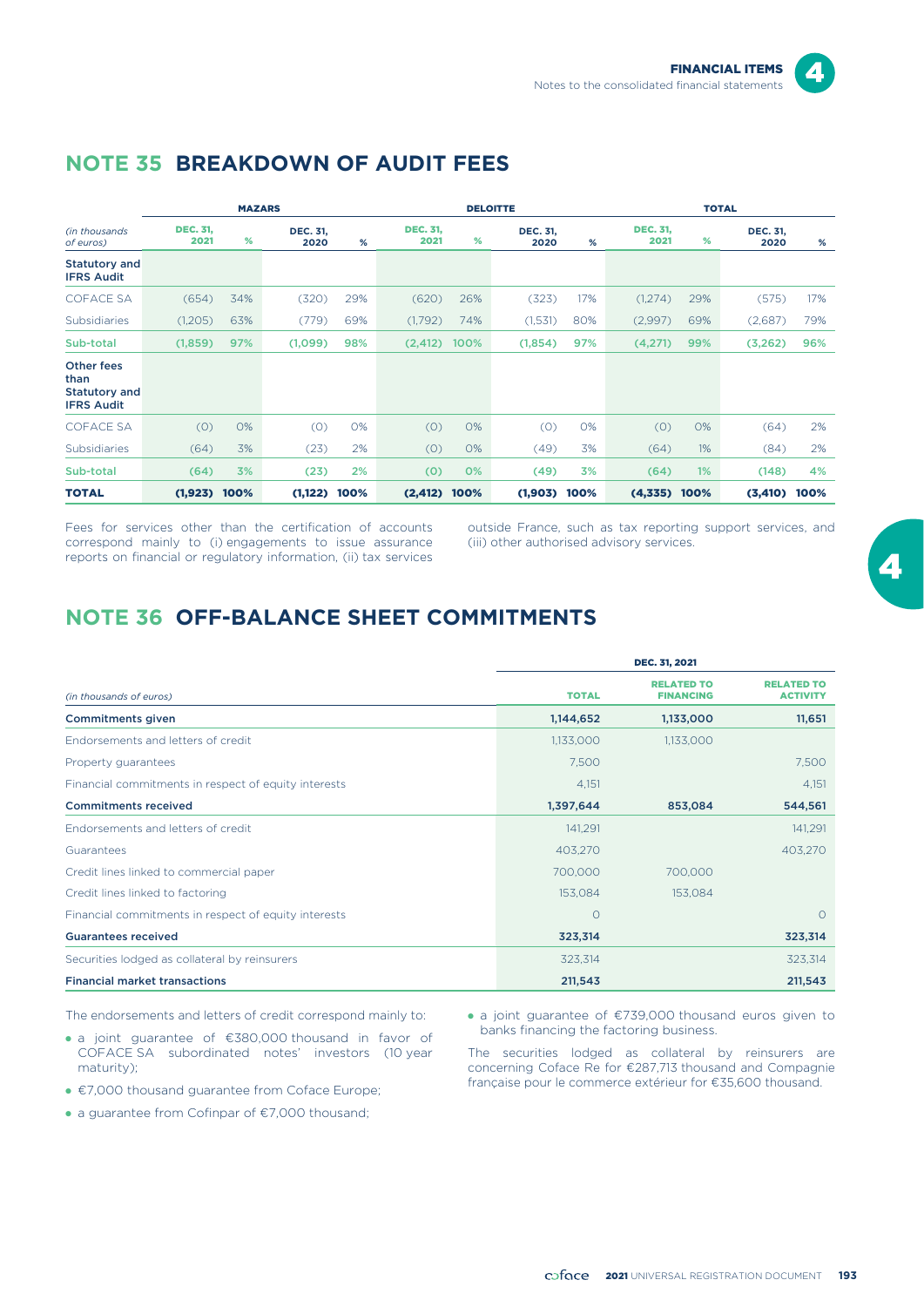

|                                                      | DEC. 31, 2020 |                                       |                                      |  |  |
|------------------------------------------------------|---------------|---------------------------------------|--------------------------------------|--|--|
| (in thousands of euros)                              | <b>TOTAL</b>  | <b>RELATED TO</b><br><b>FINANCING</b> | <b>RELATED TO</b><br><b>ACTIVITY</b> |  |  |
| <b>Commitments given</b>                             | 1,029,839     | 1,018,188                             | 11,651                               |  |  |
| Endorsements and letters of credit                   | 1,018,188     | 1,018,188                             |                                      |  |  |
| Property guarantees                                  | 7,500         |                                       | 7,500                                |  |  |
| Financial commitments in respect of equity interests | 4,151         |                                       | 4,151                                |  |  |
| <b>Commitments received</b>                          | 1,537,881     | 1,018,976                             | 518,905                              |  |  |
| Endorsements and letters of credit                   | 117,702       |                                       | 117,702                              |  |  |
| Guarantees                                           | 398,704       |                                       | 398,704                              |  |  |
| Credit lines linked to commercial paper              | 700,000       | 700,000                               |                                      |  |  |
| Credit lines linked to factoring                     | 318,976       | 318,976                               |                                      |  |  |
| Financial commitments in respect of equity interests | 2,500         |                                       | 2,500                                |  |  |
| <b>Guarantees received</b>                           | 401,315       |                                       | 401,315                              |  |  |
| Securities lodged as collateral by reinsurers        | 401,315       |                                       | 401,315                              |  |  |
| <b>Financial market transactions</b>                 | 163,766       |                                       | 163,766                              |  |  |

### **NOTE 37. OPERATING LEASES**

The Lease contracts for future years are mainly recorded in the balance sheet since the implementation of IFRS 16 on January 1, 2019.

# **NOTE 38. RELATIONSHIP BETWEEN PARENT COMPANY AND SUBSIDIARIES**

The main operational subsidiary of the Coface Group is the Compagnie française d'assurance pour le commerce extérieur (la Compagnie). This subsidiary, which is wholly owned by the Company, is a public limited company *(société anonyme)* under French law, with share capital of €137,052,417.05, registered in the Nanterre Trade and Companies Registry under number 552,069,791.

The main flows between COFACE SA, the listed parent company, and la Compagnie are as follows:

- financing:
	- COFACE SA and la Compagnie have granted each other one ten-year loan,
	- in net terms, COFACE SA finances la Compagnie,
- la Compagnie stands as surety for the bond issue floated by COFACE SA,
- a two-way cash flow agreement exists between COFACE SA and la Compagnie,
- COFACE SA delegates to la Compagnie management of its commercial paper programme and of its cash management;
- **·** dividends:
	- $\bullet$  la Compagnie pays dividends to COFACE SA;
- tax consolidation:
	- la Compagnie forms part of the tax consolidation group headed by COFACE SA.